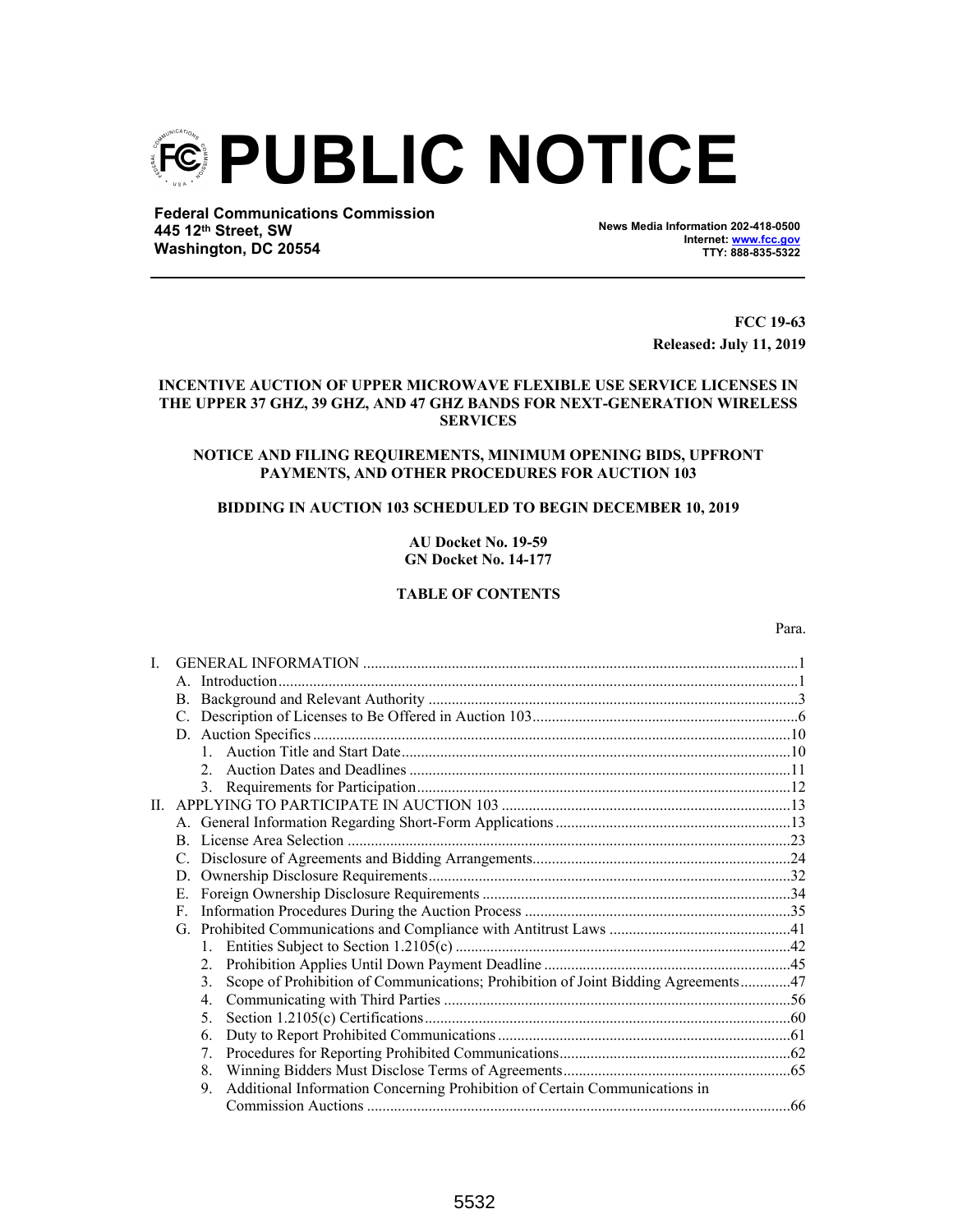|              | 1.                                                                                   |       |
|--------------|--------------------------------------------------------------------------------------|-------|
|              | 2.                                                                                   |       |
|              | 3.                                                                                   |       |
|              |                                                                                      |       |
| L            |                                                                                      |       |
| J.           |                                                                                      |       |
|              |                                                                                      |       |
|              |                                                                                      |       |
|              |                                                                                      |       |
|              |                                                                                      |       |
|              |                                                                                      |       |
|              |                                                                                      |       |
|              |                                                                                      |       |
|              |                                                                                      |       |
|              |                                                                                      |       |
|              |                                                                                      |       |
|              |                                                                                      |       |
|              |                                                                                      |       |
|              |                                                                                      |       |
|              |                                                                                      |       |
| Е.           |                                                                                      |       |
|              | 1. Public Notice of Applicant's Initial Application Status and Opportunity for Minor |       |
|              |                                                                                      |       |
|              | 2. Public Notice of Applicant's Final Application Status After Upfront Payment       |       |
|              |                                                                                      |       |
|              |                                                                                      |       |
|              |                                                                                      |       |
|              |                                                                                      |       |
|              |                                                                                      |       |
|              |                                                                                      |       |
|              |                                                                                      |       |
|              |                                                                                      |       |
| L.           |                                                                                      |       |
| $\mathbf{I}$ |                                                                                      |       |
|              |                                                                                      |       |
|              |                                                                                      |       |
|              |                                                                                      |       |
|              |                                                                                      |       |
|              |                                                                                      |       |
|              |                                                                                      | . 167 |
|              | 5.                                                                                   |       |
|              | 6.                                                                                   |       |
|              | 7.                                                                                   |       |
|              | 8.                                                                                   |       |
|              |                                                                                      |       |
|              | $\mathbf{1}$                                                                         |       |
|              | 2.                                                                                   |       |
|              | 3 <sub>1</sub>                                                                       |       |
|              | 4.                                                                                   |       |
|              |                                                                                      |       |
|              | 5.                                                                                   |       |
|              |                                                                                      |       |
|              | 1.                                                                                   |       |
|              | 2.                                                                                   |       |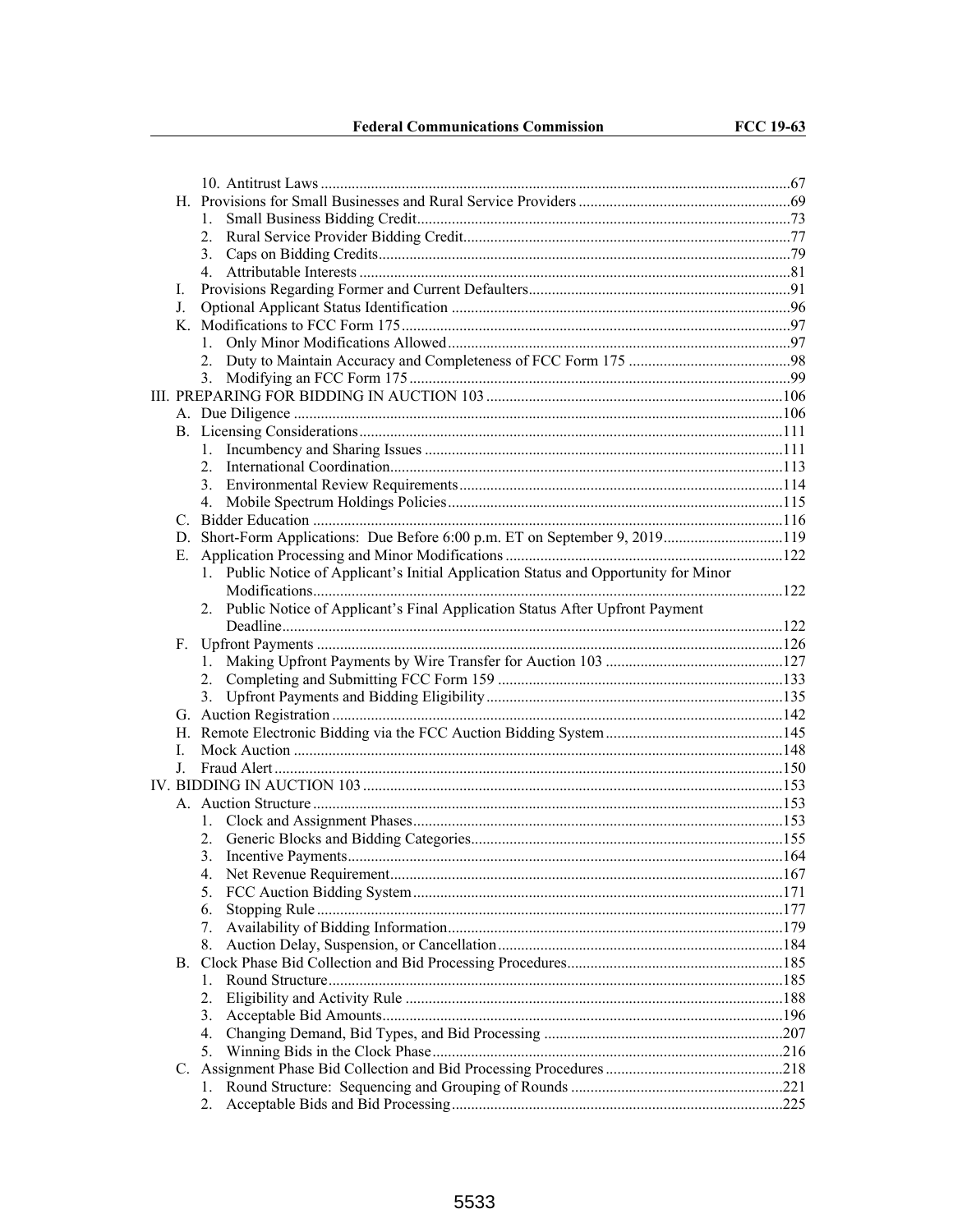|  |                                        | .230 |  |  |
|--|----------------------------------------|------|--|--|
|  |                                        |      |  |  |
|  | E.                                     |      |  |  |
|  |                                        |      |  |  |
|  |                                        |      |  |  |
|  |                                        |      |  |  |
|  |                                        |      |  |  |
|  |                                        |      |  |  |
|  |                                        |      |  |  |
|  |                                        |      |  |  |
|  |                                        |      |  |  |
|  |                                        |      |  |  |
|  |                                        |      |  |  |
|  | <b>APPENDIX: Commenter Short Names</b> |      |  |  |

## **I. GENERAL INFORMATION**

### **A. Introduction**

1. By this Public Notice, we establish the procedures to be used for Auction 103, the incentive auction of Upper Microwave Flexible Use Service (UMFUS) licenses in the Upper 37 GHz (37.6–38.6 GHz), 39 GHz (38.6–40 GHz), and 47 GHz (47.2–48.2 GHz) bands. Auction 103 is the Commission's third and largest auction of high-band spectrum that is intended to further the deployment of fifth-generation (5G) wireless, the Internet of Things (IoT), and other advanced spectrum-based services.

2. The bidding for new licenses in Auction 103 is scheduled to commence on December 10, 2019. This Public Notice provides details regarding the procedures, terms, conditions, dates, and deadlines governing participation in Auction 103 bidding, as well as an overview of the post-auction application and payment processes. Although 39 GHz incumbents that accept modified licenses will *not* be eligible to bid on new licenses in Auction  $103$ ,<sup>1</sup> certain procedures adopted herein will affect how those modified licenses will be assigned to specific frequencies.

### **B. Background and Relevant Authority**

3. In the *2016 Spectrum Frontiers Order*, the Commission made millimeter wave (mmW) spectrum available through both licensed and unlicensed mechanisms.<sup>2</sup> Among other things, the Commission established licensing and operating rules for the UMFUS and decided to use its competitive bidding rules to auction UMFUS licenses.<sup>3</sup> In the *Spectrum Frontiers Fourth R&O*, the Commission adopted an incentive auction for the Upper 37 GHz, 39 GHz, and 47 GHz bands that would help enable

<sup>1</sup> *See generally Notice of Initial 39 GHz Reconfiguration Procedures; Preparation for Incentive Auction of Upper Microwave Flexible Use Service Licenses in the 37 GHz, 39 GHz, and 47 GHz Bands (Auction 103); Order of Modification; 39 GHz License Transfer and Assignment Freeze*, Public Notice, 34 FCC Rcd 1386 (WTB/OEA 2019) (*Initial Reconfiguration Procedures Public Notice*); *Notice of Updated 39 GHz Reconfiguration Procedures; Preparation for Incentive Auction of Upper Microwave Flexible Use Service Licenses in the 37 GHz, 39 GHz, and 47 GHz Bands (Auction 103); Order of Modification*, Public Notice, DA 19-397 (WTB/OEA May 14, 2019) (*Updated Reconfiguration Procedures Public Notice*); *Reconfigured 39 GHz Incumbent Holdings; Initial Commitment Options and Timeline; Preparation for Incentive Auction of Upper Microwave Flexible Use Service Licenses in the Upper 37 GHz, 39 GHz, and 47 GHz Bands (Auction 103)*, Public Notice, DA 19-503 (WTB/OEA June 5, 2019) (*Reconfigured Holdings Public Notice*).

<sup>2</sup> *See generally Use of Spectrum Bands Above 24 GHz for Mobile Radio Services et al*., Report and Order and Further Notice of Proposed Rulemaking, 31 FCC Rcd 8014 (2016) (*2016 Spectrum Frontiers Order*).

<sup>3</sup> *Id.* at 8023-43, 8073-101, paras. 19-72, 159-254.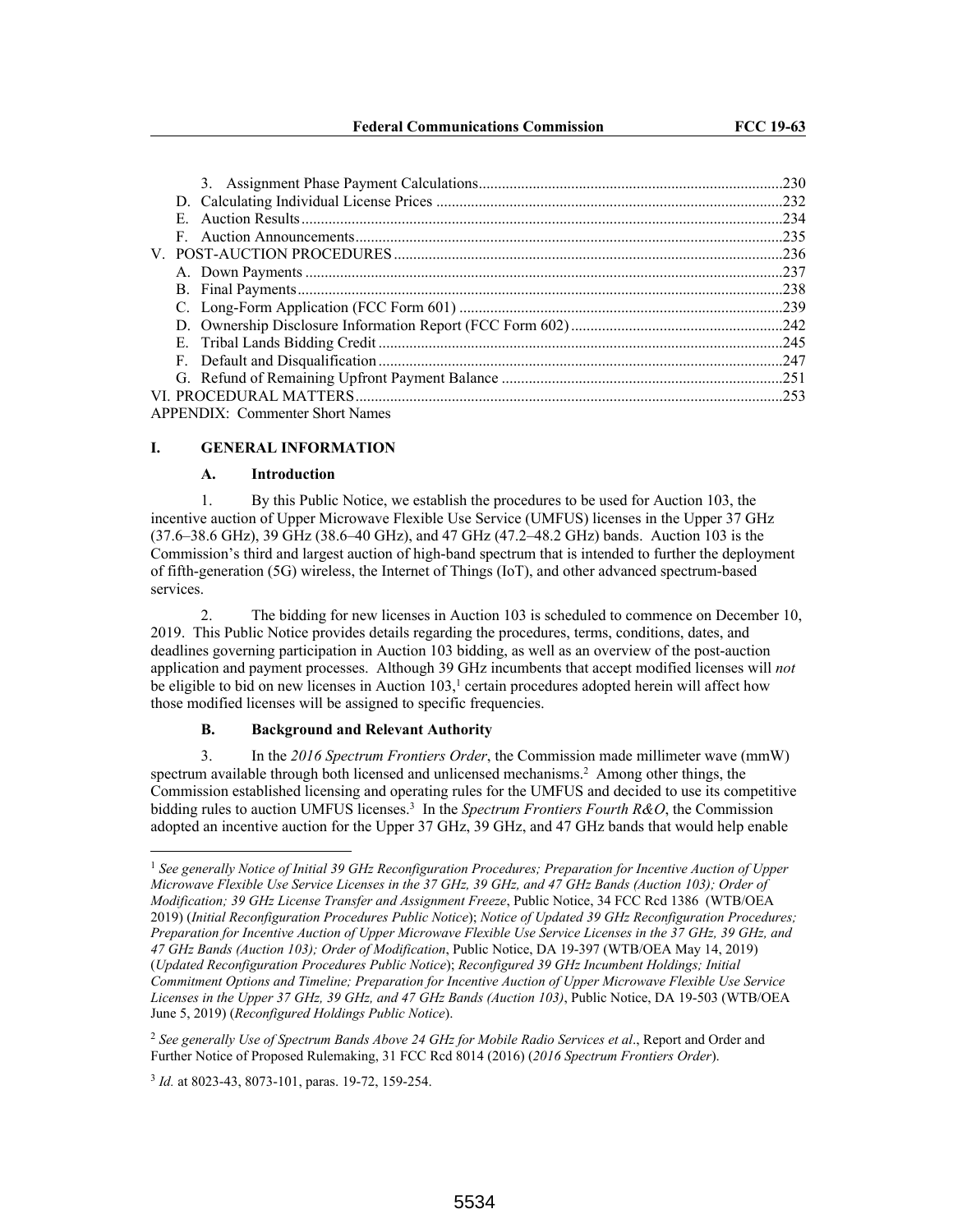both incumbent 39 GHz licensees and new licensees to provide valuable next-generation services throughout these bands.<sup>4</sup> On April 15, 2019, in accordance with section 309(j)(3) of the Communications Act of 1934, as amended,<sup>5</sup> we released a public notice seeking comment on competitive bidding procedures and various other procedures to be used in Auction 103.<sup>6</sup> We received comments from seven parties in response to the *Auction 103 Comment Public Notice*, and five reply comments.<sup>7</sup>

4. Other Commission rules and decisions provide the underlying authority for the procedures we adopt today for Auction 103. Among other things, prospective applicants should familiarize themselves with the Commission's general competitive bidding rules,<sup>8</sup> including recent amendments and clarifications, as well as Commission decisions in proceedings regarding competitive bidding procedures, application requirements, and obligations of Commission licensees.<sup>9</sup> Prospective applicants should also familiarize themselves with the Commission's UMFUS rules and competitive bidding requirements contained in Part 30 of the Commission's rules,<sup>10</sup> as well as Commission orders concerning competitive bidding for UMFUS licenses.<sup>11</sup> Applicants must also be thoroughly familiar with the procedures, terms, and conditions contained in this Public Notice and any future public notices that may be released in this proceeding.

5. The terms contained in the Commission's rules, relevant orders, and public notices are not negotiable. The Commission may amend or supplement the information contained in its public notices at any time and will issue public notices to convey any new or supplemental information to applicants. In addition, we affirm the well-established authority of the Wireless Telecommunications Bureau (Bureau) and Office of Economics and Analytics (Office) to establish further procedures during the course of this auction.<sup>12</sup> It is the responsibility of all applicants to remain current with all Commission rules and with all public notices pertaining to Auction 103. Copies of most auctions-related Commission

5 47 U.S.C. § 309(j)(3)(E)(i) (requirement to seek comment on proposed auction procedures); *see also id.* § 309(j)(4)(F) (authorization to prescribe reserve price or minimum bid); 47 CFR § 1.2104(c)-(d).

<sup>6</sup> *See Incentive Auction of Upper Microwave Flexible Use Service Licenses in the Upper 37 GHz, 39 GHz, and 47 GHz Bands for Next-Generation Wireless Services; Comment Sought on Competitive Bidding Procedures for Auction 103*, Public Notice, FCC 19-35 (Apr. 15, 2019) (*Auction 103 Comment Public Notice*)*.* A summary of the *Auction 103 Comment Public Notice* was published in the Federal Register at 84 Fed. Reg. 20077 (May 8, 2019).

7 These comments are available under proceeding 19-59 in the Commission's Electronic Comment Filing System (ECFS). The ECFS home page is publicly accessible at: www.fcc.gov/ecfs/. We generally note in the context of discussing particular issues whether any commenter addressed those issues.

8 47 CFR Part 1, Subpart Q.

<sup>9</sup> *See, e.g*., *Updating Part 1 Competitive Bidding Rules et al.*, Report and Order, Order on Reconsideration of the First Report and Order, Third Order on Reconsideration of the Second Report and Order, Third Report and Order, 30 FCC Rcd 7493 (2015) (*2015 Part 1 Report and Order*) (modified by Erratum, 30 FCC Rcd 8518 (2015)); *Amendment of Part 1 of the Commission's Rules–Competitive Bidding Procedures*, Order, Memorandum Opinion and Order and Notice of Proposed Rule Making, 12 FCC Rcd 5686 (1997) (*Auction Procedures Consolidation Order*); Order on Reconsideration of the Third Report and Order, Fifth Report and Order, and Fourth Further Notice of Proposed Rule Making, 15 FCC Rcd 15293 (2000) (*Part 1 Fifth Report and Order*) (modified by Erratum, 15 FCC Rcd 21520 (2000)); Seventh Report and Order, 16 FCC Rcd 17546 (2001) (*Part 1 Seventh Report and Order*); Eighth Report and Order, 17 FCC Rcd 2962 (2002); Second Order on Reconsideration of the Third Report and Order and Order on Reconsideration of the Fifth Report and Order, 18 FCC Rcd 10180 (2003) (*Part 1 Third R&O Second Recon/Part 1 Fifth R&O Recon*); Second Order on Reconsideration of the Fifth Report and Order, 20 FCC Rcd 1942 (2005) (*Part 1 Fifth R&O Second Recon*).

<sup>10</sup> 47 CFR §§ 30.1–30.407.

<sup>11</sup> *See 2016 Spectrum Frontiers Order*, 31 FCC Rcd at 8097-101, paras. 244-54.

<sup>4</sup> *See Use of Spectrum Bands Above 24 GHz for Mobile Radio Services*, Fourth Report and Order, 33 FCC Rcd 12168 (2018) (*Spectrum Frontiers Fourth R&O*).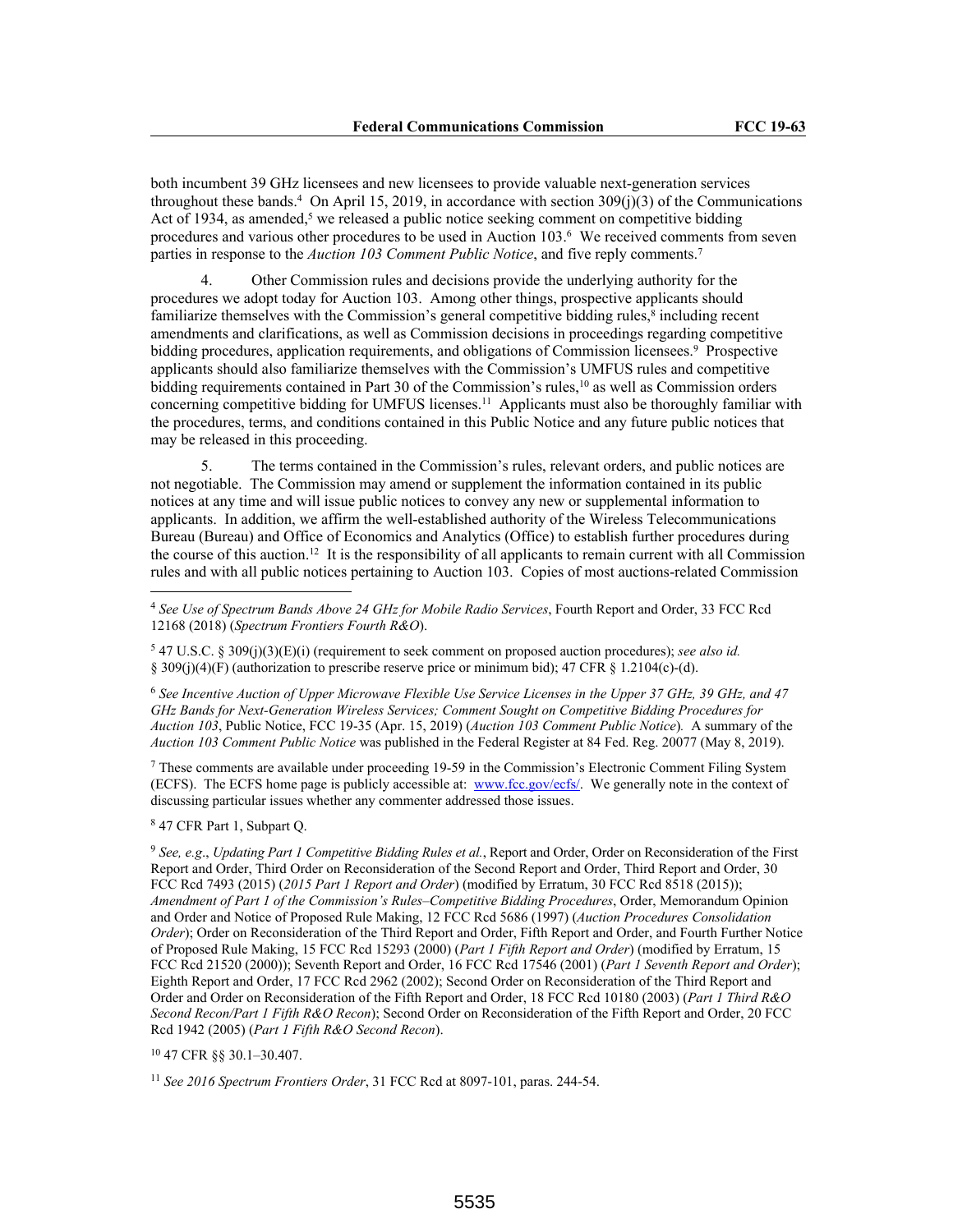documents, including public notices, can be retrieved from the Commission's FCC Auctions Internet site at www.fcc.gov/auctions. Additionally, documents are available at the Commission's headquarters, located at 445 12<sup>th</sup> Street, SW, Washington, DC 20554, during normal business hours.

### **C. Description of Licenses to Be Offered in Auction 103**

6. We affirm that Auction 103 will offer UMFUS licenses for all available spectrum in the Upper 37 GHz (37.6–38.6 GHz), 39 GHz (38.6–40 GHz), and 47 GHz (47.2–48.2 GHz) bands. We will offer 100 megahertz blocks of spectrum licensed by Partial Economic Area (PEA) service area.<sup>13</sup> In combination, the Upper 37 GHz and the 39 GHz bands offer the largest amount of contiguous spectrum in the millimeter wave bands for flexible-use wireless services—a total of 2,400 megahertz—and the 47 GHz band will provide an additional 1,000 megahertz of millimeter wave spectrum for such services. We are limiting Auction 103 to only these bands, as proposed in the *Auction 103 Comment Public Notice*, 14 because licenses for no other UMFUS spectrum bands are ready and/or suitable to be auctioned at this time.

7. The specific number of Upper 37 GHz and 39 GHz licenses to be auctioned in each PEA will be determined by the Initial Commitments of 39 GHz incumbents as described in the *Spectrum Frontiers Fourth R&O*, *Initial Reconfiguration Procedures Public Notice*, *Updated Reconfiguration Procedures Public Notice*, and *Reconfigured Holdings Public Notice*. <sup>15</sup> The licenses that will be available in the auction depend, in part, on upcoming decisions made by existing 39 GHz licensees (referred to herein as "incumbents")<sup>16</sup> to either accept modified licenses, reconfigured to conform with the new band plan and service areas, or to relinquish all their existing spectrum usage rights in exchange for a share of the auction proceeds and the opportunity to bid on new licenses in Auction 103.<sup>17</sup> If all incumbents choose to relinquish their licenses, we will offer new licenses for 3,400 megahertz of spectrum across all three spectrum bands, or 34 licenses in every PEA.<sup>18</sup> Following the deadline for incumbents to submit their binding Initial Commitments, a public notice will announce the specific number of licenses available in each PEA in the Upper 37 GHz and 39 GHz bands for auction.<sup>19</sup> This public notice will be released

(Continued from previous page) <sup>12</sup> *See generally* 47 CFR §§ 0.21(m), 0.271(a), 0.131(r), 0.331.

<sup>13</sup> RWA asserts that we should offer licenses in smaller geographic areas than PEAs, such as counties or census block groups, in order to assist smaller providers that may not be able to serve an entire PEA. *See* RWA Comments at 1-2. However, the Commission already decided to offer licenses by PEA in the *Spectrum Frontiers Fourth R&O*, and the period in which RWA could seek reconsideration of that decision has expired. *See 2016 Spectrum Frontiers Order*, 31 FCC Rcd at 8046-47, 8061, paras. 82, 121; *see also Spectrum Frontiers Fourth R&O*, 33 FCC Rcd at 12184, para. 52; AT&T Reply at 1 n.3; Hughes Reply at 1; T-Mobile Reply at 9; Verizon Reply at 4.

<sup>14</sup> *See Auction 103 Comment Public Notice* at 2, para. 3.

<sup>15</sup> *See supra* note 1.

<sup>16</sup> In the *Spectrum Frontiers Fourth R&O*, the Commission decided that separate licenses held by entities that control or are controlled by each other and/or have controlling ownership interests in common ("commonly controlled entities") will be treated as holdings by a single incumbent when reconfiguring existing 39 GHz licenses. *See Spectrum Frontiers Fourth R&O*, 33 FCC Rcd at 12176, para. 22. In addition, "incumbent" may refer to existing 39 GHz licensee(s), individually or together with other commonly controlled existing 39 GHz licensees, or to another entity that is not an existing 39 GHz licensee, but that is commonly controlled with existing 39 GHz licensee(s) and serves as an FCC Form 175-A applicant for those licensees listed in the FCC Form 175-A. *See Reconfigured Holdings Public Notice* at 2, para. 4.

<sup>17</sup> *See Spectrum Frontiers Fourth R&O*, 33 FCC Rcd at 12171, para. 17; *see also Reconfigured Holdings Public Notice* at 3-5, paras. 7-16. Those incumbents that choose to retain their licenses and accept a reconfiguration of their holdings may still choose to relinquish any partial PEA block holding for an incentive payment.

<sup>18</sup> *See Spectrum Frontiers Fourth R&O*, 33 FCC Rcd at 12180, para. 37.

<sup>19</sup> *See Reconfigured Holdings Public Notice* at 6, para. 17.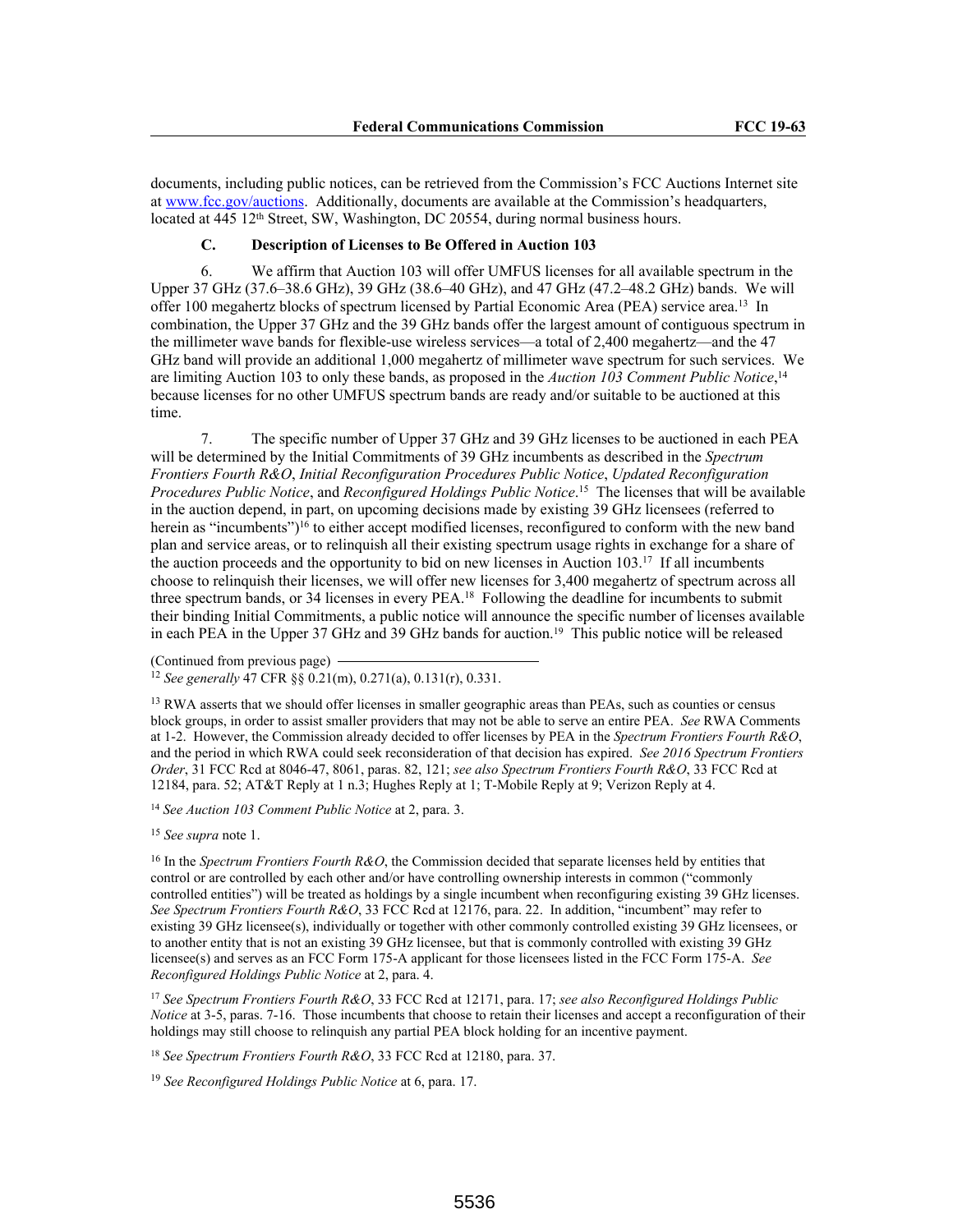prior to the deadline for the submission of short-form applications to bid in Auction 103 so that potential applicants can make informed decisions about whether to apply.

8. It is possible that an incumbent that chooses to receive modified licenses will decide to retain its partial PEA holding (resulting in a modified license that will cover less than the full geographic area of a PEA).<sup>20</sup> The remaining portion of the spectrum block will thus have unassigned spectrum usage rights. As proposed,<sup>21</sup> we will not make this "white space" available in the auction. As discussed in the *Spectrum Frontiers Fourth R&O*, the reconfiguration process will attempt to minimize this white space, and leaving the remainder of the spectrum block unassigned will help preserve the structure of the new band plan.<sup>22</sup> We further expect that the total white space as a result of this process will be extremely low relative to the total 39 GHz band.<sup>23</sup> At most, only *seven* PEAs could possibly have white space, given incumbents' holdings and our reconfiguration procedures.<sup>24</sup> Although GeoLinks and WISPA assert that allowing bidding for this white space will encourage smaller providers to participate in the auction, $25$  we are not convinced that the inclusion of a very few licenses for partial-geography PEAs will make an appreciable difference in the participation decisions of potential bidders. We intend to encourage these providers' participation in Auction 103 via other means, including by providing bidding credits as described below. At the same time, including white space in the auction would introduce additional complexity to the auction by creating an additional bidding category or categories and complicating the assignment of contiguous blocks of licenses to bidders whose winnings include those blocks.<sup>26</sup> As a result, any potential benefit from including blocks of white space in the auction is likely outweighed by the cost.

9. Each of the bands available in Auction 103 will be licensed on an unpaired basis in 100 megahertz channel blocks by PEA. A licensee in these bands may provide any services permitted under a fixed or mobile allocation, as set forth in the non-Federal Government column of the Table of Frequency Allocations in section 2.106 of the Commission's rules.<sup>27</sup>

# **D. Auction Specifics**

# **1. Auction Title and Start Date**

10. The auction of licenses in the Upper 37 GHz (37.6–38.6 GHz), 39 GHz (38.6–40 GHz), and 47 GHz (47.2–48.2 GHz) bands will be referred to as "Auction 103." Bidding in Auction 103 will begin on Tuesday, December 10, 2019. Pre-bidding dates and deadlines are listed below. The initial schedule for bidding rounds in Auction 103 will be announced by public notice at least one week before bidding in the auction starts. Moreover, unless otherwise announced, bidding on all licenses will be conducted on each business day until bidding has stopped on all licenses.

<sup>27</sup> 47 CFR § 30.6.

<sup>20</sup> *See generally id.* at 4, para. 10.

<sup>21</sup> *See Auction 103 Comment Public Notice* at 3, para. 5. Therefore, we decide this issue herein, contrary to AT&T's assertion that the Commission previously decided not to include white space in the auction. *See* AT&T Reply at 1 n.3.

<sup>22</sup> *See Spectrum Frontiers Fourth R&O*, 33 FCC Rcd at 12178, para. 28.

<sup>23</sup> *Id.*

<sup>24</sup> *See Updated Reconfiguration Procedures Public Notice* at Attach. B; *see also* T-Mobile Reply at 8-9 (observing that white spaces will likely be "limited in number"); Verizon Reply at 2.

<sup>25</sup> *See* GeoLinks Comments at 2-3; WISPA Comments at 3.

<sup>26</sup> *See* T-Mobile Reply at 8; Verizon Reply at 2.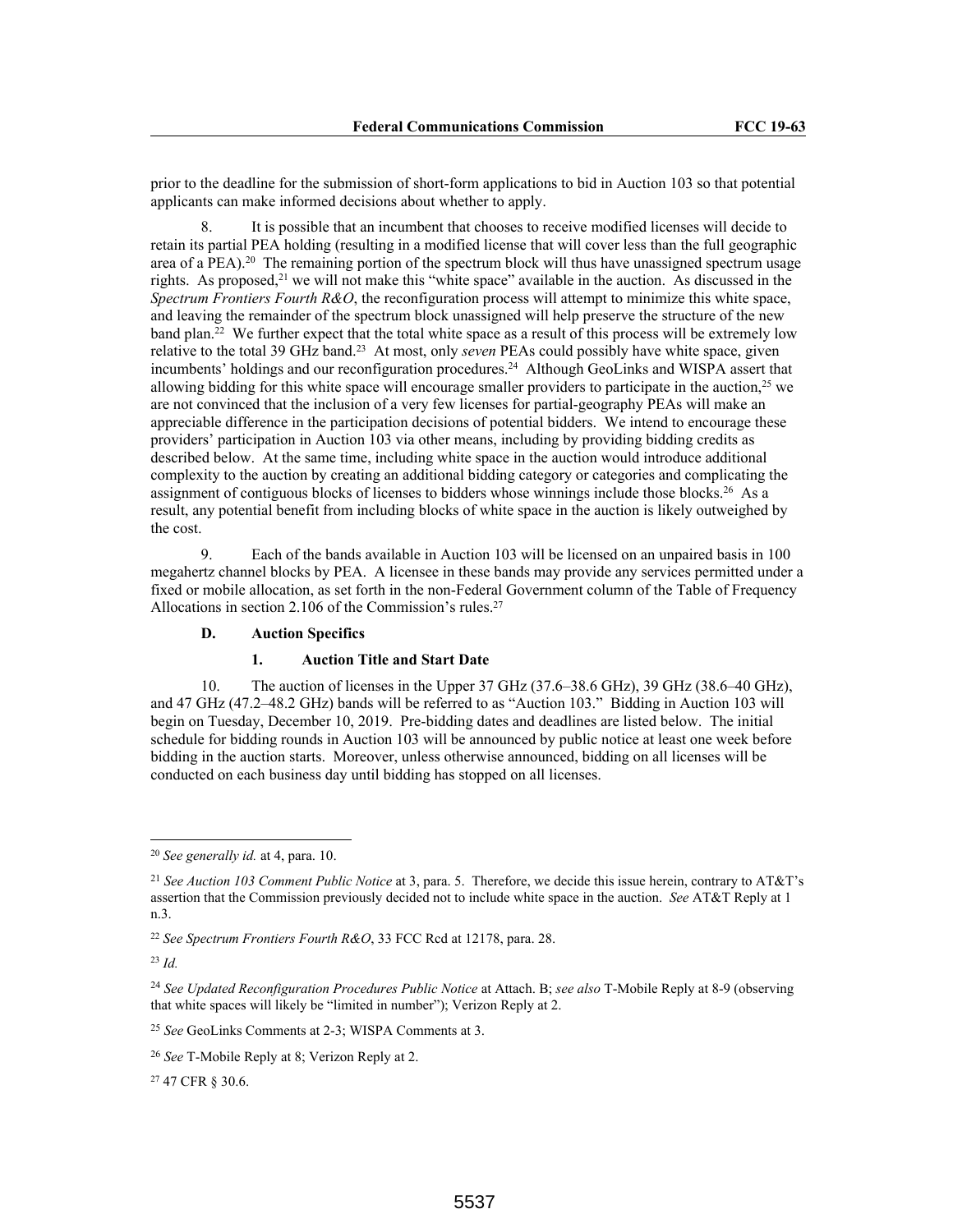## **2. Auction Dates and Deadlines**

11. The following dates and deadlines apply to Auction 103:

Auction Application Tutorial Available (via Internet)......August 2, 2019

| Short-Form Application (FCC Form 175)                                     |  |
|---------------------------------------------------------------------------|--|
| Short-Form Application (FCC Form 175)                                     |  |
| Upfront Payments (via wire transfer) October 22, 2019; 6:00 p.m. ET       |  |
| Bidding Tutorial Available (via Internet) No later than November 19, 2019 |  |
|                                                                           |  |
|                                                                           |  |

# **3. Requirements for Participation**

12. Those wishing to participate in Auction 103 must:

- Submit a short-form application (FCC Form 175) electronically prior to 6:00 p.m. ET on September 9, 2019, following the electronic filing procedures set forth in the FCC Form 175 Instructions.<sup>28</sup>
- Submit a sufficient upfront payment and an FCC Remittance Advice Form (FCC Form 159) by 6:00 p.m. ET on October 22, 2019, following the procedures and instructions set forth in the FCC Form 159 Instructions.
- Comply with all provisions outlined in this Public Notice and applicable Commission rules.

# **II. APPLYING TO PARTICIPATE IN AUCTION 103**

## **A. General Information Regarding Short-Form Applications**

13. An application to participate in Auction 103, referred to as a short-form application or FCC Form 175, provides information that the Commission uses to determine whether the applicant has the legal, technical, and financial qualifications to participate in a Commission auction for spectrum licenses.<sup>29</sup> The short-form application is the first part of the Commission's two-phased auction application process. In the first phase, a party seeking to participate in Auction 103 must file a short-form application in which it certifies, under penalty of perjury, its qualifications.<sup>30</sup> Eligibility to participate in Auction 103 is based on an applicant's short-form application and certifications, and on the applicant's submission of a sufficient upfront payment for the auction.<sup>31</sup> In the second phase of the process, each winning bidder must file a more comprehensive post-auction, long-form application (FCC Form 601) for

<sup>&</sup>lt;sup>28</sup> We direct the Office, in conjunction with the Bureau, to prepare and release, concurrent with this Public Notice, detailed instructions for submitting an FCC Form 175 for Auction 103 (FCC Form 175 Instructions).

<sup>29</sup> *See* 47 CFR § 1.2105; *see also Implementation of Section 309(j) of the Communications Act–Competitive Bidding*, Second Report and Order, 9 FCC Rcd 2348, 2376-77, para. 166 (*Competitive Bidding Second Report and Order*).

<sup>30</sup> *Competitive Bidding Second Report and Order*, 9 FCC Rcd at 2376, para. 165.

<sup>31</sup> *See infra* Section III.F.3 (Upfront Payments and Bidding Eligibility)*.*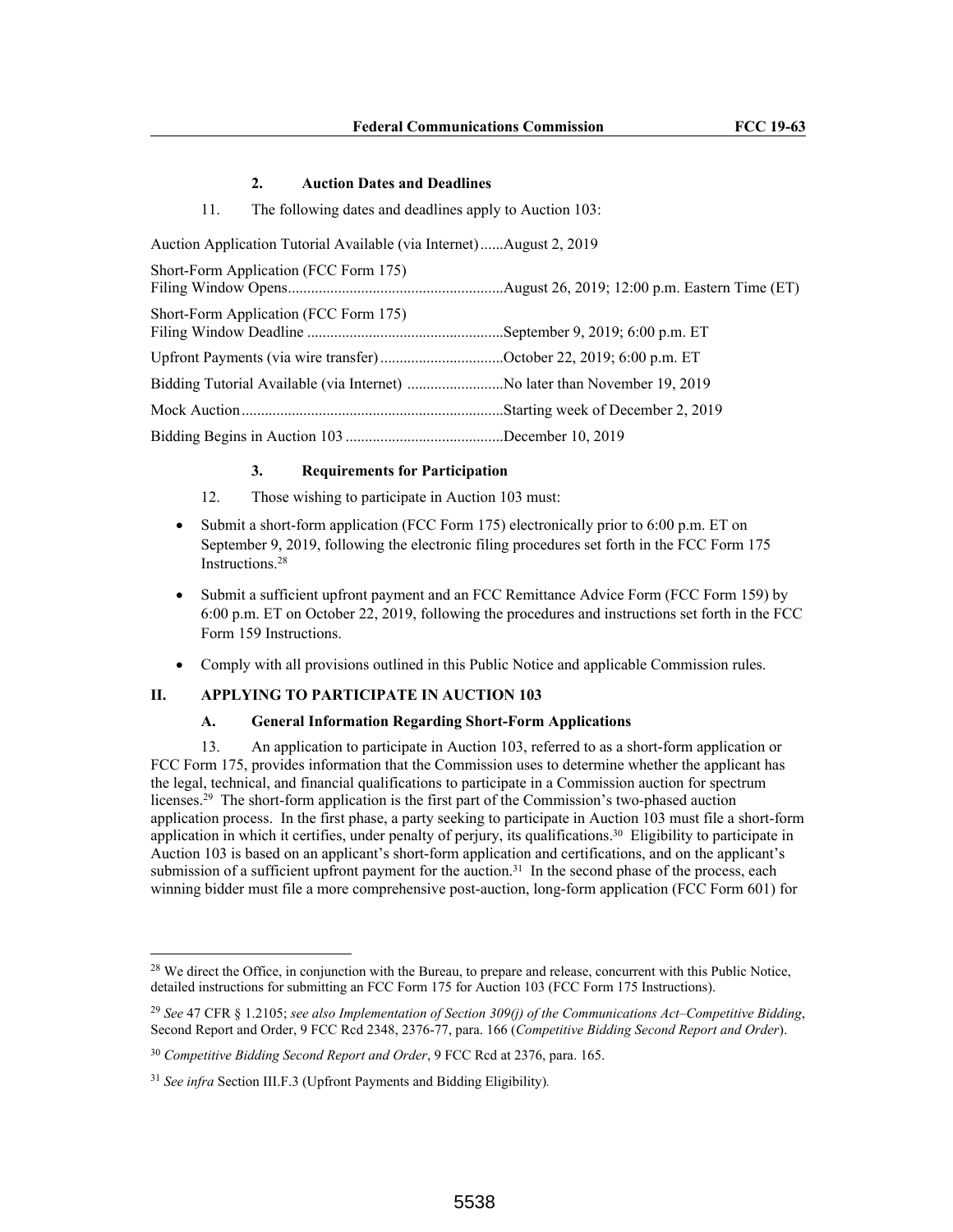the licenses it wins in the auction, and it must have a complete and accurate ownership disclosure information report (FCC Form 602) on file with the Commission.<sup>32</sup>

14. A party seeking to participate in Auction 103 must file an FCC Form 175 electronically via the Auction Application System prior to 6:00 p.m. ET on September 9, 2019, following the procedures prescribed in the FCC Form 175 Instructions. If an applicant claims eligibility for a bidding credit, the information provided in its FCC Form 175 as of the filing date will be used to determine whether the applicant may request the claimed bidding credit. Below we describe more fully the information disclosures and certifications required in the short-form application. An applicant that files an FCC Form 175 for Auction 103 will be subject to the Commission's rule prohibiting certain communications.33 An applicant is subject to the prohibition beginning at the deadline for filing shortform applications—6:00 p.m. ET on September 9, 2019.<sup>34</sup>

15. An applicant bears full responsibility for submitting an accurate, complete, and timely short-form application. Each applicant must make a series of certifications under penalty of perjury on its FCC Form 175 related to the information provided in its application and its participation in the auction, and it must confirm that it is legally, technically, financially, and otherwise qualified to hold a license.<sup>35</sup> If an Auction 103 applicant fails to make the required certifications in its FCC Form 175 by the filing deadline, its application will be deemed unacceptable for filing and cannot be corrected after the filing deadline.<sup>36</sup>

16. An applicant should note that submitting an FCC Form 175 (and any amendments thereto) constitutes a representation by the certifying official that he or she is an authorized representative of the applicant with authority to bind the applicant, that he or she has read the form's instructions and certifications, and that the contents of the application, its certifications, and any attachments are true and correct.<sup>37</sup> Submitting a false certification to the Commission may result in penalties, including monetary forfeitures, license forfeitures, ineligibility to participate in future auctions, and/or criminal prosecution.

17. Applicants are cautioned that because the required information submitted in FCC Form 175 bears on each applicant's qualifications, requests for confidential treatment will not be routinely granted. The Commission has held generally that it may publicly release confidential business information where the party has put that information at issue in a Commission proceeding or where the Commission has identified a compelling public interest in disclosing the information.<sup>38</sup> In this regard, the Commission has specifically held that information submitted in support of receiving bidding credits in auction proceedings should be made available to the public.<sup>39</sup>

<sup>33</sup> *Id.* § 1.2105(c).

<sup>34</sup> As discussed below, the prohibition will end for applicants on the post-auction down payment deadline for Auction 103. *See infra* Section II.G.2 (Prohibition Applies Until Down Payment Deadline).

<sup>35</sup> 47 CFR § 1.2105(a)(2).

<sup>36</sup> *See id.* § 1.2105(b)(1).

<sup>37</sup> As more fully explained below in Section II.K (Modifications to FCC Form 175), applicants are not permitted to make major modifications to their FCC Form 175 applications after the filing deadline. *See* 47 CFR § 1.2105(b)(2). A change in the required certifications is considered a major change and would therefore not be permitted.

<sup>38</sup> *See Examination of Current Policy Concerning Treatment of Confidential Information Submitted to the Commission*, Report and Order, 13 FCC Red 24816, 24822-23, para. 8 (1998).

<sup>39</sup> *See, e.g.*, *SAL Spectrum, LLC – Request for Confidential Treatment of Subscriber Information Provided in FCC Form 175*, Letter Order, 31 FCC Rcd 3726 (WTB 2016) (denying a request for confidentiality of the number of (continued….)

<sup>&</sup>lt;sup>32</sup> 47 CFR § 1.2107. We remind applicants that being deemed qualified to bid in Auction 103 does not constitute a determination that a party is qualified to hold a Commission license or is eligible for a designated entity bidding credit.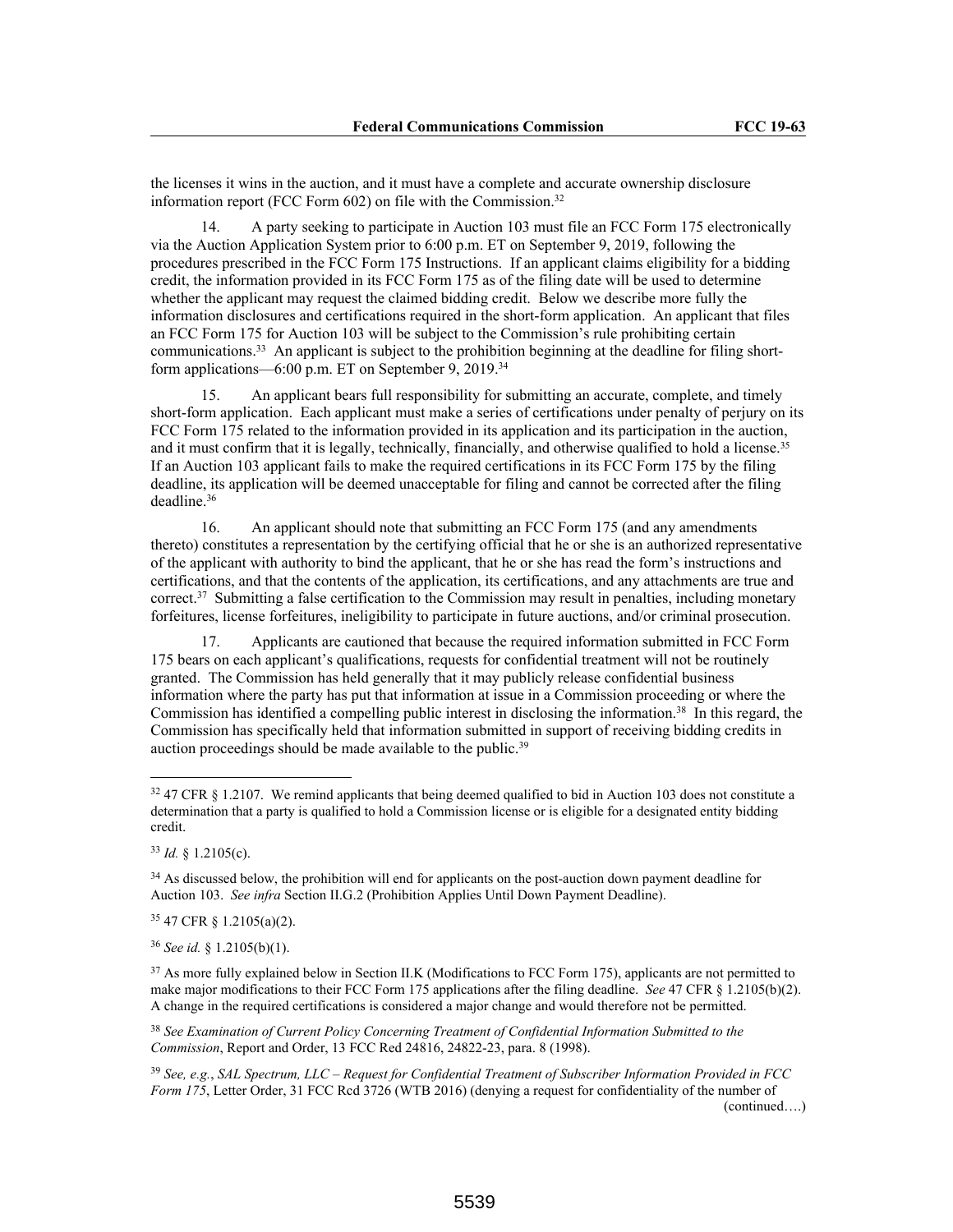18. The same party may not bid based on more than one auction application, i.e., as more than one applicant.<sup>40</sup> If a party submits multiple short-form applications for an auction, only one application may be the basis for that party to become qualified to bid in that auction. $41$ 

19. Similarly, and consistent with the Commission's general prohibition of joint bidding agreements, a party is generally permitted to participate in a Commission auction only through a single bidding entity.<sup>42</sup> Accordingly, the filing of applications in Auction 103 by multiple entities controlled by the same individual or set of individuals will generally not be permitted.<sup>43</sup> As noted by the Commission in adopting the prohibition of applications by commonly controlled entities, this rule, in conjunction with the prohibition against joint bidding agreements, protects the competitiveness of our auctions.<sup>44</sup>

20. A party that is a 39 GHz incumbent is eligible to submit FCC Form 175 to participate in Auction 103 *only if* the party submitted an Initial Commitment to relinquish its spectrum usage rights under all its 39 GHz licenses in exchange for an incentive payment.<sup>45</sup> If an incumbent submits such an Initial Commitment and wishes to offset any payments for new licenses with incentive payments, the same entity, using the same FCC Registration Number (FRN), that filed FCC Form 175-A must also file FCC Form 175.<sup>46</sup> In all other cases, regardless of any relationship between an FCC Form 175 applicant and an FCC Form 175-A applicant, a winning bidder will be obligated to pay its gross winning bids, i.e., without reduction by any incentive payment.<sup>47</sup>

21. After the initial short-form application filing deadline, Commission staff will review all timely submitted applications for Auction 103 to determine whether each application complies with the application requirements and whether it has provided all required information concerning the applicant's qualifications for bidding. After this review is completed, a public notice will be released announcing the status of applications and identifying the applications that are complete and those that are incomplete because of minor defects that may be corrected. This public notice also will establish an application resubmission filing window, during which an applicant may make permissible minor modifications to its

<sup>40</sup> *See* 47 CFR § 1.2105(a)(3); *see also 2015 Part 1 Report and Order*, 30 FCC Rcd at 7579, para. 205.

<sup>41</sup> *See* 47 CFR § 1.2105(a)(3), (b)(1)(ii).

<sup>42</sup> *See 2015 Part 1 Report and Order*, 30 FCC Rcd at 7580-81, paras. 206-08.

<sup>43</sup> *See* 47 CFR § 1.2105(a)(3), (a)(4)(i), (b)(1)(ii); *2015 Part 1 Report and Order*, 30 FCC Rcd at 7580-81, paras. 206-08. This restriction applies across all applications, without regard to the geographic areas selected. *See 2015 Part 1 Report and Order*, 30 FCC Rcd at 7580, para. 206. The Commission adopted a limited exception to the general prohibition of the filing of multiple applications by commonly-controlled entities for qualified rural wireless partnerships and individual members of such partnerships. *See* 47 CFR § 1.2105(a)(3). Under this limited exception, each qualifying rural wireless partnership and its individual members will be permitted to participate separately in an auction. *See id.*; *see also 2015 Part 1 Report and Order*, 30 FCC Rcd at 7582, para. 210.

<sup>44</sup> *See 2015 Part 1 Report and Order*, 30 FCC Rcd at 7580, para. 206.

<sup>45</sup> *See Spectrum Frontiers Fourth R&O*, 33 FCC Rcd at 12180, para. 38; *Reconfigured Holdings Public Notice* at 3, 5, paras. 8, 15 (referring to this Initial Commitment as Option 3). An incumbent that submits an FCC Form 175, but did not submit an Initial Commitment to relinquish all its 39 GHz spectrum usage rights will not be found qualified to bid. Likewise, a party that is commonly controlled with an incumbent will not be found qualified to bid if the incumbent did not submit an Initial Commitment to relinquish all its 39 GHz spectrum usage rights. *See Updated Reconfiguration Procedures Public Notice* at 5, para.8 n.17.

<sup>46</sup> *See Updated Reconfiguration Procedures Public Notice* at 13, para. 33.

<sup>47</sup> *Id.*

<sup>(</sup>Continued from previous page)

wireless, wireline, broadband, and cable subscribers submitted by an applicant for only those affiliates operating in the United States).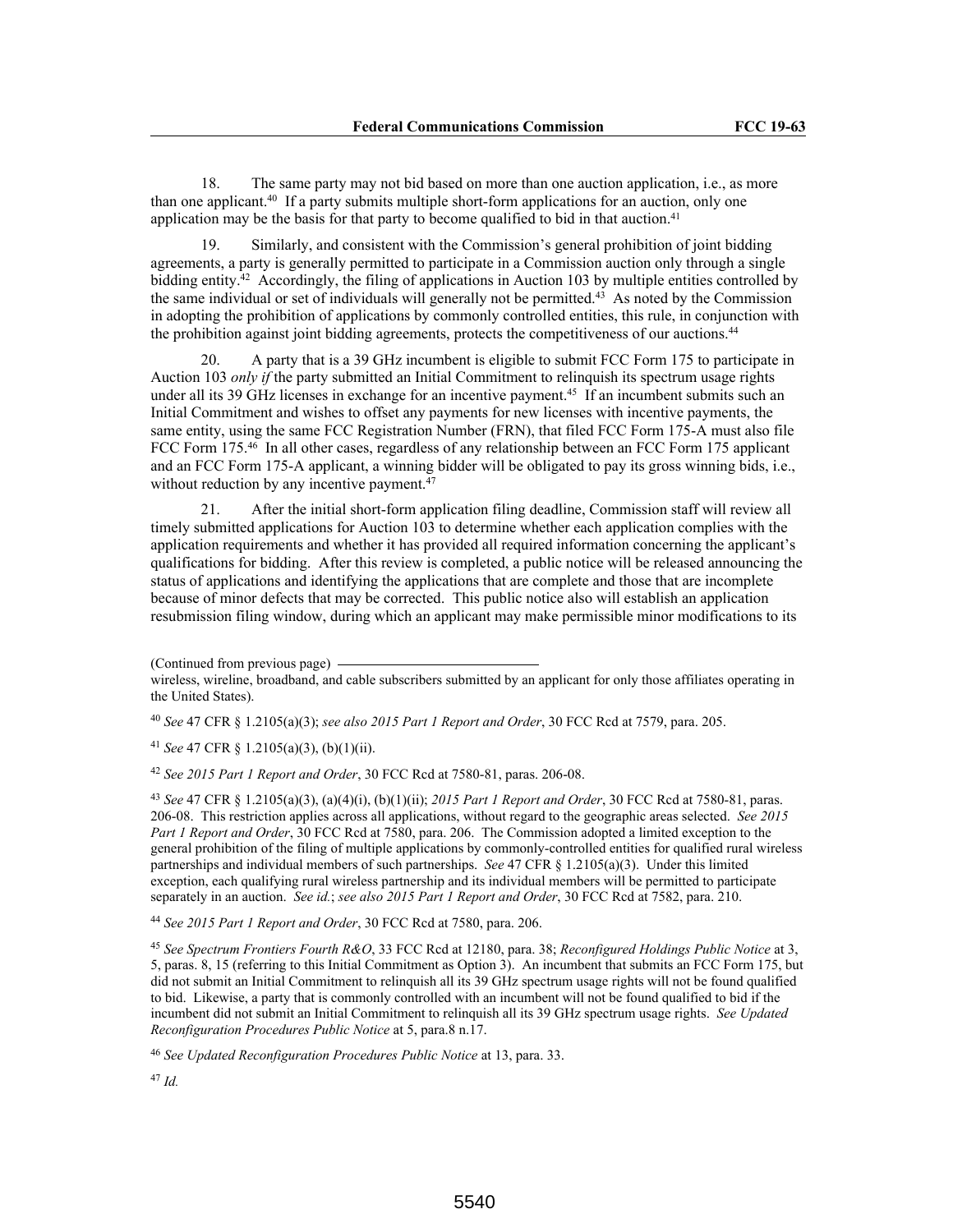application to address identified deficiencies.<sup>48</sup> The public notice will include the deadline for resubmitting modified applications. To become a qualified bidder, an applicant must have a complete application (i.e., have timely corrected any identified deficiencies) and make a timely and sufficient upfront payment. Qualified bidders will be identified by public notice at least 10 days prior to the mock auction.

22. Below we discuss additional details regarding certain information required to be submitted in the FCC Form 175. An applicant should consult the Commission's rules to ensure that, in addition to the materials described below, all required information is included in its short-form application. To the extent the information in this Public Notice does not address a potential applicant's specific operating structure, or if the applicant needs additional information or guidance concerning the following disclosure requirements, the applicant should review the educational materials for Auction 103 and/or use the contact information provided in this Public Notice to consult with Commission staff to better understand the information it must submit in its short-form application.

### **B. License Area Selection**

23. An applicant must select all the license areas on which it may want to bid from the list of available PEAs on its FCC Form 175.<sup>49</sup> An applicant must carefully review and verify its PEA selections before the FCC Form 175 filing deadline because those selections cannot be changed after the auction application filing deadline.<sup>50</sup> The FCC Auction Bidding System (bidding system) will not accept bids for blocks in PEAs that were not selected on the applicant's FCC Form 175.

### **C. Disclosure of Agreements and Bidding Arrangements**

24. An applicant must provide in its FCC Form 175 a brief description of, and identify each party to, any partnerships, joint ventures, consortia or agreements, arrangements, or understandings of any kind relating to the licenses being auctioned, including any agreements that address or communicate directly or indirectly bids (including specific prices), bidding strategies (including the specific licenses on which to bid or not to bid), or the post-auction market structure, to which the applicant, or any party that controls or is controlled by the applicant, is a party.<sup>51</sup> In connection with the agreement disclosure requirement, the applicant must certify under penalty of perjury in its FCC Form 175 that it has described, and identified each party to, any such agreements, arrangements, or understandings into which it has entered.<sup>52</sup> An auction applicant that enters into any agreement relating to the licenses being auctioned during an auction is subject to the same disclosure obligations it would be for agreements existing at the FCC Form 175 filing deadline, and it must maintain the accuracy and completeness of the information in its pending auction application.<sup>53</sup>

<sup>52</sup> *Id.* § 1.2105(a)(2)(viii). As discussed below, an applicant may continue negotiating, discussing, or communicating with respect to a new agreement after the FCC Form 175 filing deadline, provided that the communications involved do not relate both to the licenses being auctioned and to bids or bidding strategies or postauction market structure. *See infra* Section II.G.3 (Scope of Prohibition of Communications; Prohibition of Joint Bidding Agreements).

<sup>53</sup> *See Guidance Regarding the Prohibition of Certain Communications During the Incentive Auction*, *Auction 1000*, (continued….)

<sup>48</sup> 47 CFR § 1.2105(b)(2).

 $49$  Under our adopted clock auction design for Auction 103, an applicant will select on its auction application all the PEAs on which it may want to bid from the list of available PEAs.

<sup>50</sup> 47 CFR § 1.2105(b)(2).

 $51$  *Id.* § 1.2105(a)(2)(viii), (a)(4). As defined for purposes of this rule, a controlling interest includes all individuals or entities with positive or negative *de jure* or *de facto* control of the licensee. *See id.* § 1.2105(a)(4)(i). This definition is modeled on a similar term used in section 1.2110(c) (definitions for designated entities), though it differs in some respects from that rule. *Compare id.* § 1.2105(a)(4)(i) *with id.* § 1.2110(c).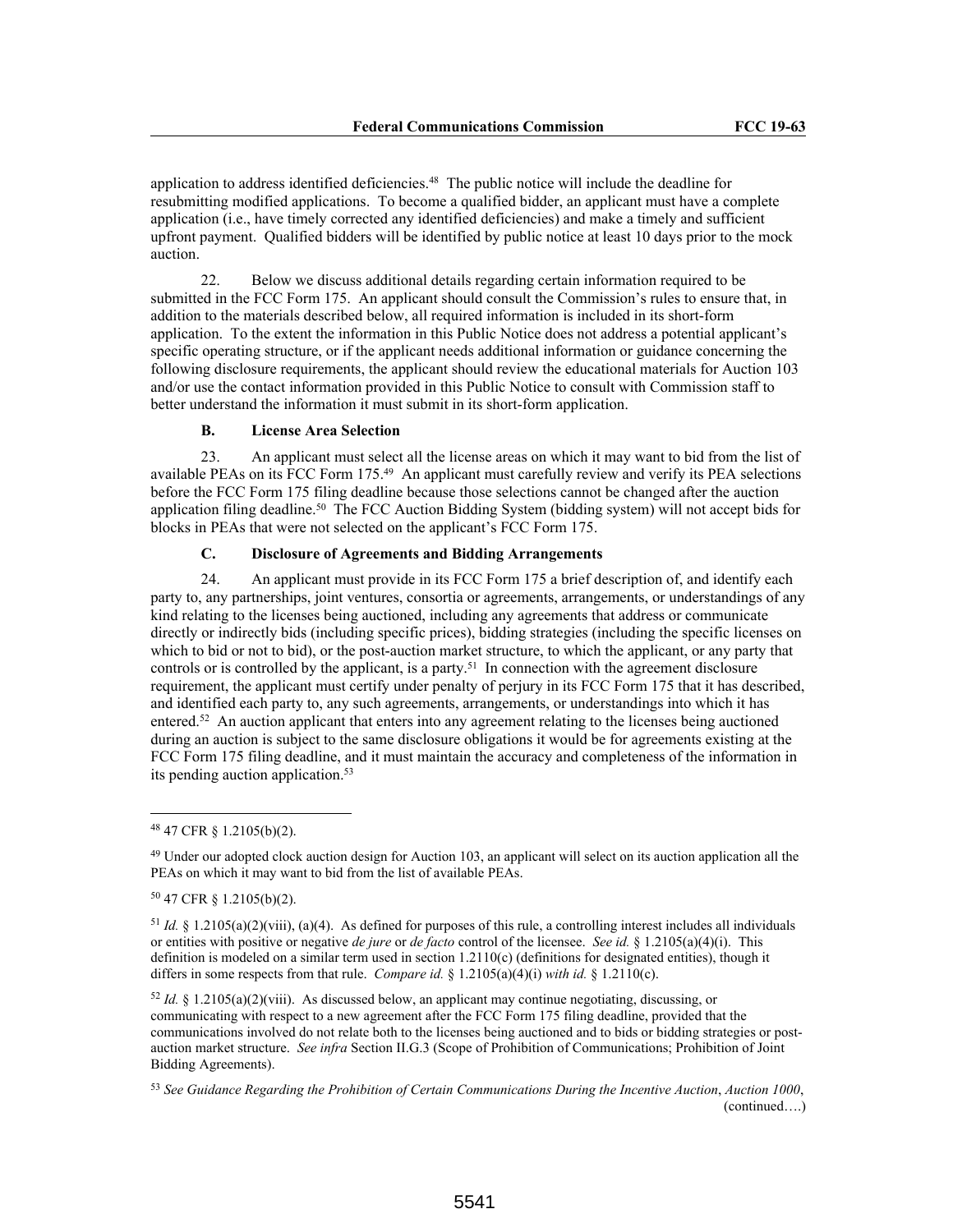25. For purposes of making the required agreement disclosures on the FCC Form 175, if parties agree in principle on all material terms prior to the application filing deadline, each party to the agreement that is submitting an auction application must provide a brief description of, and identify the other party or parties to, the agreement on its respective FCC Form  $175<sup>54</sup>$  even if the agreement has not been reduced to writing. However, if the parties have not agreed in principle by the FCC Form 175 filing deadline, they should not describe, or include the names of parties to, the discussions on their applications.<sup>55</sup>

26. The Commission's rules generally prohibit joint bidding and other arrangements involving auction applicants (including any party that controls or is controlled by such applicants).<sup>56</sup> For purposes of the prohibition of joint bidding arrangements, "joint bidding arrangements" include arrangements relating to the licenses being auctioned that address or communicate, directly or indirectly, bidding at the auction, bidding strategies, including arrangements regarding price or the specific licenses on which to bid, and any such arrangements relating to the post-auction market structure.<sup>57</sup>

27. This prohibition applies to joint bidding arrangements involving two or more nationwide providers, as well as joint bidding arrangements involving a nationwide provider and one or more nonnationwide providers,<sup>58</sup> where any party to the arrangement is an applicant for the auction.<sup>59</sup> As discussed in the *Auction 103 Comment Public Notice*, <sup>60</sup> we consider AT&T, Sprint, T-Mobile, and Verizon Wireless to be "nationwide providers" for the purpose of implementing our competitive bidding rules in Auction 103. In addition, the prohibition applies to joint bidding arrangements between an applicant and an incumbent that files an FCC Form 175-A (or any party that controls or is controlled by it) as part of the process for it to make an Initial Commitment.<sup>61</sup>

28. Non-nationwide providers may enter into agreements to form a consortium or a joint venture (as applicable) that result in a single party applying to participate in an auction.<sup>62</sup> Specifically, a

<sup>54</sup> 47 CFR § 1.2105(a)(2)(viii), (c)(1).

<sup>55</sup> *See generally Wireless Telecommunications Bureau Clarifies Spectrum Auction Anti-Collusion Rules*, Public Notice, 11 FCC Rcd 9645, 9646 (WTB 1995) (clarifying standard for determining when a disclosable agreement exists, discussed in connection with an earlier version of section 1.2105 of the Commission's rules).

<sup>56</sup> *See* 47 CFR § 1.2105(a)(2)(ix); *see also 2015 Part 1 Report and Order*, 30 FCC Rcd at 7569-77, paras. 177-98.

<sup>57</sup> *See 2015 Part 1 Report and Order*, 30 FCC Rcd at 7575, para. 195.

<sup>58</sup> A "non-nationwide provider" refers to any provider of communications services that is not a "nationwide provider." *See id.*

<sup>59</sup> *See* 47 CFR § 1.2105(a)(2)(ix); *see also 2015 Part 1 Report and Order*, 30 FCC Rcd at 7571, 7573-75, paras. 182, 186, 191, 193.

<sup>60</sup> *Auction 103 Comment Public Notice* at 4, paras. 9-10; *see also Updated Reconfiguration Procedures Public Notice* at 14, para. 36.

<sup>61</sup> *See Auction 103 Comment Public Notice* at 4-5, para. 10.

<sup>62</sup> *See 2015 Part 1 Report and Order*, 30 FCC Rcd at 7573-74, 7576, paras. 187, 190, 198. While two or more non- (continued….)

<sup>(</sup>Continued from previous page)

Public Notice, 30 FCC Rcd 10794, 10806-07, para. 34 (WTB 2015) (*Prohibited Communications Guidance Public Notice*); *see also* 47 CFR §§ 1.65, 1.2105(b)(4); *Auction of Advanced Wireless Services (AWS-3) Licenses Scheduled for November 13, 2014; Notice and Filing Requirements, Reserve Prices, Minimum Opening Bids, Upfront Payments, and Other Procedures for Auction 97*, Public Notice, 29 FCC Rcd 8386, 8418, para. 109 (2014) (discussing applicants' obligation to maintain accuracy and completeness of information in pending auction applications).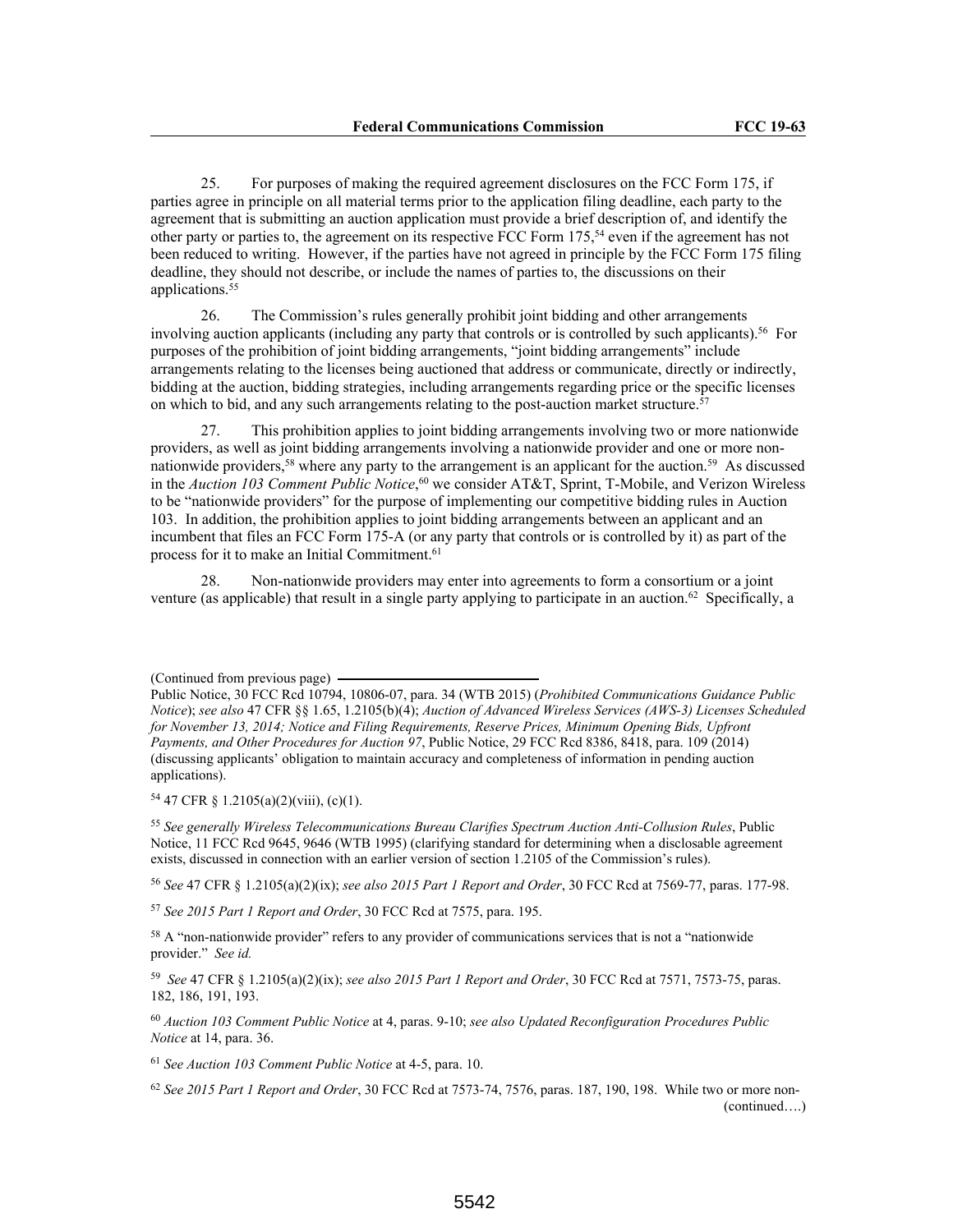designated entity (DE) can participate in only one consortium or joint venture in an auction,<sup>63</sup> which shall be the exclusive bidding vehicle for its members in that auction, and non-nationwide providers that are not designated entities may participate in an auction through only one joint venture, which also shall be the exclusive bidding vehicle for its members in that auction. $64$  The general prohibition of joint bidding arrangements excludes certain agreements, including those that are solely operational in nature,<sup>65</sup> as defined in section  $1.2105(a)(2)(ix)(A)-(C)$  of the Commission's rules.<sup>66</sup>

29. To implement the prohibition of joint bidding arrangements, the Commission's rules require each applicant to certify in its short-form application that it has disclosed any arrangements or understandings of any kind relating to the licenses being auctioned to which it (or any party that controls or is controlled by it) is a party. The applicant must also certify that it (or any party that controls or is controlled by it) has not entered and will not enter into any arrangement or understanding of any kind relating directly or indirectly to bidding at auction with, among others, "any other applicant" or a nationwide provider.<sup>67</sup>

30. Although the Commission's rules do not prohibit auction applicants from communicating about matters that are within the scope of an excepted agreement that has been disclosed in an FCC Form 175,<sup>68</sup> the Commission reminds applicants that certain discussions or exchanges could nonetheless touch upon impermissible subject matters,<sup>69</sup> and that compliance with the Commission's rules will not insulate a party from enforcement of the antitrust laws.<sup>70</sup>

31. Applicants should bear in mind that a winning bidder will be required to disclose in its FCC Form 601 post-auction application the specific terms, conditions, and parties involved in any agreement relating to the licenses being auctioned into which it had entered prior to the time bidding was completed.<sup>71</sup> This applies to any bidding consortium, joint venture, partnership, or other agreement,

```
(Continued from previous page)
```
nationwide providers may participate in an auction through a joint venture, a nationwide and a non-nationwide provider may not do so. *See id*. at 7575, para. 194.

<sup>63</sup> *See id.* at 7576, para. 198. Pursuant to section  $1.2105(a)(4)(ii)$ , a consortium is an entity formed to apply as a single applicant to bid at auction pursuant to an agreement by two or more separate and distinct legal entities that individually are eligible to claim the same designated entity benefits under section 1.2110, provided that no member of the consortium may be a nationwide provider.  $47 \text{ CFR } \frac{8}{9}$  1.2105(a)(4)(ii).

<sup>64</sup> *See 2015 Part 1 Report and Order*, 30 FCC Rcd at 7576, para. 198. Under the Commission's rule, a joint venture means a legally cognizable entity formed to apply as a single applicant to bid at auction pursuant to an agreement by two or more separate and distinct legal entities, provided that no member of the joint venture may be a nationwide provider. 47 CFR § 1.2105(a)(4)(iii); *see also 2015 Part 1 Report and Order*, 30 FCC Rcd at 7575, para. 194.

<sup>65</sup> *See* 47 CFR § 1.2105(a)(2)(ix)(A), (a)(4). Under the Commission's rules, agreements that are solely operational in nature are those that address operational aspects of providing a mobile service, such as agreements for roaming, spectrum leasing and other spectrum use arrangements, or device acquisition, as well as agreements for assignment or transfer of licenses, provided that any such agreement does not both relate to the licenses at auction and address or communicate, directly or indirectly, bidding at auction (including specific prices to be bid) or bidding strategies (including the specific licenses on which to bid or not to bid) or post-auction market structure. *See id.*  § 1.2105(a)(4); *see also 2015 Part 1 Report and Order*, 30 FCC Rcd at 7576, para. 197.

<sup>66</sup> *See* 47 CFR § 1.2105(a)(2)(ix); *see also 2015 Part 1 Report and Order*, 30 FCC Rcd at 7575-76, paras. 195-97.

 $67$  "The short-form application must contain . . .

(viii) Certification that the applicant has provided in its application a brief description of, and identified each party to, any partnerships, joint ventures, consortia or other agreements, arrangements or understandings of any kind relating to the licenses being auctioned, including any agreements that address or communicate directly or indirectly bids (including specific prices), bidding strategies (including the specific licenses on which to bid or not to bid), or the post-auction market structure, to which the applicant, or any party that controls as defined in paragraph (a)(4) of this Section or is controlled by the applicant, is a party.

(continued….)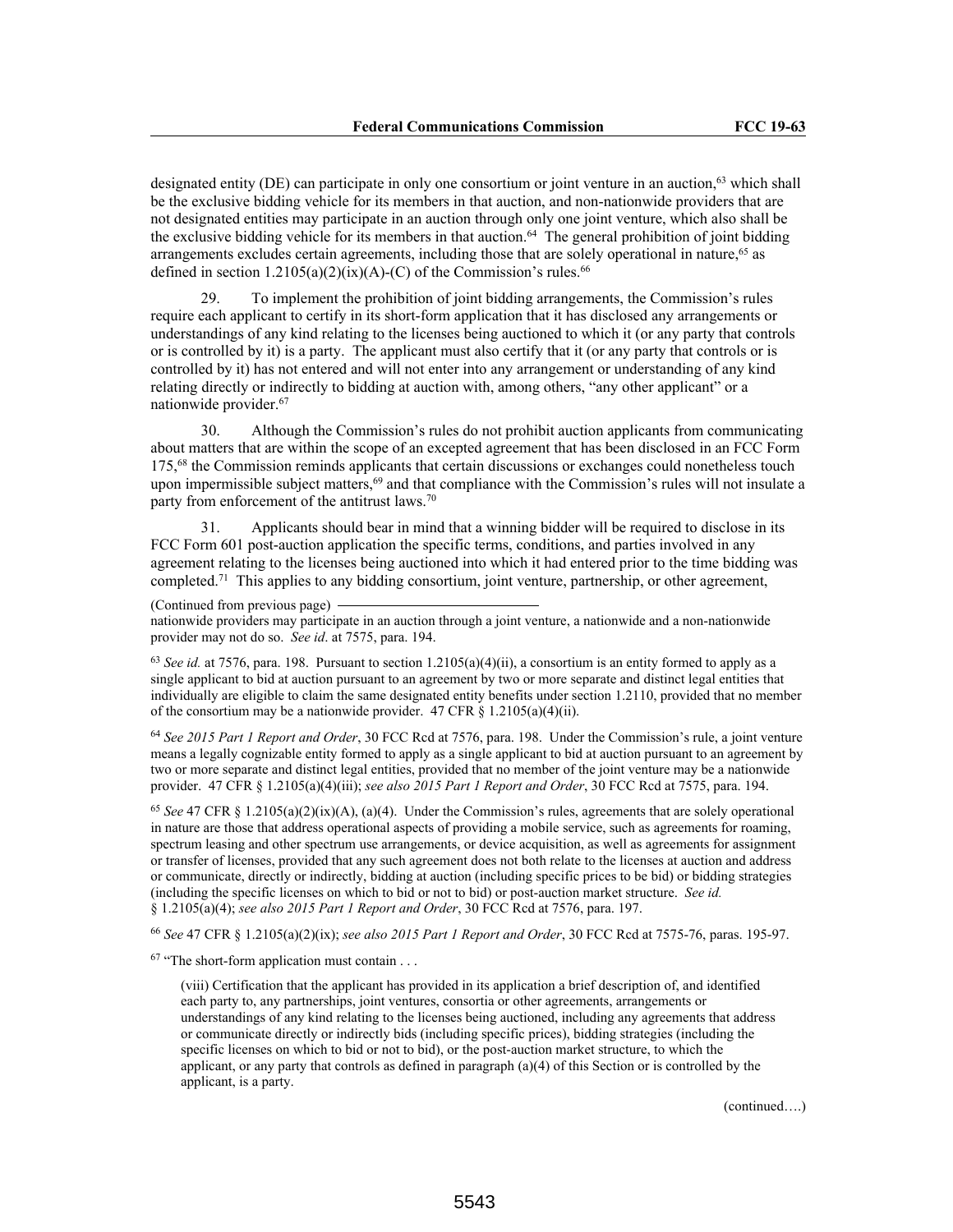arrangement, or understanding of any kind entered into relating to the competitive bidding process, including any agreements relating to the licenses being auctioned that address or communicate directly or indirectly bids (including specific prices), bidding strategies (including the specific licenses on which to bid or not to bid), or the post-auction market structure, to which the applicant, or any party that controls or is controlled by the applicant, is a party.<sup>72</sup>

# **D. Ownership Disclosure Requirements**

32. Each applicant must comply with the applicable Part 1 ownership disclosure requirements and provide information required by sections 1.2105 and 1.2112, and, where applicable, section 1.2110, of the Commission's rules.<sup>73</sup> Specifically, in completing FCC Form 175, an applicant must fully disclose information regarding the real party- or parties-in-interest in the applicant or application and the ownership structure of the applicant, including both direct and indirect ownership interests of 10% or more, as prescribed in sections 1.2105 and 1.2112, and, where applicable, section 1.2110, of the Commission's rules.<sup>74</sup> Each applicant is responsible for ensuring that information submitted in its short-form application is complete and accurate.

In certain circumstances, an applicant may have previously filed an FCC Form 602 ownership disclosure information report or filed an auction application for a previous auction in which ownership information was disclosed. The most current ownership information contained in any FCC Form 602 or previous auction application on file with the Commission that used the same FRN the applicant is using to submit its FCC Form 175 will automatically be pre-filled into certain ownership sections on the applicant's FCC Form 175,<sup>75</sup> if such information is in an electronic format compatible with FCC Form 175.<sup>76</sup> Each applicant must carefully review any ownership information automatically entered into its FCC Form 175, including any ownership attachments, to confirm that all information (Continued from previous page)

(ix) Certification that the applicant (or any party that controls as defined in paragraph (a)(4) of this Section or is controlled by the applicant) has not entered and will not enter into any partnerships, joint ventures, consortia or other agreements, arrangements, or understandings of any kind relating to the licenses being auctioned that address or communicate, directly or indirectly, bidding at auction (including specific prices to be bid) or bidding strategies (including the specific licenses on which to bid or not to bid), or post-auction market structure with: any other applicant (or any party that controls or is controlled by another applicant); with a nationwide provider that is not an applicant (or any party that controls or is controlled by such a nationwide provider); or, if the applicant is a nationwide provider, with any nonnationwide provider that is not an applicant (or with any party that controls or is controlled by such a nonnationwide provider), other than:

(A) Agreements, arrangements, or understandings of any kind that are solely operational as defined under paragraph (a)(4) of this Section;

(B) Agreements, arrangements, or understandings of any kind to form consortia or joint ventures as defined under paragraph (a)(4) of this Section;

(C) Agreements, arrangements or understandings of any kind with respect to the transfer or assignment of licenses, provided that such agreements, arrangements or understandings do not both relate to the licenses at auction and address or communicate, directly or indirectly, bidding at auction (including specific prices to be bid), or bidding strategies (including the specific licenses on which to bid or not to bid), or postauction market structure."

47 CFR § 1.2105(a)(2)(viii)-(ix); *see also 2015 Part 1 Report and Order*, 30 FCC Rcd at 7570-78, paras. 180-201.

<sup>68</sup> 47 CFR § 1.2105(a)(2)(viii), (a)(2)(ix)(A)-(C), (a)(2)(viii), (c)(1).

<sup>69</sup> *See Amendment of Part 1 of the Commission's Rules—Competitive Bidding Procedures*, Third Report and Order and Second Further Notice of Proposed Rule Making, 13 FCC Rcd 374, 467-68, para. 163 (1997) (*Part 1 Third Report and Order*); *see generally Prohibited Communications Guidance Public Notice*, 30 FCC Rcd 10794.

<sup>70</sup> 47 CFR § 1.2105(a)(2)(ix)(A)-(C), (a)(2)(viii); s*ee also Part 1 Report and Order*, 30 FCC Rcd at 7571, para. 181; *Prohibited Communications Guidance Public Notice*, 30 FCC Rcd at 10809, para. 43.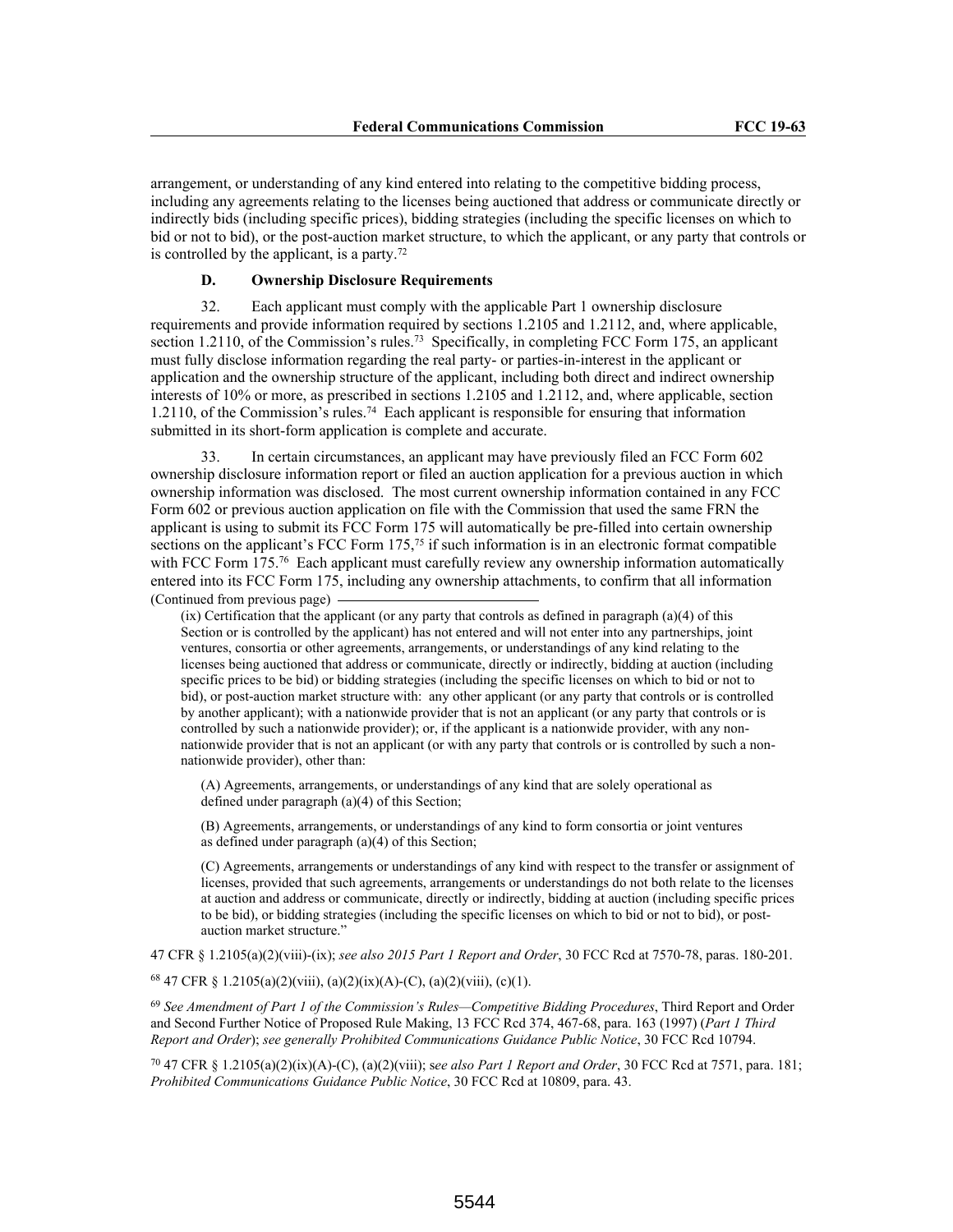supplied on FCC Form 175 is complete and accurate as of the application filing deadline. Any information that needs to be corrected or updated must be changed directly in FCC Form 175.

## **E. Foreign Ownership Disclosure Requirements**

34. Section 310 of the Communications Act requires the Commission to review foreign investment in radio station licenses and imposes specific restrictions on who may hold certain types of radio licenses.<sup>77</sup> Section 310 applies to applications for initial radio licenses, applications for assignments and transfers of control of radio licenses, and spectrum leasing arrangements under the Commission's secondary market rules.<sup>78</sup> In completing FCC Form 175, an applicant is required to disclose information concerning foreign ownership of the applicant. If an applicant has foreign ownership interests in excess of the applicable limit or benchmark set forth in section 310(b), it may seek to participate in Auction 103 as long as it has filed a petition for declaratory ruling with the Commission prior to the FCC Form 175 filing deadline. An applicant must certify in its FCC Form 175 that, as of the deadline for filing its application to participate in the auction, the applicant either is in compliance with the foreign ownership provisions of section 310 or has filed a petition for declaratory ruling requesting Commission approval to exceed the applicable foreign ownership limit or benchmark in section 310(b) that is pending before, or has been granted by, the Commission.<sup>79</sup>

(Continued from previous page)

<sup>71</sup> 47 CFR § 1.2107(d); s*ee also id.* § 1.2105(a)(2)(ix)(A)-(C), (a)(2)(viii).

<sup>72</sup> *Id.* § 1.2107(d); s*ee also id.* § 1.2105(a)(2)(ix)(A)-(C), (a)(2)(viii).

<sup>73</sup> Section 1.2105 requires the disclosure on the FCC Form 175 of the applicant's ownership information as set forth in sections 1.2105 and 1.2112. *See id.* § 1.2105. In addition, each applicant should ensure that its disclosures comply with the ownership disclosure requirements in the Part 1 rules. *See generally 2015 Part 1 Report and Order*, 30 FCC Rcd 7493*.*

<sup>74</sup> 47 CFR §§ 1.2105, 1.2112.

<sup>75</sup> The FCC Form 175 instructions provide additional details on pre-filled information.

<sup>76</sup> Applicants are encouraged to submit an FCC Form 602 ownership report or update any ownership information on file with the Commission in an FCC Form 602 ownership report prior to starting an application for Auction 103 to ensure that their most recent ownership information is pre-filled into their short-form applications.

<sup>77</sup> *See* 47 U.S.C. § 310(a), (b).

<sup>78</sup> *See Review of Foreign Ownership Policies for Common Carrier and Aeronautical Radio Licensees under Section 310(b)(4) of the Communications Act of 1934, as Amended*, Second Report and Order, 28 FCC Rcd 5741, 5747-48, para. 7 (2013). The Commission amended its foreign ownership rules in *Review of Foreign Ownership Policies for Broadcast, Common Carrier and Aeronautical Radio Licensees under Section 310(b)(4) of the Communications Act of 1934, as Amended*, Report and Order, 31 FCC Rcd 11272 (2016). The rules are now codified in 47 CFR §§ 1.5000-1.5004.

<sup>79</sup> *See* 47 CFR § 1.2105(a)(2)(v), (vi). Additional information concerning foreign ownership disclosure requirements is provided in the FCC Form 175 Filing Instructions.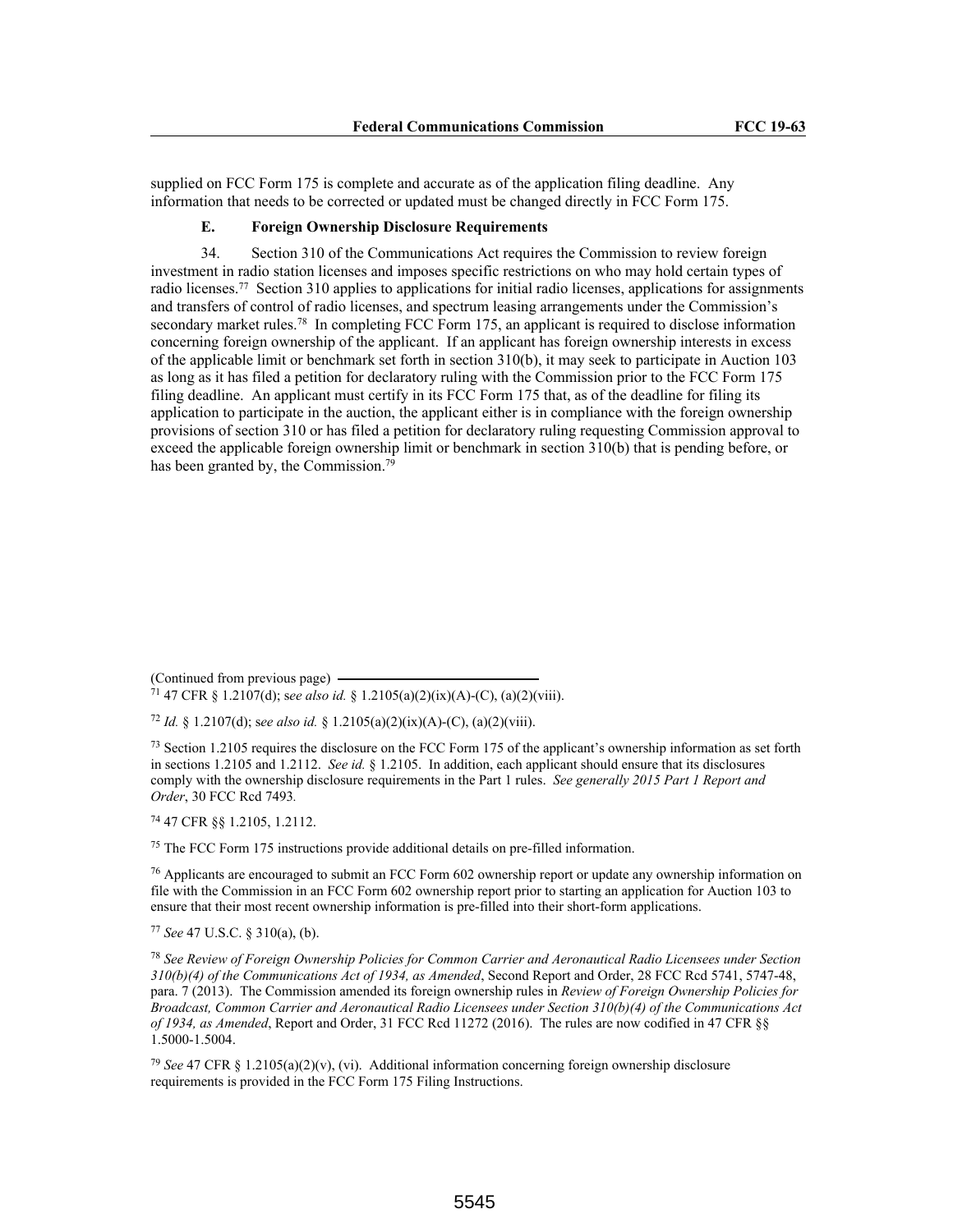### **F. Information Procedures During the Auction Process**

35. Consistent with past practice in several prior spectrum license auctions,<sup>80</sup> we adopt our proposal to limit information available in Auction 103 in order to prevent the identification of bidders placing particular bids until after the bidding has closed.<sup>81</sup> More specifically, we will not make public until after bidding has closed: (1) the license areas that an applicant selects for bidding in its short-form application, (2) the amount of any upfront payment made by or on behalf of an applicant, (3) any applicant's bidding eligibility, and (4) any other bidding-related information that might reveal the identity of the bidder placing a bid.

36. The limited information disclosure procedures used in past auctions have helped safeguard against potential anticompetitive behavior such as retaliatory bidding and collusion.<sup>82</sup> We find nothing in the record even suggesting that we depart from our now-established practice of implementing these procedures in wireless spectrum auctions. We find that the competitive benefits associated with limiting information disclosure support adoption of such procedures and outweigh the potential benefits of full disclosure.<sup>83</sup>

37. Once the bidding in Auction 103 starts, under the limited information procedures (sometimes also referred to as anonymous bidding), information to be made public after each round of bidding will include for each category of license in each geographic area, the supply, the aggregate demand, the price at the end of the last completed round, and the price for the next round. The identities of bidders placing specific bids and the net bid amounts (reflecting bidding credits or incentive payments) will *not* be disclosed until after the close of bidding.<sup>84</sup>

38. Throughout the auction, bidders will have access to additional information related to their own bidding and bid eligibility through the Commission's bidding system. For example, bidders will be able to view their own level of eligibility, before and during the auction. Each incumbent bidder will also be apprised of the size of its potential incentive payment on a round-by-round basis during the clock phase.<sup>85</sup>

81 *See Auction 103 Comment Public Notice* at 7-8, para. 18.

<sup>83</sup> *See Auction 78 Procedures Public Notice*, 23 FCC Rcd at 7536, para. 157.

<sup>84</sup> *See Auction 103 Comment Public Notice* at 8, para. 19.

<sup>80</sup> *See, e.g.*, *Auctions of Upper Microwave Flexible Use Licenses for Next-Generation Wireless Services; Notice and Filing Requirements, Minimum Opening Bids, Upfront Payments, and Other Procedures for Auctions 101 (28 GHz) and 102 (24 GHz); Bidding in Auction 101 Scheduled to Begin November 14, 2018*, Public Notice, 33 FCC Rcd 7575, 7596-98, paras. 50-56 (2018) (*Auctions 101 and 102 Procedures Public Notice*); *Broadcast Incentive Auction Scheduled to Begin on March 29, 2016; Procedures for Competitive Bidding in Auction 1000, Including Initial Clearing Target Determination, Qualifying to Bid, and Bidding in Auctions 1001 (Reverse) and 1002 (Forward)*, Public Notice, 30 FCC Rcd 8975, 9046, para. 138 (2015); *see also* 47 CFR § 1.2104(h).

<sup>82</sup> *See Auction of AWS-1 and Broadband PCS Licenses Rescheduled for August 13, 2008; Notice and Filing Requirements, Minimum Opening Bids, Upfront Payments, and Other Procedures for Auction 78*, Public Notice, 23 FCC Rcd 7496, 7536, para. 157 (WTB 2008) (recognizing that limited information procedures may have overall competitive benefits from reduced opportunities for bid signaling, retaliatory bidding, or other anti-competitive strategic bidding) (*Auction 78 Procedures Public Notice*); *Auction of 700 MHz Band Licenses Scheduled for July 19, 2011; Notice and Filing Requirements, Minimum Opening Bids, Upfront Payments, and Other Procedures for Auction 92*, Public Notice, 26 FCC Rcd 3342, 3372, paras. 128 (WTB 2011) (finding that the competitive benefits associated with limited information disclosure procedures support adoption of such procedures).

<sup>85</sup> *See* T-Mobile Comments at 7; AT&T Reply at 3; Verizon Reply at 6-7. The bidding system will provide bidders with a single number, which aggregates the potential payment for each relinquished 39 GHz holding. *See Auction 103 Assignment Phase Technical Guide*, Sec. 6. Bidders will be able to download this figure after each round. *See*  Verizon Reply at 7.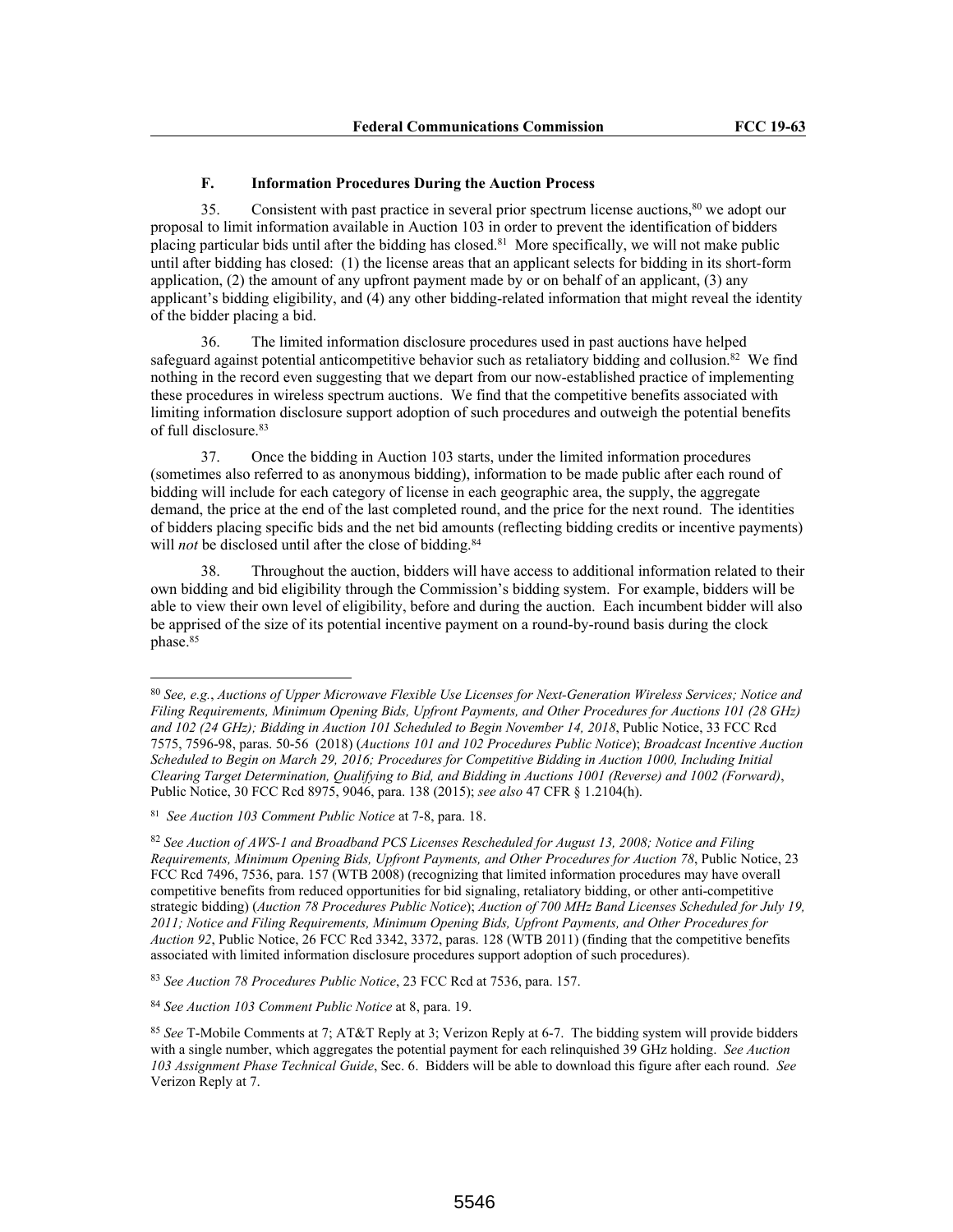39. After the close of bidding, bidders' PEA selections, upfront payment amounts, bidding eligibility, bids, and other bidding-related actions will be made publicly available.

We warn applicants that the direct or indirect communication to other applicants or the public disclosure of non-public information (e.g., reductions in eligibility, identities of bidders) could violate the Commission's rule prohibiting certain communications.<sup>86</sup> **Therefore, to the extent an applicant believes that such a disclosure is required by law or regulation, including regulations issued by the SEC, we strongly urge that the applicant consult with the Commission staff in the Auctions Division before making such disclosure.**

# **G. Prohibited Communications and Compliance with Antitrust Laws**

41. The rules prohibiting certain communications set forth in section 1.2105(c) apply to each applicant that files a short-form application (FCC Form 175) in Auction 103.87 Section 1.2105(c)(1) of the Commission's rules provides that, subject to specified exceptions, "[a]fter the short-form application filing deadline, all applicants are prohibited from cooperating or collaborating with respect to, communicating with or disclosing, to each other or any nationwide provider [of communications services] that is not an applicant, or, if the applicant is a nationwide provider, any non-nationwide provider that is not an applicant, in any manner the substance of their own, or each other's, or any other applicants' bids or bidding strategies (including post-auction market structure), or discussing or negotiating settlement agreements, until after the down payment deadline[.]"<sup>88</sup>

# **1. Entities Subject to Section 1.2105(c)**

42. An "applicant" for purposes of this rule includes all "controlling interests" in the entity submitting the FCC Form 175 auction application, as well as all holders of interests amounting to 10% or more of the entity, and all officers and directors of that entity.<sup>89</sup> Under section 1.2105(c), a party that submits an application becomes an "applicant" under the rule at the application deadline, and that status does not change based on later developments.<sup>90</sup>

43. We consider AT&T, Sprint, T-Mobile, and Verizon Wireless to be "nationwide providers" for the purposes of the prohibited communications rule for Auction 103.<sup>91</sup>

44. Moreover, for Auction 103, the prohibited communications rule shall apply to communications between a short-form applicant and an incumbent that files an application (FCC Form 175-A) as part of the Initial Commitment process.<sup>92</sup> The rule applies even if such an incumbent chooses not to file FCC Form 175 to bid for licenses in Auction 103.

<sup>88</sup> *Id*.

<sup>89</sup> *Id.* § 1.2105(c)(5)(i).

<sup>90</sup> *See Star Wireless, LLC v. FCC*, 522 F.3d 469, 473-74 (D.C. Cir. 2008). Thus, an auction applicant that does not correct deficiencies in its application, fails to submit a timely and sufficient upfront payment, or does not otherwise become qualified, remains an "applicant" for purposes of the rule and remains subject to the prohibition of certain communications until the Auction 103 down payment deadline.

<sup>91</sup> *See supra* Section II.C (Disclosure of Agreements and Bidding Arrangements).

<sup>92</sup> *See Auction 103 Comment Public Notice* at 4, para. 9; *see also Initial Reconfiguration Procedures Public Notice*, 34 FCC Rcd at 1402-04, paras. 53-57. For purposes of Auction 103, incumbents filing FCC Form 175-A includes all applicants and listed licensees on FCC Form 175-A. *See Updated Reconfiguration Procedures Public Notice* at 13-14, para. 36. No later than the opening of the Initial Commitment filing window (i.e., before the window for filing FCC Form 175 for Auction 103), a public notice will announce the availability of FCC Form 175-A in the (continued….)

<sup>86</sup> *See* 47 CFR § 1.2105(c); *see also infra* Section II.G (Prohibited Communications and Compliance with Antitrust Laws).

<sup>87</sup> *See* 47 CFR § 1.2105(c).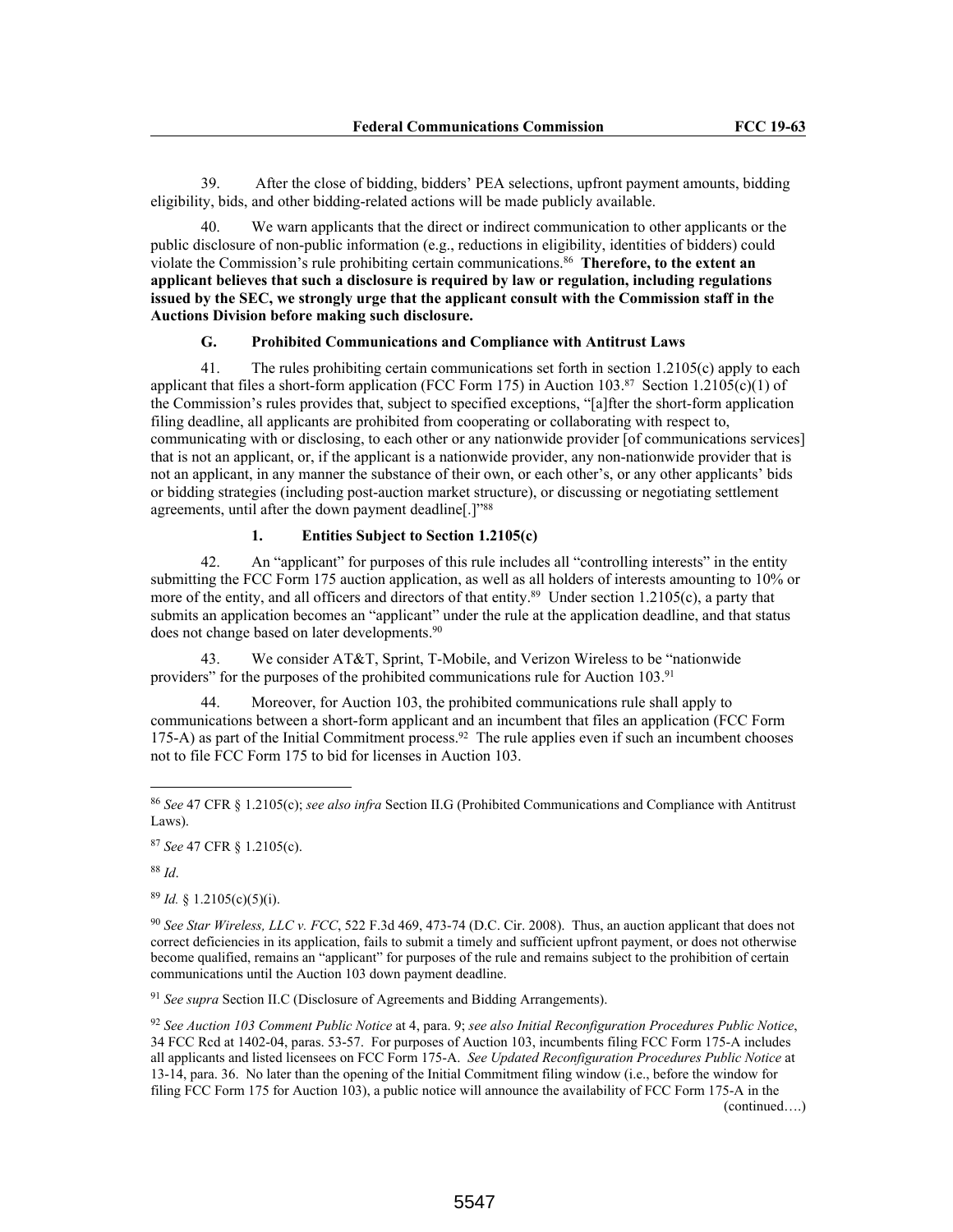### **2. Prohibition Applies Until Down Payment Deadline**

45. Section 1.2105(c)'s prohibition of certain communications begins at an auction's shortform application filing deadline and ends at the auction's down payment deadline after the auction closes, which will be announced in a future public notice.<sup>93</sup> In addition, for an incumbent that files and/or is identified in an FCC Form 175-A, the Incumbent 39 GHz Licensee Short-Form Application, the prohibition of certain communications begins at the FCC Form 175-A filing deadline on July 15, 2019.<sup>94</sup>

46. AT&T and T-Mobile ask that the Commission delay the application of the prohibition for incumbents, with AT&T specifically requesting that it be delayed until the filing deadline for FCC Form 175, the application to participate in bidding on new licenses.<sup>95</sup> We disagree and affirm the decision in the *Updated Reconfiguration Procedures Public Notice* to start the prohibition at the FCC Form 175-A deadline. Incumbents must file FCC Form 175-A in order to make an affirmative Initial Commitment with respect to existing licenses.<sup>96</sup> The filing of FCC Form 175-A indicates an incumbent's interest in the auction and in possibly relinquishing its existing spectrum usage rights in exchange for an incentive payment based on bidding in the auction.<sup>97</sup> For non-incumbents, the analogous filing is FCC Form 175, which indicates an interest in possibly bidding for new licenses. Thus, applying the prohibition for incumbents at the deadline for filing FCC Form 175-A is consistent with the principle underlying the application of the prohibition at the deadline for non-incumbents to file FCC Form 175. Our strong interest in promoting the integrity of the auction process by prohibiting communications that would facilitate coordinated conduct outweigh the reasons provided by AT&T and T-Mobile to depart from this approach.<sup>98</sup>

## **3. Scope of Prohibition of Communications; Prohibition of Joint Bidding Agreements**

47. The Commission updated and revised section 1.2105(c)'s prohibition of communications by auction applicants twice in recent years.<sup>99</sup> In 2015, the Commission amended section 1.2105(c) to

<sup>93</sup> 47 CFR § 1.2105(c)(1).

<sup>94</sup> *See Updated Reconfiguration Procedures Public Notice* at 13, paras. 35-36.

<sup>95</sup> *See* Letter from Jessica B. Lyons, Assistant Vice President–Senior Legal Counsel, AT&T, to Marlene H. Dortch, Secretary, FCC, GN Docket No. 14-177 et al., at 1-2 (filed June 12, 2019) (asserting that the deadline "risks deterring the continued provision of 5G service in the [39 GHz] band"); Letter from Steve B. Sharkey, Vice President, Government Affairs, Technology and Engineering Policy, T-Mobile, to Marlene H. Dortch, Secretary, FCC, GN Docket No. 14-177 et al., at 2 (filed June 12, 2019).

<sup>96</sup> *See Updated Reconfiguration Procedures Public Notice* at 12, paras. 31-32.

<sup>97</sup> *See Initial Reconfiguration Procedures Public Notice*, 34 FCC Rcd at 1403, para. 54.

<sup>98</sup> AT&T and T-Mobile also request additional guidance on the application of the prohibited communications rule. As is typical for each auction, we provide guidance on the application of the rule in this Public Notice, based on previous Commission decisions and experience in other auctions. *See also Updated Reconfiguration Procedures Public Notice* at 13, para. 35 n.69. In addition, consistent with our long-standing practice, we cannot provide safeharbors for any communications in advance, as a case-by-base factual analysis is almost always required to determine whether the prohibition has been violated. *See Prohibited Communications Guidance Public Notice*, 30 FCC Rcd at 10808, para. 40 ("As with any communication, all of the surrounding facts and circumstances must be considered when determining whether a particular communication violates the rule.").

<sup>99</sup> *See generally, e.g.*, *2015 Part 1 Report and Order*, 30 FCC Rcd 7494; *Procedural Amendments to Commission Part 1 Competitive Bidding Rules*, Order, 25 FCC Rcd 521 (2010) (*Part 1 Procedural Amendments Order*).

<sup>(</sup>Continued from previous page)

Commission's system, thereby making available to the public information on all covered incumbents. *See Reconfigured Holdings Public Notice* at 6, para. 18.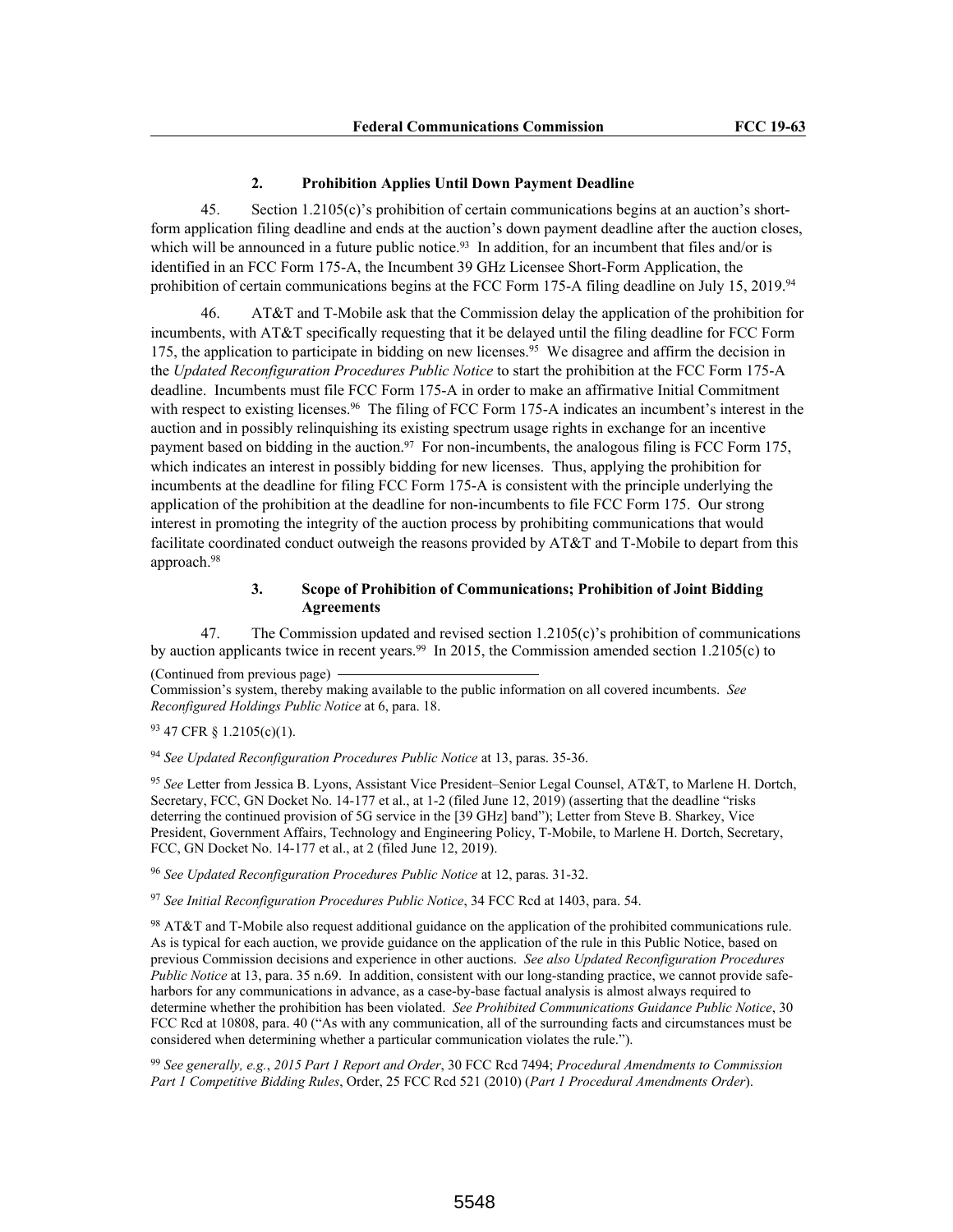extend the prohibition of communications to cover all applicants for an auction regardless of whether the applicants seek permits or licenses in the same geographic area, or market.<sup>100</sup> In addition, the rule now applies to communications by applicants with non-applicant nationwide providers of communications services and by nationwide applicants with non-applicant non-nationwide providers.<sup>101</sup> In connection with those 2015 amendments to the competitive bidding rules, and as discussed above, the Commission now prohibits a "joint bidding arrangement," including arrangements relating to the permits or licenses being auctioned that address or communicate, directly or indirectly, bidding at the auction, bidding strategies, including arrangements regarding price or the specific permits or licenses on which to bid, and any such arrangements relating to the post-auction market structure.<sup>102</sup> The revised rule provides limited exceptions for a communication within the scope of any arrangement consistent with the exclusion from our rule prohibiting joint bidding, provided such arrangement is disclosed on the applicant's auction application.<sup>103</sup> Applicants may continue to communicate pursuant to any pre-existing agreements, arrangements, or understandings that are solely operational or that provide for the transfer or assignment of licenses, provided that such agreements, arrangements, or understandings are disclosed on their applications and do not both relate to the licenses at auction and address or communicate bids (including amounts), bidding strategies, or the particular permits or licenses on which to bid or the post-auction market structure.<sup>104</sup>

48. In addition to express statements of bids and bidding strategies, the prohibition against communicating "in any manner" includes public disclosures as well as private communications and indirect or implicit communications.<sup>105</sup> Consequently, an applicant must take care to determine whether its auction-related communications may reach another applicant.<sup>106</sup>

Parties subject to section  $1.2105(c)$  should take special care in circumstances where their officers, directors, and employees may receive information directly or indirectly relating to any applicant's bids or bidding strategies. Such information may be deemed to have been received by the applicant under certain circumstances. For example, Commission staff have found that, where an individual serves as an officer and director for two or more applicants, the bids and bidding strategies of one applicant are presumed conveyed to the other applicant through the shared officer, which creates an apparent violation of the rule.<sup>107</sup>

<sup>104</sup> 47 CFR § 1.2105(a)(2)(ix)(A)-(C); *see generally Prohibited Communications Guidance Public Notice*, 30 FCC Rcd 10794.

<sup>105</sup> *See generally 2015 Part 1 Report and Order*, 30 FCC Rcd at 7577, para. 199; *Cascade Access, LLC*, Forfeiture Order, 28 FCC Rcd 141, 144, para. 7 (EB 2013) (rejecting argument that the communication was not prohibited because it did not reveal the "substance" of Cascade's bids or bidding strategies).

<sup>106</sup> We remind applicants that they must determine whether their communications with other parties are permissible under the rule once the prohibition begins at the deadline for submitting applications, even before the public notice identifying applicants is released.

<sup>107</sup> *See, e.g*., Letter from Barbara A. Kreisman, Chief, Video Division, Media Bureau, and Margaret W. Wiener, Chief, Auctions and Spectrum Access Division, Wireless Telecommunications Bureau, FCC, to Colby M. May, TCCSA, Inc., d/b/a Trinity Broadcasting Network, 20 FCC Rcd 14648, 14648-49 (2005) (finding apparent violation of communication prohibitions of section 1.2105(c) where applicants with mutually exclusive applications reported sharing same individual as an officer and director and reported having no bidding agreement, which under the rule then in effect would have made an exception to the prohibition applicable).

<sup>100</sup> *See 2015 Part 1 Report and Order*, 30 FCC Rcd at 7577, para. 199; 47 CFR § 1.2105(a)(2)(ix), (c)(1).

<sup>101</sup> 47 CFR § 1.2105(c)(1); *see also 2015 Part 1 Report and Order*, 30 FCC Rcd at 7577, para. 199.

<sup>102</sup> *See* 47 CFR § 1.2105(a)(2)(ix); *2015 Part 1 Report and Order*, 30 FCC Rcd at 7575-76, para. 195.

<sup>103</sup> *See* 47 CFR § 1.2105(a)(2)(viii), (ix)(A)-(C); *2015 Part 1 Report and Order*, 30 FCC Rcd at 7576-77, paras. 197-99.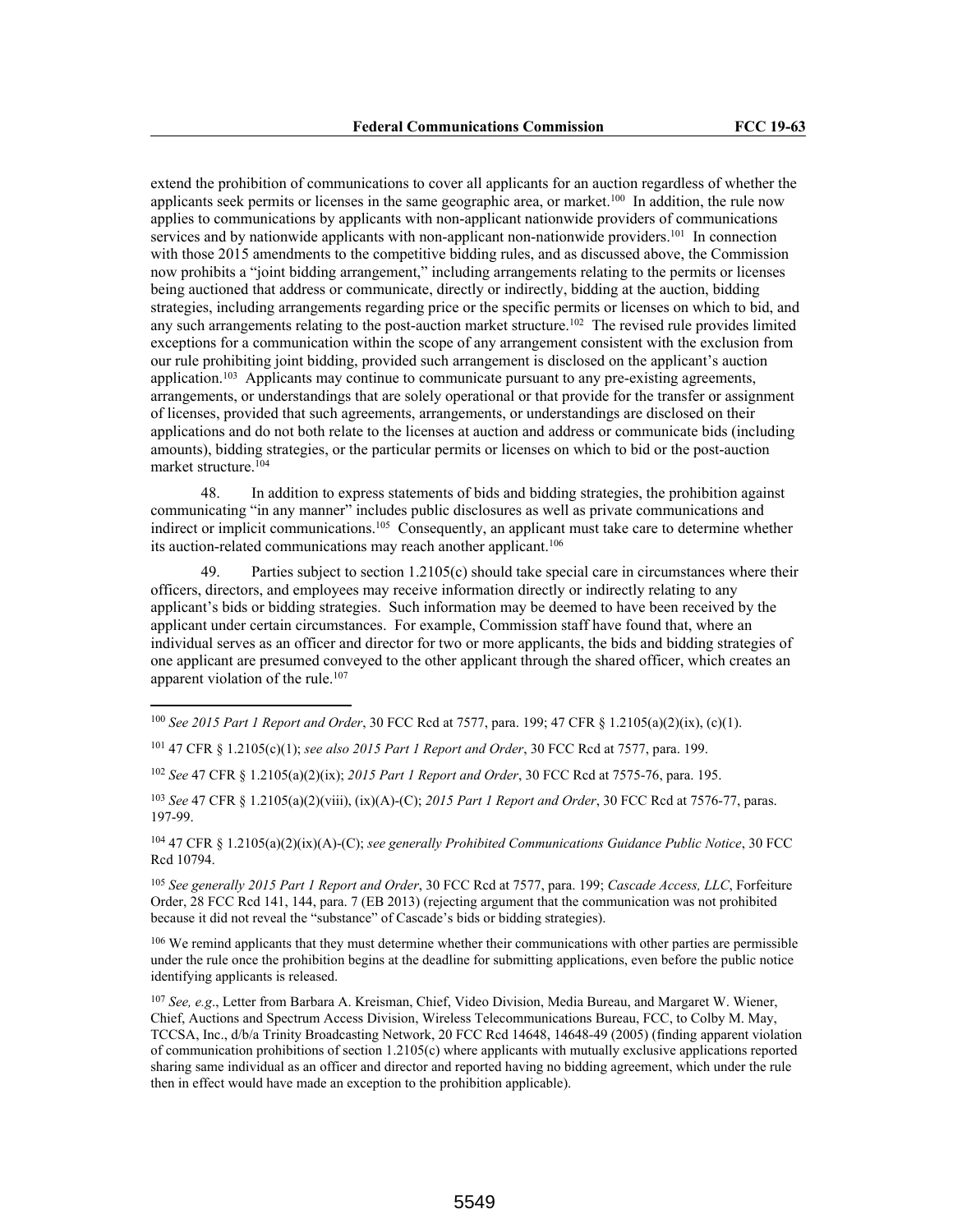50. Subject to the exception described above, section  $1.2105(c)(1)$  prohibits applicants from communicating with specified other parties only with respect to "their own, or each other's, or any other applicant's bids or bidding strategies."<sup>108</sup> The *Prohibited Communications Guidance Public Notice*  released in advance of the broadcast incentive auction (Auction 1000) reviewed the scope of the prohibition generally, as well as in that specific auction's forward auction of spectrum licenses and reverse auction to relinquish broadcast licenses.<sup>109</sup> As the Commission explained therein, a communication conveying "bids or bidding strategies (including post-auction market structure)" must also relate to the "licenses being auctioned" in order to be covered by the prohibition.<sup>110</sup> Thus, the prohibition is limited in scope and does not apply to all communications between or among the specified parties. The Commission consistently has made clear that application of the rule prohibiting communications has never required total suspension of essential ongoing business.<sup>111</sup> Entities subject to the prohibition may negotiate agreements during the prohibition period, provided that the communications involved do not relate both (1) to the licenses being auctioned and (2) to bids or bidding strategies or post-auction market structure.<sup>112</sup>

51. Accordingly, business discussions and negotiations that are *unrelated* to bidding in Auction 103 and that do not convey information about the bids or bidding strategies, including the postauction market structure, of an applicant are not prohibited by the rule.<sup>113</sup> Moreover, not even all auctionrelated information is covered by the prohibition. For example, communicating merely whether a party has or has not applied to participate in Auction 103 will not violate the rule.<sup>114</sup> In contrast, communicating, among other things, how a party will participate, including specific geographic areas selected, specific bid amounts, and/or whether or not the party is placing bids, would convey bids or bidding strategies and would be prohibited.<sup>115</sup>

52. While section 1.2105(c) does not prohibit business discussions and negotiations among auction applicants that are not auction related, each applicant must remain vigilant not to communicate, directly or indirectly, information that affects, or could affect, bids or bidding strategies. Certain discussions might touch upon subject matters that could convey price or geographic information related to bidding strategies. Such subject areas include, but are not limited to, management, sales, local marketing agreements, and other transactional agreements.

53. We caution applicants that bids or bidding strategies may be communicated outside of situations that involve one party subject to the prohibition communicating privately and directly with another such party. For example, the Commission has warned that prohibited "communications concerning bids and bidding strategies may include communications regarding capital calls or requests for

<sup>112</sup> *Prohibited Communications Guidance Public Notice*, 30 FCC Rcd at 10806, paras. 33-34.

<sup>113</sup> *Id*. at 10806, para. 32.

 $108$  47 CFR  $\S$  1.2105(c)(1).

<sup>109</sup> *See Updated Reconfiguration Procedures Public Notice* at 13, para. 33 (citing resources regarding the operation of the prohibition, including the *Auctions 101 and 102 Procedures Public Notice* and the *Prohibited Communications Guidance Public Notice*).

<sup>110</sup> *Prohibited Communications Guidance Public Notice*, 30 FCC Rcd at 10806, para. 32.

<sup>111</sup> *See, e.g., Expanding the Economic and Innovation Opportunities of Spectrum Through Incentive Auctions*, Report and Order, 29 FCC Rcd 6567, 6770-71, para. 492 (2014) (citing *Application of Todd Stuart Noordyk for a New FM Station on Channel 260A at Manistique, Michigan*, Memorandum Opinion and Order, 16 FCC Rcd 18113, 18116–17, para. 12 (2001) ("Our rules do not require the suspension of all relations among auction participants while an auction is pending.")).

<sup>114</sup> *Id.* at 10796, paras. 6-7.

<sup>115</sup> *Id.* at 10796-97, paras. 8-9.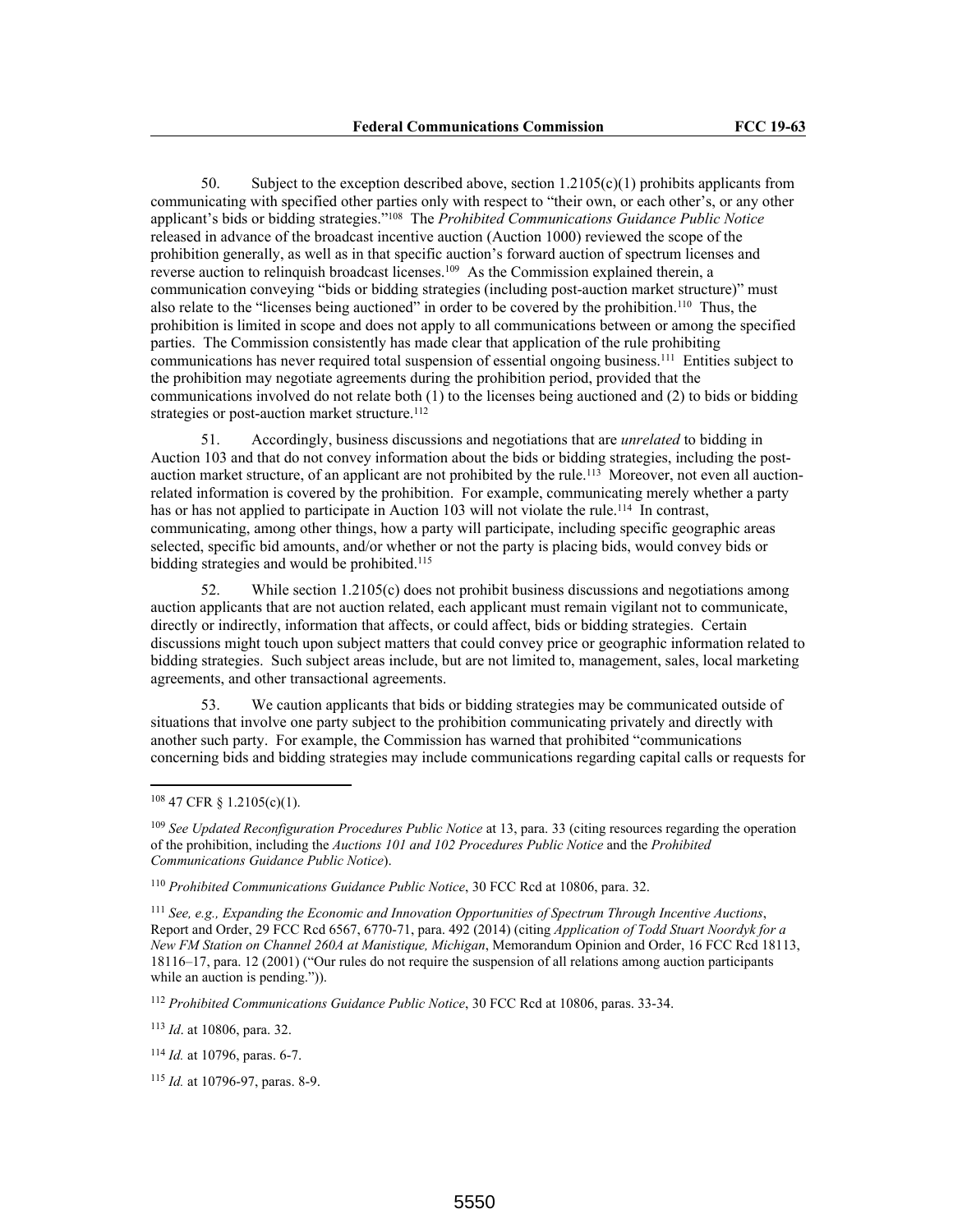additional funds in support of bids or bidding strategies to the extent such communications convey information concerning the bids and bidding strategies directly or indirectly."<sup>116</sup> Moreover, the Commission found a violation of the rule against prohibited communications when an applicant used the Commission's bidding system to disclose "its bidding strategy in a manner that explicitly invited other auction participants to cooperate and collaborate . . . in specific markets"<sup>117</sup> and has placed auction participants on notice that the use of its bidding system "to disclose market information to competitors will not be tolerated and will subject bidders to sanctions."<sup>118</sup>

54. Likewise, when completing a short-form application, each applicant should avoid any statements or disclosures that may violate section 1.2105(c), particularly in light of the limited information procedures in effect for Auction 103. Specifically, an applicant should avoid including any information in its short-form application that might convey information regarding its PEA selections, such as referring to certain markets in describing agreements, including any information in application attachments that will be publicly available that may otherwise disclose the applicant's PEA selections, or using applicant names that refer to licenses being offered.

55. Applicants also should be mindful that communicating non-public application or bidding information publicly or privately to another applicant may violate section 1.2105(c) even though that information subsequently may be made public during later periods of the application or bidding processes.

# **4. Communicating with Third Parties**

56. Section 1.2105(c) does not prohibit an applicant from communicating bids or bidding strategies to a third-party, such as a consultant or consulting firm, counsel, or lender. The applicant should take appropriate steps, however, to ensure that any third party it employs for advice pertaining to its bids or bidding strategies does not become a conduit for prohibited communications to other specified parties, as that would violate the rule.<sup>119</sup> For example, an applicant might require a third party, such as a lender, to sign a non-disclosure agreement before the applicant communicates any information regarding bids or bidding strategy to the third party.<sup>120</sup> Within third-party firms, separate individual employees, such as attorneys or auction consultants, may advise individual applicants on bids or bidding strategies, as long as such firms implement firewalls and other compliance procedures that prevent such individuals from communicating the bids or bidding strategies of one applicant to other individuals representing separate applicants.<sup>121</sup> Although firewalls and/or other procedures should be used, their existence is not an absolute defense to liability if a violation of the rule has occurred.<sup>122</sup>

57. As Commission staff have explained in the context of the Broadcast Incentive Auction, in

<sup>116</sup> *Implementation of Section 309(j) of the Communications Act–Competitive Bidding*, Memorandum Opinion and Order, 9 FCC Rcd 7684, 7689, para. 12 (1994) (*Competitive Bidding Memorandum Opinion and Order*).

<sup>117</sup> *Mercury PCS II, LLC*, Notice of Apparent Liability for Forfeiture, 12 FCC Rcd 17970, 17976, para. 17 (1997).

<sup>118</sup> *Mercury PCS II, LLC*, Memorandum Opinion and Order, 13 FCC Rcd 23755, 23760, para. 11 (1998).

<sup>119</sup> *See, e.g.*, *Prohibited Communications Guidance Public Notice*, 30 FCC Rcd at 10798, para. 13 (describing the use of non-disclosure agreements and, for third parties that may be advising multiple applicants, firewalls).

<sup>120</sup> *Id.*

<sup>121</sup> *Id.*; *see also Application of Nevada Wireless for a License to Provide 800 MHz Specialized Mobile Radio Service in the Farmington, NM-CO Economic Area (EA 155) Frequency Band A*, Memorandum Opinion and Order, 13 FCC Rcd 11973, 11978, para. 12 (1998) (*Nevada Wireless Order*) (strongly encouraging applicants to implement any firewall procedures necessary and to provide information in their auction applications regarding the procedures).

<sup>122</sup> *See Prohibited Communications Guidance Public Notice*, 30 FCC Rcd at 10799, para. 14; *Nevada Wireless Order*, 13 FCC Rcd at 11978, para. 13.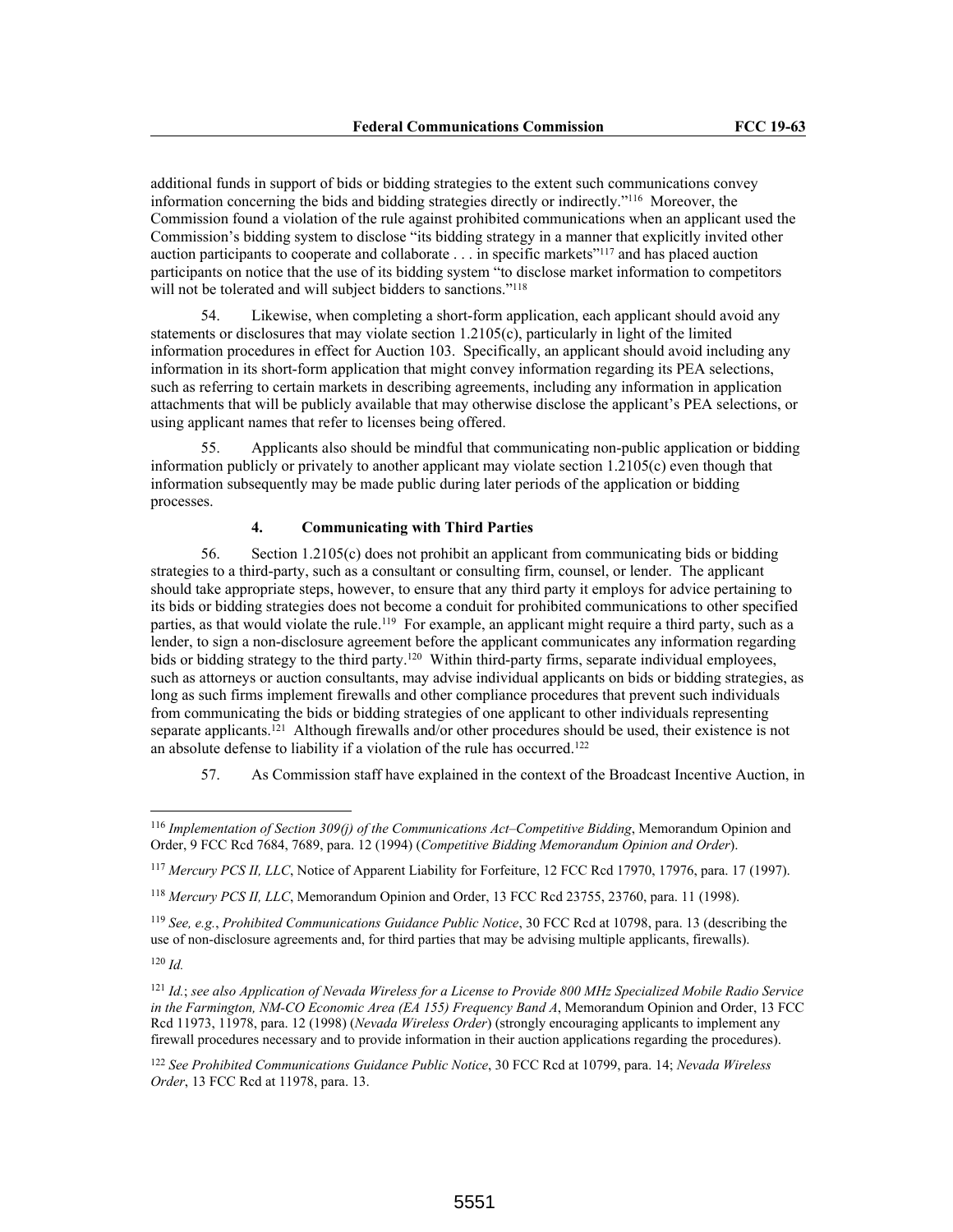the case of an individual, the objective precautionary measure of a firewall is not available.<sup>123</sup> As a result, an individual that is privy to bids or bidding information of more than one applicant presents a greater risk of becoming a conduit for a prohibited communication.<sup>124</sup> We will take the same approach to interpreting the prohibited communications rule in Auction 103. We emphasize that whether a prohibited communication has taken place in a given case will depend on all the facts pertaining to the case, including who possessed what information, what information was conveyed to whom, and the course of bidding in the auction.<sup>125</sup>

58. We remind potential applicants that they may discuss the short-form application or bids for specific licenses or license areas with the counsel, consultant, or expert of their choice *before* the short-form application deadline. Furthermore, the same third-party individual could continue to give advice after the short-form deadline regarding the application, provided that no information pertaining to bids or bidding strategies, including PEAs selected on the short-form application, is conveyed to that individual. To the extent potential applicants can develop bidding instructions prior to the short-form deadline that a third party could implement without changes during bidding, the third party could follow such instructions for multiple applicants provided that those applicants do not communicate with the third party during the prohibition period.<sup>126</sup>

59. Applicants also should use caution in their dealings with other parties, such as members of the press, financial analysts, or others who might become conduits for the communication of prohibited bidding information. For example, even though communicating that it has applied to participate in the auction will not violate the rule, an applicant's statement to the press that it intends to stop bidding in an auction could give rise to a finding of a section 1.2105 violation.<sup>127</sup> Similarly, an applicant's public statement of intent not to place bids during bidding in Auction 103 could also violate the rule.

# **5. Section 1.2105(c) Certifications**

60. By electronically submitting its FCC Form 175 auction application, each applicant for Auction 103 certifies its compliance with section 1.2105(c) of the rules.<sup>128</sup> However, the mere filing of a certifying statement as part of an application will not outweigh specific evidence that a prohibited communication has occurred, nor will it preclude the initiation of an investigation when warranted.<sup>129</sup> Any applicant found to have violated these communication prohibitions may be subject to sanctions.<sup>130</sup>

<sup>124</sup> *Id.*

<sup>126</sup> *Id*. at 10802, para. 20.

128 47 CFR § 1.2105(a)(2)(ix). In accordance with the *2015 Part 1 Report and Order*, if an applicant has a noncontrolling interest with respect to more than one application, the applicant must certify that it has established internal control procedures to preclude any person acting on behalf of the applicant from possessing information about the bids or bidding strategies of more than one applicant or communicating such information with respect to either applicant to another person acting on behalf of and possessing such information regarding another applicant. *2015 Part 1 Report and Order*, 30 FCC Rcd at 7577, para. 199.

<sup>129</sup> *Nevada Wireless Order*, 13 FCC Rcd at 11978, para. 13; *see also Competitive Bidding Memorandum Opinion and Order*, 9 FCC Rcd at 7689, para. 12.

<sup>130</sup> *See* 47 CFR §§ 1.2105(c), 1.2107(d), 1.2109(d).

<sup>123</sup> *Prohibited Communications Guidance Public Notice*, 30 FCC Rcd at 10800, para. 15.

<sup>125</sup> *See id.*

<sup>127</sup> *Cf. Wireless Telecommunications Bureau Responds to Questions About the Local Multipoint Distribution Service Auction*, Public Notice, 13 FCC Rcd 341, 347-48 (WTB 1998) ("Public statements can give rise to collusion concerns. This has occurred in the antitrust context, where certain public statements can support other evidence which tends to indicate the existence of a conspiracy.").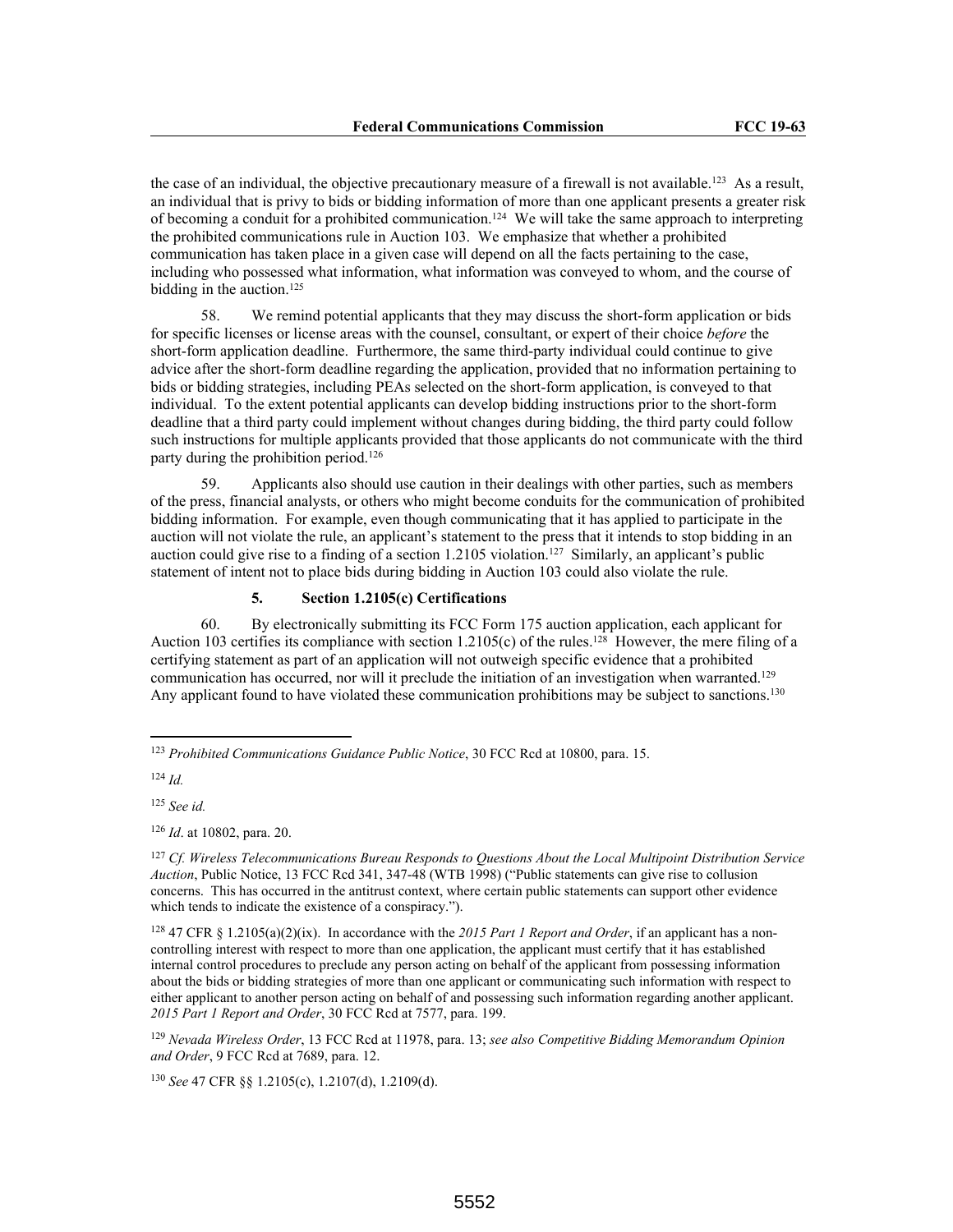### **6. Duty to Report Prohibited Communications**

61. Section  $1.2105(c)(4)$  requires that any applicant that makes or receives a communication that appears to violate section 1.2105(c) must report such communication in writing to the Commission immediately, and in no case later than five business days after the communication occurs.<sup>131</sup> Each applicant's obligation to report any such communication continues beyond the five-day period after the communication is made, even if the report is not made within the five-day period.<sup>132</sup>

## **7. Procedures for Reporting Prohibited Communications**

62. A party reporting any information or communication pursuant to sections 1.65, 1.2105(a)(2), or 1.2105(c)(4) must take care to ensure that any report of a prohibited communication does not itself give rise to a violation of section 1.2105(c). For example, a party's report of a prohibited communication could violate the rule by communicating prohibited information to other parties specified under the rule through the use of Commission filing procedures that allow such materials to be made available for public inspection.

63. Parties must file only a single report concerning a prohibited communication and must file that report with the Commission personnel expressly charged with administering the Commission's auctions.<sup>133</sup> This rule is designed to minimize the risk of inadvertent dissemination of information in such reports. Any reports required by section 1.2105(c) must be filed consistent with the instructions set forth in this Public Notice.<sup>134</sup> For Auction 103, such reports must be filed with Margaret W. Wiener, the Chief of the Auctions Division, Office of Economics and Analytics, by the most expeditious means available. Any such report should be submitted by email to Ms. Wiener and sent to auction103@fcc.gov. If you choose instead to submit a report in hard copy, any such report must be delivered only to: Margaret W. Wiener, Chief, Auctions Division, Office of Economics and Analytics, Federal Communications Commission, 445 12th Street, SW, Room 6-C466, Washington, DC 20554.

64. Given the potential competitive sensitivity of public disclosure of information in such a report, a party seeking to report such a prohibited communication should consider submitting its report with a request that the report or portions of the submission be withheld from public inspection by following the procedures specified in section 0.459 of the Commission's rules.<sup>135</sup> We encourage such parties to coordinate with the Auctions Division staff about the procedures for submitting such reports.<sup>136</sup>

### **8. Winning Bidders Must Disclose Terms of Agreements**

65. Each applicant that is a winning bidder will be required to provide as part of its long-form

<sup>134</sup> *Id*.

<sup>131</sup> *Id.* § 1.2105(c)(4); *see also Part 1 Seventh Report and Order*, 16 FCC Rcd at 17553-55 paras. 13-17.

<sup>132</sup> *Service Rules for the 698-746, 747-762 and 777-792 MHz bands et al.*, 22 FCC Rcd 15289, 15395, paras. 285-86 (2007); *see Part 1 Procedural Amendments Order*, 25 FCC Rcd at 523, para. 8; *see also* 47 CFR § 1.65; *Part 1 Seventh Report and Order*, 16 FCC Rcd at 17550-51, para. 9.

<sup>133</sup> *Part 1 Procedural Amendments Order*, 25 FCC Rcd at 522, para. 4. This process differs from filing procedures used in connection with other Commission rules and processes, which may call for submission of filings to the Commission's Office of the Secretary or ECFS. Filing through the Office of Secretary or ECFS could allow the report to become publicly available and might result in the communication of prohibited information to other auction applicants.

<sup>135</sup> *See* 47 CFR § 0.459. Filers requesting confidential treatment of documents must be sure that the cover page of the filing prominently displays that the documents seek confidential treatment. For example, a filing might include a cover page stamped with "Request for Confidential Treatment Attached" or "Not for Public Inspection." Any such request must cover all the material to which the request applies. *Id.* § 0.459(a)(1).

<sup>136</sup> *See infra* Section VII (Procedural Matters).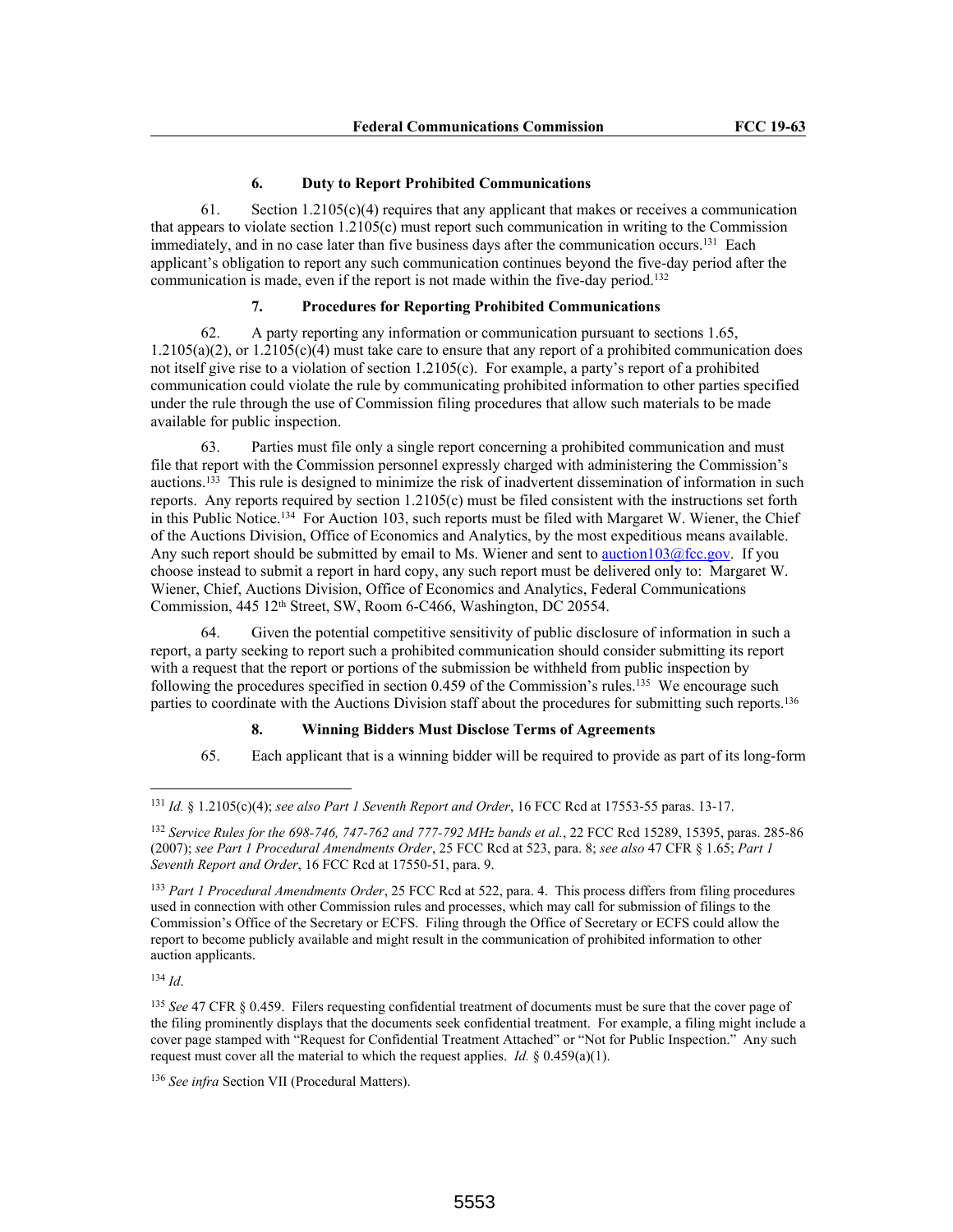application any agreement or arrangement it has entered into and a summary of the specific terms, conditions, and parties involved in any agreement it has entered into.<sup>137</sup> This applies to any bidding consortia, joint venture, partnership, or agreement, understanding, or other arrangement entered into relating to the competitive bidding process, including any agreement relating to the post-auction market structure.<sup>138</sup> Failure to comply with the Commission's rules can result in enforcement action.

### **9. Additional Information Concerning Prohibition of Certain Communications in Commission Auctions**

66. A summary listing of documents issued by the Commission and the Bureau/Office addressing the application of section 1.2105(c) is available on the Commission's auction web page at www.fcc.gov/summary-listing-documents-addressing-application-rule-prohibiting-certaincommunications.

# **10. Antitrust Laws**

67. Regardless of compliance with the Commission's rules, applicants remain subject to the antitrust laws, which are designed to prevent anticompetitive behavior in the marketplace.<sup>139</sup> Compliance with the disclosure requirements of section  $1.2105(c)(4)$  will not insulate a party from enforcement of the antitrust laws.<sup>140</sup> For instance, a violation of the antitrust laws could arise out of actions taking place well before any party submits a short-form application.<sup>141</sup> The Commission has cited a number of examples of potentially anticompetitive actions that would be prohibited under antitrust laws: for example, actual or potential competitors may not agree to divide territories in order to minimize competition, regardless of whether they split a market in which they both do business, or whether they merely reserve one market for one and another market for the other.<sup>142</sup>

68. To the extent we become aware of specific allegations that suggest that violations of the federal antitrust laws may have occurred, we may refer such allegations to the United States Department of Justice for investigation.<sup>143</sup> If an applicant is found to have violated the antitrust laws or the Commission's rules in connection with its participation in the competitive bidding process, it may be subject to a forfeiture and may be prohibited from participating further in Auction 103 and in future

<sup>137</sup> 47 CFR § 1.2107(d); *see also infra* Section V.C (Long-Form Application (FCC Form 601)). Such agreements must have been entered into prior to the filing of short-form applications pursuant to section 1.2105. 47 CFR § 1.2107(d); *see id.* § 1.2105.

<sup>138</sup> 47 CFR § 1.2107(d).

<sup>139</sup> *See Amendment of Part 1 of the Commission's Rules–Competitive Bidding Procedures*, Third Further Notice of Proposed Rulemaking, 14 FCC Rcd 21558, 21560-61, para. 4 & n.17 (1999) (quoting *Competitive Bidding Memorandum Opinion and Order*, 9 FCC Rcd at 7689, para. 12) ("[W]e wish to emphasize that all applicants and their owners continue to be subject to existing antitrust laws. Applicants should note that conduct that is permissible under the Commission's Rules may be prohibited by the antitrust laws."); *Implementation of Section 309(j) of the Communications Act–Competitive Bidding*, Fourth Memorandum Opinion and Order, 9 FCC Rcd 6858, 6869, para. 64 n.134 (1994) ("[A]pplicants will also be subject to existing antitrust laws.") (*Fourth Memorandum Opinion and Order*).

<sup>140</sup> *See Competitive Bidding Memorandum Opinion and Order*, 9 FCC Rcd at 7689, para. 12; *see also* Press Release, Dep't of Justice, Justice Department Sues Three Firms Over FCC Auction Practices (Nov. 10, 1998), https://www.justice.gov/archive/atr/public/press\_releases/1998/2068.htm.

<sup>141</sup> *See, e.g*., *Fourth Memorandum Opinion and Order*, 9 FCC Rcd at 6869, para. 59 n.134.

<sup>142</sup> *Id.*

<sup>143</sup> *Competitive Bidding Second Report and Order*, 9 FCC Rcd at 2388, para. 226.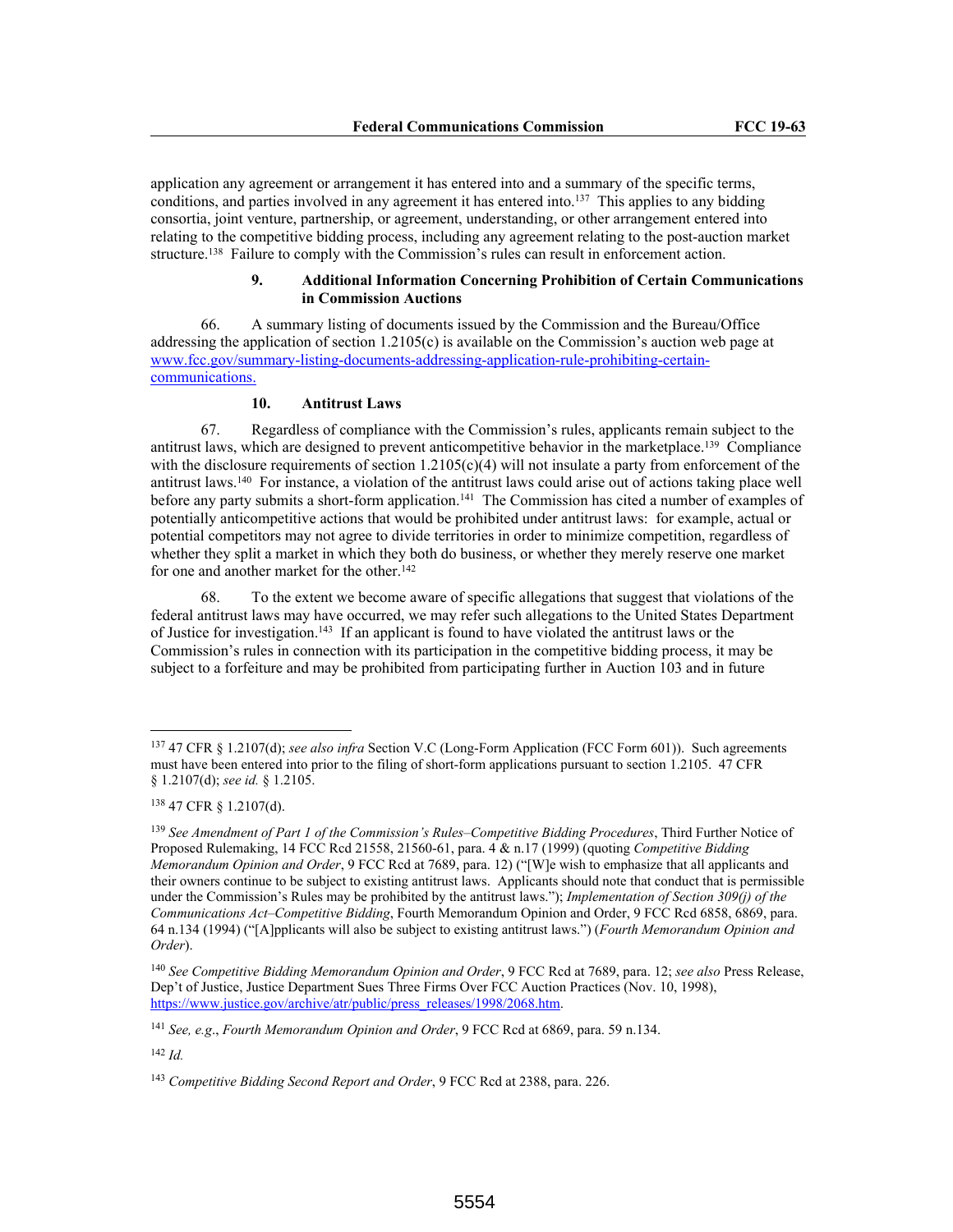auctions, among other sanctions.<sup>144</sup>

### **H. Provisions for Small Businesses and Rural Service Providers**

69. In the *2015 Part 1 Report and Order*, the Commission revised the designated entity rules that apply to all licenses acquired with bidding credits, including those won in Auction 103. A bidding credit represents an amount by which a bidder's winning bid will be discounted, subject to the caps discussed below.<sup>145</sup> As set forth in section 1.2110 of the Commission's rules,<sup>146</sup> and as described below, these rule revisions include, but are not limited to (1) adopting a two-pronged standard for evaluating eligibility for small business benefits and eliminating the attributable material relationship (AMR) rule,<sup>147</sup> (2) establishing a new attribution rule for certain disclosable interest holders of applicants claiming designated entity benefits,<sup>148</sup> (3) updating the gross revenue amounts defining eligibility for small business benefits,<sup>149</sup> (4) creating a separate bidding credit for eligible rural service providers,<sup>150</sup> and (5) establishing caps on the total amount of designated entity benefits any eligible winning bidder may receive.<sup>151</sup>

70. In Auction 103, designated entity bidding credits will be available to applicants demonstrating eligibility for a small business or a rural service provider bidding credit and subsequently winning license(s). These bidding credits will not be cumulative—an applicant is permitted to claim either a small business bidding credit or a rural service provider bidding credit, but not both.<sup>152</sup> Each applicant must also certify that it is eligible for the claimed bidding credit in its FCC Form 175. In addition to the information provided below, each applicant should review carefully the Commission's decisions regarding the designated entity provisions as well as the Part 1 rules.<sup>153</sup>

71. In particular, we remind applicants applying for designated entity bidding credits that they should take due account of the requirements of the Commission's rules and implementing orders regarding *de jure* and *de facto* control of such applicants.<sup>154</sup> These rules include a prohibition, which applies to all applicants (whether or not seeking bidding credits), against changes in ownership of the

<sup>146</sup> 47 CFR § 1.2110.

<sup>147</sup> *Id.* § 1.2110(b)(3); *see 2015 Part 1 Report and Order*, 30 FCC Rcd at 7502-10, paras. 18-34.

<sup>148</sup> 47 CFR § 1.2110(c)(2)(ii)(J); *see 2015 Part 1 Report and Order*, 30 FCC Rcd at 7512-16, paras. 42-53. For purposes of this rule, a disclosable interest holder of an applicant seeking designated entity benefits is defined as any individual or entity holding a 10% or greater interest of any kind in the applicant, including but not limited to, a 10% or greater interest in any class of stock, warrants, options, or debt securities in the applicant or licensee. 47 CFR  $§$  1.2110(c)(2)(ii)(J). The Commission also clarified its designated entity reporting requirements under 47 CFR § 1.2110(n).

<sup>149</sup> 47 CFR § 1.2110(f)(2); *see 2015 Part 1 Report and Order*, 30 FCC Rcd at 7523-25, paras. 72-75.

<sup>150</sup> 47 CFR § 1.2110(f)(4); *see 2015 Part 1 Report and Order*, 30 FCC Rcd at 7530-38, paras. 88-108.

<sup>151</sup> *See* 47 CFR § 1.2110(f)(2)(ii), (f)(4)(ii); *see also 2015 Part 1 Report and Order*, 30 FCC Rcd at 7539-48, paras. 110-30.

<sup>152</sup> *See 2015 Part 1 Report and Order*, 30 FCC Rcd at 7538, para. 108.

<sup>144</sup> *See id.*; 47 CFR § 1.2109(d).

<sup>&</sup>lt;sup>145</sup> Applicants should note that all references to a "winning bid" discussed herein in the context of designated entity bidding credits for Auction 103 (e.g., the application of a small business discount to an applicant's winning bid) refer to the calculated license price discussed in Section IV.B.5 (Winning Bids in the Clock Phase), below.

<sup>153</sup> *See generally 2015 Part 1 Report and Order*, 30 FCC Rcd 7493; *see also, e.g.*, *Implementation of the Commercial Spectrum Enhancement Act and Modernization of the Commission's Competitive Bidding Rules and Procedures*, Report and Order, 21 FCC Rcd 891 (2006) (*CSEA/Part 1 Report and Order*); Second Report and Order and Second Further Notice of Proposed Rule Making, 21 FCC Rcd 4753 (2006); Order on Reconsideration of the (continued….)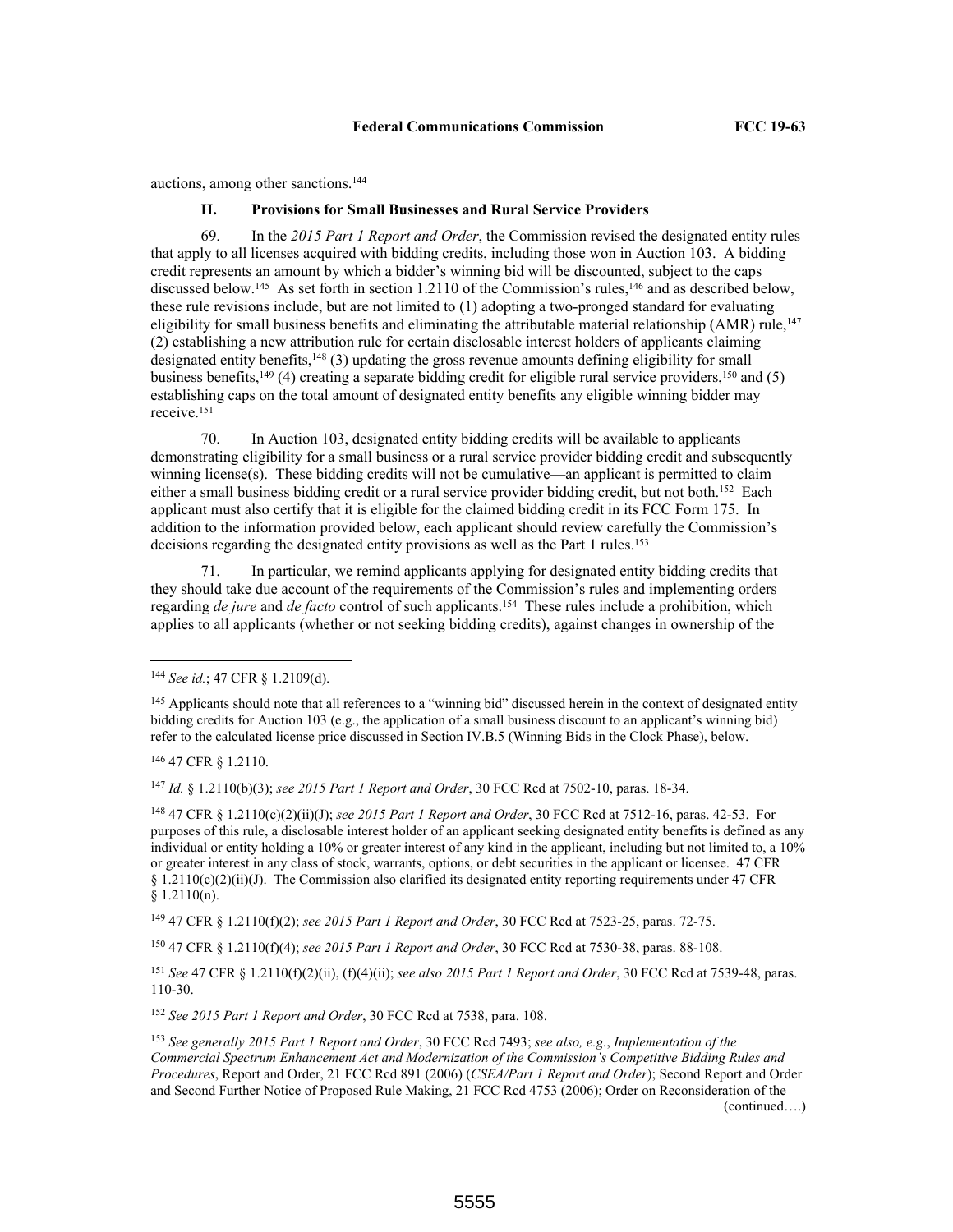applicant that would constitute an assignment or transfer of control.<sup>155</sup> **Applicants should not expect to receive any opportunities to revise their ownership structure after the filing of their short- and long-form applications, including making revisions to their agreements or other arrangements with interest holders, lenders, or others in order to address potential concerns relating to compliance with the designated entity bidding credit requirements.** This policy will help to ensure compliance with the Commission's rules applicable to the award of bidding credits prior to the conduct of the auction, which will involve competing bids from those that do and do not seek bidding credits, and thus preserves the integrity of the auction process. We also believe that this will meet the Commission's objectives in awarding licenses through the competitive bidding process.<sup>156</sup>

In Auction 103, an incumbent bidding in the auction and claiming a bidding credit may receive a bidding credit discount only on winning bid amounts that exceed any incentive payment to that incumbent.<sup>157</sup> This limitation applies even if the incumbent uses different entities that are commonly controlled to submit FCC Form 175-A and FCC Form 175.<sup>158</sup> The ownership information that an applicant is required to submit at both the short-form and long-form application stages will permit Commission staff to uncover any controlling interest in common in the two entities and ensure that bidding credit discounts are properly calculated when determining payments due.

### **1. Small Business Bidding Credit**

73. For Auction 103, bidding credits will be available to eligible small businesses and consortia thereof, subject to the caps discussed below.<sup>159</sup> Under the service rules applicable to the UMFUS licenses to be offered in Auction 103, the level of bidding credit available is determined as follows:

- A bidder with attributed average annual gross revenues that do not exceed \$55 million for the preceding three years is eligible to receive a 15% discount on its winning bid.<sup>160</sup>
- A bidder with attributed average annual gross revenues that do not exceed \$20 million for the preceding three years is eligible to receive a 25% discount on its winning bid.<sup>161</sup>

74. The Commission adopted this two-tiered approach in 2016 and made clear that the same two tiers will apply to all bands in the UMFUS.<sup>162</sup> As the Commission observed at the time, this

(Continued from previous page) Second Report and Order, 21 FCC Rcd 6703 (2006).

<sup>154</sup> *See, e.g.*, 47 CFR §§ 1.2110-11.

<sup>155</sup> *Id.* § 1.2105(b)(2). Pursuant to 47 CFR § 1.929(a)(2), any substantial change in ownership or control is classified as a major amendment. *See also id*. § 1.927(a)-(b), (h).

<sup>156</sup> The Commission's objectives when awarding licenses through competitive bidding include "the development" and rapid deployment of new technologies, products, and services for the benefit of the public . . . without administrative or judicial delays" and "promoting economic opportunity and competition and ensuring that new and innovative technologies are readily accessible to the American people by avoiding excessive concentration of licenses and by disseminating licenses among a wide variety of applicants, including small businesses." 47 U.S.C. § 309(j)(3)(A)-(B); *see also 2016 Spectrum Frontiers Order*, 31 FCC Rcd at 8097-101, paras. 244-54.

<sup>157</sup> *See Spectrum Frontiers Fourth R&O*, 33 FCC Rcd at 12173-74, para. 43; *Updated Reconfiguration Procedures Public Notice* at 13, para. 34.

<sup>158</sup> *See Updated Reconfiguration Procedures Public Notice* at 13, para. 34.

<sup>159</sup> *See infra* Section II.H.3 (Caps on Bidding Credits).

<sup>160</sup> *See* 47 CFR §§ 1.2110(f)(2)(i)(C), 30.302(a)(1), (b).

<sup>161</sup> *See id.* §§ 1.2110(f)(2)(i)(B), 30.302(a)(2), (b).

<sup>162</sup> *See 2016 Spectrum Frontiers Order*, 31 FCC Rcd at 8099, paras. 249-50.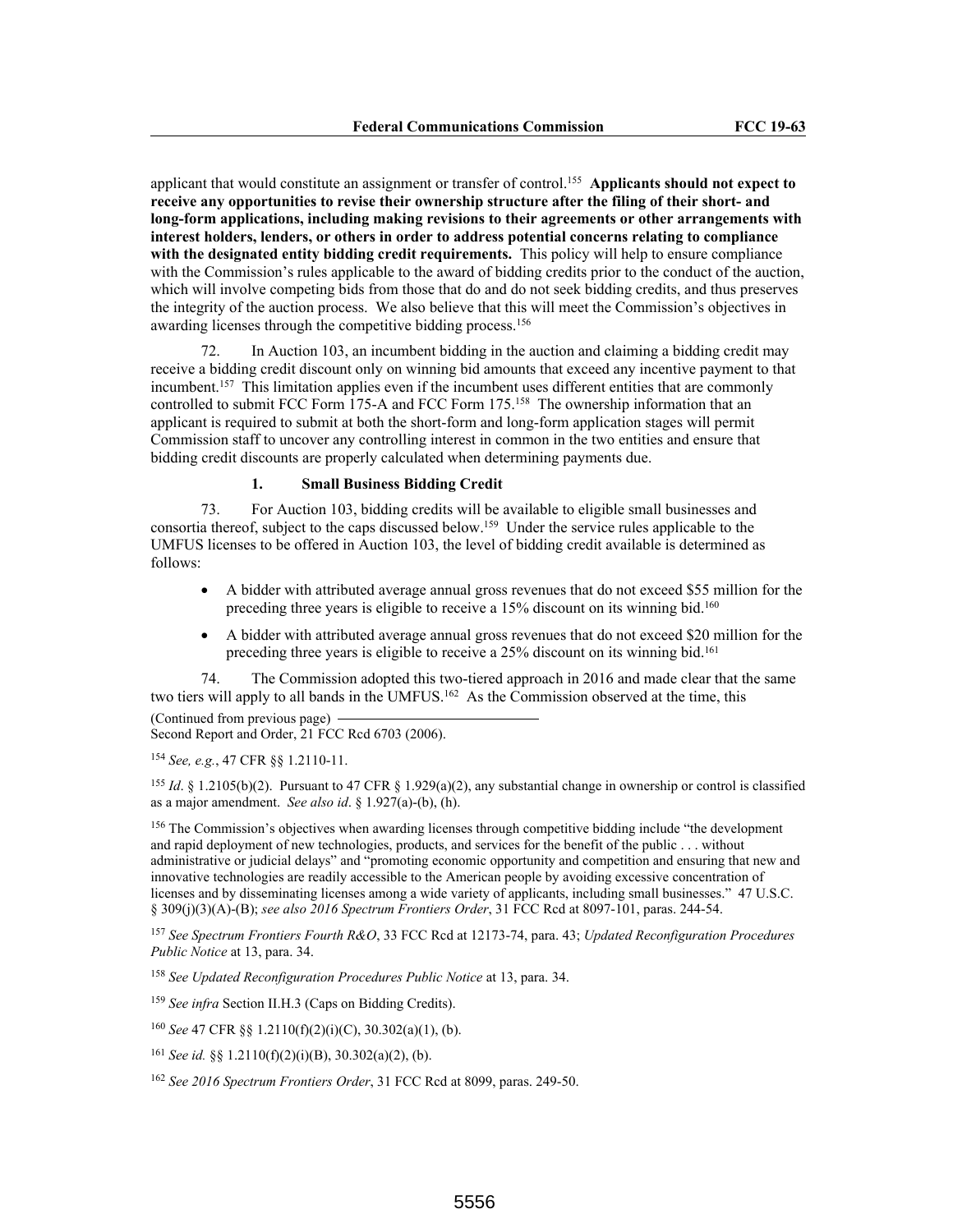approach was successful in the past and provides consistency and predictability for small businesses.<sup>163</sup> Although the time in which we could reconsider the Commission's decision in the *2016 Spectrum Frontiers Order* has long passed, WISPA proposes that we establish a third tier with a higher bidding credit percentage.<sup>164</sup> But neither WISPA—nor any other commenter—provides any evidence that the two tiers of bidding credit discounts adopted by the Commission was unsuccessful in attracting small business participation in the first two auctions of mmW spectrum (Auctions 101 and 102). As a result, the Commission's rationale from 2016 still holds, and we continue to favor a consistent approach to bidding credit discounts for mmW spectrum in Auction 103.

75. Small business bidding credits are not cumulative; an eligible applicant may receive either the 15% or the 25% bidding credit on its winning bid, but not both. The Commission's unjust enrichment provisions also apply to a winning bidder that uses a bidding credit and subsequently seeks to assign or transfer control of its license within a certain period to an entity not qualifying for the same level of small business bidding credit.<sup>165</sup>

76. Each applicant claiming a small business bidding credit must disclose the gross revenues for the preceding three years for each of the following: (1) the applicant, (2) its affiliates, (3) its controlling interests, and (4) the affiliates of its controlling interests.<sup>166</sup> The applicant must also submit an attachment that lists all parties with which the applicant has entered into any spectrum use agreements or arrangements for any licenses that be may won by the applicant in Auction 103.<sup>167</sup> In addition, to the extent that an applicant has an agreement with any disclosable interest holder for the use of more than 25% of the spectrum capacity of any license that may be won in Auction 103, the identity and the attributable gross revenues of any such disclosable interest holder must be disclosed. This attribution rule will be applied on a license-by-license basis.<sup>168</sup> As a result, an applicant may be eligible for a bidding credit on some, but not all, of the licenses for which it is bidding in Auction 103.<sup>169</sup> If an applicant is applying as a consortium of small businesses, the disclosures described in this paragraph must be provided for each consortium member.<sup>170</sup>

## **2. Rural Service Provider Bidding Credit**

77. An eligible applicant may request a 15% discount on its winning bid using a rural service provider bidding credit,<sup>171</sup> subject to the \$10 million cap discussed below.<sup>172</sup> To be eligible for a rural

<sup>166</sup> 47 CFR §§ 1.2110(b)(1)(i), 1.2112(b)(1)(iv).

<sup>167</sup> *See id.* § 1.2112(b)(1)(iii).

<sup>168</sup> *See id.* § 1.2110(c)(2)(ii)(J).

<sup>169</sup> *See id.*

<sup>170</sup> *Id.* §§ 1.2110(b)(4)(i), 1.2110(c)(6), 1.2110(k), 1.2112(b)(1)(vi).

<sup>171</sup> *2016 Spectrum Frontiers Order*, 31 FCC Rcd at 8100, para. 251; *see also* 47 CFR § 30.302(c). The Commission determines eligibility for bidding credits, including the rural service provider bidding credit, on a service-by-service basis. *See* 47 CFR § 1.2110(f)(1); *see also 2015 Part 1 Report and Order*, 30 FCC Rcd at 7529, para. 85.

<sup>172</sup> *See infra* Section II.H.3 (Caps on Bidding Credits).

<sup>163</sup> *Id*. at 8100, para. 250.

<sup>164</sup> *See* WISPA Comments at 4-5 (suggesting a 35% bidding credit discount for certain entities).

<sup>&</sup>lt;sup>165</sup> See id. § 1.2111. Thus, for example, the Commission's unjust enrichment provisions would not apply to a winning bidder that uses the 15% small business bidding credit and seeks to transfer control of its license to an entity that qualifies for either the 15% small business bidding credit or the rural service provider bidding credit. *See infra* Section II.H.2 (Rural Service Provider Bidding Credit). The provisions would apply, however, if that same winning bidder uses the 25% small business bidding credit, unless the proposed transferee also qualifies for the 25% small business bidding credit.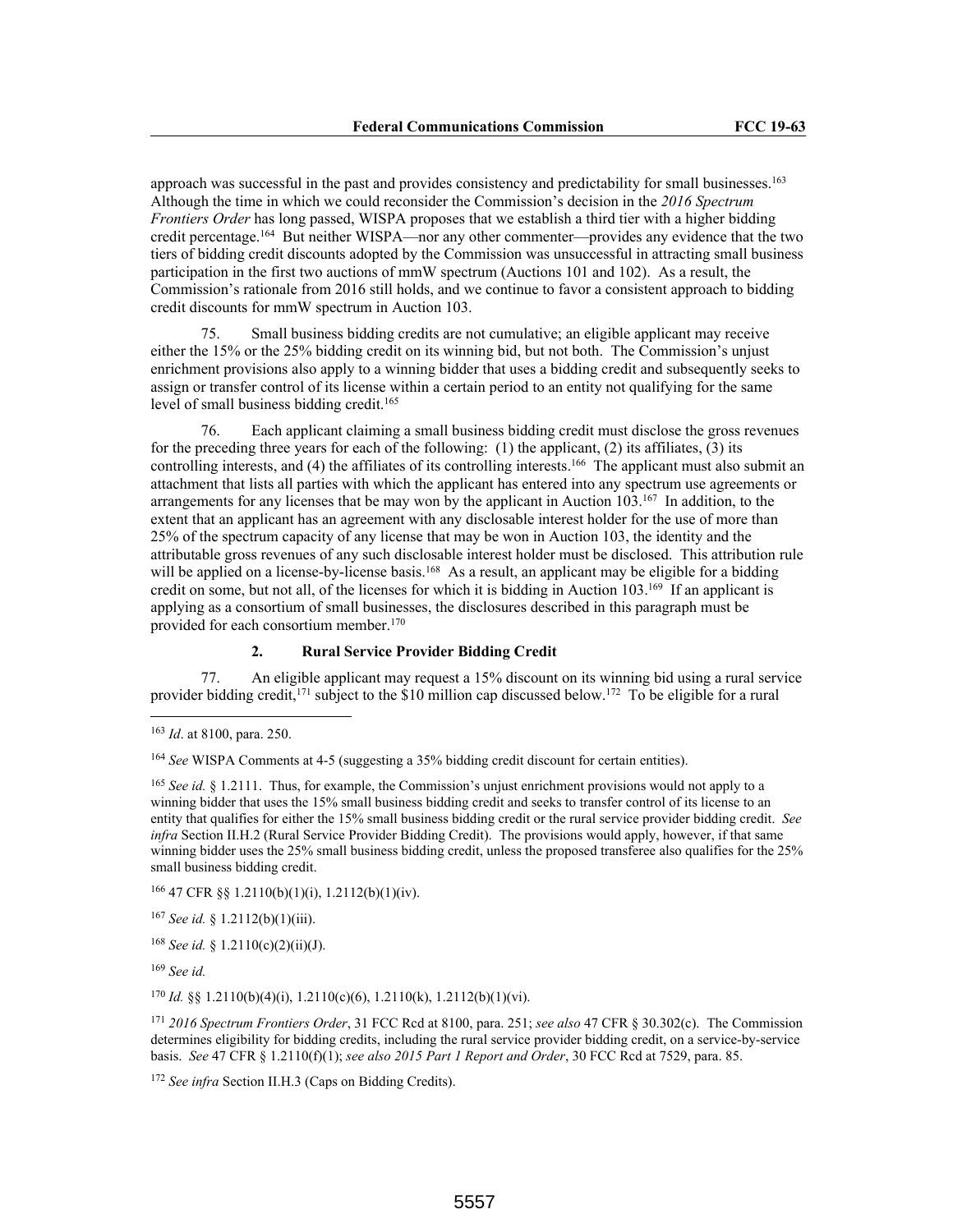service provider bidding credit, an applicant must (1) be a service provider that is in the business of providing commercial communications services and, together with its controlling interests, affiliates, and the affiliates of its controlling interests, has fewer than 250,000 combined wireless, wireline, broadband, and cable subscribers; and (2) serve predominantly rural areas, defined as counties with a population density of 100 or fewer persons per square mile.<sup>173</sup> These eligibility requirements must be satisfied by the FCC Form 175 filing deadline. Additionally, an applicant may count any subscriber as a single subscriber even if that subscriber receives more than one service.<sup>174</sup>

78. Each applicant seeking a rural service provider bidding credit must disclose the number of subscribers it has, along with the number of subscribers of its affiliates, controlling interests, and the affiliates of its controlling interests.<sup>175</sup> The applicant must also submit an attachment that lists all parties with which the applicant has entered into any spectrum use agreements or arrangements for any licenses that be may won by the applicant in Auction 103.<sup>176</sup> In addition, to the extent that an applicant has an agreement with any disclosable interest holder for the use of more than 25% of the spectrum capacity of any license that may be won in Auction 103, the identity and the attributable subscribers of any such disclosable interest holder must be disclosed.<sup>177</sup> Like applicants seeking eligibility for small business bidding credits, eligible rural service providers may also form a consortium.<sup>178</sup> If an applicant is applying as a consortium of rural service providers, the disclosures described in this paragraph, including the certification, must be provided for each consortium member.<sup>179</sup>

# **3. Caps on Bidding Credits**

79. As noted above, eligible applicants claiming either a small business or rural service provider bidding credit will be subject to certain caps on the total amount of bidding credit discounts that any eligible applicant may receive.<sup>180</sup> For the reasons discussed in the *Auction 103 Comment Public Notice* and consistent with RWA's comments,<sup>181</sup> we adopt our proposals concerning bidding credit caps for Auction 103.<sup>182</sup> Specifically, we adopt a \$25 million cap on the total amount of bidding credit discounts that may be awarded to an eligible small business. Additionally, we adopt a \$10 million cap on the total amount of bidding credit discounts that may be awarded to an eligible rural service provider. To create parity among eligible small businesses and rural service providers competing against each other in

<sup>173</sup> 47 CFR § 1.2110(f)(4)(i); *2015 Part 1 Report and Order*, 30 FCC Rcd at 7536-37, para. 104 & n.340. As noted in the *2015 Part 1 Report and Order*, the Commission declined "to adopt a specific threshold for the proportion of an applicant's customers who are located in rural areas, but put prospective applicants on notice that it is [the Commission's] intent that in order for an applicant to be eligible for a rural service provider bidding credit, the primary focus of its business activity must be the provision of services to rural areas." *2015 Part 1 Report and Order*, 30 FCC Rcd at 7533, para. 94 n.312.

<sup>&</sup>lt;sup>174</sup> For instance, a subscriber receiving both wireline and telephone service and broadband would be counted as a single subscriber. *2015 Part 1 Report and Order*, 30 FCC Rcd at 7534, para. 98 n.326.

<sup>175</sup> *See* 47 CFR § 1.2112(b)(1)(v); *see also id.* § 1.2110(f)(4)(i)(C).

<sup>176</sup> *See id.* § 1.2112(b)(1)(iii).

<sup>177</sup> *See id.* § 1.2110(c)(2)(ii)(J).

<sup>178</sup> *See id.* § 1.2110(b)(4)(i), (c)(6).

<sup>179</sup> *Id.* § 1.2112(b)(1)(vi).

<sup>180</sup> *See 2015 Part 1 Report and Order*, 30 FCC Rcd at 7541, para. 114; *see also* 47 CFR § 1.2110(f)(2)(ii), (4)(ii).

<sup>181</sup> *See* RWA Comments at 2-3.

<sup>182</sup> *See Auction 103 Comment Public Notice* at 6-7, paras. 14-15.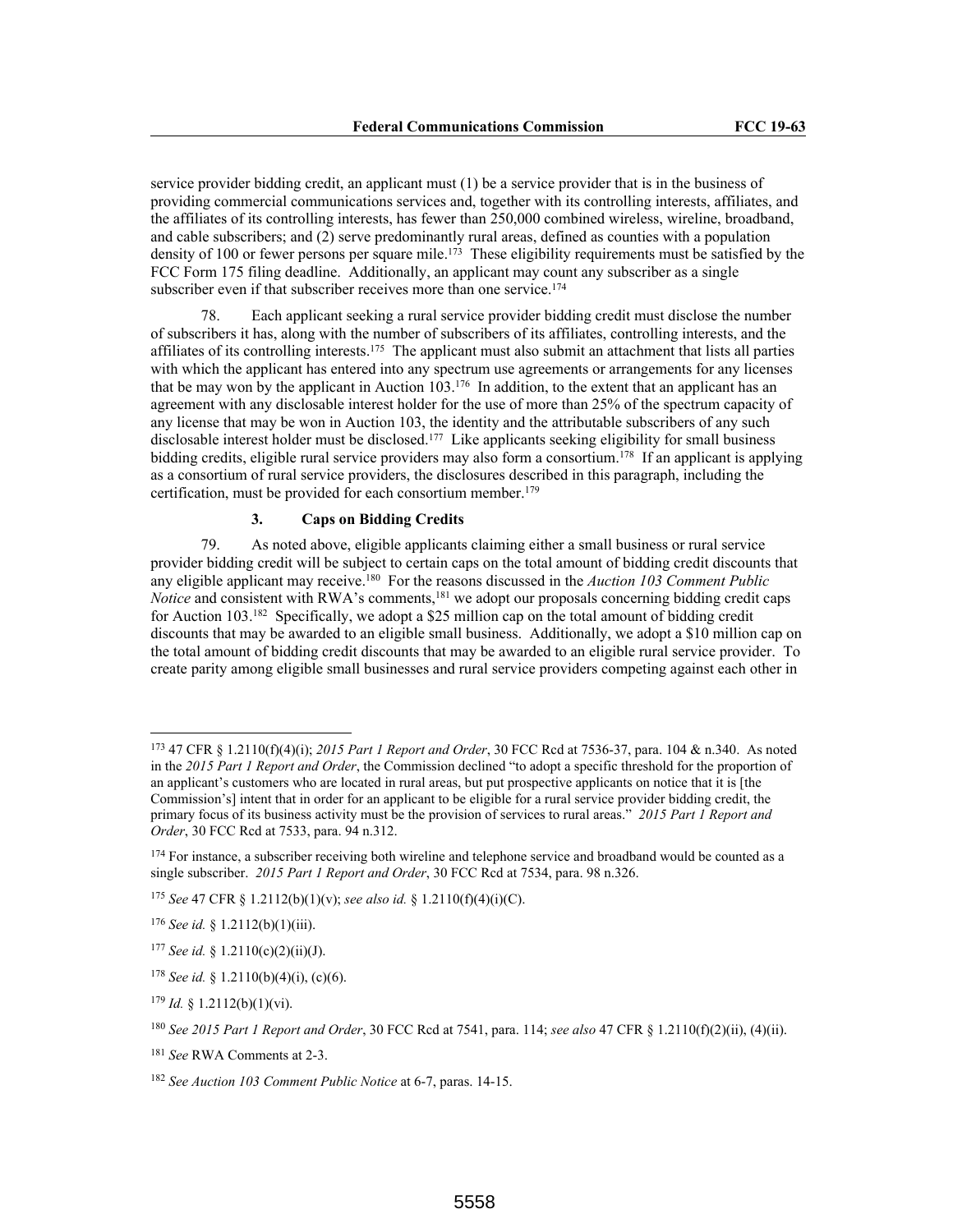smaller markets, no winning designated entity bidder will be able to obtain more than \$10 million in bidding credit discounts in total for licenses won in markets with a population of 500,000 or less.<sup>183</sup>

We reject GeoLink's suggestion that we refrain from imposing any bidding credit caps in Auction 103 to further level the playing field for all bidders.<sup>184</sup> The Commission decided in 2015, in a comprehensive reexamination of its competitive-bidding rules, that the amount of bidding credits a designated entity could receive in an auction would be limited.<sup>185</sup> As the Commission explained, establishing appropriate bidding credit caps "protect[s] the integrity of the [Designated Entity] program by providing opportunities for qualified designated entities, while mitigating the incentives for abuse, consistent with our statutory mandates."<sup>186</sup> At that time, the Commission did "not foresee it likely that any subsequent auction would include a bidding [credit] cap that exceeds" the caps established for the Broadcast Incentive Auction.<sup>187</sup> We applied the same bidding credit caps for Auctions 101 and 102 as we are adopting for Auction 103, and we have no indication that the caps stifled participation in those auctions, as RWA points out.<sup>188</sup> In Auctions 101 and 102, no bidder came close to being constrained by the caps, which were set to the same levels as those we adopt here.<sup>189</sup> As such, we are not convinced we should abandon or increase such caps for Auction 103.

### **4. Attributable Interests**

### **a. Controlling Interests and Affiliates**

81. Pursuant to section 1.2110 of the Commission's rules, an applicant's eligibility for designated entity benefits is determined by attributing the gross revenues (for those seeking small business benefits) or subscribers (for those seeking rural service provider benefits) of the applicant, its affiliates, its controlling interests, and the affiliates of its controlling interests. Controlling interests of an applicant include individuals and entities with either *de facto* or *de jure* control of the applicant. Typically, ownership of greater than 50% of an entity's voting stock evidences *de jure* control.<sup>190</sup> *De facto* control is determined on a case-by-case basis based on the totality of the circumstances.<sup>191</sup> The following are some common indicia of *de facto* control:

<sup>186</sup> *Id.* at 7544, para. 119.

<sup>187</sup> *Id.* at 7541, para. 114.

<sup>188</sup> *See* RWA Comments at 3 ("Forty percent of the eligible bidders in Auction 101 (28 GHz) and nearly a quarter of the eligible bidders in Auction 102 (24 GHz) sought rural service provider bidding credits. Similarly, at least twenty percent of the eligible bidders in both Auction 101 and Auction 102 sought small business bidding credits.").

<sup>190</sup> 47 CFR § 1.2110(c)(2)(i).

<sup>&</sup>lt;sup>183</sup> As proposed, markets that are subject to the small market bidding credit cap are PEAs 118–416, excluding PEA 412 (Puerto Rico). *See Auction 103 Comment Public Notice* at 7 n.32. To be clear, if an applicant seeking a small business bidding credit does not claim the full \$10 million in bidding credits in those smaller markets, it may apply the remaining balance to its winning bids on licenses in larger markets, up to the aggregate \$25 million cap.

<sup>184</sup> *See* GeoLinks Comments at 3-4.

<sup>185</sup> *See 2015 Part 1 Report and Order*, 30 FCC Rcd at 7539, para. 110. The Commission decided in 2015 that only the size—not the existence—of the cap may be determined on an auction-by-auction basis. *Id.* at 7541, para. 114.

<sup>&</sup>lt;sup>189</sup> No bidder in Auction 101 or Auction 102 will receive a bidding credit discount greater than approximately \$675,000. *See Winning Bidders Announced for Auction of 28 GHz Upper Microwave Flexible Use Service Licenses (Auction 101)*, Public Notice, DA 19-484, Attach. A (WTB/OEA June 3, 2019); *Auction of 24 GHz Upper Microwave Flexible Use Service Licenses Closes*; *Winning Bidders Announced for Auction 102*, Public Notice, DA 19-485, Attach. A (WTB/OEA June 3, 2019).

<sup>191</sup> *See id*.; *see also, e.g.*, *Implementation of Section 309(j) of the Communications Act–Competitive Bidding*, Fifth Memorandum Opinion & Order, 10 FCC Rcd 403, 447-49, 451, 455-56, paras. 80-82, 85-86, 95-96 (1994); *Intermountain Microwave*, Public Notice, 12 FCC 2d 559, 559-60 (1963) (*Intermountain Microwave*); *Application*  (continued….)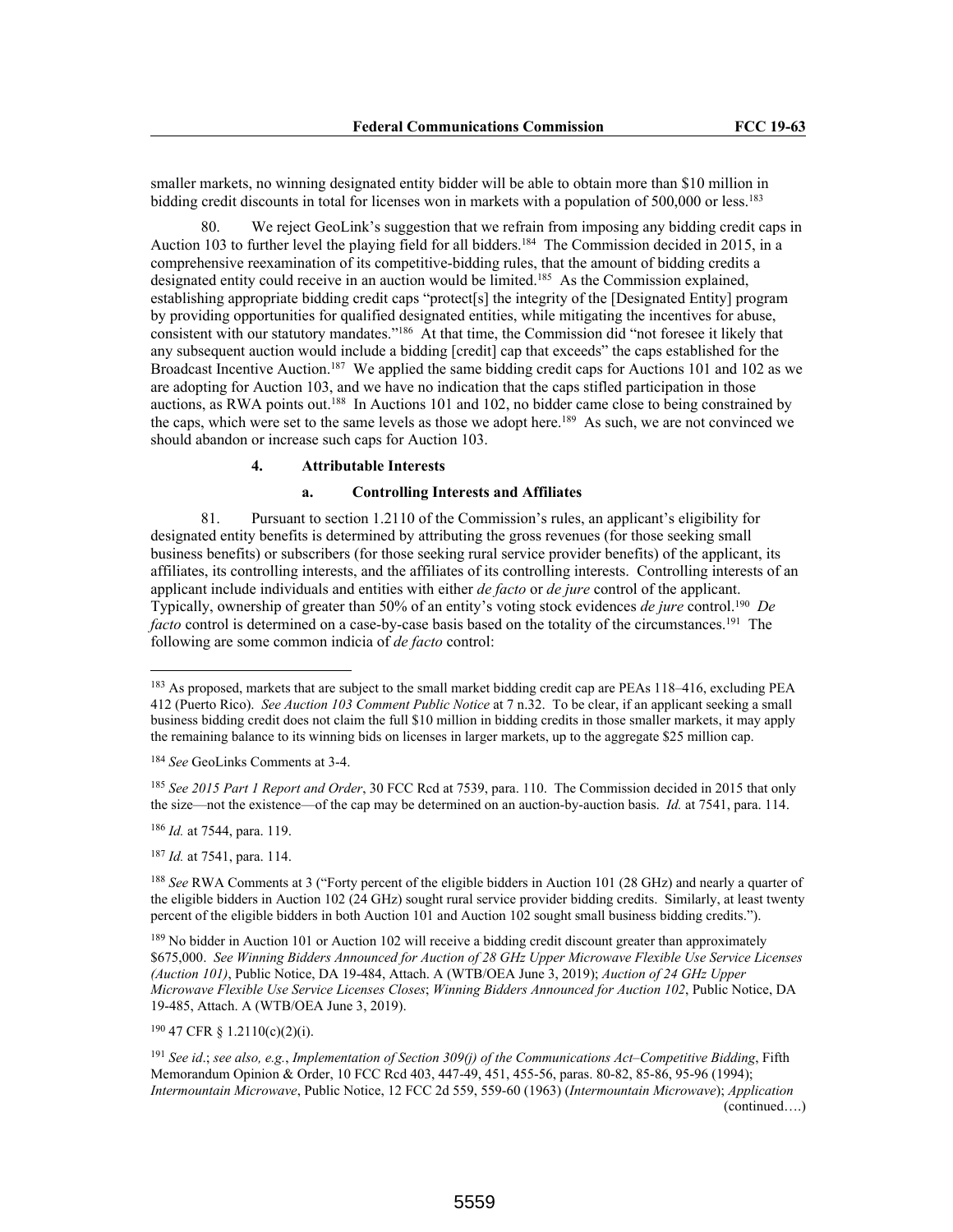- the entity constitutes or appoints more than 50% of the board of directors or management committee;
- the entity has authority to appoint, promote, demote, and fire senior executives that control the day-to-day activities of the licensee;
- the entity plays an integral role in management decisions.<sup>192</sup>

82. Applicants should refer to section  $1.2110(c)(2)$  of the Commission's rules and the FCC Form 175 Instructions to understand how certain interests are calculated in determining control for purposes of attributing gross revenues. For example, officers and directors of an applicant are considered to have a controlling interest in the applicant.<sup>193</sup>

83. Affiliates of an applicant or controlling interest include an individual or entity that (1) directly or indirectly controls or has the power to control the applicant, (2) is directly or indirectly controlled by the applicant, (3) is directly or indirectly controlled by a third party that also controls or has the power to control the applicant, or (4) has an "identity of interest" with the applicant.<sup>194</sup> The Commission's definition of an affiliate of the applicant encompasses both controlling interests of the applicant and affiliates of controlling interests of the applicant.<sup>195</sup> For more information on the application requirements regarding controlling interests and affiliates, applicants should refer to sections  $1.2110(c)(2)$  and  $(c)(5)$  respectively, as well as the FCC Form 175 Instructions.<sup>196</sup>

84. An applicant seeking a small business bidding credit must demonstrate its eligibility for the bidding credit by (1) meeting the applicable small business size standard, based on the controlling interest and affiliation rules discussed above, and (2) retaining control, on a license-by-license basis, over the spectrum associated with the licenses for which it seeks small business benefits.<sup>197</sup> For purposes of the first prong of the standard, applicants should note that control and affiliation may arise through, among other things, ownership interests, voting interests, management and other operating agreements, or the terms of any other types of agreements—including spectrum lease agreements—that independently or together create a controlling, or potentially controlling, interest in the applicant's or licensee's business as a whole.<sup>198</sup> In addition, once an applicant demonstrates eligibility as a small business under the first

<sup>195</sup> *Id*.

<sup>196</sup> *Id.* § 1.2110(c)(2), (c)(5).

<sup>197</sup> *See id.* § 1.2110(b)(3); *see also 2015 Part 1 Report and Order*, 30 FCC Rcd at 7507-10, paras. 29-34.

<sup>(</sup>Continued from previous page)

*of Ellis Thompson Corp.*, Memorandum Opinion and Order and Hearing Designation Order, 9 FCC Rcd 7138, 7138- 39, paras. 9-11 (1994); *Baker Creek Commc'ns, L.P.*, Memorandum Opinion and Order, 13 FCC Rcd 18709, 18713- 14, paras. 7-8 (WTB 1998); *Northstar Wireless, LLC, SNR Wireless LicenseCo, LLC, Applications for New Licenses in the 1695-1710 MHz, 1755-1780 MHz and 2155-2180 MHz Bands*, Memorandum Opinion and Order, 30 FCC Rcd 8887, 8889-91, paras. 4-9 (2015), *aff'd on this issue and remanded on other grounds sub nom. SNR Wireless LicenseCo, LLC, et al. v. FCC*, 868 F.3d 1021 (D.C. Cir. 2017), *cert. denied*, No. 17-1058, 138 S. Ct. 2674 (2018).

<sup>192</sup> 47 CFR § 1.2110(c)(2)(i)(A)-(C).

<sup>193</sup> *Id.* § 1.2110(c)(2)(ii)(F).

 $194$  *Id.* § 1.2110(c)(5).

<sup>198</sup> *See* 47 CFR § 1.2105(a)(2)(iv); *2015 Part 1 Report and Order*, 30 FCC Rcd at 7507-09, paras. 29-33; *see also, e.g.*, 47 CFR § 1.2110(c)(5)(vii)-(x) (explaining how affiliation can arise where one concern has the power to control or potentially control the other concern). As discussed below, except under the limited provisions provided for spectrum manager lessors, the Commission's decision to discontinue its policy requiring designated entity licensees to operate as primarily facilities-based providers of service directly to the public does not alter the rules that require the Commission to consider whether any particular use agreement may confer control of or create affiliation with the applicant. *See 2015 Part 1 Report and Order*, 30 FCC Rcd at 7509, para. 33.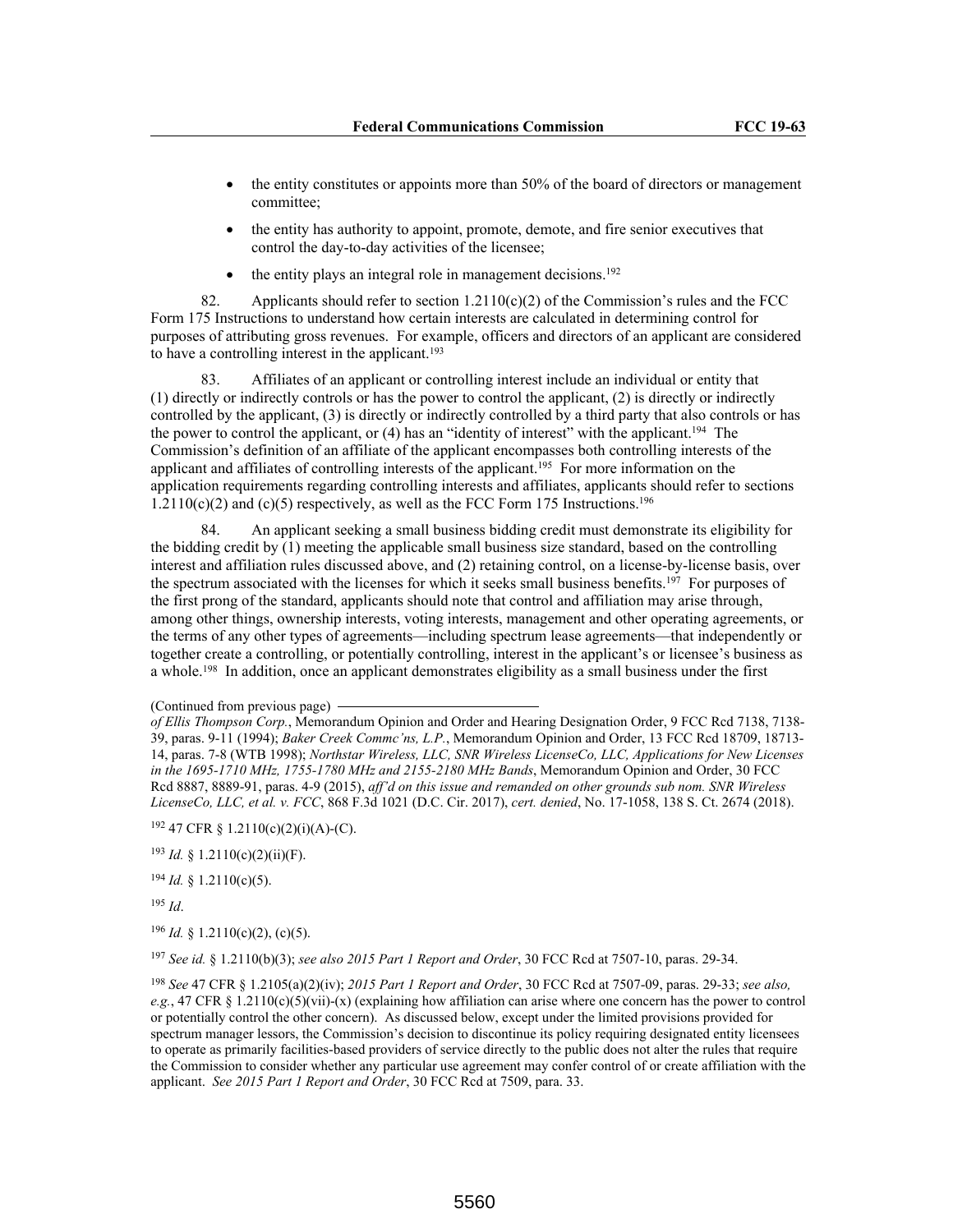prong, it must also be eligible for benefits on a license-by-license basis under the second prong. As part of making the FCC Form 175 certification that it is qualified as a designated entity under section 1.2110, an applicant is certifying that it does not have any spectrum use or other agreements that would confer *de jure* and *de facto* control of any license it seeks to acquire with bidding credits.<sup>199</sup>

85. Applicants should note that, under this standard for evaluating eligibility for small business bidding credits, if an applicant executes a spectrum use agreement that does not comply with the Commission's relevant standard of *de facto* control,<sup>200</sup> it will be subject to unjust enrichment obligations for the benefits associated with that particular license, as well as the penalties associated with any violation of section 310(d) of the Communications Act and related regulations, which require Commission approval of transfers of control.<sup>201</sup> If that spectrum use agreement (either alone or in combination with the designated entity controlling interest and attribution rules described above), goes so far as to confer control of the applicant's overall business, the gross revenues of the additional interest holders will be attributed to the applicant, which could render the applicant ineligible for all current and future small business benefits on all licenses.<sup>202</sup>

### **b. Limitation on Spectrum Use**

86. The Commission determined that a new attribution rule will apply going forward under which the gross revenues (or the subscribers, in the case of a rural service provider) of an applicant's disclosable interest holder are attributable to the applicant, on a license-by-license basis, if the disclosable interest holder has an agreement with the applicant to use, in any manner, more than 25% of the spectrum capacity of any license won by the applicant and acquired with a bidding credit during the five-year unjust enrichment period for the applicable license.<sup>203</sup> For purposes of this rule, a disclosable interest holder of an applicant seeking designated entity benefits is defined as any individual or entity holding a 10% or greater interest of any kind in the applicant, including but not limited to, a 10% or greater interest in any class of stock, warrants, options, or debt securities in the applicant or licensee.<sup>204</sup> Any applicant

<sup>200</sup> *See* 47 CFR § 1.9010 (defining *de facto* control for spectrum leasing arrangements); *see also Intermountain Microwave*, 12 FCC 2d at 559-60 (describing *de facto* control for non-leasing situations); 47 CFR § 1.2110(c)(2) (defining *de facto* control for designated entities); *Part 1 Fifth Report and Order*, 15 FCC Rcd at 15324, para. 61 (incorporating the *Intermountain Microwave* principles of control into section 1.2110 of the Commission's rules).

<sup>201</sup> Although in this scenario the applicant may not be eligible for a bidding credit and may be subject to the Commission's unjust enrichment rules, the applicant need not be eligible for small business benefits on each of the spectrum licenses it holds in order to demonstrate its overall eligibility for such benefits.

<sup>202</sup> This rule does not alter the requirement of full dilution in 47 CFR § 1.2110(c)(2)(ii)(A). Except where the leasing standard of *de facto* control applies under sections 1.9010 and 1.9020 of the secondary market rules, the criteria of *Intermountain Microwave* and *Ellis Thompson* will continue to apply to every Commission licensee for purposes of assessing whether it can demonstrate that it retains *de facto* control of its business venture and spectrum license. 47 CFR §§ 1.9010, 1.9020; *Application of Ellis Thompson Corporation*, Summary Decision, 10 FCC Rcd 12554, 12555-56, para. 9 (ALJ decision 1995). In the *2015 Part 1 Report and Order*, the Commission also modified section 1.9020 of its rules so as to apply the same *de facto* control standard to designated entity spectrum manager lessors that is applied to non-designated entity spectrum manager lessors. *2015 Part 1 Report and Order*, 30 FCC Rcd at 7510-11, paras. 35-39; *see* 47 CFR § 1.9020.

<sup>203</sup> *See* 47 CFR § 1.2110(c)(2)(ii)(J); *see also 2015 Part 1 Report and Order*, 30 FCC Rcd at 7512-16, paras. 42-53.

<sup>204</sup> 47 CFR § 1.2110(c)(2)(ii)(J).

<sup>199</sup> *See* 47 CFR § 1.2105(a)(2)(iv); *2015 Part 1 Report and Order*, 30 FCC Rcd at 7509-10, paras. 33-34; *see also* 47 CFR  $\S 1.2110(c)(2)(ii)(A)$ . For instance, if an applicant has a spectrum use agreement on a particular license that calls into question whether, under the Commission's affiliation rules, the user's revenues should be attributed to the applicant for that particular license, rather than for its overall business operations, the applicant could be ineligible to acquire or retain benefits with respect to that particular license. By taking this license-by-license approach, an applicant need not be eligible for small business benefits on each of the spectrum licenses it holds in order to demonstrate its overall eligibility for such benefits. *2015 Part 1 Report and Order*, 30 FCC Rcd at 7509, para. 33.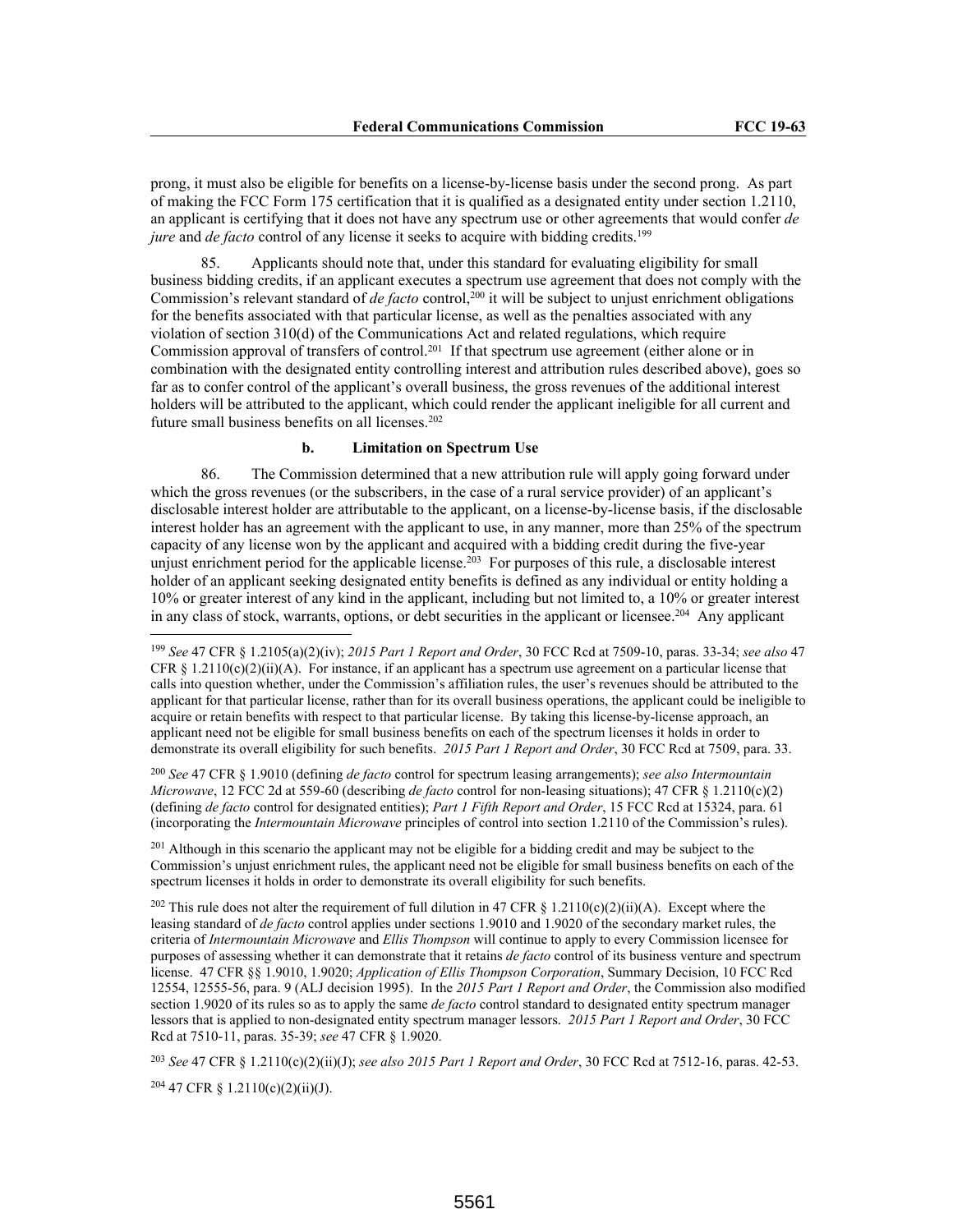seeking a bidding credit for licenses won in Auction 103 will be subject to this attribution rule and must make the requisite disclosures set forth above.<sup>205</sup>

87. The Commission also determined that certain disclosable interest holders may be excluded from this attribution rule. Specifically, an applicant claiming the rural service provider bidding credit may have spectrum license use agreements with a disclosable interest holder, without having to attribute the disclosable interest holder's subscribers, so long as the disclosable interest holder is independently eligible for a rural service provider credit and the use agreement is otherwise permissible under the Commission's existing rules.<sup>206</sup> If applicable, the applicant must attach to its FCC Form 175 any additional information as may be required to indicate any license (or license area) that may be subject to this attribution rule or to demonstrate its eligibility for the exception from this attribution rule.<sup>207</sup> Consistent with the Commission's limited information procedures, the Commission intends to withhold from public disclosure all information contained in any such attachments until after the close of Auction 103.

## **c. Exceptions from Attribution Rules for Small Businesses and Rural Service Providers**

88. Applicants claiming designated entity benefits may be eligible for certain exceptions from the Commission's attribution rules.<sup>208</sup> For example, in calculating an applicant's gross revenues under the controlling interest standard, it will not attribute to the applicant the personal net worth, including personal income, of its officers and directors.<sup>209</sup> The Commission has also exempted from attribution to the applicant the gross revenues of the affiliates of a rural telephone cooperative's officers and directors, if certain conditions specified in section 1.2110(b)(4)(iii) of the Commission's rules are met.<sup>210</sup> An applicant claiming this exemption must provide, in an attachment, an affirmative statement that the applicant, affiliate and/or controlling interest is an eligible rural telephone cooperative within the meaning of section 1.2110(b)(4)(iii), and the applicant must supply any additional information as may be required to demonstrate eligibility for the exemption from the attribution rule.<sup>211</sup>

89. An applicant claiming a rural service provider bidding credit may be eligible for an exception from the Commission's attribution rules as an existing rural partnership. To qualify for this exception, an applicant must be a rural partnership providing service as of July 16, 2015, and each member of the rural partnership must individually have fewer than 250,000 combined wireless, wireline, broadband, and cable subscribers.<sup>212</sup> Because each member of the rural partnership must individually

 $207$  To the extent an Auction 103 applicant is required to submit any such additional information, the applicant must not disclose details of its submission to others as it would reveal information regarding its PEA selection(s).

<sup>208</sup> *See, e.g.*, 47 CFR § 1.2110(b)(4).

<sup>210</sup> *See Part 1 Third R&O Second Recon/Part 1 Fifth R&O Recon*, 18 FCC Rcd at 10186-94, paras. 10-18; *Part 1 Fifth R&O Second Recon*, 20 FCC Rcd at 1945-50, paras. 9-18.

<sup>205</sup> *See supra* Sections II.H.1 (Small Business Bidding Credit), II.H.2 (Rural Service Provider Bidding Credit).

<sup>206</sup> 47 CFR § 1.2110(c)(2)(ii)(J); *see also 2015 Part 1 Report and Order*, 30 FCC Rcd at 7513, para. 46.

<sup>209</sup> *See id.* § 1.2110(c)(2)(ii)(F); *see also Part 1 Third R&O Second Recon/Part 1 Fifth R&O Recon*, 18 FCC Rcd at 10185-86, paras. 8-9. However, to the extent that the officers and directors of the applicant are controlling interest holders of other entities, the gross revenues of those entities will be attributed to the applicant. Moreover, if an officer or director operates a separate business, the gross revenues derived from that separate business would be attributed to the applicant, although any personal income from such separate business would not be attributed. *See Part 1 Third R&O Second Recon/Part 1 Fifth R&O Recon*, 18 FCC Rcd at 10186, para. 9.

<sup>211</sup> 47 CFR § 1.2110(b)(4)(iii); *see also Part 1 Third R&O Second Recon/Part 1 Fifth R&O Recon*, 18 FCC Rcd at 10186-95, paras. 10-20; *Part 1 Fifth R&O Second Recon*, 20 FCC Rcd at 1945-50, paras. 9-18.

<sup>212</sup> *See* 47 CFR § 1.2110(f)(4)(i)(C)(2); *2015 Part 1 Report and Order*, 30 FCC Rcd at 7536, para. 102. Thus, the (continued….)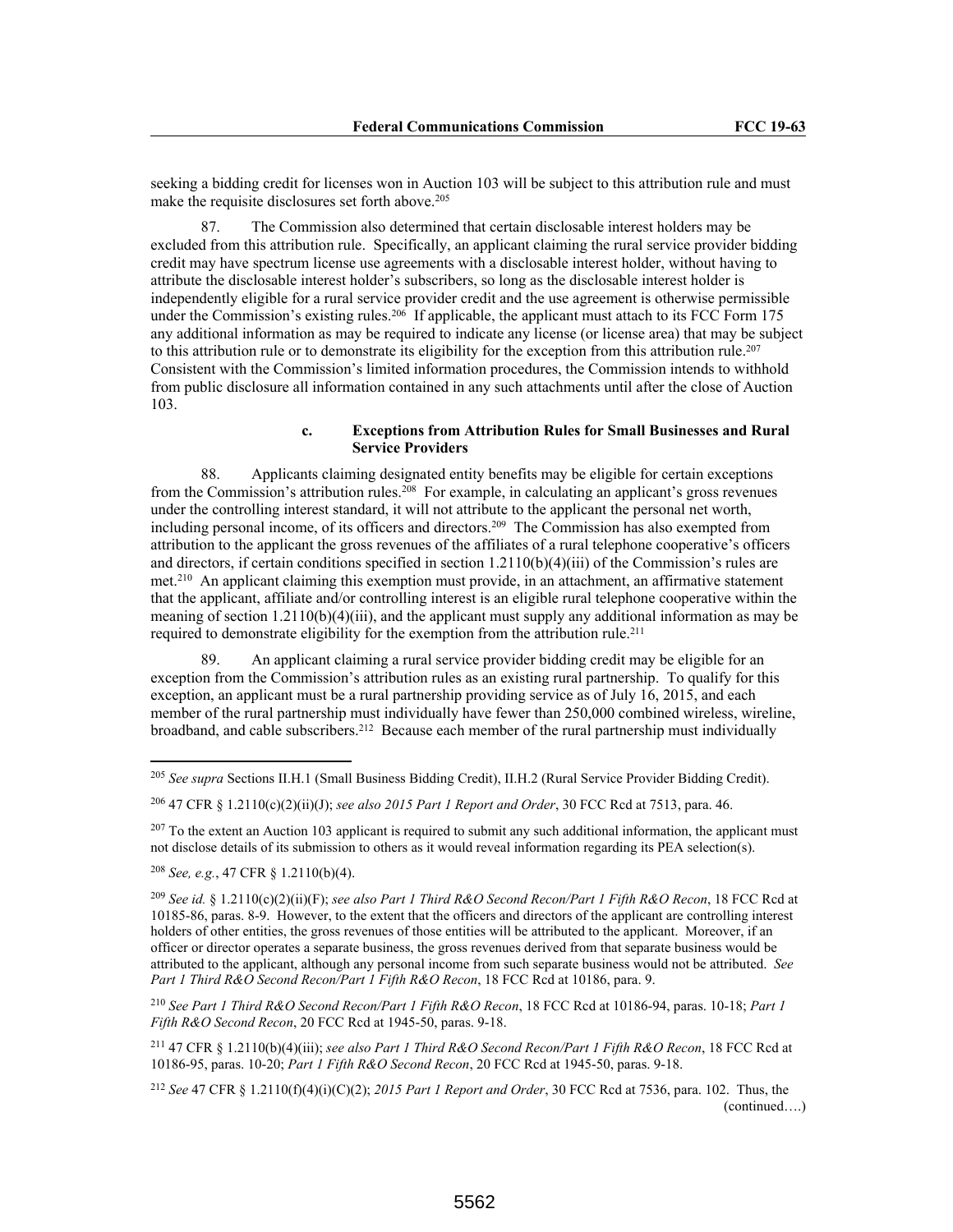qualify for the bidding credit, by definition, a partnership that includes a nationwide provider as a member will not be eligible for the benefit.<sup>213</sup>

90. Finally, a consortium of small businesses or rural service providers may seek an exception from the Commission's attribution rules. Under the Commission's rules, a consortium of small businesses or rural service providers is a conglomerate organization composed of two or more entities, each of which individually satisfies the definition of small business or rural service provider.<sup>214</sup> As set forth above, a consortium must provide additional information for each member demonstrating each member's eligibility for the claimed bidding credit in order to show that the applicant satisfies the eligibility criteria for the bidding credit.<sup>215</sup> The gross revenue or subscriber information of each consortium member will not be aggregated for purposes of determining the consortium's eligibility for the claimed bidding credit. However, this information must be provided to ensure that each consortium member qualifies for the bidding credit sought by the consortium.

# **I. Provisions Regarding Former and Current Defaulters**

91. Pursuant to the rules governing competitive bidding, each applicant must make certifications regarding whether it is a current or former defaulter or delinquent. A current defaulter or delinquent is not eligible to participate in Auction 103,<sup>216</sup> but a former defaulter or delinquent may participate so long as it is otherwise qualified and, as discussed below,<sup>217</sup> makes an upfront payment that is 50% more than would otherwise be necessary.<sup>218</sup> Accordingly, each applicant must certify under penalty of perjury on its FCC Form 175 that it, its affiliates, its controlling interests, and the affiliates of its controlling interests are not in default on any payment for a Commission construction permit or license (including down payments) and that it is not delinquent on any non-tax debt owed to any Federal agency.<sup>219</sup> Additionally, an applicant must certify under penalty of perjury whether it (along with its controlling interests) has ever been in default on any payment for a Commission construction permit or license (including down payments) or has ever been delinquent on any non-tax debt owed to any Federal

<sup>213</sup> *2015 Part 1 Report and Order*, 30 FCC Rcd at 7536, para. 103. We also note that members of such partnerships that fall under this exception may also apply as individual applicants or members of a consortium (to the extent that it is otherwise permissible to do so under the Commission's rules) and seek eligibility for a rural service provider bidding credit. *Id.* at 7536, 7582, paras. 102-03, 210.

<sup>214</sup> 47 CFR § 1.2110(c)(6).

<sup>215</sup> *See supra* paragraphs 88 (for small businesses) and 89 (for rural service providers).

<sup>216</sup> An applicant is considered a "current defaulter" or a "current delinquent" when it, any of its affiliates, any of its controlling interests, or any of the affiliates of its controlling interests, is in default on any payment for any Commission construction permit or license (including a down payment) or is delinquent on any non-tax debt owed to any Federal agency as of the filing deadline for auction applications. *See Part 1 Fifth Report and Order*, 15 FCC Rcd at 15317, para. 42 & n.142; *Wireless Telecommunications Bureau Reminds Prospective Broadband PCS Spectrum Auction Applicants of Default and Delinquency Disclosure Requirements*, Public Notice, 19 FCC Rcd 21920 (2004) (*Auction Default Disclosure Public Notice*). This public notice may be found at www.fcc.gov/auction/58.

<sup>217</sup> *See infra* Section III.F (Upfront Payments).

<sup>218</sup> 47 CFR §§ 1.2105(a)(2)(xi), (xii), (b)(1), 1.2106(a). For purposes of evaluating the certifications under section 1.2105(a)(2)(xi) and (xii), we clarify that "non-tax debt owed to any Federal agency" includes, within the meaning of the rule, all amounts owed under Federal programs, including contributions to the Universal Service Fund, Telecommunications Relay Services Fund, and the North American Numbering Plan Administration, notwithstanding that the administrator of any such fund may not be considered a Federal "agency" under the Debt Collection Improvement Act of 1996, Pub. L. No. 104-134, 110 Stat. 1321 (1996) (codified in relevant parts at 31 (continued….)

<sup>(</sup>Continued from previous page)

Commission will evaluate eligibility for an existing rural wireless partnership on the same basis as it would for an applicant applying for a bidding credit as a consortium of rural service providers. *See 2015 Part 1 Report and Order*, 30 FCC Rcd at 7536, para. 102 n.336.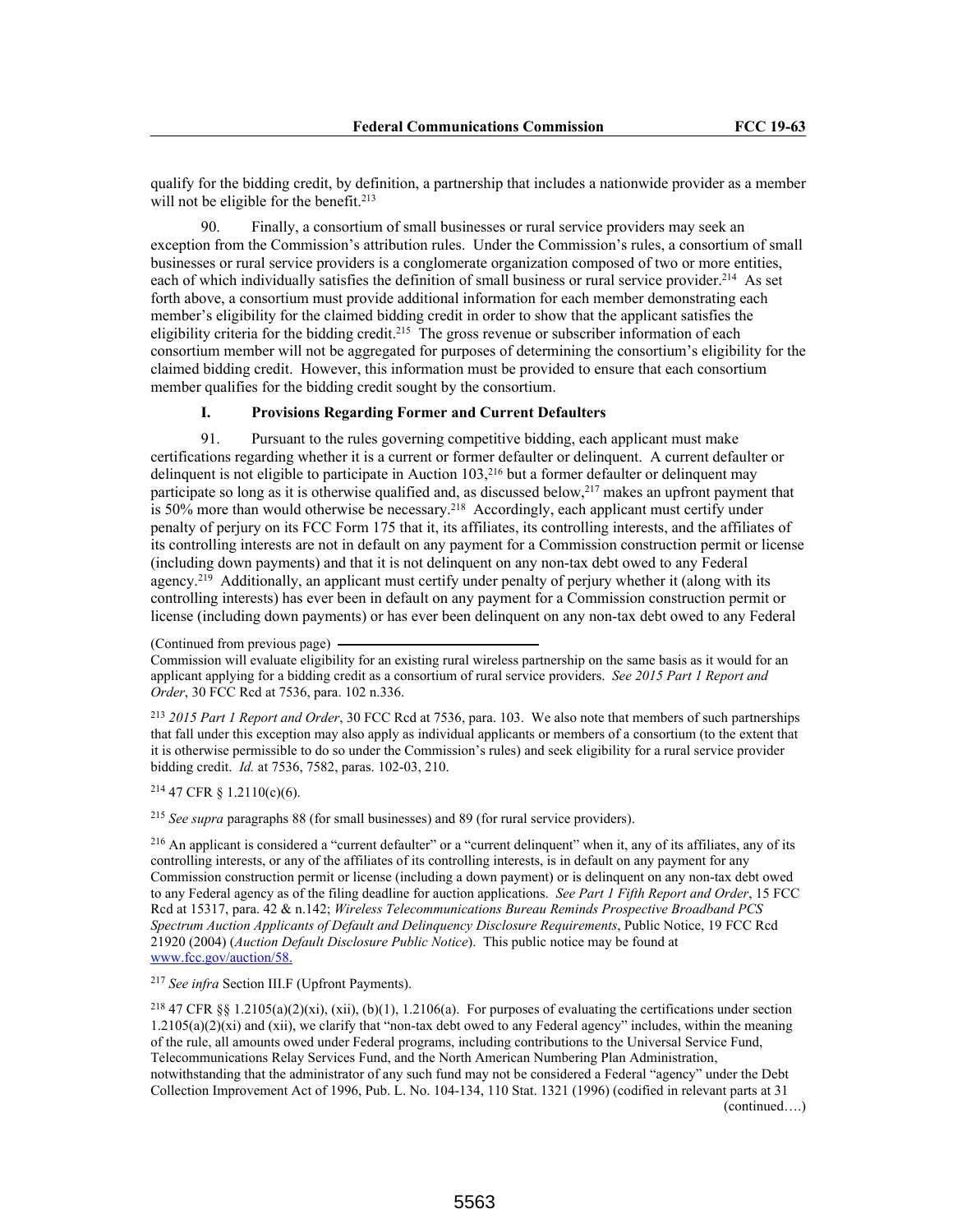agency, subject to the exclusions described below.<sup>220</sup> For purposes of making these certifications, the term "controlling interest" is defined in section  $1.2105(a)(4)(i)$  of the Commission rules.<sup>221</sup>

Under the Commission's rule regarding applications by former defaulters, an applicant is considered a "former defaulter" or a "former delinquent" when, as of the FCC Form 175 deadline, the applicant or any of its controlling interests has defaulted on any Commission construction permit or license or has been delinquent on any non-tax debt owed to any Federal agency, but has since remedied all such defaults and cured all of the outstanding non-tax delinquencies.<sup>222</sup> For purposes of the certification under section  $1.2105(a)(2)(xii)$ , the applicant may exclude from consideration any cured default on a Commission construction permit or license or cured delinquency on a non-tax debt owed to a Federal agency for which any of the following criteria are met: (1) the notice of the final payment deadline or delinquency was received more than seven years before the FCC Form 175 filing deadline, (2) the default or delinquency amounted to less than \$100,000, (3) the default or delinquency was paid within two quarters (i.e., six months) after receiving the notice of the final payment deadline or delinquency, or (4) the default or delinquency was the subject of a legal or arbitration proceeding and was cured upon resolution of the proceeding.<sup>223</sup> With respect to the first exclusion, notice to a debtor may include notice of a final payment deadline or notice of delinquency and may be express or implied depending on the origin of any Federal non-tax debt giving rise to a default or delinquency.<sup>224</sup> Additionally, for the third exclusion, the date of receipt of the notice of a final default deadline or delinquency by the intended party or debtor will be used for purposes of verifying receipt of notice.<sup>225</sup>

93. In addition to this Public Notice, applicants are encouraged to review previous guidance on default and delinquency disclosure requirements in the context of the auction short-form application process.<sup>226</sup> Parties are also encouraged to consult with Auctions Division staff if they have any questions about default and delinquency disclosure requirements.

U.S.C. §§ 3716 (administrative offset), 3717 (interest and penalty on claims)); *see also* 47 CFR §§ 1.1901, 1.1911, 1.1912, 1.1940. For example, an applicant with a past due USF contribution as of the auction application filing deadline would be disqualified from participating in Auction 103 under the Commission's rules. 47 CFR § 1.2105(a)(2)(xi), (b)(1). If, however, the applicant cures the overdue debt prior to the auction application filing deadline (and such debt does not fall within one of the exclusions described in paragraph 92 of this Public Notice), it may be eligible to participate in Auction 103 as a former defaulter under the Commission's rules. *See id.*  §§ 1.2105(a)(2)(xii), 1.2106(a)

<sup>219</sup>47 CFR § 1.2105(a)(2)(x); *see also Part 1 Fifth Report and Order*, 15 FCC Rcd at 15317, para. 42 n.142 ("If any one of an applicant's controlling interests or their affiliates . . . is in default on any Commission licenses or is delinguent on any non-tax debt owed to any Federal agency at the time the applicant files it[s] FCC Form 175, the applicant will not be able to make the certification required by Section  $1.2105(a)(2)(x)$ ... and will not be eligible to participate in Commission auctions.").

<sup>220</sup> 47 CFR § 1.2105(a)(2)(xii).

 $221$  *Id.* § 1.2105(a)(4)(i).

<sup>222</sup> In 2015, the Commission narrowed the scope of the individuals and entities to be considered for purposes of the former defaulter rule. *2015 Part 1 Report and Order*, 30 FCC Rcd at 7568, para. 175; *see* 47 CFR §  $1.2105(a)(2)(xii)$ ,  $(a)(4)$ .

<sup>223</sup> 47 CFR § 1.2105(a)(2)(xii), (a)(4); *see also 2015 Part 1 Report and Order*, 30 FCC Rcd at 7566-68, paras. 173- 75. Additionally, for purposes of the certification required on an FCC Form 175, a debt will not be deemed to be in default or delinquent until after the expiration of a final payment deadline. *See, e*.*g*., Letter to Cheryl A. Tritt, Esq., from Margaret W. Wiener, Chief, Auctions and Spectrum Access Division, Wireless Telecommunications Bureau, FCC, 19 FCC Rcd 22907 (2004). Thus, to the extent that the rules providing for payment of a specific federal debt permit payment after an original payment deadline accompanied by late fee(s), such debts would not be in default or delinquent for purposes of applying the former defaulter rules until after the late payment deadline. In addition, we provide the following clarification with regard to defaults on Commission licenses. Any winning bidder that fails to timely pay its post-auction down payment or the balance of its final winning bid amount(s) or is disqualified for any (continued….)

<sup>(</sup>Continued from previous page)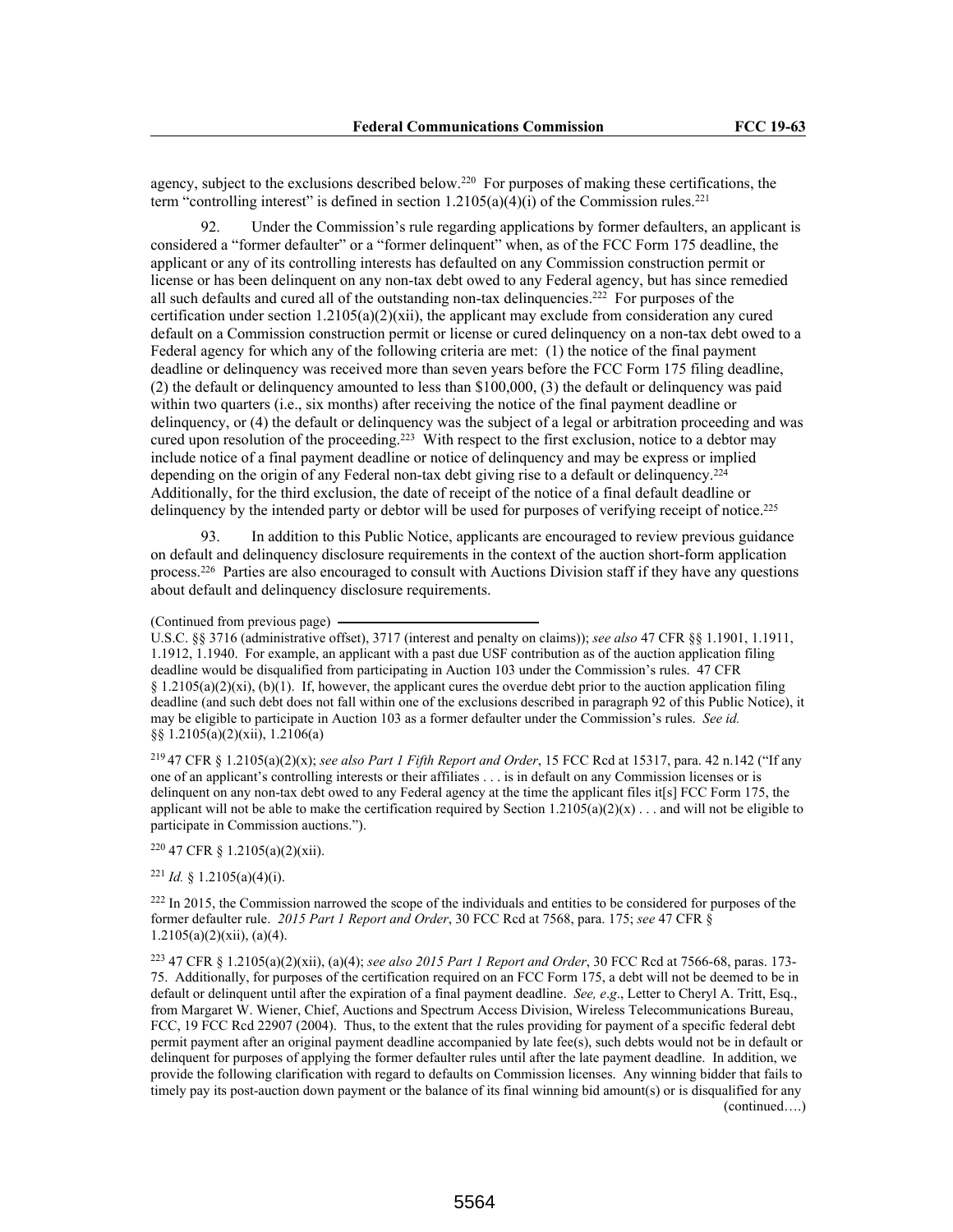94. We consider outstanding debts owed to the United States Government, in any amount, to be a serious matter. The Commission adopted rules, including a provision referred to as the "red light rule" that implement its obligations under the Debt Collection Improvement Act of 1996, which governs the collection of debts owed to the United States.<sup>227</sup> Under the red light rule, applications and other requests for benefits filed by parties that have outstanding debts owed to the Commission will not be processed. When adopting that rule, the Commission explicitly declared, however, that its competitive bidding rules "are not affected" by the red light rule.<sup>228</sup> As a consequence, the Commission's adoption of the red light rule does not alter the applicability of any of its competitive bidding rules, including the provisions and certifications of sections 1.2105 and 1.2106, with regard to current and former defaults or delinquencies.

95. We remind each applicant, however, that its Red Light Display System, which provides information regarding debts currently owed to the Commission, may not be determinative of an auction applicant's ability to comply with the default and delinquency disclosure requirements of section 1.2105.<sup>229</sup> Thus, while the red light rule ultimately may prevent the processing of long-form applications by auction winners, an auction applicant's lack of current "red light" status is not necessarily determinative of its eligibility to participate in an auction (or whether it may be subject to an increased upfront payment obligation). Moreover, a prospective applicant in Auction 103 should note that any long-form applications filed after the close of bidding will be reviewed for compliance with the Commission's red light rule,<sup>230</sup> and such review may result in the dismissal of a winning bidder's longform application.<sup>231</sup> We encourage each applicant to carefully review all records and other available Federal agency databases and information sources to determine whether the applicant, or any of its affiliates, or any of its controlling interests, or any of the affiliates of its controlling interests, owes or was ever delinquent in the payment of non-tax debt owed to any Federal agency.

<sup>224</sup> *2015 Part 1 Report and Order*, 30 FCC Rcd at 7566, para. 173 n.556.

<sup>225</sup> *See id.* at 7567, para. 173 n.559.

<sup>226</sup> *Auction Default Disclosure Public Notice*, 19 FCC Rcd at 21920.

<sup>228</sup> *Id.* at 6541, para. 3 n.11 (specifically noting the current defaulter and former defaulter certifications of 47 CFR  $\S$  $1.2105(a)(2)(x)$  and (xi) and stating that "[t]hese rules are not affected by the red light rule").

<sup>229</sup> *Auction Default Disclosure Public Notice*, 19 FCC Rcd at 21920 (addressing relationship between Commission's Red Light Display System and short-form application default and delinquency disclosure requirements for auction applicants). To access the Commission's Red Light Display System, go to: https://apps.fcc.gov/redlight/login.cfm.

<sup>230</sup> *Debt Collection Report and Order*, 19 FCC Rcd at 6540-42, paras. 1, 3-5; *see also* 47 CFR § 1.1114.

 $^{231}$  Applicants that have their long-form applications dismissed will be deemed to have defaulted and will be subject to default payments under 47 CFR  $\S$ § 1.2104(g) and 1.2109(c).

<sup>(</sup>Continued from previous page)

reason after the close of an auction will be in default and subject to a default payment. 47 CFR § 1.2109(c). Commission staff provide individual notice of the amount of such a default payment as well as procedures and information required by the Debt Collection Improvement Act of 1996, including the payment due date and any charges, interest, and/or penalties that accrue in the event of delinquency. *See, e*.*g*., 31 U.S.C. §§ 3716, 3717; 47 CFR §§ 1.1911, 1.1912, 1.1940. For purposes of the certifications required on an FCC Form 175, such notice provided by Commission staff assessing a default payment arising out of a default on a winning bid constitutes notice of the final payment deadline with respect to a default on a Commission license.

<sup>227</sup> *Amendment of Parts 0 and 1 of the Commission's Rules; Implementation of the Debt Collection Improvement Act of 1996 and Adoption of Rules Governing Applications or Requests for Benefits by Delinquent Debtors*, Report and Order, 19 FCC Rcd 6540 (2004) (*Debt Collection Report and Order*).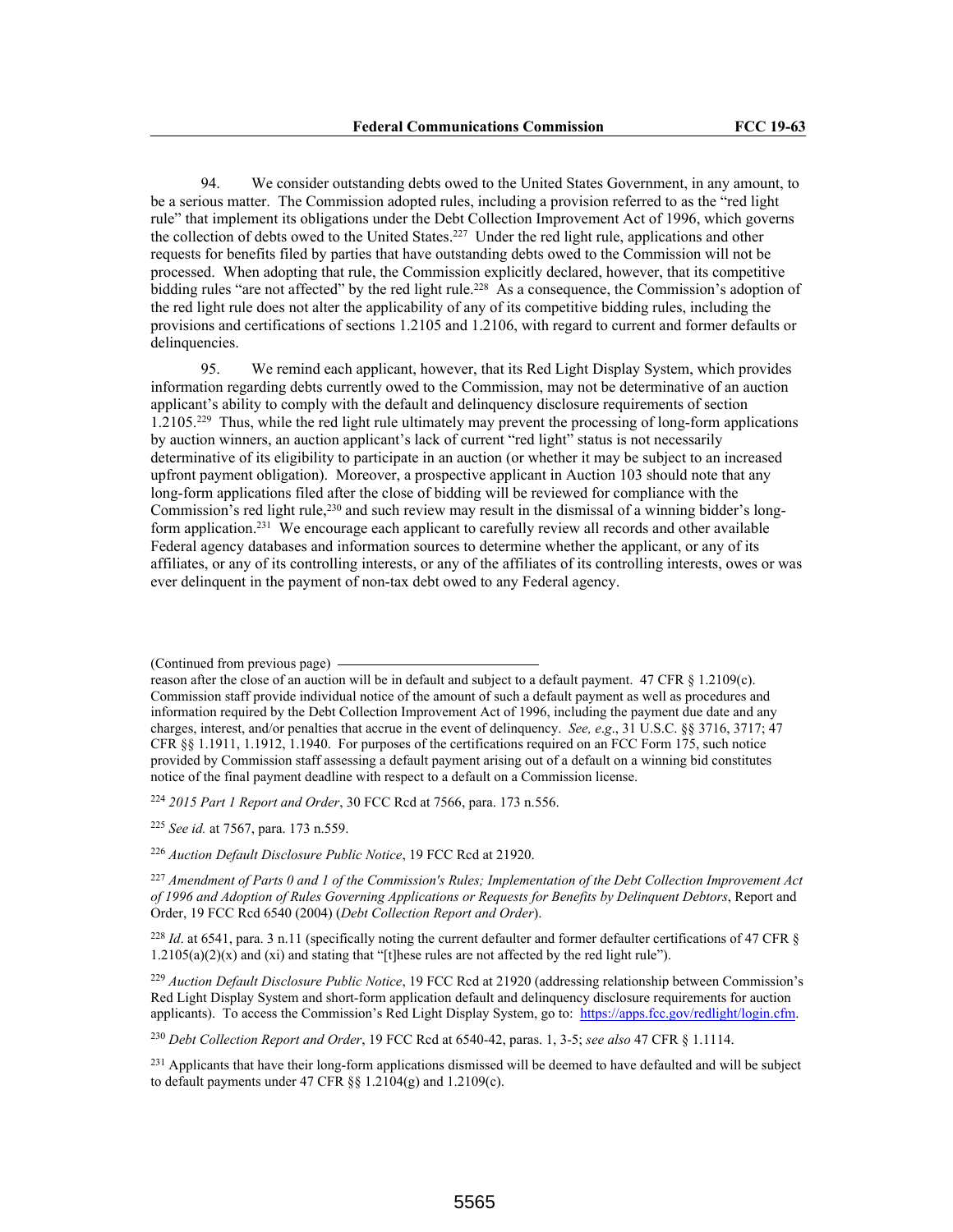### **J. Optional Applicant Status Identification**

96. Applicants owned by members of minority groups and/or women, as defined in section  $1.2110(c)(3)$ ,<sup>232</sup> and rural telephone companies, as defined in section  $1.2110(c)(4)$ ,<sup>233</sup> may identify themselves regarding this status in filling out their FCC Form 175 applications. This applicant status information is collected for statistical purposes only and assists the Commission in monitoring the participation of various groups in its auctions.<sup>234</sup>

### **K. Modifications to FCC Form 175**

## **1. Only Minor Modifications Allowed**

97. After the initial FCC Form 175 filing deadline, an Auction 103 applicant will be permitted to make only minor changes to its application consistent with the Commission's rules.<sup>235</sup> Examples of minor changes include the deletion or addition of authorized bidders (to a maximum of three); the revision of addresses and telephone numbers of the applicant, its responsible party, and its contact person; and change in the applicant's selected bidding option (electronic or telephonic). Major modification to an FCC Form 175 (e.g., change of PEA selection, certain changes in ownership that would constitute an assignment or transfer of control of the applicant, change in the required certifications, change in applicant's legal classification that results in a change in control, or change in claimed eligibility for a higher percentage of bidding credit) will not be permitted after the initial FCC Form 175 filing deadline.<sup>236</sup> If an amendment reporting changes is a "major amendment," as described in section 1.2105(b)(2), the major amendment will not be accepted and may result in the dismissal of the application.<sup>237</sup>

### **2. Duty to Maintain Accuracy and Completeness of FCC Form 175**

98. Pursuant to section 1.65 of the Commission's rules, each applicant has a continuing obligation to maintain the accuracy and completeness of information furnished in a pending application, including a pending application to participate in Auction 103.<sup>238</sup> Consistent with the requirements for our

<sup>232</sup> 47 CFR § 1.2110(c)(3).

 $233$  *Id.* § 1.2110(c)(4).

<sup>234</sup> For instance, designated entities are defined as small businesses (including businesses owned by members of minority groups and/or women), rural telephone companies, and rural service providers. *Id.* § 1.2110(a).

<sup>235</sup> *See id.* § 1.2105(b)(2). Minor amendments include any changes that are not major, such as correcting typographical errors and supplying or correcting information as requested to support the certifications made in the application. *Id.*

<sup>236</sup> *See id.*; *see also Two Way Radio of Carolina, Inc.*, Memorandum Opinion and Order, 14 FCC Rcd 12035 (1999) (*Two Way Radio*) (holding that auction applicant was not allowed to change its designated entity status after application filing deadline).

<sup>237</sup> *See* 47 CFR § 1.2105(b)(2). Any change in control of an applicant—resulting from a merger, for example—will be considered a major modification, and the application will consequently be dismissed. The Commission reiterates that, even if an applicant's FCC Form 175 is dismissed, the applicant would remain subject to the communication prohibitions of 47 CFR § 1.2105(c) until the down payment deadline for Auction 103.

<sup>238</sup> *See id.* §§ 1.65; 1.2105(b)(4). For purposes of sections 1.65 and 1.2105(b)(4), an applicant's FCC Form 175 and associated attachments will remain pending until the release of a public notice announcing the close of the auction. However, we remind Auction 103 applicants that they remain subject to the section 1.2105(c) prohibition of certain communications until the post-auction deadline for making down payments on winning bids. *See supra* Section II.G.2 (Prohibition Applies Until Down Payment Deadline). An applicant's post-auction application (FCC Form 601) is considered pending from the time it is accepted for filing by the Commission until a Commission grant or denial of the application is no longer subject to reconsideration by the Commission or to review by any court. 47 CFR § 1.65.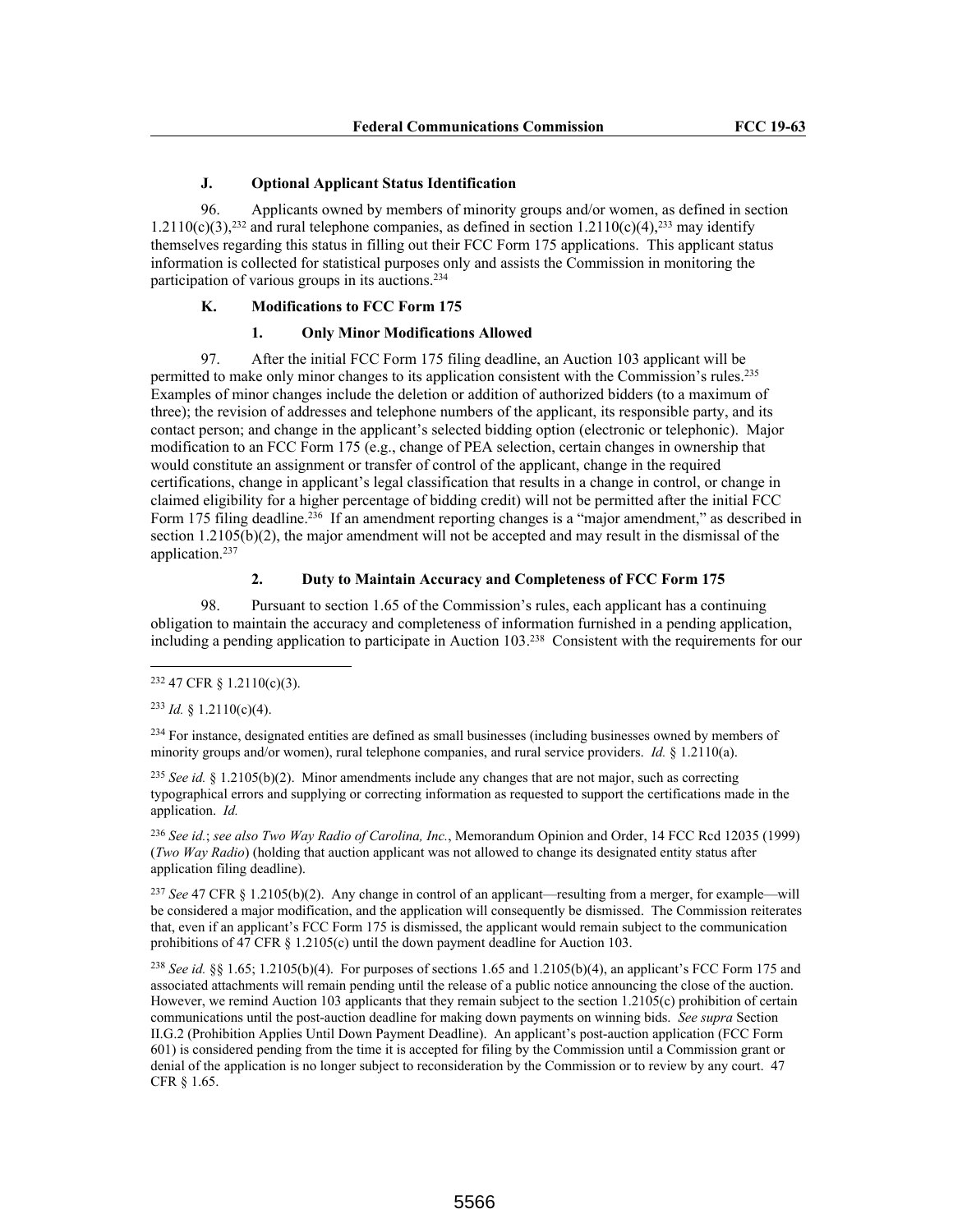spectrum auctions, an applicant for Auction 103 must furnish additional or corrected information to the Commission within five business days after a significant occurrence, or amend its FCC Form 175 no more than five business days after the applicant becomes aware of the need for the amendment.<sup>239</sup> An applicant is obligated to amend its pending application(s) even if a reported change may result in the dismissal of the application because it is subsequently determined to be a major modification.

# **3. Modifying an FCC Form 175**

99. As noted above, a party seeking to participate in Auction 103 must file an FCC Form 175 electronically via the FCC's Auction Application System. During the initial filing window, an applicant will be able to make any necessary modifications to its FCC Form 175 in the Auction Application System. An applicant that has certified and submitted its FCC Form 175 before the close of the initial filing window may continue to make modifications as often as necessary until the close of that window; however, the applicant must re-certify and re-submit its FCC Form 175 before the close of the initial filing window to confirm and effect its latest application changes. After each submission, a confirmation page will be displayed stating the submission time and submission date.<sup>240</sup>

100. An applicant will also be allowed to modify its FCC Form 175 in the Auction Application System, except for certain fields,<sup>241</sup> during the resubmission filing window and after the release of the public notice announcing the qualified bidders for an auction. During these times, if an applicant needs to make permissible minor changes to its FCC Form 175 or must make changes in order to maintain the accuracy and completeness of its application pursuant to sections 1.65 and 1.2105(b)(4), it must make the change(s) in the Auction Application System and then re-certify and re-submit its application to confirm and effect the change(s).

101. An applicant's ability to modify its FCC Form 175 in the Auction Application System will be limited between the closing of the initial filing window and the opening of the application resubmission filing window, and between the closing of the resubmission filing window and the release of the public notice announcing the qualified bidders for an auction. During these periods, an applicant will be able to view its submitted application, but it will be permitted to modify only the applicant's address, responsible party address, contact information (e.g., name, address, telephone number, etc.), and bidding preference (telephonic or electronic) in the Auction Application System. An applicant will not be able to modify any other pages of the FCC Form 175 in the Auction Application System during these periods. If, during these periods, an applicant needs to make other permissible minor changes to its FCC Form 175, or changes to maintain the accuracy and completeness of its application pursuant to sections 1.65 and 1.2105(b)(4), the applicant must submit a letter briefly summarizing the changes to its FCC Form 175 via email to auction103@fcc.gov. The email summarizing the changes must include a subject line referring to Auction 103 and the name of the applicant, for example, "Re: Changes to Auction 103 Auction Application of XYZ Corp." Any attachments to the email must be formatted as Adobe® Acrobat® (PDF) or Microsoft® Word documents. An applicant that submits its changes in this manner must subsequently modify, certify, and submit its FCC Form 175 application(s) electronically in the Auction Application System once it is again open and available to applicants.

102. Applicants should also note that even at times when the Auction Application System is open and available to applicants, the system will not allow an applicant to make certain other permissible

<sup>239</sup> *See* 47 CFR §§ 1.65; 1.2105(b)(4). We remind each applicant of its duty to continuously maintain the accuracy of information submitted in its auction application. *See, e.g.*, *Vermont Telephone Company, Inc.*, Notice of Apparent Liability for Forfeiture, 26 FCC Rcd 14130, 14134, para. 11 (EB 2011).

<sup>240</sup> We advise applicants to retain a copy of this confirmation page.

<sup>&</sup>lt;sup>241</sup> Specifically, an applicant will not be allowed to modify electronically in the Auction Application System the applicant's legal classification, the applicant's name, or the certifying official.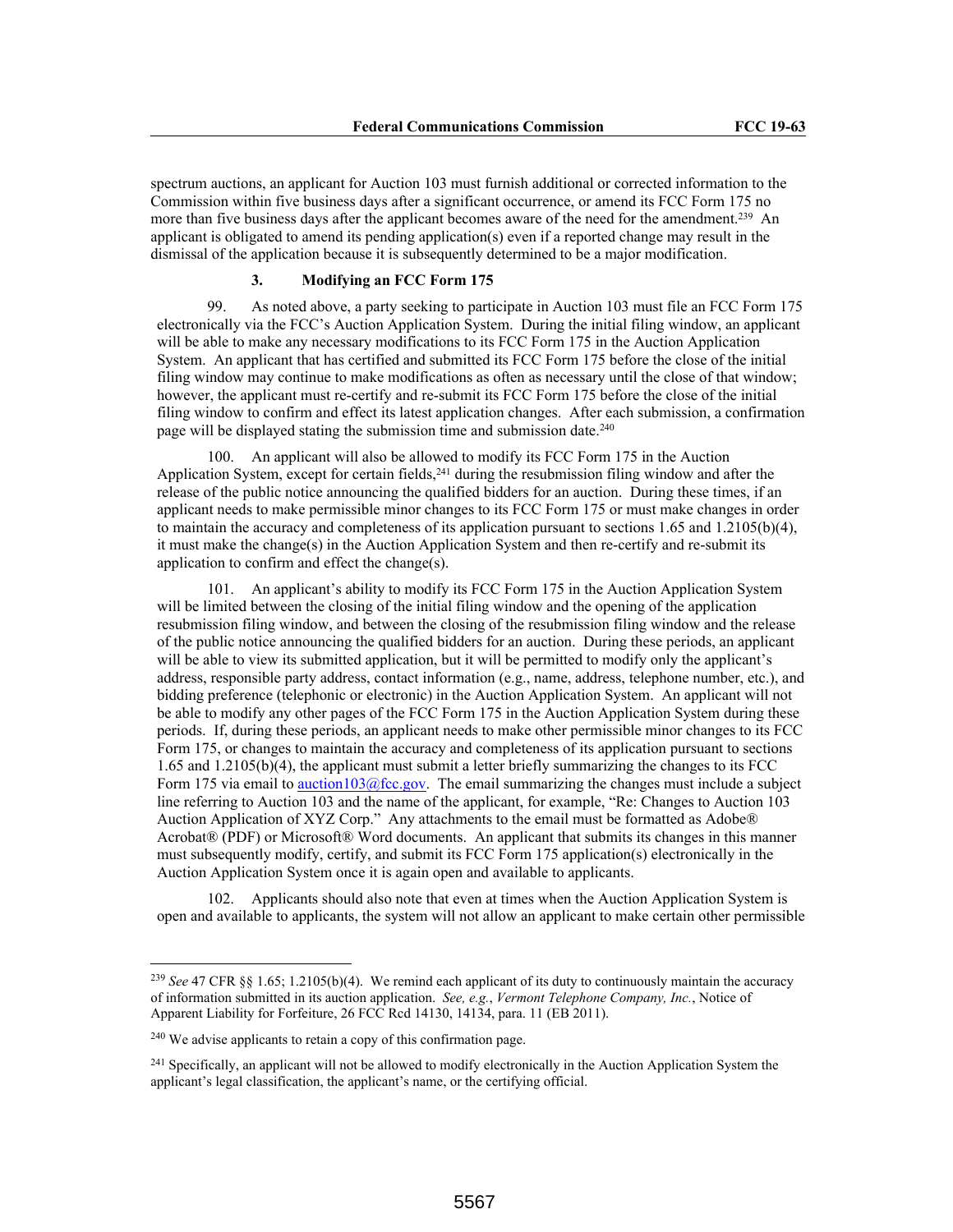changes itself (e.g., correcting a misstatement of the applicant's legal classification).<sup>242</sup> If an applicant needs to make a permissible minor change of this nature, it must submit a written request by email to auction103@fcc.gov requesting that the Commission manually make the change on the applicant's behalf. Once Commission staff has informed the applicant that the change has been made in the Auction Application System, the applicant must then re-certify and re-submit its FCC Form 175 in the Auction Application System to confirm and effect the change(s).

103. As with filing the FCC Form 175, any amendment(s) to the application and related statements of fact must be certified by an authorized representative of the applicant with authority to bind the applicant. Applicants should note that submission of any such amendment or related statement of fact constitutes a representation by the person certifying that he or she is an authorized representative with such authority and that the contents of the amendment or statement of fact are true and correct.

104. Applicants must not submit application-specific material through the Commission's Electronic Comment Filing System. Further, as discussed above, parties submitting information related to their applications should use caution to ensure that their submissions do not contain confidential information or communicate information that would violate section 1.2105(c) or the limited information procedures adopted for Auction 103. An applicant seeking to submit, outside of the Auction Application System, information that might reflect non-public information, such as an applicant's PEA selection(s), upfront payment amount, or bidding eligibility, should consider including in its email a request that the filing or portions of the filing be withheld from public inspection until the end of the prohibition of certain communications pursuant to section 1.2105(c).

105. Questions about FCC Form 175 amendments should be directed to the Auctions Division at (202) 418-0660.

# **III. PREPARING FOR BIDDING IN AUCTION 103**

# **A. Due Diligence**

106. We remind each potential bidder that it is solely responsible for investigating and evaluating all technical and marketplace factors that may have a bearing on the value of the licenses that it is seeking in Auction 103. **The Commission makes no representations or warranties about the use of this spectrum or these licenses for particular services. Each applicant should be aware that a Commission auction represents an opportunity to become a Commission licensee, subject to certain conditions and regulations. This includes the established authority of the Commission to alter the terms of existing licenses by rulemaking, which is equally applicable to licenses awarded by auction.**<sup>243</sup> **A Commission auction does not constitute an endorsement by the Commission of any particular service, technology, or product, nor does a Commission license constitute a guarantee of business success.**

107. An applicant should perform its due diligence research and analysis before proceeding, as it would with any new business venture. In particular, we encourage each potential bidder to perform technical analyses and/or refresh its previous analyses to assure itself that, should it become a winning bidder for any Auction 103 license, it will be able to build and operate facilities that will fully comply with all applicable technical and legal requirements. We urge each applicant to inspect any prospective sites for communications facilities located in, or near, the geographic area for which it plans to bid, confirm the availability of such sites, and to familiarize itself with the Commission's rules regarding the

<sup>&</sup>lt;sup>242</sup> This is the case because certain fields on the FCC Form 175 will no longer be changeable by the applicant after the initial filing window closes.

<sup>243</sup> *See, e.g.*, *Cellco P'ship v. FCC*, 700 F.3d 534, 542 (D.C. Cir. 2012); *Celtronix Telemetry, Inc. v. FCC*, 272 F.3d 585, 589 (D.C. Cir. 2001) (citing 47 U.S.C. § 309(j)(6)(D)).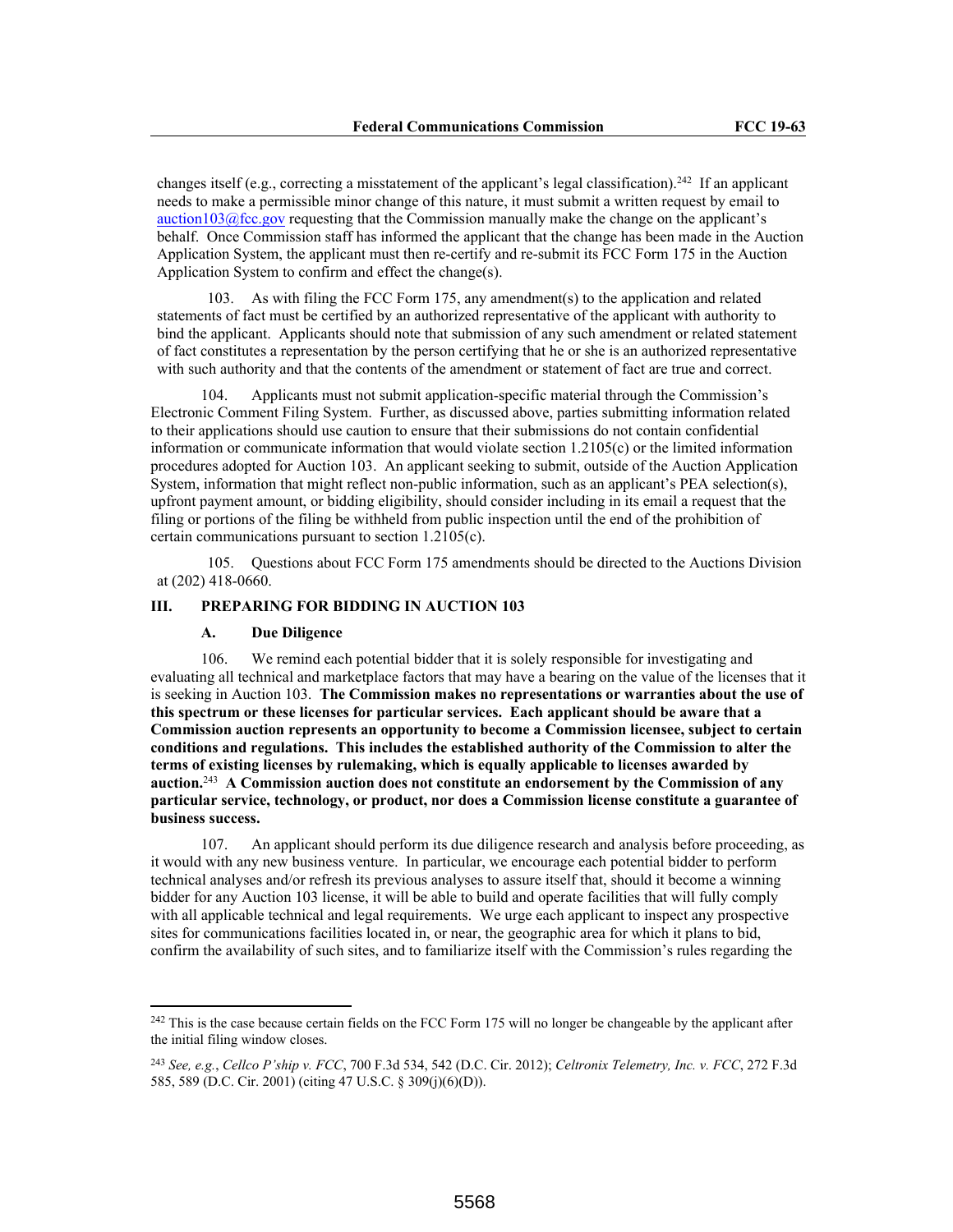National Environmental Policy Act.<sup>244</sup>

108. We also encourage each applicant in Auction 103 to continue to conduct its own research throughout the auction in order to determine the existence of pending or future administrative or judicial proceedings that might affect its decision on continued participation in the auction. Each applicant is responsible for assessing the likelihood of the various possible outcomes and for considering the potential impact on licenses available in an auction. The due diligence considerations mentioned in this Public Notice do not constitute an exhaustive list of steps that should be undertaken prior to participating in Auction 103. As always, the burden is on the potential bidder to determine how much research to undertake, depending upon the specific facts and circumstances related to its interests.

109. **Applicants are solely responsible for identifying associated risks and for investigating and evaluating the degree to which such matters may affect their ability to bid on, otherwise acquire, or make use of the licenses available in Auction 103.** Each potential bidder is responsible for undertaking research to ensure that any licenses won in the auction will be suitable for its business plans and needs. Each potential bidder must undertake its own assessment of the relevance and importance of information gathered as part of its due diligence efforts.

110. The Commission makes no representations or guarantees regarding the accuracy or completeness of information in its databases or any third-party databases, including, for example, court docketing systems. To the extent the Commission's databases may not include all information deemed necessary or desirable by an applicant, it must obtain or verify such information from independent sources or assume the risk of any incompleteness or inaccuracy in said databases. Furthermore, the Commission makes no representations or guarantees regarding the accuracy or completeness of information that has been provided by incumbent licensees and incorporated into its databases.

#### **B. Licensing Considerations**

# **1. Incumbency and Sharing Issues**

111. Potential applicants in Auction 103 should consider carefully the operations of incumbent licensees currently in the 39 GHz band when developing business plans, assessing market conditions, and evaluating the availability of equipment for mmW services. Each applicant should follow closely releases from the Commission concerning these issues<sup>245</sup> and consider carefully the technical and economic implications for commercial use of the UMFUS bands.

112. In addition to incumbent licensees, potential applicants in Auction 103 should consider carefully the implications of the Commission's sharing schemes for the Upper 37 GHz band. This includes satellite/terrestrial sharing in the Upper 37 GHz, 39 GHz, and 47 GHz bands.<sup>246</sup> Further, licensees operating in the Upper 37 GHz band near specific Federal sites must coordinate with those

<sup>244</sup> 47 CFR Part 1, Subpart I.

<sup>245</sup> For example, the *Updated Reconfiguration Procedures Public Notice* describes the transition process for existing 39 GHz licensees. *See Updated Reconfiguration Procedures Public Notice* at 16-17, paras. 47-51.

<sup>246</sup> *2016 Spectrum Frontiers Order*, 31 FCC Rcd at 8031-42, 8048-52, paras. 43-69, 88-93 (describing sharing between non-Federal FSS and UMFUS operations in the 28 GHz, 37 GHz and 39 GHz bands); *Use of Spectrum Bands Above 24 GHz for Mobile Radio Services, et al.*, Second Report and Order, Second Further Notice of Proposed Rulemaking, Order on Reconsideration, and Memorandum Opinion and Order, 32 FCC Rcd 10988, 11004-06, 11025-36, paras. 51-56, 114-144 (2017) (*2017 Spectrum Frontiers Order*) (describing sharing between non-Federal FSS and UMFUS operations in the 47 GHz band and reconsideration of previous order). This sharing scheme also applies to the 24 GHz band. *See Use of Spectrum Bands Above 24 GHz for Mobile Radio Services, et al.*, Third Report and Order, Memorandum Opinion and Order, and Third Further Notice of Proposed Rulemaking, 33 FCC Rcd 5576, 5582-86, paras. 16-25 (2018) (*2018 Spectrum Frontiers Order*) (describing sharing between non-Federal FSS and UMFUS operations in the 24 GHz band).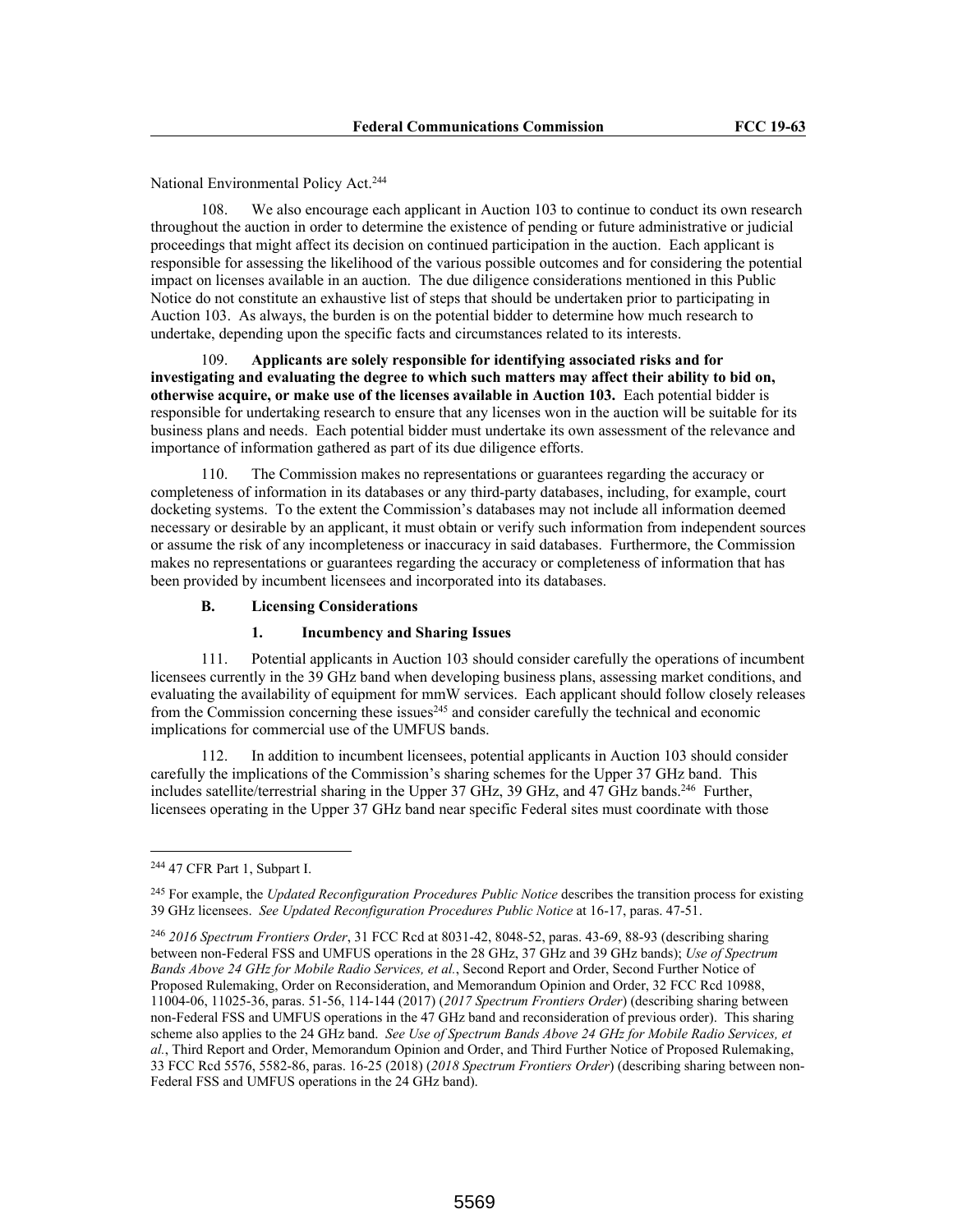Federal operations.<sup>247</sup> Recently, in the *Spectrum Frontiers Fifth R&O*, the Commission established a coordination process to accommodate the military's potential need for additional sites in the Upper 37 GHz band, while protecting the interests of non-Federal licensees.<sup>248</sup>

### **2. International Coordination**

113. Potential bidders seeking licenses for geographic areas adjacent to the Canadian and Mexican border should be aware that the use of some or all of the upper microwave frequencies they acquire in Auction 103 are subject to international agreements with Canada and Mexico.<sup>249</sup> The Commission routinely works with the United States Department of State and Canadian and Mexican government officials to ensure the efficient use of the spectrum as well as interference-free operations in the border areas near Canada and Mexico. Until such time as any adjusted agreements, as needed, between the United States, Mexico, and/or Canada can be agreed to, operations in the upper microwave bands must not cause harmful interference across the border, consistent with the terms of the agreements currently in force.<sup>250</sup>

#### **3. Environmental Review Requirements**

114. Licensees must comply with the Commission's rules for environmental review under the National Environmental Policy Act (NEPA),<sup>251</sup> the National Historic Preservation Act (NHPA),<sup>252</sup> and other environmental statutes.<sup>253</sup> Licensees and other applicants that propose to build certain types of communications facilities for licensed service must follow Commission procedures implementing obligations under NEPA and NHPA prior to constructing the facilities.<sup>254</sup> Under the NEPA, a licensee or applicant must assess if certain environmentally sensitive conditions specified in the Commission's rules are relevant to the proposed facilities, and prepare an environmental assessment (EA) when applicable.<sup>255</sup> If an EA is required, facilities may not be constructed until environmental processing is completed. Under the NHPA, a licensee or applicant must follow the procedures in section 1.1320 of the Commission's rules,<sup>256</sup> the *Nationwide Programmatic Agreement Regarding the Section 106 National* 

<sup>249</sup> *See 2016 Spectrum Frontiers Order*, 31 FCC Rcd at 8125, paras. 315-16; 47 CFR § 30.206.

<sup>250</sup> *2016 Spectrum Frontiers Order*, 31 FCC Rcd at 8125, paras. 315-16.

<sup>251</sup> 42 U.S.C. § 4321 *et seq.*

<sup>252</sup> 54 U.S.C. § 300101 *et seq.*

<sup>253</sup> 47 CFR Chapter 1, Part 1, Subpart I.

<sup>254</sup> *See Accelerating Wireless Broadband Deployment by Removing Barriers to Infrastructure Investment*, Second Report and Order, FCC 18-30 (Mar. 30, 2018) (amending the Commission's rules concerning the types of deployments that are subject to review pursuant to the National Historic Preservation Act and the National Environmental Policy Act).

<sup>255</sup> 47 CFR § 1.1307. This assessment may require consultation with expert agencies having environmental responsibilities, such as the U.S. Fish and Wildlife Service, the U.S. Army Corps of Engineers, and the Federal Emergency Management Agency, among others.

<sup>256</sup> 47 CFR § 1.1320.

<sup>247</sup> *See* 47 CFR § 30.205.

<sup>248</sup> *See Use of Spectrum Bands Above 24 GHz for Mobile Radio Services*, Fifth Report and Order, FCC 19-30 at 7, para. 16 (Apr. 15, 2019) (*Spectrum Frontiers Fifth R&O*). Through this process, the Department of Defense could request access to the Upper 37 GHz band only for operations that could not be accommodated in the Lower 37 GHz band. The Commission would review such requests and coordinate directly with the Department of Defense and the National Telecommunications and Information Administration (NTIA) and determine whether these requests could be accommodated without creating a significant risk of harmful interference to current or planned deployments by potentially affected non-Federal licensees. *Id.*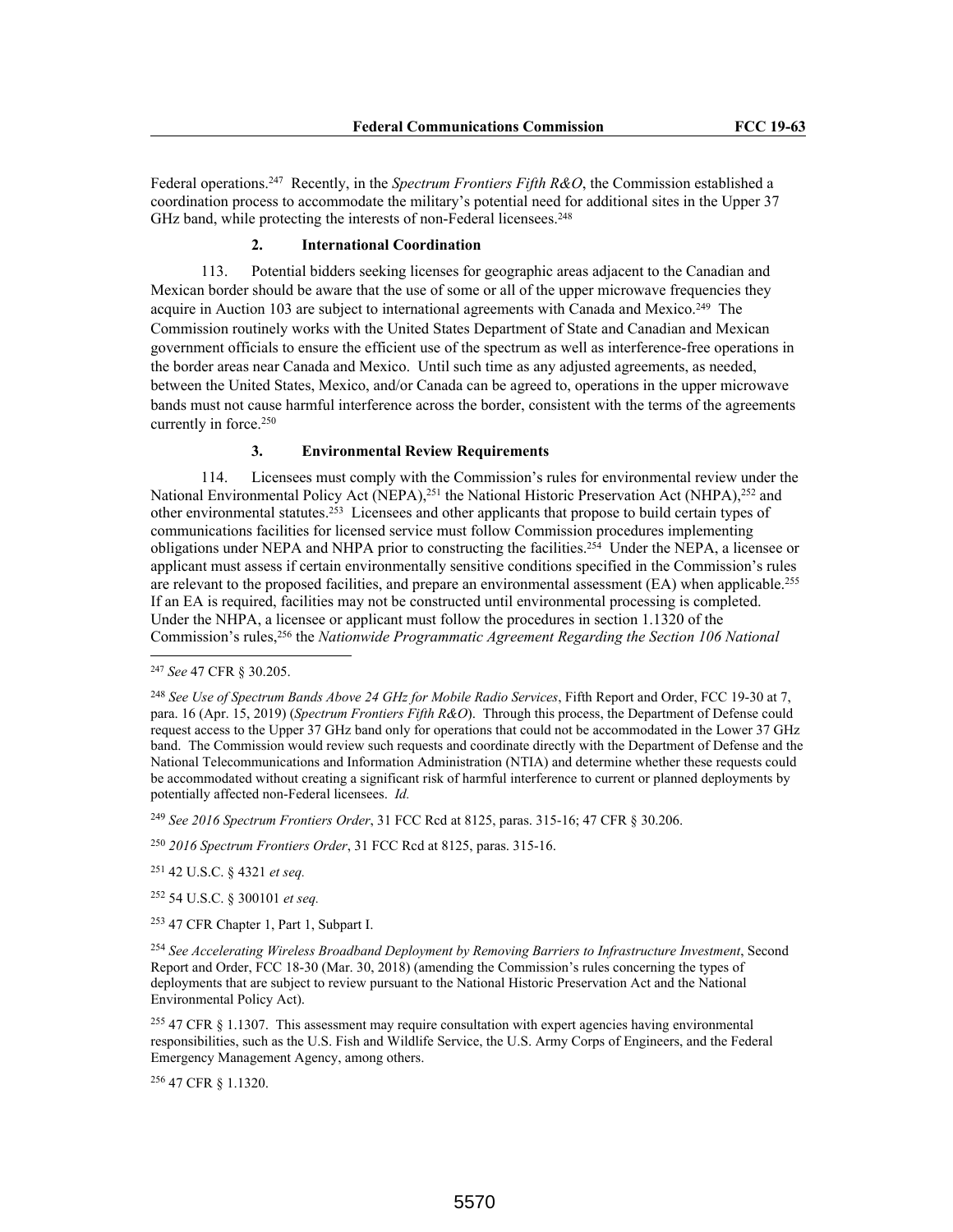*Historic Preservation Act Review Process*, and the *Nationwide Programmatic Agreement for the Collocation of Wireless Antennas*. <sup>257</sup> Compliance with section 106 of the NHPA requires tribal consultation, and if construction of the communications facilities would have adverse effects on historic or tribally significant properties, an EA must be prepared.<sup>258</sup>

## **4. Mobile Spectrum Holdings Policies**

115. We remind bidders of the Commission's mobile spectrum holding policies applicable to the mmW bands. Specifically, for purposes of reviewing proposed secondary market transactions, the Commission adopted a threshold of 1850 megahertz of combined mmW spectrum in the 24 GHz, 28 GHz, 37 GHz, 39 GHz, and 47 GHz bands.259 Further, the Commission will conduct an *ex post* case-bycase review of the acquisition through auction of spectrum in the UMFUS bands. In particular, the Commission found that it is in the public interest to review applications for initial licenses filed postauction on a case-by-case basis using the same 1850 megahertz threshold it uses for reviewing applications for secondary market transactions.<sup>260</sup>

#### **C. Bidder Education**

116. Before the opening of the short-form filing window for Auction 103 on August 26, 2019, detailed educational information will be provided in various formats to would-be participants on the Auction 103 web page. Specifically, we direct the Office to provide various materials on the pre-bidding processes in advance of the opening of the short-form application window, beginning with the release of step-by-step instructions for completing the FCC Form 175. In addition, the Office will provide an online application procedures tutorial for the auction covering information on pre-bidding preparation, completing short-form applications, and the application review process.

117. In advance of the start of the mock auction, the Office will provide educational materials on the bidding processes for Auction 103, beginning with release of a user guide for the bidding system and bidding system file formats, followed by an online bidding procedures tutorial.<sup>261</sup> We recognize the importance of these materials to applicants' and bidders' comprehension of the bidding procedures we adopt herein. Accordingly, the educational materials shall be released as soon as reasonably possible to provide potential applicants and bidders with time to understand them and ask any questions before having to make material decisions about their participation in the auction. However, we cannot announce the release dates at this juncture, and the file formats (and other materials) might not be released prior to the short-form application deadline, as T-Mobile and Verizon request,<sup>262</sup> or at least 30 days prior to the start of bidding, as AT&T requests.<sup>263</sup>

118. We believe that parties interested in participating in Auction 103 will find the interactive, online tutorials an efficient and effective way to further their understanding of the application and bidding processes. The online tutorials will allow viewers to navigate the presentation outline, review written notes, listen to audio of the notes, and search for topics using a text search function. Additional features

<sup>261</sup> As in Auction 102, there may be separate materials prepared for the clock and assignment phases of Auction 103.

<sup>263</sup> *See* AT&T Reply at 2-3.

<sup>257</sup> 47 CFR Part 1, App. B and C.

<sup>258</sup> 47 CFR § 1.1307.

<sup>259</sup> *2017 Spectrum Frontiers Order*, 32 FCC Rcd at 11011, para. 74.

<sup>260</sup> *2018 Spectrum Frontiers Order*, 33 FCC Rcd at 5590, para. 34. The Commission previously eliminated the preauction limit of 1250 megahertz that had been adopted for the 28 GHz, 37 GHz, and 39 GHz bands, consistent with the Commission's conclusion not to adopt a pre-auction limit for the 24 GHz and 47 GHz bands. *Id.* at 5589-90, paras. 32-33.

<sup>262</sup> *See* T-Mobile Comments at 3-5; Verizon Reply at 6.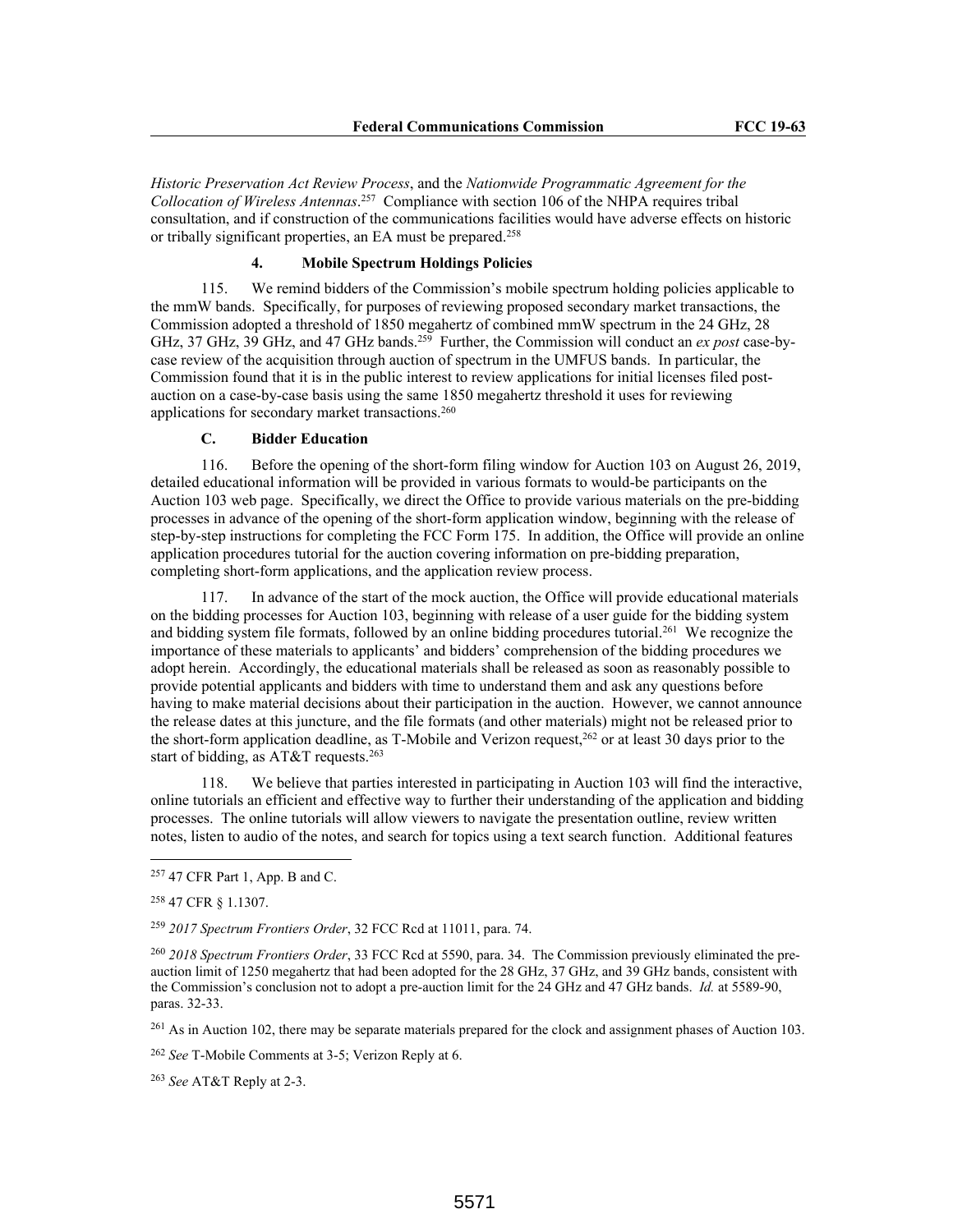of this web-based tool include links to auction-specific Commission releases, email links for contacting Commission staff, and screen shots of the online application and bidding systems. The online tutorials will be accessible in the Education section of the Auction 103 website at www.fcc.gov/auction/103. Once posted, the tutorials will be accessible anytime.

### **D. Short-Form Applications: Due Before 6:00 p.m. ET on September 9, 2019**

119. In order to be eligible to bid in Auction 103, an applicant must first follow the procedures to submit a short-form application (FCC Form 175) electronically via the Auction Application System, following the instructions set forth in the FCC Form 175 Instructions. The short-form application will become available with the opening of the initial filing window and must be submitted **prior to** 6:00 p.m. ET on September 9, 2019. **Late applications will not be accepted.** No application fee is required.

120. Applications may be filed at any time beginning at noon ET on August 26, 2019, until the filing window closes at 6:00 p.m. ET on September 9, 2019. Applicants are strongly encouraged to file early and are responsible for allowing adequate time for filing their applications. There are no limits or restrictions on the number of times an application can be updated or amended until the initial filing deadline on September 9, 2019.

121. An applicant must always click on the CERTIFY & SUBMIT button on the "Certify & Submit" screen to successfully submit its FCC Form 175 and any modifications; otherwise, the application or changes to the application will not be received or reviewed by Commission staff. Additional information about accessing, completing, and viewing the FCC Form 175 is provided in the FCC Form 175 Instructions. Applicants requiring technical assistance should contact FCC Auctions Technical Support at (877) 480-3201, option nine; (202) 414-1250; or (202) 414-1255 (text telephone (TTY)); hours of service are Monday through Friday, from 8:00 a.m. to 6:00 p.m. ET.<sup>264</sup> In order to provide better service to the public, all calls to Technical Support are recorded.

# **E. Application Processing and Minor Modifications**

# **1. Public Notice of Applicant's Initial Application Status and Opportunity for Minor Modifications**

122. After the deadline for filing auction applications, the Commission will process all timely submitted applications to determine whether each applicant has complied with the application requirements and provided all information concerning its qualifications for bidding. The Office will issue a public notice with applicants' initial application status identifying (1) those that are complete and (2) those that are incomplete or deficient because of defects that may be corrected. The public notice will include the deadline for resubmitting corrected applications and a paper copy will be sent to the contact address listed in the FCC Form 175 for each applicant by overnight delivery. In addition, each applicant with an incomplete application will be sent information on the nature of the deficiencies in its application, along with the name and phone number of a Commission staff member who can answer questions specific to the application.

123. After the initial application filing deadline on September 9, 2019, applicants can make only minor modifications to their applications.<sup>265</sup> Major modifications (e.g., change of license or PEA selection, certain changes in ownership that would constitute an assignment or transfer of control of the applicant, change in the required certifications, change in applicant's legal classification that results in a change in control, or change in claimed eligibility for a higher percentage of bidding credit) will not be

<sup>&</sup>lt;sup>264</sup> We caution applicants that the Commission periodically performs scheduled maintenance of its IT systems. During scheduled maintenance activities, which typically occur over the weekends, every effort is made to minimize any downtime to auction-related systems, including the auction application system. However, there are occasions when auction-related systems may be temporarily unavailable.

<sup>265</sup> *See supra* Section II.K (Modifications to FCC Form 175).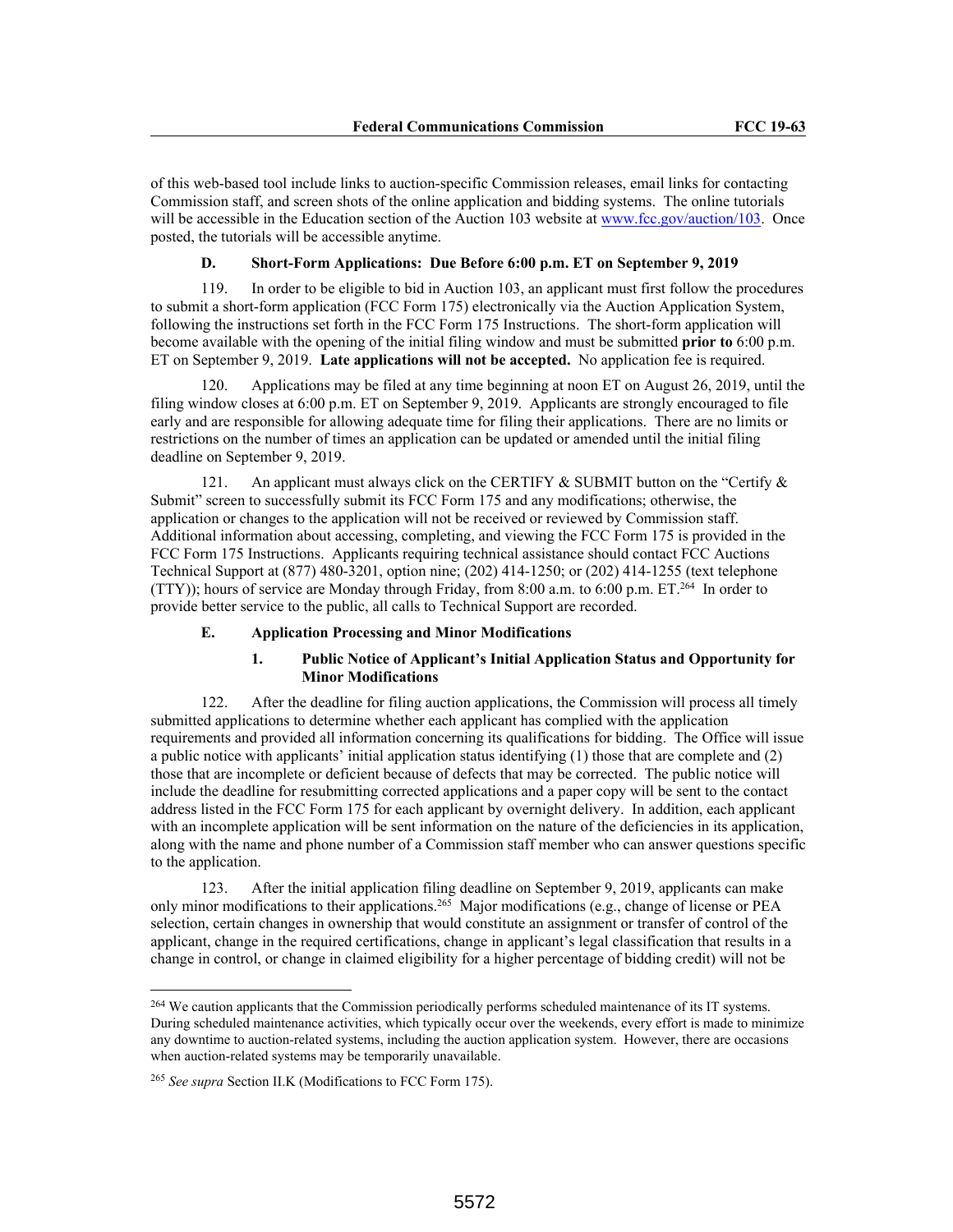permitted.<sup>266</sup> After the deadline for resubmitting corrected applications, an applicant will have no further opportunity to cure any deficiencies in its application or provide any additional information that may affect Commission staff's ultimate determination of whether and to what extent the applicant is qualified to participate in Auction 103.

124. Commission staff will communicate only with an applicant's contact person or certifying official, as designated on the applicant's FCC Form 175, unless the applicant's certifying official or contact person notifies Commission staff in writing that another representative is authorized to speak on the applicant's behalf.<sup>267</sup> Authorizations may be sent by email to auction103@fcc.gov.

# **2. Public Notice of Applicant's Final Application Status After Upfront Payment Deadline**

125. After Commission staff review resubmitted applications, the Office will release a public notice identifying applicants that have become qualified bidders for that auction. A *Qualified Bidders Public Notice* will be issued before bidding in the auction begins. Qualified bidders are those applicants with submitted FCC Form 175 applications that are deemed timely filed and complete.

# **F. Upfront Payments**

126. In order to be eligible to bid in Auction 103, a sufficient upfront payment and a complete and accurate FCC Remittance Advice Form (FCC Form 159, Revised 2/03) must be submitted before 6:00 p.m. ET on October 22, 2019. After completing its short-form application, an applicant will have access to an electronic pre-filled version of the FCC Form 159. An accurate and complete FCC Form 159 must accompany each payment. Proper completion of this form is critical to ensuring correct crediting of upfront payments. Payers using the pre-filled FCC Form 159 are responsible for ensuring that all the information on the form, including payment amounts, is accurate. Detailed instructions for completing FCC Form 159 for Auction 103 will be released by the Office concurrently with the release of this Public Notice.

# **1. Making Upfront Payments by Wire Transfer for Auction 103**

127. Congress recently passed legislation amending the Communications Act to provide that upfront auction payments for future auctions are to be deposited in the U.S. Treasury.<sup>268</sup> Accordingly, upfront payments for Auction 103 must be wired to, and will be deposited in, the U.S. Treasury.<sup>269</sup>

128. Wire transfer payments for Auction 103 must be received before 6:00 p.m. ET on October 22, 2019.<sup>270</sup> No other payment method is acceptable.<sup>271</sup> To avoid untimely payments, applicants should discuss arrangements (including bank closing schedules and other specific bank wire transfer requirements, such as an in-person written request before a specified time of day) with their bankers several days before they plan to make the wire transfer, and must allow sufficient time for the transfer to be initiated and completed before the deadline. The following information will be needed:

<sup>266</sup> 47 CFR § 1.2105(b); *see also Two Way Radio*, 14 FCC Rcd at 12039, para. 8.

<sup>&</sup>lt;sup>267</sup> In no event, however, will the Commission send auction registration materials to anyone other than the contact person listed on the applicant's FCC Form 175 or respond to a request for replacement registration materials from anyone other than the authorized bidder, contact person, or certifying official listed on the applicant's FCC Form 175. *See infra* Section III.G (Auction Registration).

<sup>268</sup> *See* Consolidated Appropriations Act, 2018, Pub. L. No. 115-141, Division P, Title I, 132 Stat. 348, 1080 (2018).

<sup>269</sup> *See infra* Section III.F.3 (Upfront Payments and Bidding Eligibility).

<sup>&</sup>lt;sup>270</sup> An applicant must initiate the wire transfer through its bank, authorizing the bank to wire funds from the applicant's account to the proper account at the U.S. Treasury.

<sup>&</sup>lt;sup>271</sup> The Commission will not accept checks, credit cards, or automated clearing house (ACH) payments.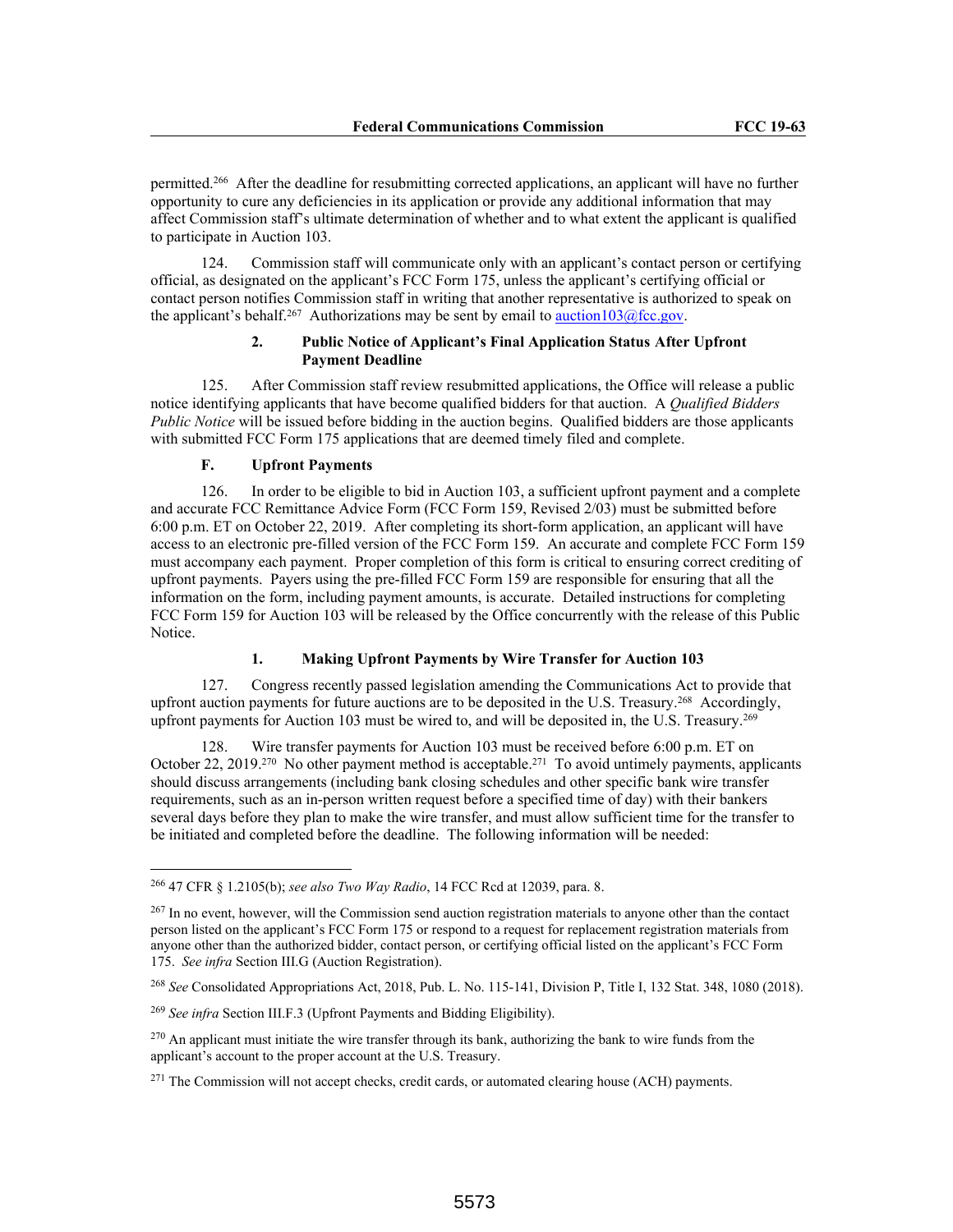ABA Routing Number: 021030004 Receiving Bank: TREAS NYC 33 Liberty Street New York, NY 10045

BENEFICIARY: FCC 445 12th Street, SW Washington, DC 20554 ACCOUNT NUMBER: 827000001001 Originating Bank Information (OBI Field): (Skip one space between each information item) "AUCTIONPAY" APPLICANT FCC REGISTRATION NUMBER (FRN): (same as FCC Form 159, block 21) PAYMENT TYPE CODE: (same as FCC Form 159, block 24A: "**U103**")

NOTE: The beneficiary account number (BNF Account Number) is specific to the upfront payments for Auction 103. Do not use a BNF Account Number from a previous auction.

129. At least one hour before placing the order for the wire transfer (but on the same business day), applicants must print and fax a completed FCC Form 159 (Revised 2/03) to the FCC at (202) 418-2843. Alternatively, the completed form can be scanned and sent as an attachment to an email to  $RROGWireFaxes@fcc.gov$ . On the fax cover sheet or in the email subject header, write "Wire Transfer – Auction Payment for Auction 103". To meet the upfront payment deadline, an applicant's payment must be credited to the Commission's account for Auction 103 before the deadline.<sup>272</sup>

Each applicant is responsible for ensuring timely submission of its upfront payment and for timely filing of an accurate and complete FCC Form 159. An applicant should coordinate with its financial institution well ahead of the due date regarding its wire transfer and allow sufficient time for the transfer to be initiated and completed prior to the deadline. The Commission repeatedly has cautioned auction participants about the importance of planning ahead to prepare for unforeseen last-minute difficulties in making payments by wire transfer.<sup>273</sup> **Each applicant also is responsible for obtaining confirmation from its financial institution that its wire transfer to the U.S. Treasury was successful and from Commission staff that its upfront payment was timely received and that it was deposited into the proper account**. To receive confirmation from Commission staff, contact Scott Radcliffe of the Office of Managing Director's Revenue & Receivables Operations Group/Auctions at (202) 418-7518, Theresa Meeks at (202) 418-2945, or Gail Glasser at (202) 418-0578.

131. Please note the following information regarding upfront payments:

- All payments must be made in U.S. dollars.
- All payments must be made by wire transfer.
- Upfront payments for Auction 103 go to an account number different from the accounts used in previous FCC auctions.

132. Failure to deliver a sufficient upfront payment as instructed herein by the upfront payment deadline will result in dismissal of the short-form application and disqualification from participation in the auction.

<sup>272</sup>*See, e.g.*, *Four Corners Broadcasting, LLC – Request for Waiver of Section 1.2106(a), Closed Broadcast Auction 88*, Letter Order, 25 FCC Rcd 9046 (WTB 2010).

<sup>273</sup> *See, e.g.*, *Spectrum Acquisitions, Inc. Application to Participate in Auction 73 – Request for Waiver of Upfront Payment Deadline*, Letter Order, 23 FCC Rcd 4765 (WTB 2008).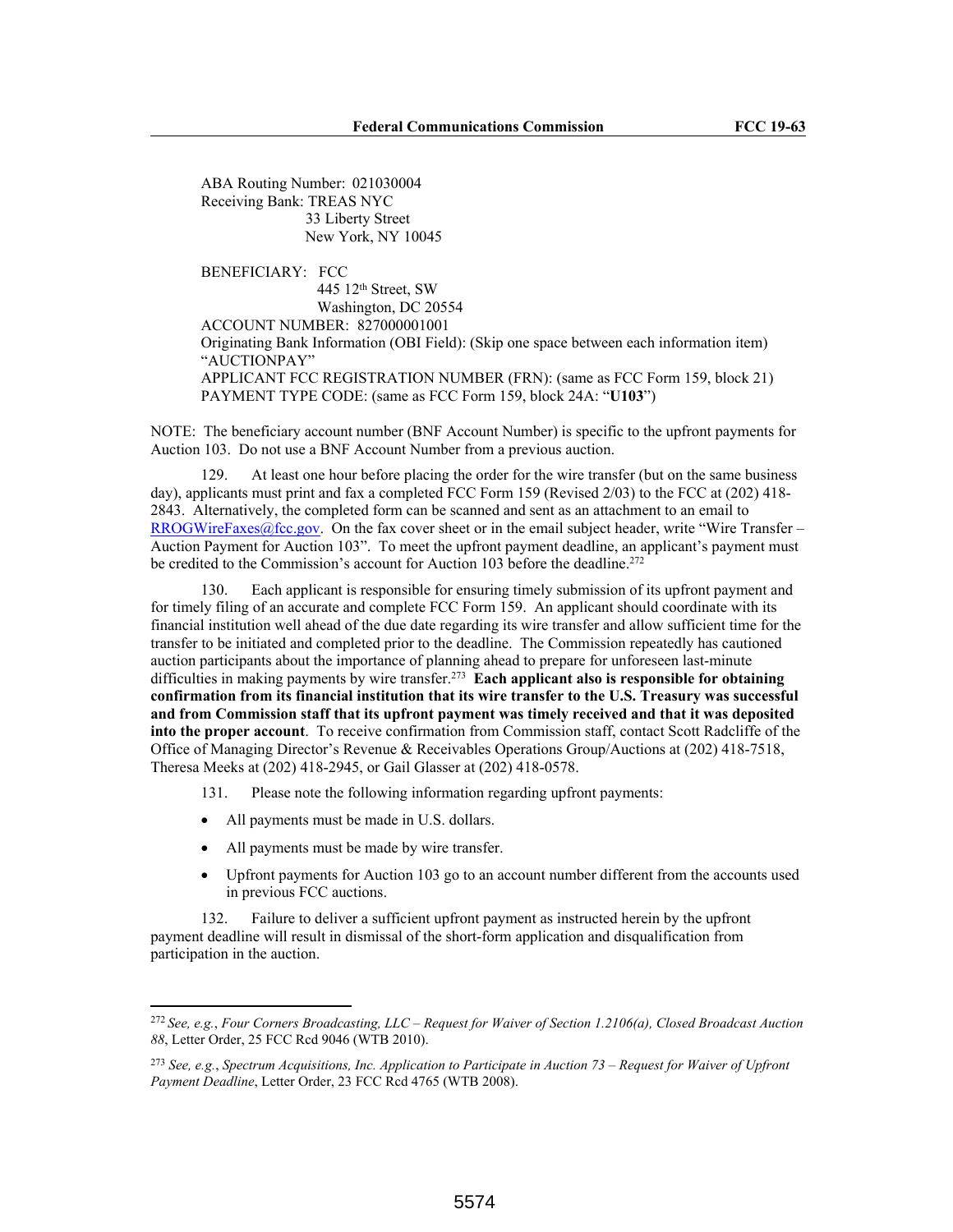#### **2. Completing and Submitting FCC Form 159**

133. The following information supplements the standard instructions for FCC Form 159 (Revised 2/03) and is provided to help ensure correct completion of FCC Form 159 for upfront payments for Auction 103. Applicants need to complete FCC Form 159 carefully, because:

- **Mistakes may affect bidding eligibility; and**
- **Lack of consistency between information provided in FCC Form 159 (Revised 2/03), FCC Form 175, long-form application, and correspondence about an application may cause processing delays.**

134. Therefore, appropriate cross-references between the FCC Form 159 Remittance Advice and the short-form application (FCC Form 175) are described below.

#### **Block**

#### **Number Required Information**

- 1 LOCKBOX # Leave Blank
- 2 Payer Name Enter the name of the person or company making the payment. If the applicant itself is the payer, this entry would be the same name as in FCC Form 175.
- 3 Total Amount Paid Enter the amount of the upfront payment associated with the FCC Form 159 (Revised 2/03).
- 4-8 Street Address, City, State, ZIP Code Enter the street mailing address (not Post Office box number) where mail should be sent to the payer. If the applicant is the payer, these entries would be the same as FCC Form 175 from the Applicant Information section.
- 9 Daytime Telephone Number Enter the telephone number of a person knowledgeable about this upfront payment.
- 10 Country Code For addresses outside the United States, enter the appropriate postal country code (available from the Mailing Requirements Department of the U.S. Postal Service).
- 11 Payer FRN Enter the payer's 10-digit FCC Registration Number (FRN) registered in the Commission Registration System (CORES).
- 21 Applicant FRN (Complete only if applicant is different than payer) Enter the applicant's 10-digit FRN registered in CORES.
- 24A Payment Type Code Enter "**U103**".
- 25A Ouantity Enter the number "1".
- 26A Fee Due Amount of Upfront Payment
- 27A Total Fee Will be the same amount as 26A.
- 28A FCC Code 1 Enter the number "103" (indicating Auction 103).

# NOTES:

- Do not use Remittance Advice (Continuation Sheet), FCC Form 159-C, for upfront payments.
- If applicant is different from the payer, complete blocks 13 through 21 for the applicant, using the same information shown on FCC Form 175. Otherwise leave them blank.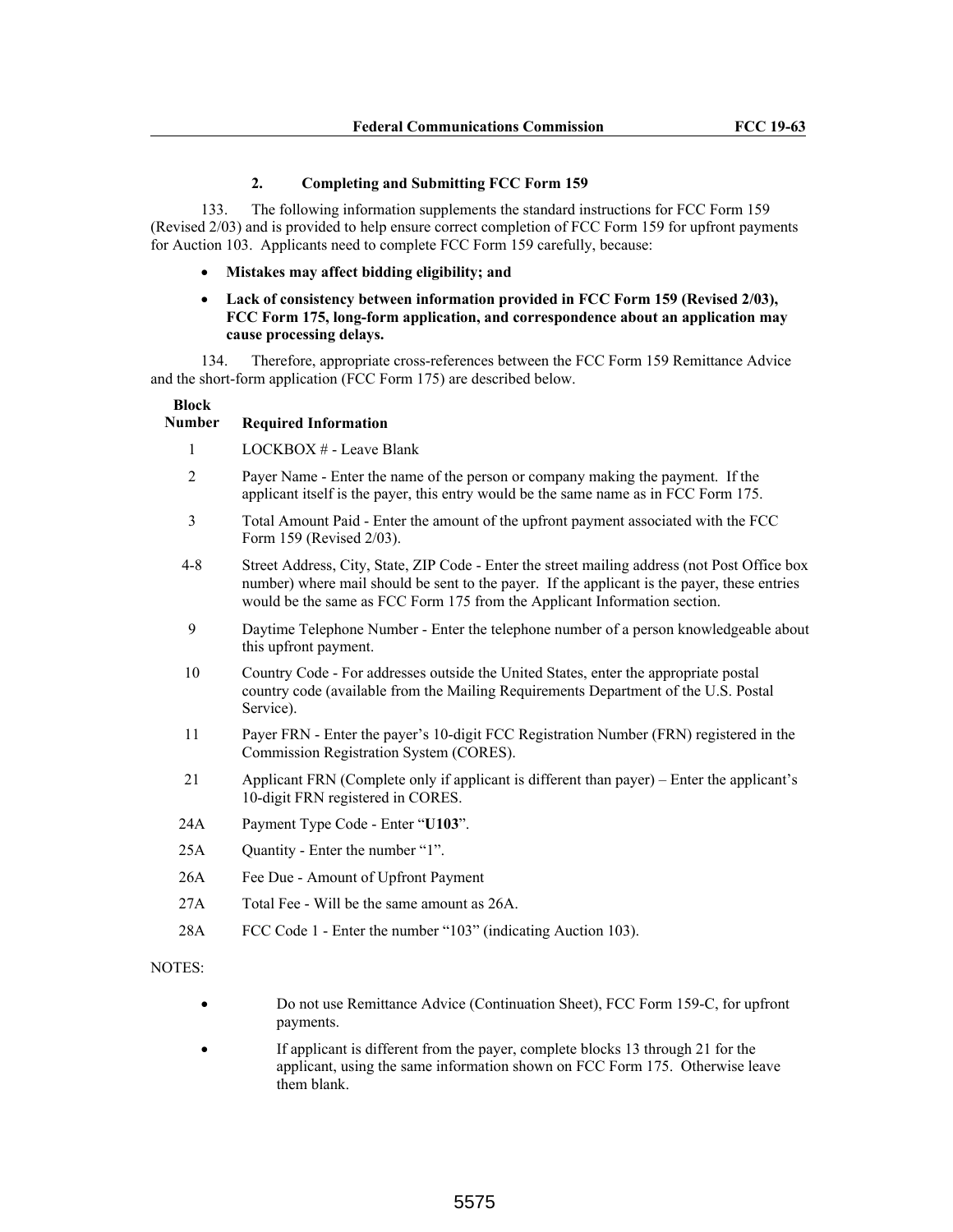Since credit card payments will not be accepted for upfront payments for an auction, leave Section E blank.

# **3. Upfront Payments and Bidding Eligibility**

135. The Commission has authority to determine appropriate upfront payments for each license being auctioned, taking into account such factors as the efficiency of the auction process and the potential value of similar licenses.<sup>274</sup> An upfront payment is a refundable deposit made by each applicant seeking to participate in bidding to establish its eligibility to bid on licenses. Upfront payments that are related to the inventory of licenses being auctioned protect against frivolous or insincere bidding and provide the Commission with a source of funds from which to collect payments owed at the close of bidding.<sup>275</sup>

136. Applicants that are former defaulters, as described above, must pay upfront payments 50% greater than non-former defaulters.<sup>276</sup> For purposes of this classification as a former defaulter or a former delinquent, defaults and delinquencies of the applicant itself and its controlling interests are included.<sup>277</sup>

137. An applicant must make an upfront payment sufficient to obtain bidding eligibility on the generic blocks on which it will bid. We adopt our proposal that we will set upfront payments based on MHz-pops, and that the amount of the upfront payment submitted by an applicant will determine its initial bidding eligibility, the maximum number of bidding units on which a bidder may place bids in any single round.<sup>278</sup> In order to bid for a block, qualified bidders must have a current eligibility level that meets or exceeds the number of bidding units assigned to that generic block in a PEA. **At a minimum, therefore, an applicant's total upfront payment must be enough to establish eligibility to bid on at least one block in one of the PEAs selected on its FCC Form 175 for Auction 103, or else the applicant will not be eligible to participate in the auction.** The total upfront payment does not affect the total dollar amount the bidder may bid.

138. In the *Auction 103 Comment Public Notice*, we proposed upfront payments for a generic block in a PEA based on \$0.001 per weighted MHz-pop for PEAs 1–50, \$0.0002 per weighted MHz-pop for PEAs 51–100, and \$0.0001 per weighted MHz-pop in other PEAs and sought comment on this proposal.<sup>279</sup> We received comments arguing that the proposed upfront payments should be reduced.<sup>280</sup> Verizon also argues that the upfront payment amounts should be calculated based on MHz-pops and not weighted MHz-pops.<sup>281</sup> We adopt Verizon's proposal, in part, to reduce upfront payments to one-fourth

<sup>275</sup> *See Competitive Bidding Second Report and Order*, 9 FCC Rcd at 2377-79, paras. 169-76.

<sup>276</sup> *See Part 1 Fifth Report and Order*, 15 FCC Rcd at 15316-18, paras. 40-43; 47 CFR § 1.2106(a); *supra* Section II.I (Provisions Regarding Former and Current Defaulters)*.* 

<sup>277</sup> For this purpose, the term "controlling interest" is defined in 47 CFR § 1.2105(a)(4)(i).

<sup>278</sup> *See Auction 103 Comment Public Notice* at 14, para. 53.

<sup>279</sup> *Id.*

<sup>280</sup> In particular, Verizon argues that the proposed upfront payment amounts are relatively high and should be lowered to one-fourth of the proposed amounts—or, in the alternative, reduced for 39 GHz incumbent licensees. *See* Verizon Comments at 2-5; Verizon Reply at 7. T-Mobile favors reducing upfront payment amounts for the 47 GHz band but asserts that they do not need to be reduced for the 37 GHz and 39 GHz bands. *See* T-Mobile Comments at 2, 8-10; T-Mobile Reply at 3-5; *cf.* AT&T Reply at 3-4 (arguing that upfront payments for 47 GHz band should be reduced).

<sup>281</sup> *See* Verizon Comments at 3.

<sup>274</sup> *See Auction Procedures Consolidation Order*, 12 FCC Rcd at 5697-98, para. 16; s*ee also Part 1 Third Report and Order*, 13 FCC Rcd at 425, para. 86; *Competitive Bidding Second Report and Order*, 9 FCC Rcd at 2377-79, paras. 169-75.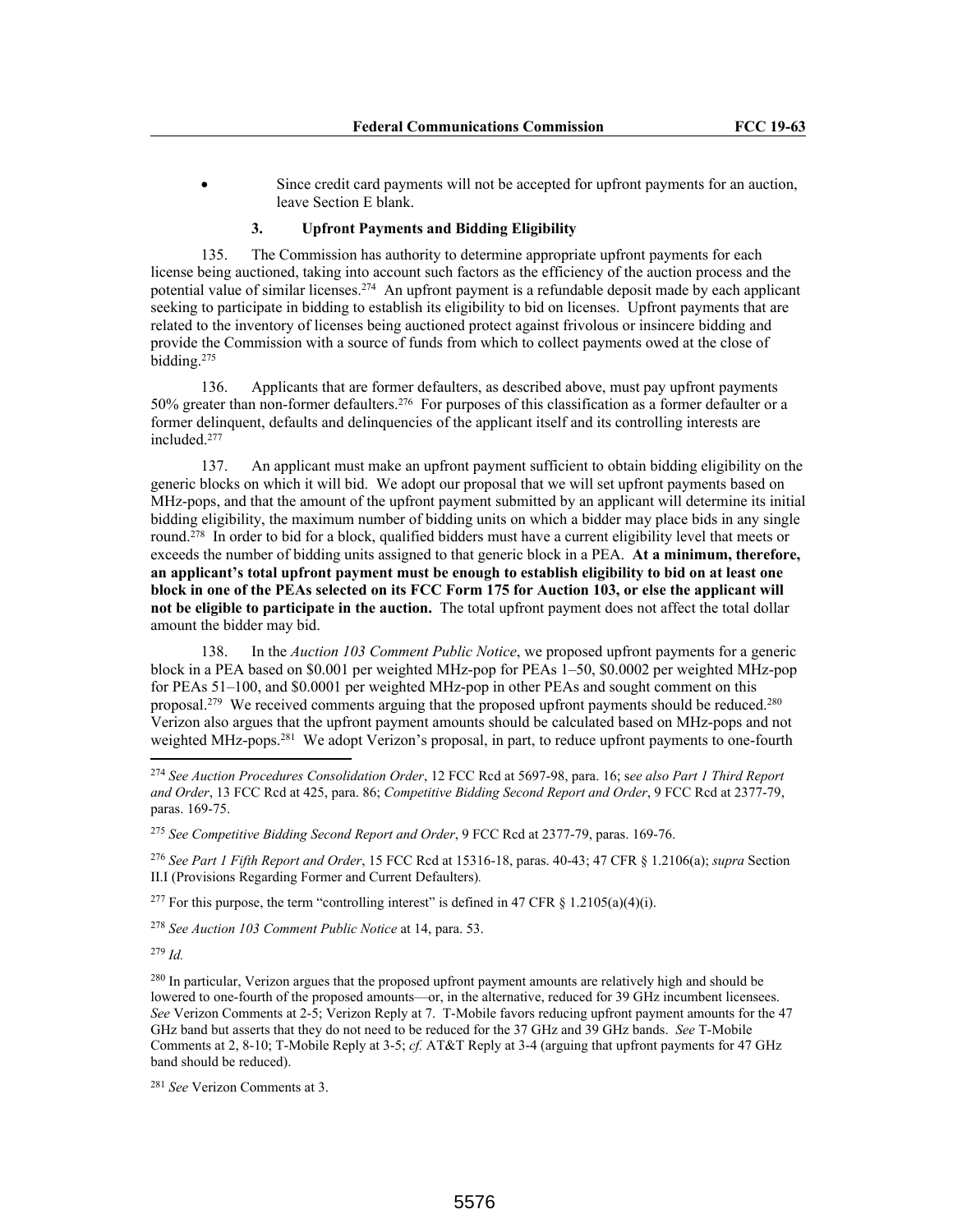of the proposed amounts, and we do so for all three bands. This may, as Verizon alleges, encourage more bidders to participate in the auction.<sup>282</sup> We decline, however, to calculate upfront payment amounts based on MHz-pops instead of weighted MHz-pops, and we adopt our proposal to use weighted MHz-pops. Bidding units, which are used for the eligibility and activity rules explained below, are tied to upfront payments, which are based on weighted MHz-pops, and therefore reflect the relative prices of PEAs in recent auctions.<sup>283</sup>

139. Accordingly, we adopt upfront payments for a generic block in a PEA based on \$0.00025 per weighted MHz-pop for PEAs 1–50, \$0.00005 per weighted MHz-pop for PEAs 51–100, and \$0.000025 per weighted MHz-pop in other PEAs, with a minimum upfront payment amount of \$250 per generic block in a PEA.<sup>284</sup> The upfront payment amount per block in each PEA is set forth in Attachment A of this Public Notice. The upfront payment amounts are approximately one-fourth the minimum opening bid amounts, described in Section IV.B.3.a, below.

140. In the *Auction 103 Comment Public Notice*, we proposed to assign each generic block in a PEA a specific number of bidding units, equal to one bidding unit per \$10 of the upfront payment.<sup>285</sup> We adopt our proposal. The number of bidding units for a given license or generic block in a PEA is fixed and does not change during an auction as prices change. Thus, in calculating its upfront payment amount, an applicant should determine the **maximum** number of bidding units on which it may wish to bid in any single round, and submit an upfront payment amount for the auction covering that number of bidding units.<sup>286</sup> In order to make this calculation, an applicant should add together the bidding units for the number of blocks in PEAs on which it seeks to be active in any given round. **Applicants should check their calculations carefully, as there is no provision for increasing a bidder's eligibility after the upfront payment deadline.** 

<sup>282</sup> *See id.* at 2.

<sup>283</sup> *See Updated Reconfiguration Procedures Public Notice* at 6-8, paras. 11-16.

<sup>&</sup>lt;sup>284</sup> The results of these calculations will be rounded using the Commission's standard rounding procedures for auctions: results above \$10,000 are rounded to the nearest \$1,000; results below \$10,000 but above \$1,000 are rounded to the nearest \$100; and results below \$1,000 are rounded to the nearest \$10. Additionally, the upfront payment amount for Gulf of Mexico blocks is \$250.

<sup>285</sup> *See Auction 103 Comment Public Notice* at 13, para. 52.

<sup>&</sup>lt;sup>286</sup> In some cases, a qualified bidder's maximum eligibility may be less than the amount of its upfront payment because the qualified bidder has either previously been in default on a Commission construction permit or license or delinquent on non-tax debt owed to a Federal agency, *see* 47 CFR § 1.2106(a), or has submitted an upfront payment that exceeds the total amount of bidding units associated with the licenses or license areas it selected on its FCC Form 175.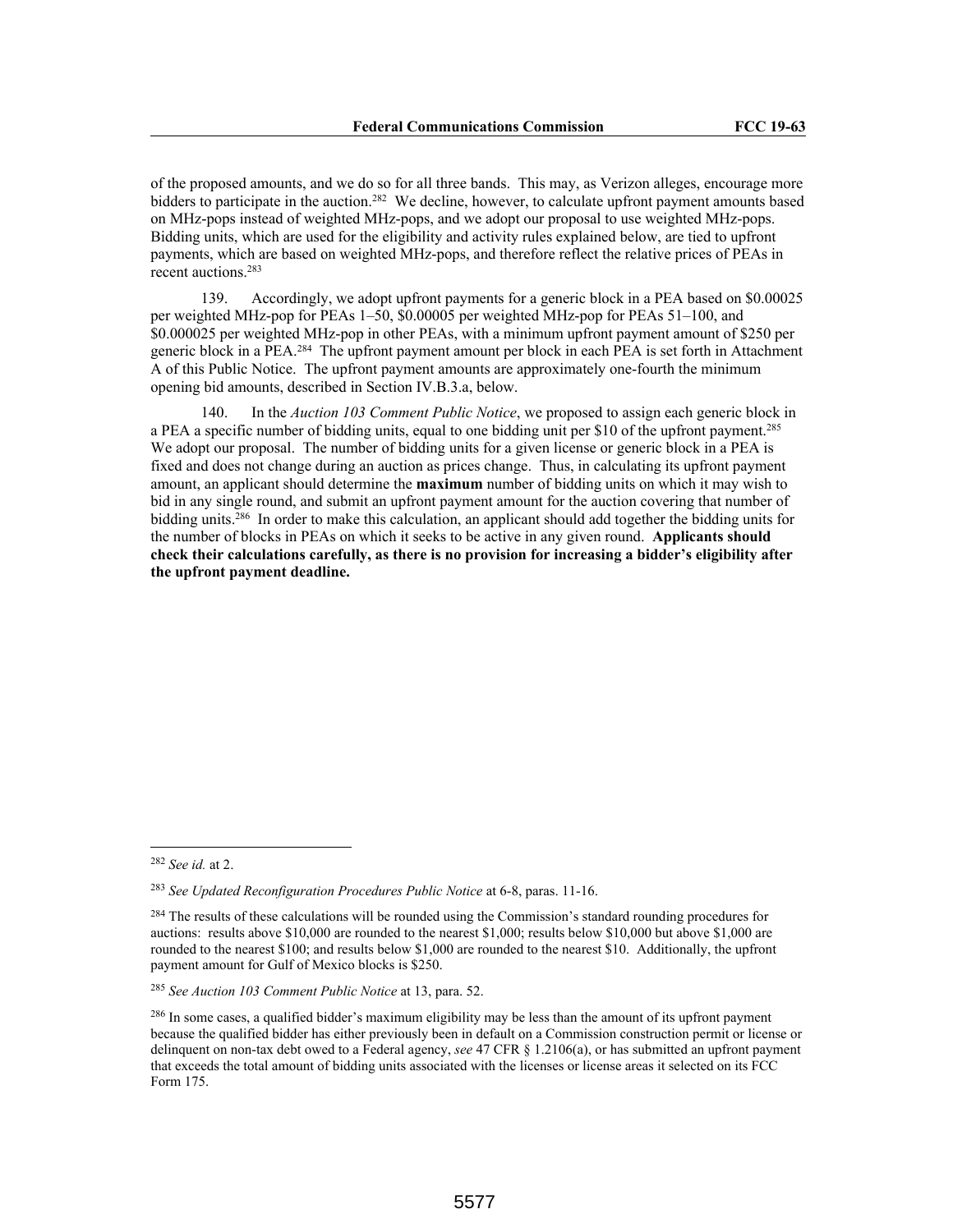| PEA                                                                                                                                                                                                                                                                                                                                                                                                                                                                                                                                                                                                                                              | <b>Bidding Units</b> | <b>Upfront Payment</b> |  |  |
|--------------------------------------------------------------------------------------------------------------------------------------------------------------------------------------------------------------------------------------------------------------------------------------------------------------------------------------------------------------------------------------------------------------------------------------------------------------------------------------------------------------------------------------------------------------------------------------------------------------------------------------------------|----------------------|------------------------|--|--|
| Wilmington, NC                                                                                                                                                                                                                                                                                                                                                                                                                                                                                                                                                                                                                                   | 130                  | \$1,300                |  |  |
| Myrtle Beach, SC                                                                                                                                                                                                                                                                                                                                                                                                                                                                                                                                                                                                                                 | 77                   | \$770                  |  |  |
| If a bidder wishes to bid on one block in both of the above PEAs in a round, it must have<br>selected both PEAs on its FCC Form 175 and purchased at least 207 bidding units (130 +<br>77) of bidding eligibility. If a bidder only wishes to bid on a block in one, but not both,<br>purchasing 130 bidding units would meet the eligibility requirement for a block in either<br>PEA. The bidder would be able to bid on a block in either PEA, but not both at the same<br>time. If the bidder purchased only 77 bidding units, the bidder would have enough<br>eligibility to bid for a block in Myrtle Beach but not for one in Wilmington. |                      |                        |  |  |

|  |  |  | Table 1: Upfront Payments, Bidding Eligibility, and Bidding Flexibility Example |  |
|--|--|--|---------------------------------------------------------------------------------|--|
|--|--|--|---------------------------------------------------------------------------------|--|

141. If an applicant is a former defaulter, it must calculate its upfront payment for all of its selected generic blocks in PEAs by multiplying the number of bidding units on which it wishes to be active by 1.5.<sup>287</sup> In order to calculate the number of bidding units to assign to former defaulters, the Commission will divide the upfront payment received by 1.5 and round the result up to the nearest bidding unit.<sup>288</sup>

### **G. Auction Registration**

142. All qualified bidders for Auction 103 are automatically registered for the auction. Registration materials will be distributed prior to the auction by overnight delivery. The mailing will be sent only to the contact person at the contact address listed in the FCC Form 175 and will include the SecurID® tokens that will be required to place bids and the Auction Bidder Line phone number.

143. Qualified bidders that do not receive this registration mailing will not be able to submit bids. Therefore, any qualified bidder for Auction 103 that has not received this mailing by noon on November 27, 2019, should call the Auctions Hotline at (717) 338-2868. Receipt of this registration mailing is critical to participating in the auction, and each applicant is responsible for ensuring it has received all the registration materials.

144. In the event that SecurID<sup>®</sup> tokens are lost or damaged, only a person who has been designated as an authorized bidder, the contact person, or the certifying official on the applicant's shortform application may request replacements. To request replacement of these items, call the Auction Bidder Line at the telephone number provided in the registration materials or the Auction Hotline at (717) 338-2868.

### **H. Remote Electronic Bidding via the FCC Auction Bidding System**

145. Bidders will be able to participate in Auction 103 over the Internet using the FCC Auction Bidding System (bidding system). Only qualified bidders are permitted to bid. Each authorized bidder must have his or her own SecurID® token, which the Commission will provide at no charge. Each

<sup>287</sup> *Id.*

<sup>&</sup>lt;sup>288</sup> If a former defaulter fails to submit a sufficient upfront payment to establish eligibility to bid on at least one generic block in a PEA, the applicant will not be eligible to participate in Auction 103. *Implementation of Section 309(j) of the Communications Act – Competitive Bidding for Commercial Broadcast and Instructional Television Fixed Service Licenses et al.*, 13 FCC Rcd 15920, 15979-80, para. 153 (1998). The applicant, however, will retain its status as an applicant in Auction 103 and will remain subject to 47 CFR § 1.2105(c). *See Star Wireless, LLC*, Forfeiture Order, 19 FCC Rcd 18626, 18628, para. 4 & n.19 (EB 2004), *granted in part sub nom. Star Wireless, LLC and Northeast Communications of Wisconsin, Inc*., Order on Review, 22 FCC Rcd 8943 (2007), *petition for review denied, Star Wireless, LLC v. FCC*, 522 F.3d 469 (D.C. Cir. 2008).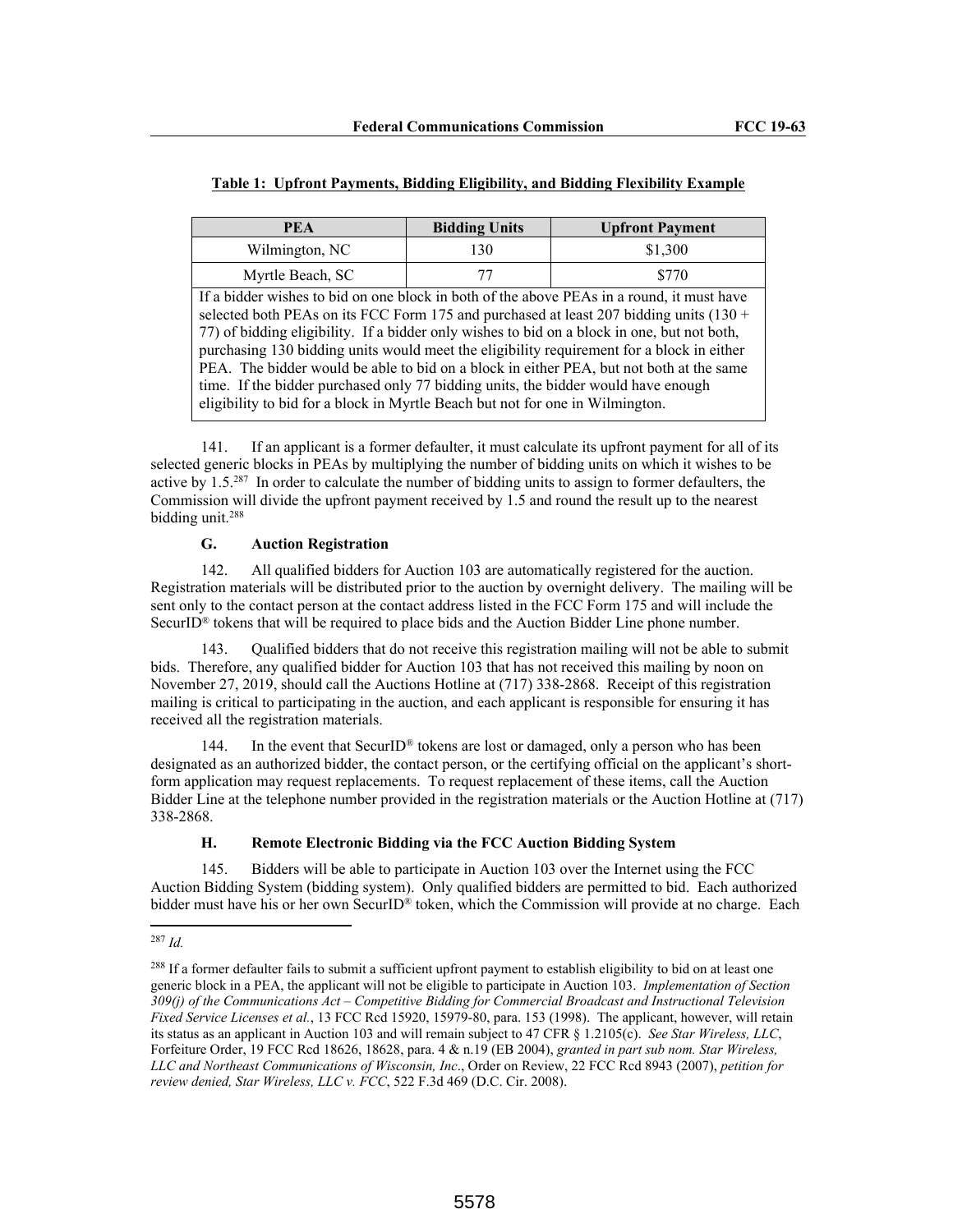applicant with one authorized bidder will be issued two SecurID® tokens, while applicants with two or three authorized bidders will be issued three tokens. A bidder cannot bid without his or her SecurID tokens. **For security purposes, the SecurID**® **tokens and a telephone number for bidding questions are only mailed to the contact person at the contact address listed on the FCC Form 175.** Each SecurID<sup>®</sup> token is tailored to a specific auction. SecurID<sup>®</sup> tokens issued for other auctions or obtained from a source other than the FCC will not work for Auction 103. Please note that the SecurID® tokens can be recycled, and the Commission encourages bidders to return the tokens to the FCC. Pre-addressed envelopes will be provided to return the tokens once the auction has ended.

**146. The Commission makes no warranties whatsoever, and shall not be deemed to have made any warranties, with respect to the bidding system, including any implied warranties of merchantability or fitness for a particular purpose. In no event shall the Commission, or any of its officers, employees, or agents, be liable for any damages whatsoever (including, but not limited to, loss of business profits, business interruption, loss of use, revenue, or business information, or any other direct, indirect, or consequential damages) arising out of or relating to the existence, furnishing, functioning, or use of the bidding system. Moreover, no obligation or liability will arise out of the Commission's technical, programming, or other advice or service provided in connection with the bidding system.**

147. To the extent an issue arises with the bidding system itself, the Commission will take all appropriate measures to resolve such issues quickly and equitably. Should an issue arise that is outside the bidding system or attributable to a bidder, including, but not limited to, a bidder's hardware, software, or Internet access problem that prevents the bidder from submitting a bid prior to the end of a round, the Commission shall have no obligation to resolve or remediate such an issue on behalf of the bidder. Similarly, if an issue arises due to bidder error using the bidding system, the Commission shall have no obligation to resolve or remediate such an issue on behalf of the bidder. Accordingly, after the close of a bidding round, the results of bid processing will not be altered absent evidence of any failure in the bidding system.

# **I. Mock Auction**

148. All qualified bidders will be eligible to participate in a mock auction for the clock phase, which will begin during the week of December 2, 2019.<sup>289</sup> The mock auction will enable qualified bidders to become familiar with the bidding system and to practice submitting bids prior to the auction. We recommend that all qualified bidders, including all their authorized bidders, participate to assure that they can log in to the bidding system and gain experience with the bidding procedures. Participating in the mock auction may reduce the likelihood of a bidder making a mistake during the auction. Details regarding the mock auction will be announced in the *Qualified Bidders Public Notice* for Auction 103.

149. After the clock phase of the auction concludes, a separate mock auction for the assignment phase will be held for those qualified bidders that won generic blocks in the clock phase.

# **J. Fraud Alert**

150. As is the case with many business investment opportunities, some unscrupulous entrepreneurs may attempt to use Auction 103 to deceive and defraud unsuspecting investors. Common warning signals of fraud include the following:

 The first contact is a "cold call" from a telemarketer or is made in response to an inquiry prompted by a radio or television infomercial.

<sup>&</sup>lt;sup>289</sup> Only those bidders that are qualified to participate in Auction 103 will be eligible to participate in the mock auction.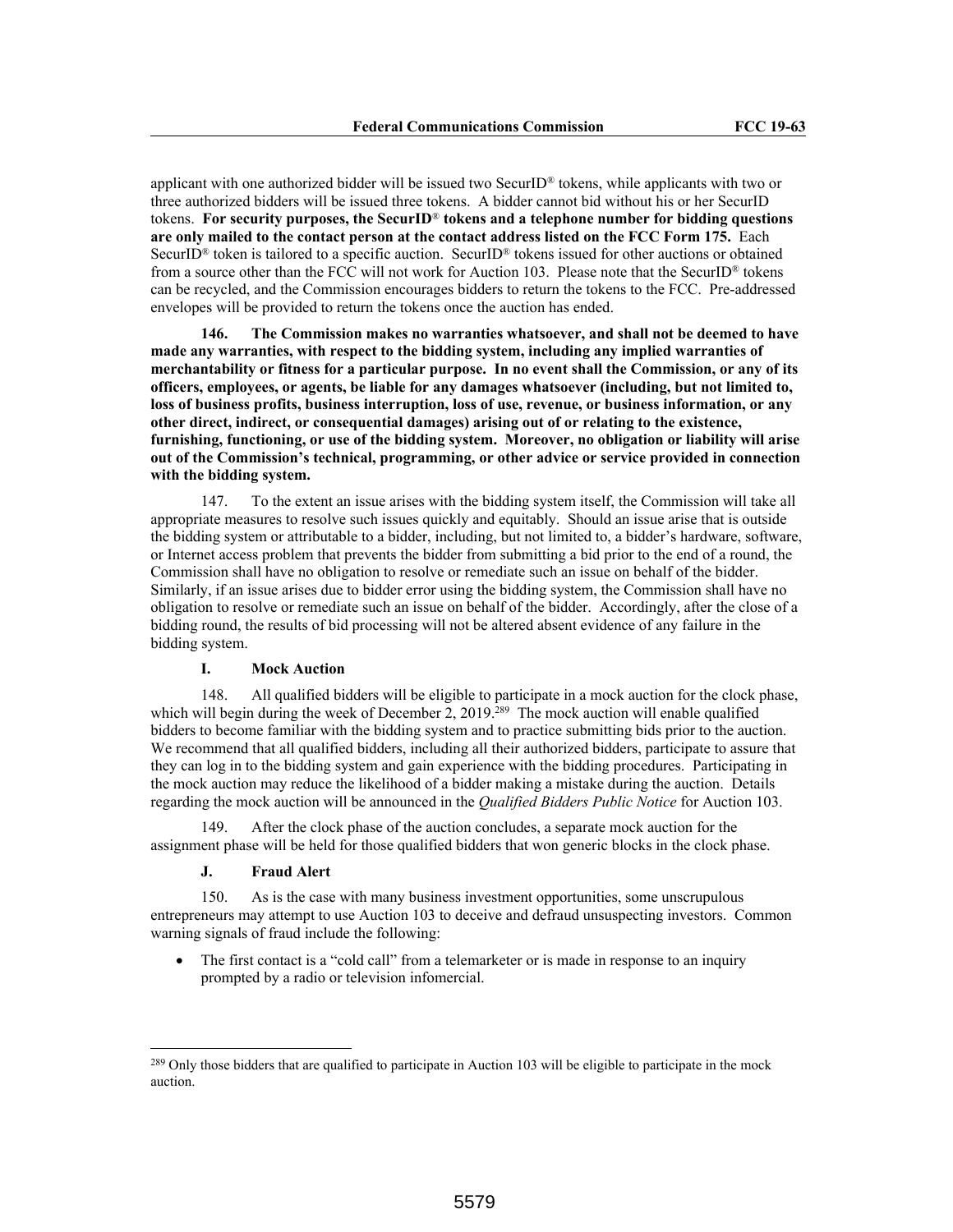- The offering materials used to invest in the venture appear to be targeted at IRA funds, for example, by including all documents and papers needed for the transfer of funds maintained in IRA accounts.
- The amount of investment is less than \$25,000.
- The sales representative makes verbal representations that (a) the Internal Revenue Service, Federal Trade Commission (FTC), Securities and Exchange Commission (SEC), FCC, or other government agency has approved the investment; (b) the investment is not subject to state or federal securities laws; or (c) the investment will yield unrealistically high short-term profits. In addition, the offering materials often include copies of actual FCC releases, or quotes from FCC personnel, giving the appearance of FCC knowledge or approval of the solicitation.

151. Information about deceptive telemarketing investment schemes is available from the FCC as well as the FTC and SEC. Additional sources of information for potential bidders and investors may be obtained from the following sources:

- the FCC's Consumer Call Center at (888) 225-5322 or by visiting www.fcc.gov/general/frauds-scams-and-alerts-guides
- the FTC at (877) FTC-HELP ((877) 382-4357) or by visiting www.consumer.ftc.gov/articles/0238-investment-risks
- the SEC at (202) 942-7040 or by visiting https://www.sec.gov/investor

152. Complaints about specific deceptive telemarketing investment schemes should be directed to the FTC, the SEC, or the National Fraud Information Center at (202) 835-0618.

### **IV. BIDDING IN AUCTION 103**

## **A. Auction Structure**

#### **1. Clock and Assignment Phases**

153. We will conduct Auction 103 using an ascending clock auction design with two phases.<sup>290</sup> In the first phase of the auction—the clock phase—bidders will indicate their demands for a number of generic license blocks in specific categories and geographic areas (i.e., PEAs). In the second phase—the assignment phase—winning clock-phase bidders will have the opportunity to bid for their preferred combinations of frequency-specific licenses, consistent with their clock-phase winnings, in a series of single sealed-bid rounds conducted by PEA or, in some cases, PEA group.

154. We direct the Office, in conjunction with the Bureau, to prepare and release, concurrent with this Public Notice, updated technical guides that provide the mathematical details of the adopted auction design and algorithms for the clock and assignment phases of Auction 103. The information in the updated technical guides, which are available in the Education section of the Auction 103 website (www.fcc.gov/auction/103), supplements our decisions in this Public Notice.<sup>291</sup>

<sup>290</sup> *See Spectrum Frontiers Fourth R&O*, 33 FCC Rcd at 12184, para. 52.

<sup>291</sup> The *Auction 103 Clock Phase Technical Guide* details the adopted procedures for the clock phase of Auction 103. The *Auction 103 Assignment Phase Technical Guide* details the adopted procedures for the assignment phase*.*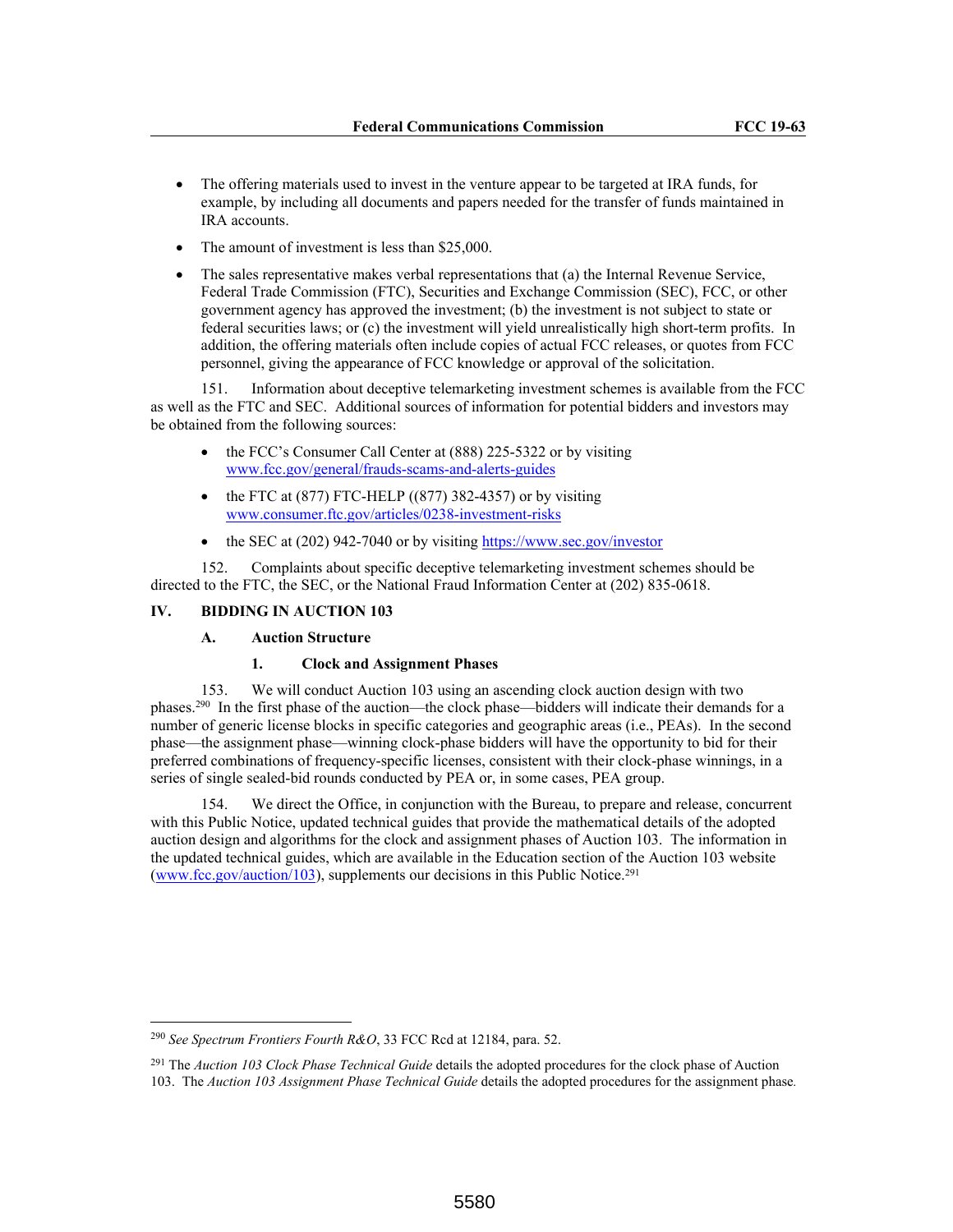#### **2. Generic Blocks and Bidding Categories**

155. As proposed, in the clock phase, we will conduct bidding for two categories of generic blocks in all PEAs.<sup>292</sup> The first category will consist of the available blocks in 37.6–40 GHz. This category, designated Category M/N,<sup>293</sup> will comprise a total of 24 blocks: 10 in the Upper 37 GHz band (Blocks M1–M10) and 14 in the 39 GHz band (Blocks N1–N14). Fewer generic blocks may be available in Category M/N in some PEAs depending on whether incumbents submit Initial Commitment(s) to accept modified licenses for full or partial PEAs (Option 1 or Option 2).<sup>294</sup> A second category, Category P, will consist of the 10 blocks in 47.2–48.2 GHz (Blocks P1–P10). The final auction inventory will be announced on August 23, 2019, after the deadline for submitting Initial Commitments.<sup>295</sup> Bidding in the auction will determine a single final clock phase price for the generic blocks in each category in each PEA.<sup>296</sup>

156. In their comments, PVT and WISPA argue that we should treat Category M (Upper 37 GHz) and Category N (39 GHz) blocks as separate bidding products instead of the single Category M/N.<sup>297</sup> They assert these bands are not fungible due to "encumbrance and incumbency issues that may lead bidders to value these bands very differently," given the requirement in the Upper 37 GHz band to coordinate with Federal operations, with no analogous requirement in the 39 GHz band.<sup>298</sup> WISPA further argues that the Upper 37 GHz band should be treated as a separate category because there is the possibility that the Department of Defense may seek to coordinate use for additional sites in the future.<sup>299</sup> PVT also argues the federal allocation at 39.5-40 GHz makes that portion of the 39 GHz band undesirable.<sup>300</sup> In contrast, Verizon, AT&T, and T-Mobile all oppose treating the M and N blocks as two separate bidding categories.<sup>301</sup>

157. The Commission determined in the *Spectrum Frontiers Fourth R&O* that it would auction generic blocks in the Upper 37 GHz band together with the 39 GHz band as a single bidding category because these two bands are adjacent and subject to the same service rules and operability

<sup>297</sup> *See* PVT Reply at 2; WISPA Comments at 6.

<sup>292</sup> *See Auction 103 Comment Public Notice* at 10, para. 34.

 $^{293}$  Verizon requests that we change the proposed designation "M/N" for this category to a single letter in order to avoid complications in applicants' existing software. *See* Verizon Comments at 6. AT&T asserts that it is less concerned about a single letter designation but notes that the slash character "/" may cause problems in certain software. *See* AT&T Reply at 4. We acknowledge that the "/" character may complicate certain computer programs and files. Accordingly, the bidding software and related files will refer to the M/N category as "MN", without the "/". To clarify, our releases generally will continue to use M/N except for system user guides, file formats documentation, and any other materials that refer specifically to the bidding system. We decline to adopt a single letter designation because the category name indicates that two different bands are included. We note that other recent clock auctions have included generic bidding categories with a two-character designation (e.g., UI in Auction 102, C1 and C2 in Auction 1002). Therefore, bidders that also participated in at least one of those auctions should have no difficulty conforming any existing systems to Auction 103 specifications.

<sup>294</sup> *See Updated Reconfiguration Procedures Public Notice* at 11-12, para. 29. We will withhold a full 100 megahertz block from the bidding inventory in the event that an incumbent accepts a reconfigured partial license. As a result, no blocks of less than 100 megahertz will be available for bidding in Auction 103. *See supra* paragraph 8*.*

<sup>295</sup> *See Reconfigured Holdings Public Notice* at 6, para. 17*.*

<sup>296</sup> *See Auction 103 Comment Public Notice* at 10, para. 35.

<sup>298</sup> *See* PVT Reply at 2; WISPA Comments at 6. The Commission previously adopted rules applicable to the Upper 37 GHz millimeter wave band that establish coordination zones surrounding 14 Federal sites operated by the Department of Defense and 3 Federal Space Research Service sites. *See* 47 CFR § 30.205. In the *Spectrum Frontiers Fifth R&O*, we amended the Table Coordination Areas for Federal Terrestrial Systems found in section (continued….)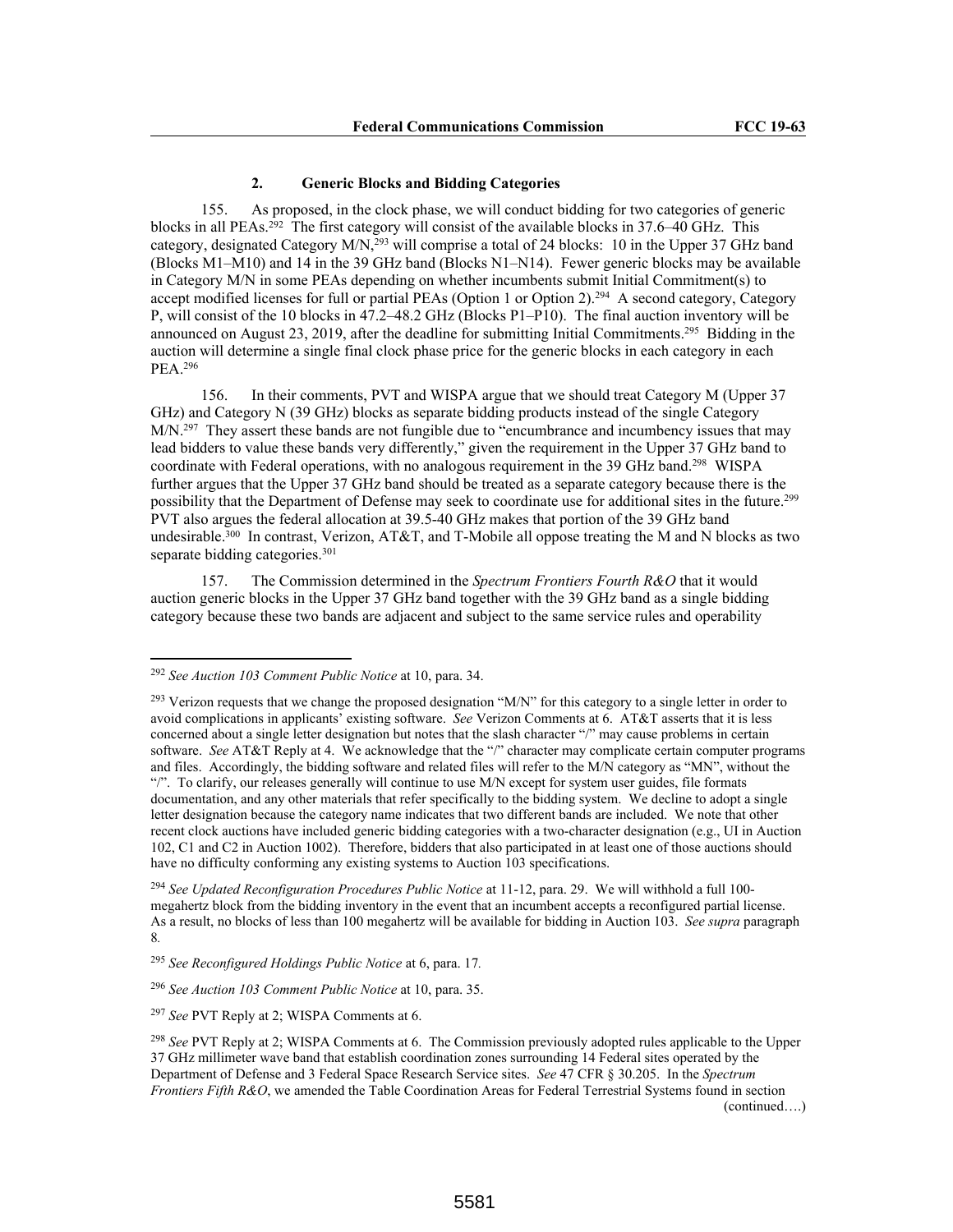requirement, and therefore should be considered interchangeable.<sup>302</sup> Further, as discussed in the *Auction 103 Comment Public Notice*, the 24 blocks in Category M/N represent a continuous swath of spectrum, and including them in a single bidding category should speed up the auction and give bidders greater flexibility to aggregate multiple contiguous spectrum blocks.<sup>303</sup>

158. We note that coordination zones such as those applicable to the 37 GHz band are not exclusion zones and do not create "encumbered areas" in the same way that exclusive licensed areas do in other bands.<sup>304</sup> Unlike exclusion zones, licensees are not prohibited from operating in these coordination zones, but they must first coordinate their operations with the Federal users. Further, with respect to the possibility of additional Federal operations in the Upper 37 GHz band, we adopted a process in the *Spectrum Frontiers Fifth R&O* to address the need for greater certainty for bidders.<sup>305</sup> Finally, with respect to PVT's argument regarding Federal allocations in 39.5-40 GHz, the Commission concluded in the *2016 Spectrum Frontiers Order* that it is possible for Federal operations to share the band with non-Federal fixed and mobile terrestrial operations without the need for coordination zones,<sup>306</sup> and we see no reason to treat the 39.5-40 GHz band differently from the remainder of the 39 GHz band.

159. To the extent a bidder prefers specific frequency licenses, the bidder may bid for its preferred blocks in the assignment phase, although a bidder for a generic block cannot be assured that it will be assigned any frequency block. PVT argues that it lacks the resources "to submit large clock and assignment phase bids just to preserve its rights to remain in the 39 GHz [band]."<sup>307</sup> While we recognize that incumbents relinquishing licenses would need to submit an assignment phase bid if they prefer a specific frequency, we remind incumbents that if they relinquish holdings equivalent to a full block in specific PEAs, they will be credited with an incentive payment that covers the final clock phase price of a full block in the same PEA and thus can continue to bid in the clock phase without concern over needing to submit a "large" clock phase price.<sup>308</sup>

<sup>300</sup> *See* PVT Comments at 5.

<sup>302</sup> *See Spectrum Frontiers Fourth R&O*, 33 FCC Rcd at 12185, para. 54.

<sup>303</sup> *See Auction 103 Comment Public Notice* at 11, para. 34.

<sup>304</sup> For example, the Commission created a separate category (UI) in Auction 102 to auction the remaining 75 megahertz of a 100-megahertz license block out of which an incumbent retained a license for a 25 megahertz portion. *See Wireless Telecommunications Bureau Releases Updated List of Licenses to Be Offered in Auction 102 (24 GHz); Announces Adjustment to the Categories and Number of Generic License Blocks*, Public Notice, 33 FCC Rcd 8091 (WTB 2018).

<sup>305</sup> *See Spectrum Frontiers Fifth R&O* at 7-8, paras. 16-17; *see also* T-Mobile Reply at 2.

<sup>306</sup> *See 2016 Spectrum Frontiers Order,* 31 FCC Rcd at 8067, para.137.

<sup>307</sup> PVT Comments at 5.

<sup>(</sup>Continued from previous page)

<sup>30.205</sup> to add a small coordination zone around one additional site, Edwards Air Force Base to the south of Federal facilities in China Lake, California, and converted into a single area the four overlapping coordination zones currently listed in the Table under the China Lake site. *Spectrum Frontiers Fifth R&O* at 6, para. 13.

<sup>299</sup> WISPA Comments at 6.

<sup>301</sup> Verizon Reply at 2-4; AT&T Reply at 4; T-Mobile Reply at 2. Specifically, AT&T argues that artificial competition could arise between bidders seeking large swaths of spectrum creating a difference in prices between the bands that did not reflect differences in value. AT&T Reply at 4-5. Further, creating separate categories would interfere with the auction's ability to assign contiguous licenses to winners of multiple blocks in the 37.6-40 GHz range. *Id.*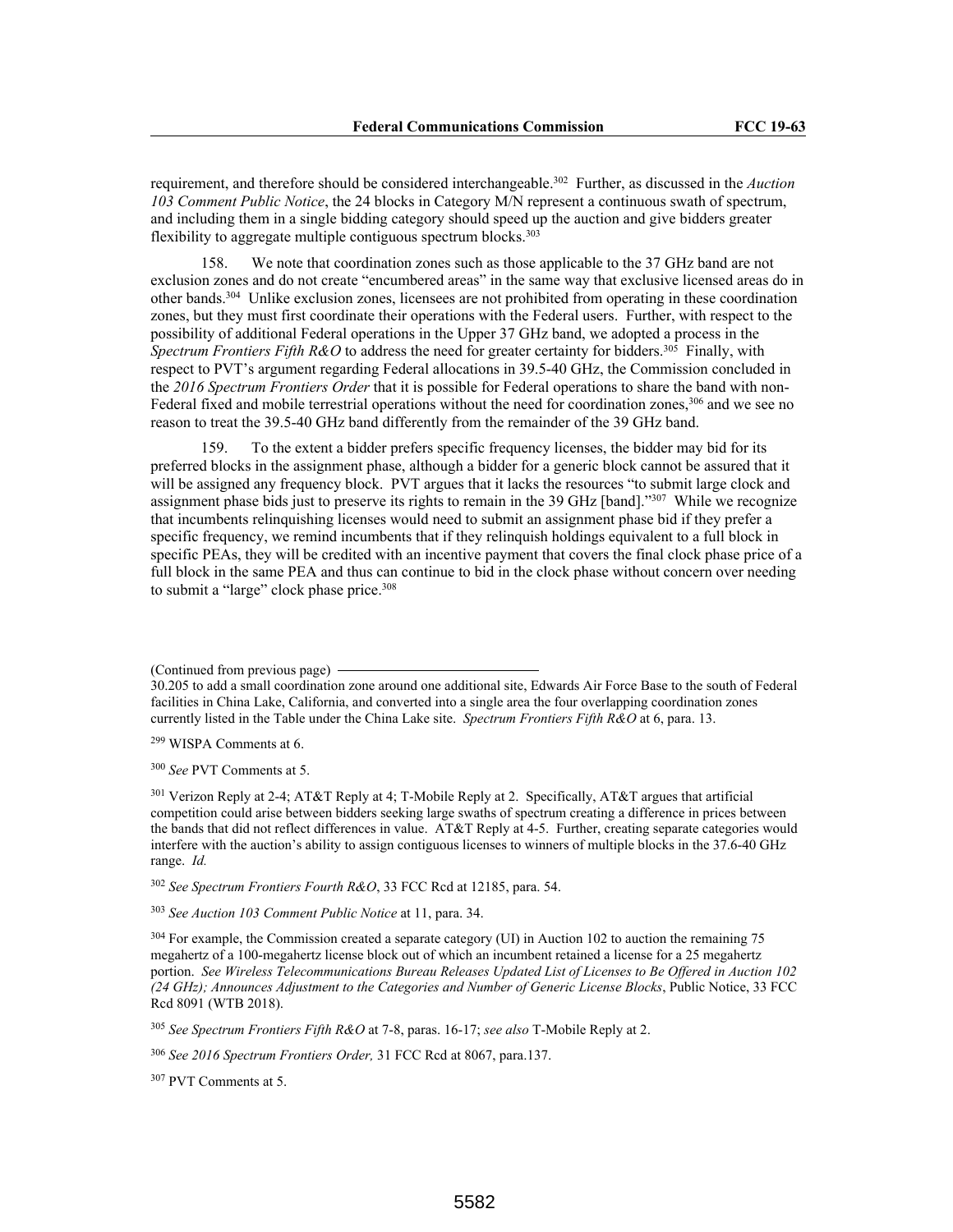160. Some commenters suggest that under certain circumstances existing incumbents in the 39 GHz band will automatically be assigned spectrum in the 39 GHz band only.<sup>309</sup> Consistent with our earlier determination to treat the Upper 37 and 39 GHz bands as a single category, we note that frequency block assignments for any licensee—whether an incumbent electing to receive modified licenses or an incumbent relinquishing licenses and participating in this auction—will be made in the assignment phase using the entire 37.6–40 GHz band as a single contiguous swath of spectrum.<sup>310</sup>

161. Incumbents that do not bid in the auction and instead receive modified licenses may, under certain circumstances, be assigned frequencies not subject to site-specific Federal coordination, however. For incumbents choosing to receive modified licenses instead of bidding in Auction 103, their existing licenses will be modified in accordance with our Section 316 authority.<sup>311</sup> In its comments, PVT raises concerns about the potential effects on its existing operations if it is reassigned frequencies in the Upper 37 GHz band instead of its existing 39 GHz licenses in PEAs in which there are established Federal coordination zones.<sup>312</sup> PVT asserts there are the "additional cost and uncertainty of Upper 37 GHz band coordination procedures and [the] possibility of spectrum use limitations."<sup>313</sup>

162. We cannot, however, evaluate those claims absent detailed information about individualized circumstances, and we conclude that such claims are better handled in the course of a caseby-case review. To the extent that PVT—or a similarly situated incumbent—can demonstrate that the assignment of frequencies where Federal coordination is required pursuant to the specific coordination sites listed under section 30.205 of the Commission's rules<sup>314</sup> would fundamentally change the nature of operations authorized under its license, it may be eligible for a waiver seeking assurance that its modified licenses will be assigned to frequencies not subject to Federal coordination.<sup>315</sup> We anticipate that granting relief will only be necessary in those circumstances in which the petitioner can provide a specific explanation of why Federal coordination in a particular geographic area would hamper its existing operations in such a way as to effect a fundamental change in the incumbent's spectrum usage rights.<sup>316</sup> (Continued from previous page)

<sup>308</sup> *See* Verizon Reply at 3 (arguing that auctions should not accommodate a single potential participant in a single market, and that alternative means to avoid a 37 GHz placement include relinquishing spectrum entirely for payment or participating in the assignment phase); *see also* T-Mobile Reply at 2-3 (acknowledging that licensees concerned about retaining their particular spectrum at 39 GHz or desiring not to be in spectrum designated for future federal use or near protected federal locations may bid on specific channels in the assignment phase).

<sup>309</sup> *See* PVT Comments at 5 ("Faced with [the] situation [of Upper 37 GHz and 39 GHz spectrum being offered as a single category], PVT understands it could choose not to participate in the incentive auction, and to instead accept modified licenses based on a reconfiguration of its holdings proposed by the Commission."); WISPA Comments at 6 ("Incumbent 39 GHz licensees who participate in the auction are also likely to place far greater value on obtaining contiguous blocks in the 39 GHz band to *extend their holdings* than on non-contiguous blocks in the Upper 37 GHz band." (emphasis added)); T-Mobile Reply at 3 ("[T]he Commission could clarify *pre-auction* where in the band (e.g., the upper end of the 39 GHz band) it intends to relocate incumbent 39 GHz licensees that accept modified licenses.").

<sup>310</sup> *See* Verizon Reply at 3 (explaining that WISPA's claim "ignores the Commission's reconfiguration procedures for the 39 GHz band," which do not permit incumbents bidding in the auction to retain their existing 39 GHz holdings and acquire additional [contiguous 39 GHz] spectrum at auction; instead, Verizon explains, incumbents "can get the contiguous spectrum they desire throughout the entire [Upper] 37/39 GHz band if the Commission proceeds with its plan to have a single category").

# <sup>311</sup> 47 U.S.C. § 316; *see Spectrum Frontiers Fourth R&O*, 33 FCC Rcd at 12171-72, para. 9.

<sup>312</sup> PVT Comments at 2-4, 5; *see* 47 CFR § 30.205. Although PVT makes these arguments in conjunction with its request for two bidding categories, we infer that PVT would have the same concerns about being assigned these frequencies for modified licenses.

### <sup>313</sup> PVT Comments at 4.

<sup>314</sup> Pursuant to section 30.205 of the Commission's rules, licensees operating in 37–38.6 GHz located within specified zones defined by the coordinates provided must coordinate their operations with the Department of (continued….)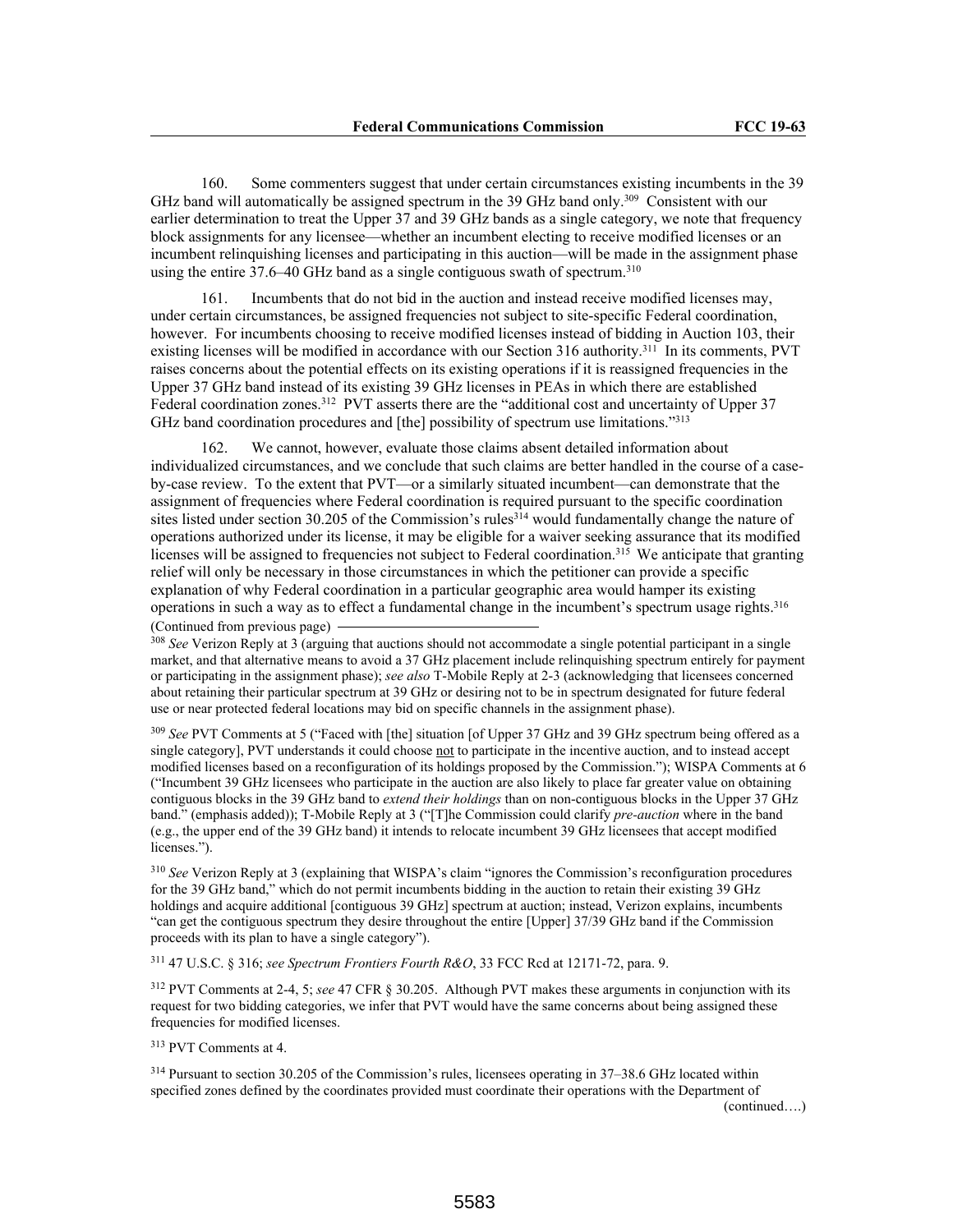Conclusory assertions that an incumbent will be harmed by frequency assignments in the PEAs in which coordination zones exist will not be sufficient.

163. We direct the Bureau to address any such waiver petitions expediently to ensure the auction process can move forward.<sup>317</sup> To facilitate expedient action by the Bureau, incumbents seeking this type of waiver must file a request **no later than 11:59 pm ET on August 16, 2019, the day after the Initial Commitment deadline**, by submitting the request—along with a request for confidential treatment<sup>318</sup>—via email to 39ghzreconfiguration@fcc.gov.

## **3. Incentive Payments**

164. The final clock phase price for a generic license block in Category M/N in a given PEA will determine the incentive payment associated with 100 megahertz of relinquished spectrum rights in that PEA, as determined in the *Spectrum Frontiers Fourth R&O*. <sup>319</sup> Further, an incumbent that relinquishes a partial license will be entitled to an incentive payment equal to the final clock phase price for a Category M/N block times the fraction of its relinquished rights, measured in weighted MHz-pops, relative to the full number of weighted MHz-pops in the PEA.

165. An incumbent that both relinquishes holdings equivalent to a full block of spectrum rights in Category M/N in a PEA and wins a generic block in the category in the same PEA will, in effect, receive an incentive payment credit equal to the final clock phase price and incur an obligation in the same amount, for a net clock phase payment of zero. If an incumbent chooses to bid for specific frequencies in the assignment phase, the incumbent will be obligated for any additional payment.

166. As determined in the *Spectrum Frontiers Fourth R&O*, an incumbent that is eligible for bidding credits and that both relinquishes spectrum and bids for new licenses will receive a bidding credit

<sup>316</sup> Generally, the Commission may waive its rules for good cause shown. *See* 47 CFR § 1.3. The Commission may exercise its discretion to waive a rule where the particular facts make strict compliance inconsistent with the public interest. *See Northeast Cellular Telephone Co. v. FCC*, 897 F.2d 1164, 1166 (D.C. Cir. 1990) (*Northeast Cellular*). In addition, the Commission may take into account considerations of hardship, equity, or more effective implementation of overall policy on an individual basis. *See WAIT Radio v. FCC*, 418 F.2d 1153, 1159 (D.C. Cir. 1969); *Northeast Cellular*, 897 F.2d at 1166. Waiver of the Commission's rules is therefore appropriate only if special circumstances warrant a deviation from the general rule, and such deviation will serve the public interest.

<sup>317</sup> This could include, for example, resolving these waiver petitions in advance of the auction, and informing in advance of the upfront payment deadline any applicant that selected a PEA affected by a waiver about the number of blocks in specific frequency ranges in the specific PEA that are not available for assignment in the assignment phase.

<sup>(</sup>Continued from previous page)

Defense via the NTIA. In contrast, licensees operating only in 37–38.0 GHz must coordinate their operations with Federal Space Research Service (space to Earth) users of the band via the NTIA. *See* 47 CFR § 30.205.

<sup>315</sup> *See* 47 CFR §§ 1.3, 1.925. We expect to give favorable consideration to waiver requests only to incumbents electing to receive modified licenses in lieu of relinquishing licenses and bidding in the auction. Incumbents relinquishing licenses and bidding on new licenses in the auction are in a different position, as they are participating voluntarily in an auction process subject to the procedures described herein, which among other things allow them to express their preferences for particular frequencies by bidding in the assignment phase. *See Spectrum Frontiers Fourth R&O*, 33 FCC Rcd at 12185, para. 58.

<sup>318</sup> *See* 47 CFR § 0.459(b). Any incumbent 39 GHz licensee listed in an FCC Form 175-A will be considered an applicant in Auction 103 for purposes of the prohibited communications rule. *See Initial Reconfiguration Procedures Public Notice*, 34 FCC Rcd at 1402-04, paras. 53-57. An incumbent's waiver request—which we (continued….)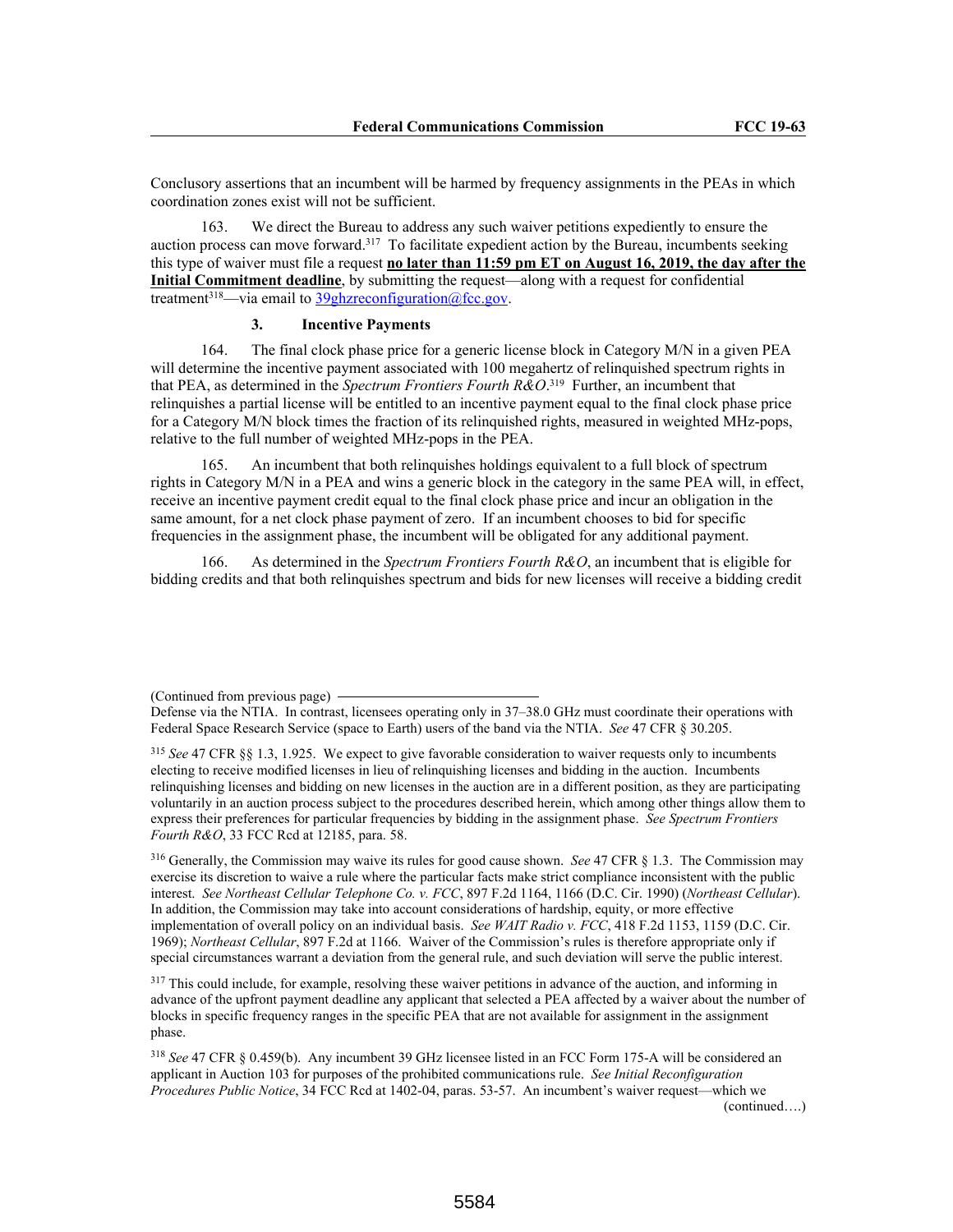discount only on its net cash payment for new licenses.<sup>320</sup>

# **4. Net Revenue Requirement**

167. To determine whether the net revenue requirement required by the *Spectrum Frontiers Fourth R&O* has been met at the end of a round of bidding, we adopt our proposal to consider bids on licenses in the Upper 37 GHz, 39 GHz, and 47 GHz bands in determining whether net revenues are sufficient to cover incentive payments to incumbents.<sup>321</sup> Also as proposed, we will consider only clock phase bids, net of an estimate of bidding credit discounts, in determining whether the requirement is met.<sup>322</sup> We will make available to bidders an estimate of the current shortfall for meeting the net revenue requirement, updated after each round of bidding, until the requirement is met. We will indicate whether the requirement has been met on the Public Reporting System (PRS).

Verizon and T-Mobile urge us also to consider assignment phase revenues in order to increase the likelihood net revenue is sufficient to cover incentive payments to incumbents.<sup>323</sup> We maintain our proposed approach, however, for the reasons stated in the *Auction 103 Comment Public Notice*.<sup>324</sup> Proceeds in the assignment phase are expected to be a small fraction of overall proceeds, so it is unlikely that they will make the difference between meeting the requirement and not meeting it. In Auctions 1002 and 102, assignment phase gross proceeds comprised only 0.69% and 1.75%, respectively, of total gross proceeds.<sup>325</sup> Further, the time required to conduct assignment phase bidding for all 416 PEAs is significant,<sup>326</sup> even if, as commenters point out, it is less than the time that would be spent on a subsequent proceeding.<sup>327</sup> Moreover, bidders will be advised during the clock phase of the amount of any shortfall and will be able to take that information into account in their bidding in order to ensure that the auction meets the requirement. In the assignment phase, however, bidders have less ability to affect auction revenues because assignment phase payments are calculated using a second-price rule.<sup>328</sup>

169. As proposed, the revenue estimate that the bidding system considers and the shortfall figure we make available before the net revenue requirement has been met will be conservative

<sup>319</sup> *See Spectrum Frontiers Fourth R&O*, 33 FCC Rcd at 12179, para. 35.

<sup>320</sup> *Id.* at 12181-82, para. 43. For details on how bidding credits are applied, see the *Auction 103 Clock Phase Technical Guide* and the *Auction 103 Assignment Phase Technical Guide*.

<sup>321</sup> *See Spectrum Frontiers Fourth R&O*, 33 FCC Rcd at 12183, para. 49. The specific calculation is described in the *Auction 103 Clock Phase Technical Guide*.

<sup>322</sup> *See Auction 103 Comment Public Notice* at 12, para. 44.

<sup>323</sup> *See* Verizon Comments at 5-6; T-Mobile Reply at 6.

<sup>324</sup> *Auction 103 Comment Public Notice* at 12, para. 46.

<sup>325</sup> Auction results are available at the Commission's website by going to www.fcc.gov/auctions/ and selecting the Results section for the appropriate auction.

<sup>326</sup> For example, the assignment phase in Auction 102 lasted 26 calendar days.

<sup>327</sup> *See* Verizon Comments at 5; T-Mobile Reply at 7.

<sup>328</sup> Verizon also suggests running the assignment phase even if the net revenue requirement has not been met and using the results to "reconfigure the 39 GHz band." *See* Verizon Comments at 5. Under this proposal, the Commission would grant modified licenses to the incumbent licensees, whose incentive payments would cover their clock phase obligations. No commenter supported this aspect of Verizon's suggestion to run the assignment phase even if the net revenue requirement was not met in the clock phase. We find this proposal to represent a significant departure from the auction rules we proposed and on which we sought comment. Further, the proposal does not comport with auction design and procedures and is inconsistent with the efficient redesign of the 37/39 GHz band. (continued….)

<sup>(</sup>Continued from previous page)

expect will communicate that the incumbent made an Initial Commitment to receive modified licenses—would potentially violate the rule unless it is accompanied by a request for confidential treatment.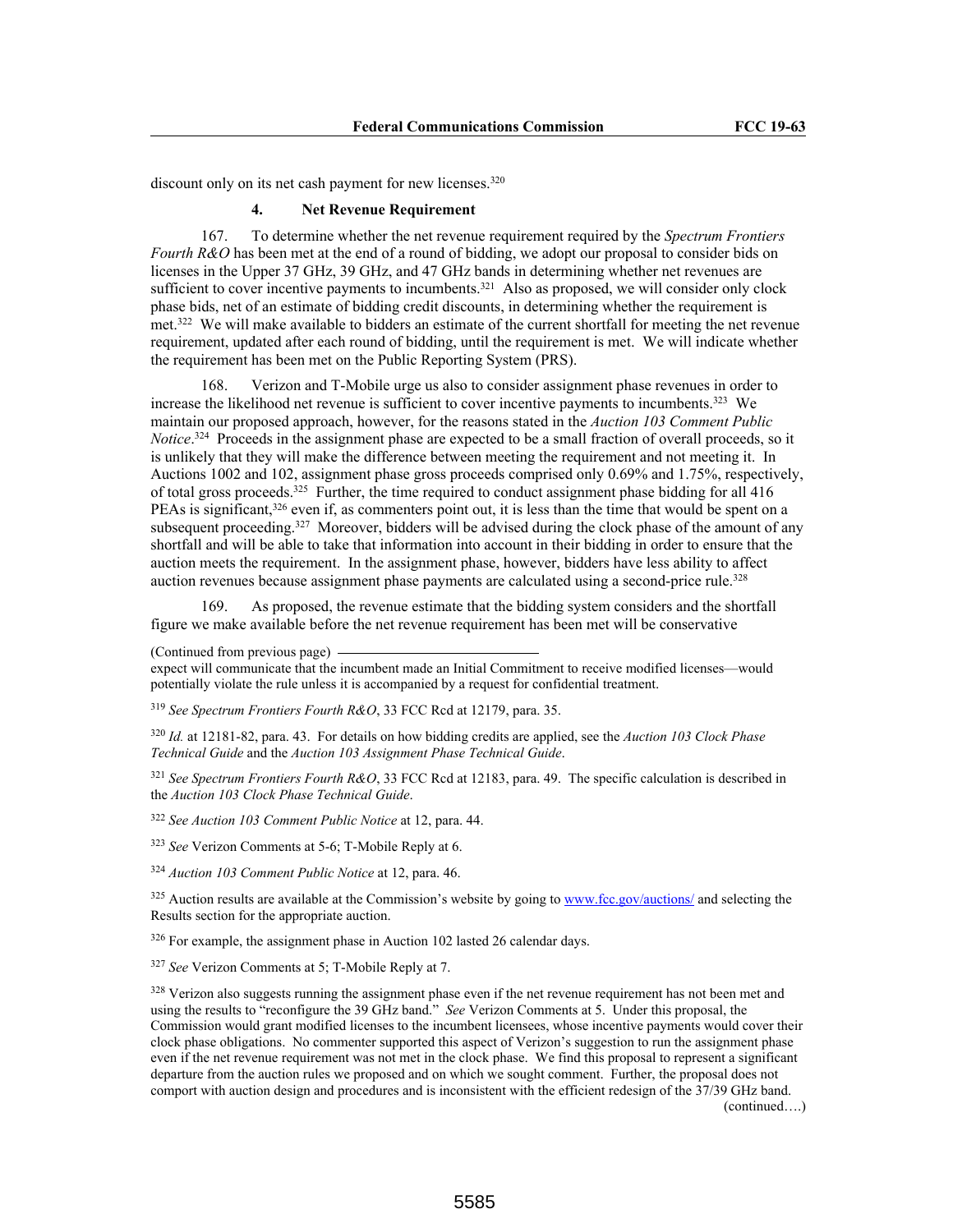estimates.<sup>329</sup> It will not be known whether the clock phase winners will be designated entities that can claim a bidding credit until the clock phase bidding has ended. Consequently, the revenue estimate that is used to calculate the shortfall for rounds before the net revenue requirement has been met will assume, for a category in a PEA with excess demand, that blocks are won by the bidders with the highest bidding credit percentages, to the extent that designated entities are among the bidders still demanding blocks in the category in the PEA. This includes a check to consider bidding credit caps.<sup>330</sup> In so doing, we avoid a potential situation whereby the net revenue requirement appears to be met, but then actual net revenues are insufficient to cover incentive payments when bidding credits are considered. If the net revenue requirement has not been met after a round, the estimated shortfall will be calculated as the incentive payments across all incumbents after the round minus the revenue estimate (described above) across all categories and PEAs, rounded up to the nearest \$1 million.

170. If the net revenue requirement has been satisfied at the time that the clock phase bidding stops for both categories of blocks, the bidding system will determine the winning bidders of generic blocks, and the auction will proceed to the assignment phase. If the net revenue requirement has not been satisfied at the time bidding stops in the clock phase, the auction will end, and no new licenses will be assigned. Incumbents in the 39 GHz band will retain their original licenses pending further decisions by the Commission.<sup>331</sup>

# **5. FCC Auction Bidding System**

171. As is standard practice for FCC auctions, we will conduct Auction 103 over the Internet using the bidding system.<sup>332</sup> In addition, bidders will have the option of placing bids by telephone through a dedicated auction bidder line. There will be no on-site bidding during Auction 103. Please note that telephonic bid assistants are required to use a script when entering bids placed by telephone. Telephonic bidders are therefore reminded to allow sufficient time to bid by placing their calls well in advance of the close of a round. The length of a call to place a telephonic bid may vary; please allow a minimum of ten minutes. The toll-free telephone number for the auction bidder line will be provided to qualified bidders prior to the start of bidding in the auction.

172. In order to access the bidding function of the bidding system, bidders must be logged in during the bidding round using the passcode generated by the SecurID<sup>®</sup> token and a personal identification number (PIN) created by the bidder. Bidders are strongly encouraged to print a *bid summary* for each round after they have completed all their activity for that round.

173. An Auction 103 bidder's ability to bid on generic license blocks in specific PEAs is determined by two factors: (1) the PEA(s) selected on the bidder's FCC Form 175 and (2) the bidder's eligibility. The bid submission screens will allow bidders to submit bids only on blocks in the PEA(s) the bidder selected on its FCC Form 175.<sup>333</sup>

<sup>(</sup>Continued from previous page)

In addition, such an approach could set up conflicting incentives in the clock phase, where incumbents may engage in strategic demand reduction to avoid meeting the revenue requirement so that they can replace their licenses, but other bidders will not be able to obtain new licenses.

<sup>329</sup> *Auction 103 Comment Public Notice* at 12, para. 46.

<sup>330</sup> The calculation of the estimated shortfall is set forth in detail in the *Auction 103 Clock Phase Technical Guide*.

<sup>331</sup> *See generally Updated Reconfiguration Procedures Public Notice* at 16, para. 47.

<sup>332</sup> *See supra* Section III.H (Remote Electronic Bidding via the FCC Auction Bidding System).

<sup>&</sup>lt;sup>333</sup> This is true regardless of whether the bidding entity relinquished an existing license in the PEA.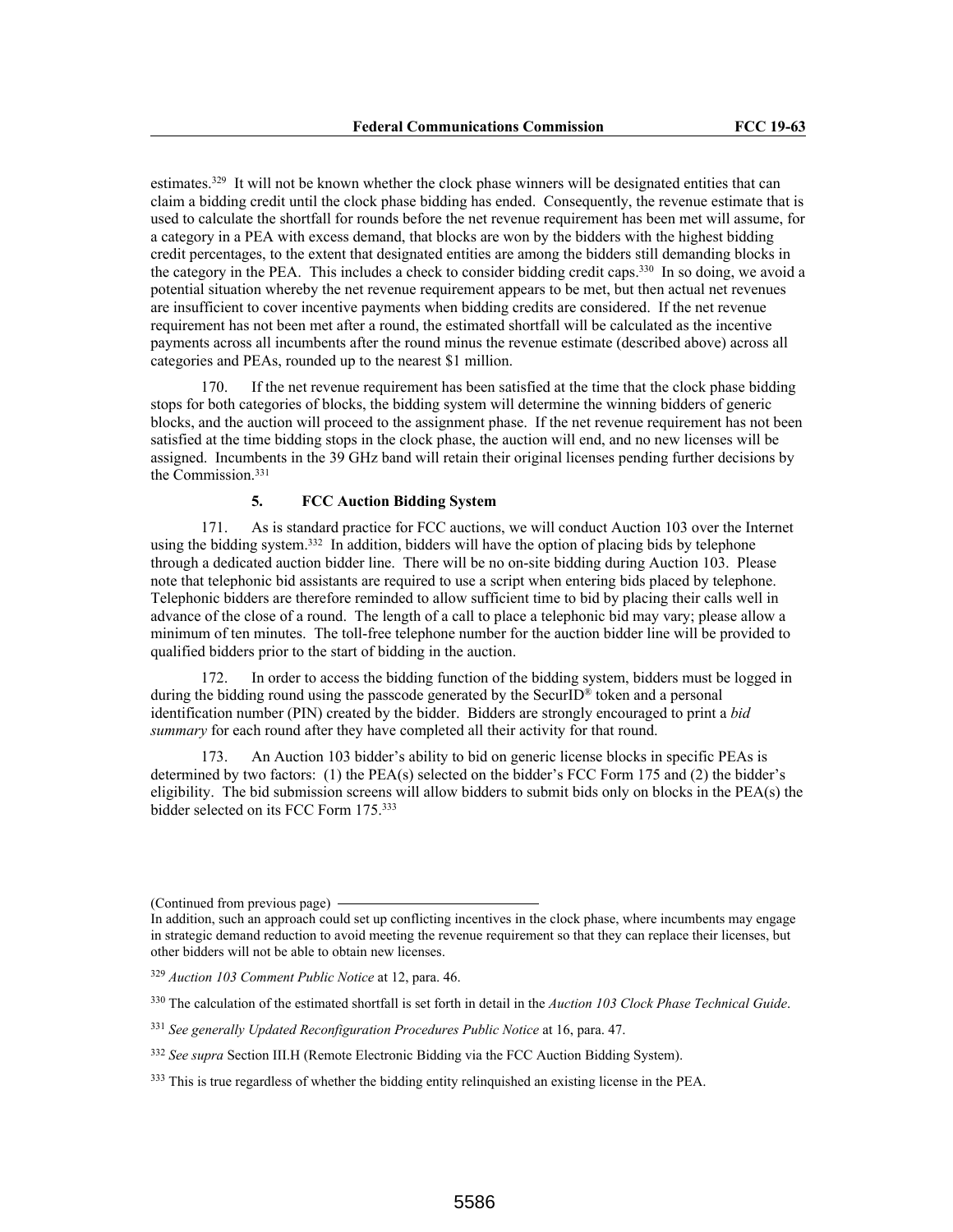174. In the first round of the clock phase, an eligible bidder will indicate how many blocks in a bidding category in a PEA it demands at the minimum opening bid price.<sup>334</sup> The bidding system will not accept bids lower than these amounts. In each subsequent round, an eligible bidder will be able to express its demand for blocks in a category in a specific PEA at the clock price or at a price between the previous round's price and the new clock price.<sup>335</sup> In addition to the bidding interface screens, the bidding system also includes an *upload* function that allows bid files in the CSV format to be uploaded.

175. During each round of the clock phase, a bidder may also remove bids placed in the current bidding round. If a bidder modifies its bids for blocks in a category in a PEA in a round, the system takes the last bid submission as that bidder's bid (or bids, since a bidder may submit bids for the same category in a PEA at multiple price points) for the round.

176. After the clock phase concludes but before bidding begins in the assignment phase, the bidding system will provide to each clock phase winner a menu of assignment phase bidding options consisting of possible configurations of frequency-specific licenses on which it can bid in each category in each PEA in which it holds winning clock phase bids. A bidder can assign a price using a sealed bid to one or more possible frequency assignment options for which it wishes to express a preference, consistent with its winning bids for generic blocks in the clock phase.<sup>336</sup> Bidding in the assignment phase is voluntary for clock phase winners. Incumbents that submit an Initial Commitment to accept modified licenses (by selecting Options 1 or 2 in the Initial Commitment System) will have frequencies assigned in the assignment phase but will not be eligible to bid for frequency assignment options.

### **6. Stopping Rule**

177. As proposed, we adopt a simultaneous stopping rule for the clock phase of Auction 103, under which all categories of blocks in all PEAs will remain available for bidding until the bidding stops on every category in every PEA.<sup>337</sup> Specifically, the clock phase of bidding will close for all categories of blocks in all PEAs after the first round in which there is no excess demand in any category in any PEA. Bidding will remain open on all categories of licenses in all PEAs until bidding stops on every category.<sup>338</sup> Consequently, it is not possible to determine in advance how long the bidding in Auction 103 will last.

178. The assignment phase of Auction 103 will close after frequency-specific licenses in all PEAs have been assigned.

#### **7. Availability of Bidding Information**

179. We will make public after each round of the clock phase of Auction 103, for each category of blocks in each PEA: the supply; the aggregate demand; the posted price of the last completed

<sup>334</sup> A bidder must have sufficient eligibility to place a bid on the particular license block(s). *See supra* Section III.F.3 (Upfront Payments and Bidding Eligibility). Under our adopted auction procedures, bidders in Auction 103 may place bids only on individual license blocks in a category in a PEA—they will not be permitted to place any package bids (i.e., bids for multiple blocks in a "package").

<sup>335</sup> *See infra* Section IV.B.3.c (Intra-Round Bids).

<sup>336</sup> *See infra* Section IV.B.3 (Acceptable Bid Amounts).

<sup>337</sup> *See Auction 103 Comment Public Notice* at 13, para. 49.

<sup>&</sup>lt;sup>338</sup> T-Mobile supports this stopping rule but urges us to take steps to accelerate the pace of the clock phase when there is excess demand in only a handful of PEAs in a single category, by increasing the number of rounds, increasing the increment percentage, or other means. *See* T-Mobile Comments at 11. Other commenters support maintaining our proposed approach. *See* Verizon Reply at 4; AT&T Reply at 6.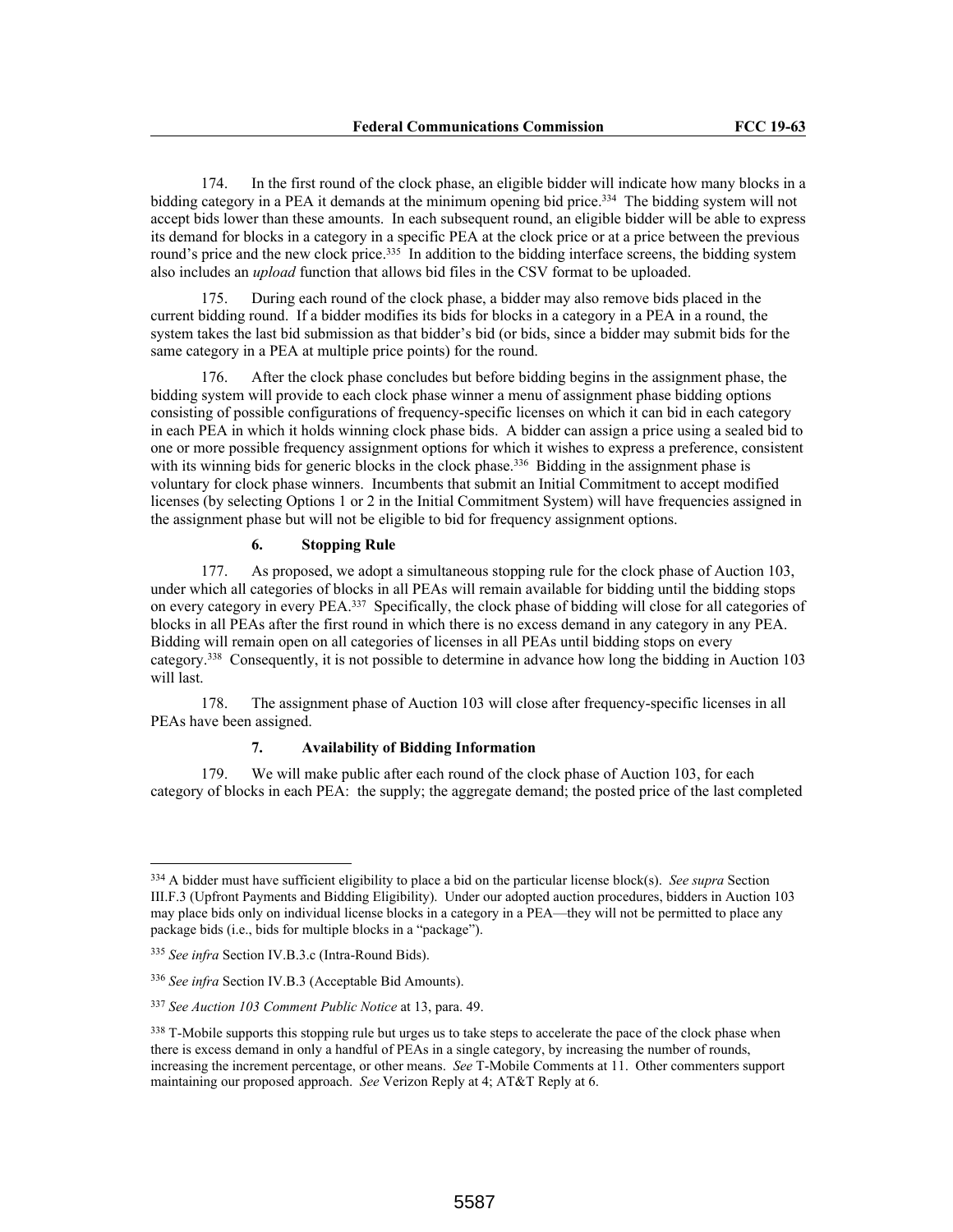round;<sup>339</sup> and the clock price for the next round. The identities of bidders demanding blocks in a specific category or PEA will not be disclosed until after Auction 103 concludes (i.e., after the close of bidding in the assignment phase).<sup>340</sup>

180. Each bidder will have access to additional information related to its own bidding and bid eligibility. Specifically, after the bids of a round have been processed, the bidding system will inform each bidder of the number of blocks it holds after the round (its processed demand) for every category and PEA, its eligibility for the next round, and the value of the potential incentive payment, if any. We agree with commenters that providing information about an incumbent's incentive payment as the auction progresses will facilitate its bidding decisions.<sup>341</sup>

181. Limiting the availability of bidding information during the auction balances our interest in providing bidders with sufficient information about the status of their own bids and bidding across all license categories to allow them to bid confidently and effectively, while restricting the availability of information that may facilitate identification of bidders placing particular bids, which could potentially lead to undesirable strategic bidding.

182. After the clock phase concludes but before bidding begins in the assignment phase, the bidding system will provide to each assignment phase bidder a menu of bidding options consisting of possible configurations of frequency-specific licenses on which it can bid in each category in each PEA in which it holds winning clock-phase bids.<sup>342</sup> These bidding options will be consistent with the bidder's clock-phase winnings. The bidding system will also announce the order in which assignment rounds will take place and indicate which PEAs will be grouped together for bidding. The bidding system will provide clock phase winning bidders with this information as soon as possible and will announce a schedule of assignment phase rounds that will commence no sooner than five business days later.

183. After each assignment round, the bidding system will inform each bidder of its own assignment and assignment payment for each PEA or PEA group assigned in the round. The bidding system will also provide each bidder with its current total payment (gross and net) for the PEAs for which an assignment round has already completed, as well as its corresponding capped and uncapped bidding credit discounts. This information, together with the total of any incentive payments from the clock phase, will provide the bidder a running estimate during the assignment rounds of the dollar amount it will owe or receive as a net incentive payment at the end of the auction.

#### **8. Auction Delay, Suspension, or Cancellation**

184. At any time before or during the bidding process, the Office, in conjunction with the Bureau, may delay, suspend, or cancel bidding in Auction 103 in the event of a natural disaster, technical obstacle, network interruption, administrative or weather necessity, evidence of an auction security breach or unlawful bidding activity, or for any other reason that affects the fair and efficient conduct of competitive bidding.<sup>343</sup> This approach has proven effective in resolving exigent circumstances in previous auctions and we find no reasons to depart from it here. The Office will notify participants of any such delay, suspension, or cancellation by public notice and/or through the bidding system's announcement function. If the bidding is delayed or suspended, the Office may, in its sole discretion,

<sup>&</sup>lt;sup>339</sup> The posted price of the previous round is, generally: the opening price if supply exceeds demand; the clock price of the previous round if demand exceeds supply; or the price at which a reduction caused demand to equal supply. See the *Auction 103 Clock Phase Technical Guide*, section 3.4 for more details.

<sup>340</sup> *See Auction 103 Comment Public Notice* at 8, para. 19; *see also supra* Section II.F (Information Procedures During the Auction Process).

<sup>341</sup> *See supra* paragraph 38 & note 85.

<sup>342</sup> *See infra* Section IV.C.2 (Acceptable Bids and Bid Processing).

<sup>343</sup> *See* 47 CFR § 1.2104(i).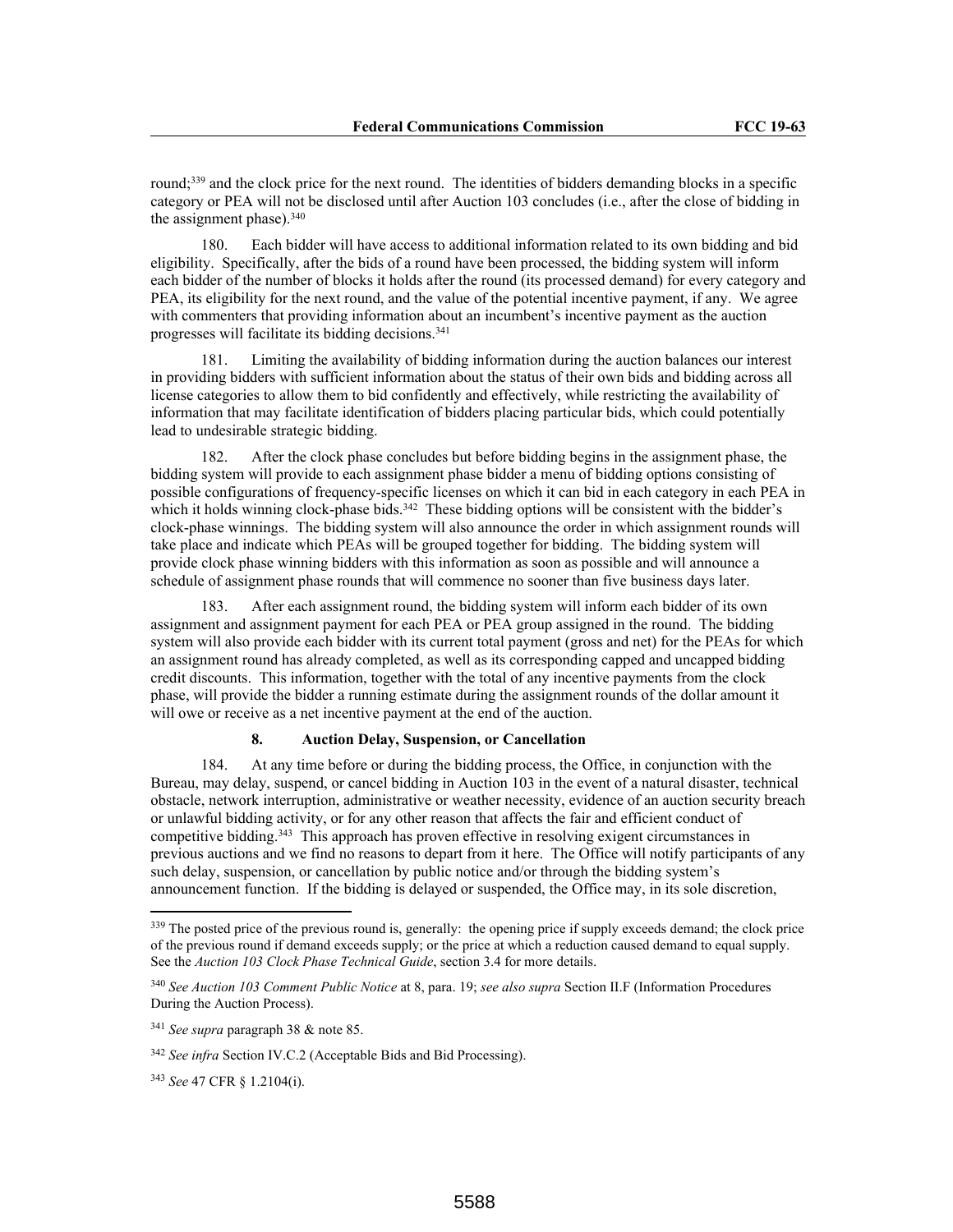elect to resume the auction starting from the beginning of the current round or from some previous round, or cancel the auction in its entirety. We emphasize that the Office and Bureau will exercise this authority at their discretion.

### **B. Clock Phase Bid Collection and Bid Processing Procedures**

#### **1. Round Structure**

185. As proposed, the clock phase of Auction 103 will consist of a series of rounds, with bidding conducted simultaneously for all spectrum blocks available in the auction.<sup>344</sup> During the clock phase, the bidding system will announce clock prices for blocks in each category in each geographic area, and qualified bidders will submit quantity bids for the number of blocks they seek. Bidding rounds will be open for predetermined periods of time, during which bidders will indicate their demands for blocks at the prices associated with the current round. The round's clock price is the highest price associated with the round. The lowest price associated with a round is the posted price of the previous round. As in SMR auctions, bidders will be subject to activity and eligibility rules that govern the pace at which they participate in the auction.

186. Under our adopted approach, in each geographic area, the clock price for a category of generic blocks will increase from round to round if bidders indicate aggregate demand that exceeds the number of blocks available in the category.<sup>345</sup> The clock rounds will continue until, for all categories of blocks in all geographic areas, the number of blocks demanded does not exceed the supply of available blocks. At that point, those bidders indicating demand in a category in a PEA at the final clock phase price will be deemed winning bidders.

187. The initial bidding schedule will be announced in a public notice to be released at least one week before the start of bidding.<sup>346</sup> We also adopt the proposal that the bidding schedule may be changed in order to foster an auction pace that reasonably balances speed with the bidders' need to study round results and adjust their bidding strategies.<sup>347</sup> Such changes may include the amount of time for bidding rounds, the amount of time between rounds, or the number of rounds per day, depending upon bidding activity and other factors.<sup>348</sup> As we typically do, we will announce any such changes to the bidding schedule several rounds before the change occurs.

# **2. Eligibility and Activity Rule**

188. We adopt the proposal that bidders be required to maintain a minimum, high level of activity in each clock round in order to maintain bidding eligibility, which will help ensure that the auction moves quickly and promote a sound price discovery process.<sup>349</sup> We will set the activity requirement between 90% and 100% of a bidder's bidding eligibility in all clock rounds, as proposed.<sup>350</sup>

<sup>349</sup> *Id.* at 15, para. 58.

<sup>350</sup> *Id.*

<sup>344</sup> *See Auction 103 Comment Public Notice* at 10, para. 29.

<sup>345</sup> *Id.* at 10, para. 30.

<sup>346</sup> *Id.* at 11, para. 41.

<sup>&</sup>lt;sup>347</sup> *Id.* at 11, para. 43. WISPA requests that we primarily use schedule changes, rather than increases in the clock price increment percentage, to manage the pace of the auction. *See* WISPA Comments at 7. We recognize that increasing the number of rounds per day is a useful tool for accelerating the auction, but we will consider the specific circumstances of the bidding when determining whether to increase the increment percentage, accelerate the round schedule, or both. During the auction, bidders are welcome to submit feedback to Commission staff regarding the auction pace through the bidding system.

<sup>348</sup> *Auction 103 Comment Public Notice* at 11, para. 43.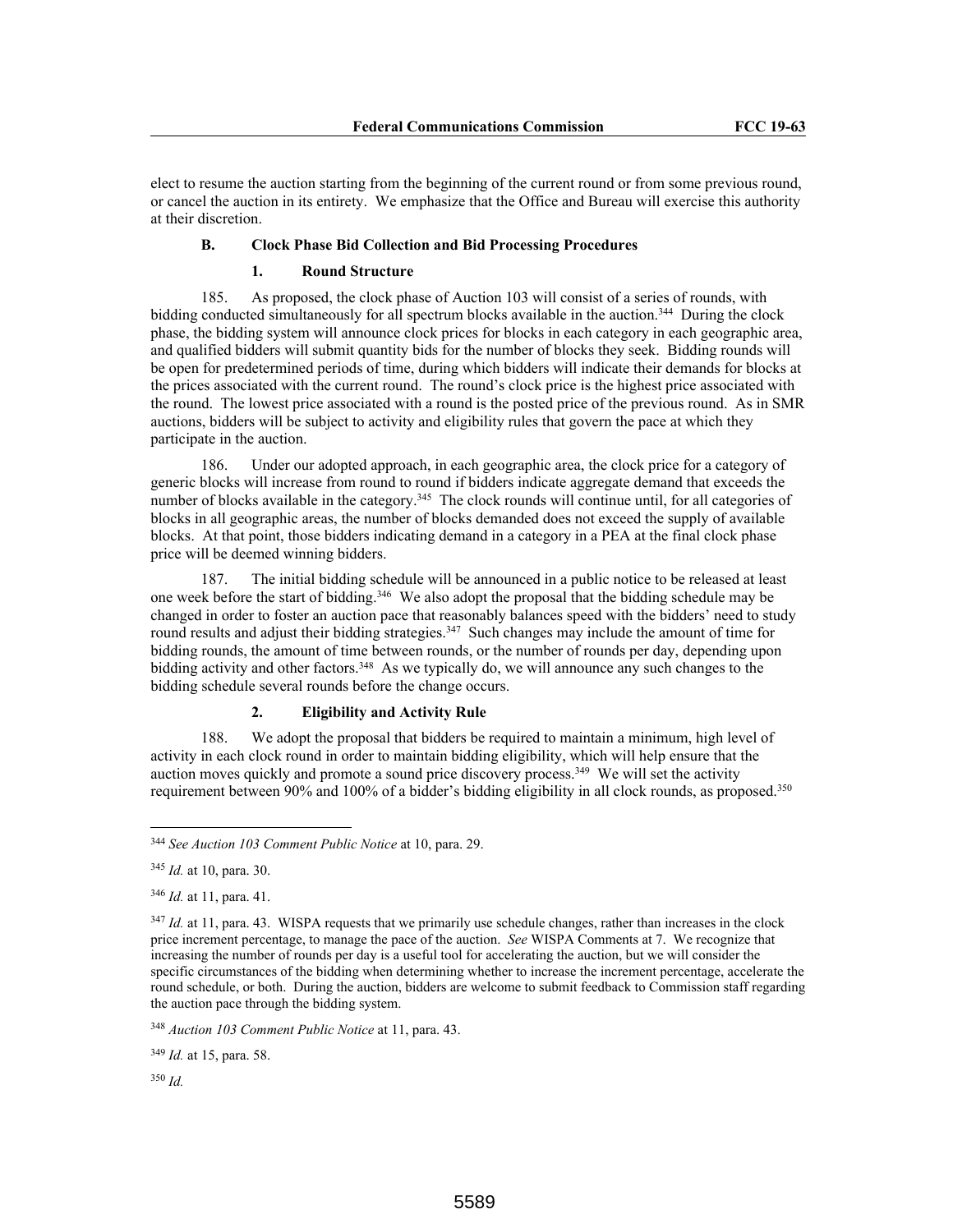Further, we will set the initial activity requirement at 95%.<sup>351</sup> Failure to maintain the requisite activity level will result in a reduction in the bidder's eligibility, possibly curtailing or eliminating the bidder's ability to place additional bids in the auction.

189. We will use upfront payments to determine initial (maximum) eligibility in terms of bidding units.<sup>352</sup> Each spectrum block in a PEA will be assigned a specific number of bidding units based on the number of weighted MHz-pops in the PEA. To facilitate bidding across license categories, each block available in a PEA will have the same number of bidding units.<sup>353</sup> Therefore, a bidder's upfront payment will determine the maximum number of blocks as measured by their associated bidding units that a bidder can demand at the start of the auction.

The activity rule will be satisfied when a bidder has bidding activity on blocks with bidding units that total at least the activity requirement (set between 90 and 100%) of its eligibility in the round. If the activity rule is met, then the bidder's eligibility will not change in the next round. Bidding eligibility will be reduced as the auction progresses if a bidder does not meet the activity requirement.

191. For this clock auction, a bidder's activity in a round for purposes of the activity rule will be the sum of the bidding units associated with the bidder's processed demands, which may not be equal to its submitted demands. For instance, if a bidder requests a reduction in the quantity of blocks it demands in a category, but the bidding system does not accept the request because demand for the category would fall below the available supply, the bidder's activity will reflect its unreduced demand.<sup>354</sup>

192. In this clock auction, bidders are required to indicate their demands in every round, even if their demands at the new round's prices are unchanged from the previous round. Missing bids—bids that are not reconfirmed—are treated by the bidding system as requests to reduce to a quantity of zero blocks for the category. If these requests are applied, or applied partially, a bidder's bidding activity, and hence its bidding eligibility for the next round, will be reduced.

193. T-Mobile urges us "to treat missing bids as bids for the previous round's processed demand at the new round's clock price rather than reduce the bidder's demand to zero."<sup>355</sup> AT&T and Verizon object to this proposal.<sup>356</sup> We agree with AT&T and Verizon, and do not accept T-Mobile's suggestion. Having the bidding system automatically submit bids on behalf of a bidder at the new round's clock price could result in the bidder winning licenses at prices above those it indicated it would accept and is willing to pay, which is inconsistent with basic clock auction principles.

194. The Office will retain the discretion to change the activity requirement before and/or during the auction within the 90-100% range, as circumstances warrant. Any changes to the activity

<sup>354</sup> *See infra* Section IV.B.4 (Changing Demands, Bid Types, and Bid Processing).

<sup>355</sup> T-Mobile Comments at 12.

<sup>351</sup> *Id.*

<sup>352</sup> *See supra* Section III.F.3 (Upfront Payments and Bidding Eligibility).

<sup>&</sup>lt;sup>353</sup> T-Mobile requests that the Commission consider reducing the number of bidding units for blocks in the 47 GHz band relative to blocks in the 37/39 GHz band, asserting that the blocks in the two bands are not fungible in terms of "global harmonization, standardization and equipment availability." T- Mobile Reply at 4. We do not accept T-Mobile's suggestion. For this auction, bidding units are based on weighted MHz-pops, which are calculated on a PEA basis using price data from certain past auctions. Establishing different bidding units for the two bands would require us to make a judgment about the relative values of the two bands. Even if we were inclined to do so, we have no relevant auction data on which to base such a decision.

<sup>356</sup> *See* AT&T Comments at 6 ("[T]he proposal goes against the basic notion that some active acceptance of a new price is necessary to have a meeting of the minds between buyer and seller."); Verizon Reply at 5. AT&T further describes the "relatively simple mechanisms for a bidder to hold its current position" that the Commission provides. AT&T Reply at 7.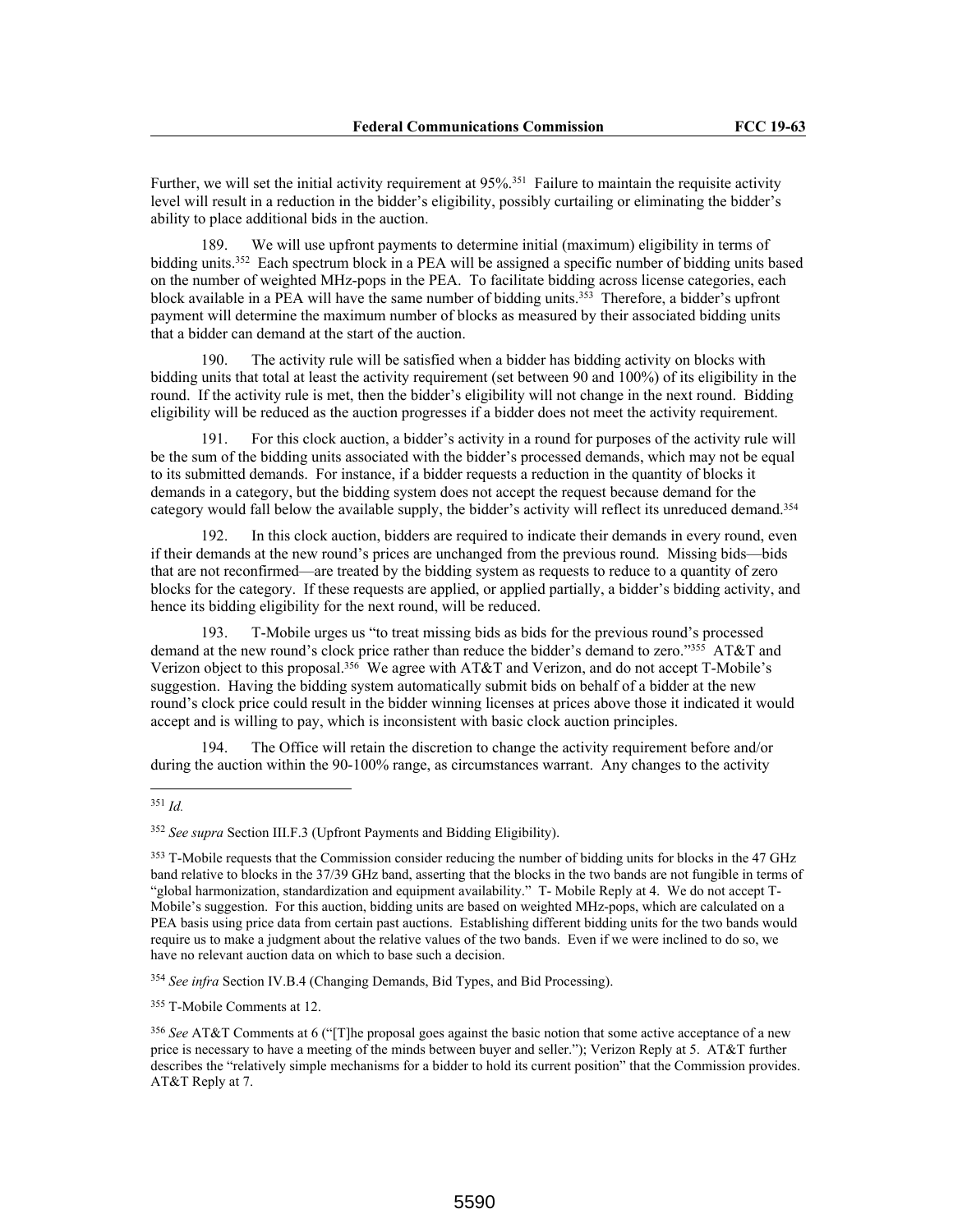requirement will be announced in advance via the bidding system, giving bidders sufficient notice to adjust their bidding strategies if needed.

195. We will not provide for activity rule waivers to preserve a bidder's eligibility in the event that its bidding activity does not meet the activity requirement in a round. We disagree with T-Mobile that we should provide bidders with activity rule waivers "to allow them the flexibility to maintain their biding [sic] eligibility in the event of an unintentional error."<sup>357</sup> We do not permit waivers in this clock auction since bid processing relies on receiving correct demand information for all bidders. If such information is not accurate because a bidder used a waiver, other bidders' eligibility and activity may be affected adversely. Moreover, as AT&T and Verizon point out,<sup>358</sup> good price discovery and overall auction dynamics rely on current and consistent demand information.<sup>359</sup>

#### **3. Acceptable Bid Amounts**

# **a. Reserve Price or Minimum Opening Bids**

196. We adopt the proposal to establish minimum opening bid amounts for Auction 103.<sup>360</sup> In Round 1 of the clock phase, a bidder will indicate how many blocks in a bidding category in a PEA it demands at the minimum opening bid price. The bidding system will not accept bids lower than these amounts.

197. T-Mobile advocates reducing the minimum opening bid amounts for the 47 GHz band, arguing that the band has a lower value than the Upper 37 GHz and 39 GHz bands.<sup>361</sup> We are not persuaded to set different minimum opening bid amounts for the 47 GHz band. Minimum opening bid amounts are not meant to predict the value of the spectrum, but instead are generally used to accelerate the competitive bidding process. We recognize, however, that if other potential bidders share T-Mobile's concerns regarding minimum opening bid amounts, then lowering them may encourage participation in the auction and result in increased competition. We adopt minimum opening bid amounts for all three bands that are approximately one-half of the amounts proposed in the *Auction 103 Comment Public Notice*.<sup>362</sup> We will calculate minimum opening bid amounts using a formula based on 100 megahertz of bandwidth and license area population, weighted using an index of relative prices from past auctions.<sup>363</sup> For PEAs 1–50, minimum opening bid amounts are based on \$0.001 per MHz-pop; for PEAs 51–100, minimum opening bid amounts are based on \$0.0002 per MHz-pop; and for all other PEAs, minimum opening bid amounts are based on \$0.0001 per MHz-pop, with a minimum of \$1,000.<sup>364</sup> As with upfront payments, we conclude that calculating minimum opening bid amounts using these tiers and per MHzpop dollar amounts is consistent with our experience in past auctions that the top PEAs by population are generally subject to the greatest level of demand and account for a substantial fraction of total auction

<sup>357</sup> T-Mobile Comments at 12-13.

<sup>358</sup> *See* AT&T Reply at 7 (opposing T-Mobile's proposal); Verizon Reply at 5 (same).

<sup>359</sup> *See infra* Section IV.B.4 (Changing Demand, Bid Types, and Bid Processing).

<sup>360</sup> *See Auction 103 Comment Public Notice* at 16, paras. 64-65.

<sup>361</sup> T-Mobile Comments at 8-10.

<sup>362</sup> *See Auction 103 Comment Public Notice* at 16, para. 66.

<sup>&</sup>lt;sup>363</sup> This is similar to our approach in many previous spectrum auctions. The index used for Auction 103 is based on prices in Auctions 1002 and 102 and was adopted in the *Updated Reconfiguration Procedures Public Notice*. These weights are the same as those used in the reconfiguration process and Round Zero to quantify the weighted MHzpops of an incumbent's spectrum holdings.

<sup>364</sup> *See supra* note **Error! Bookmark not defined.**84 (concerning rounding).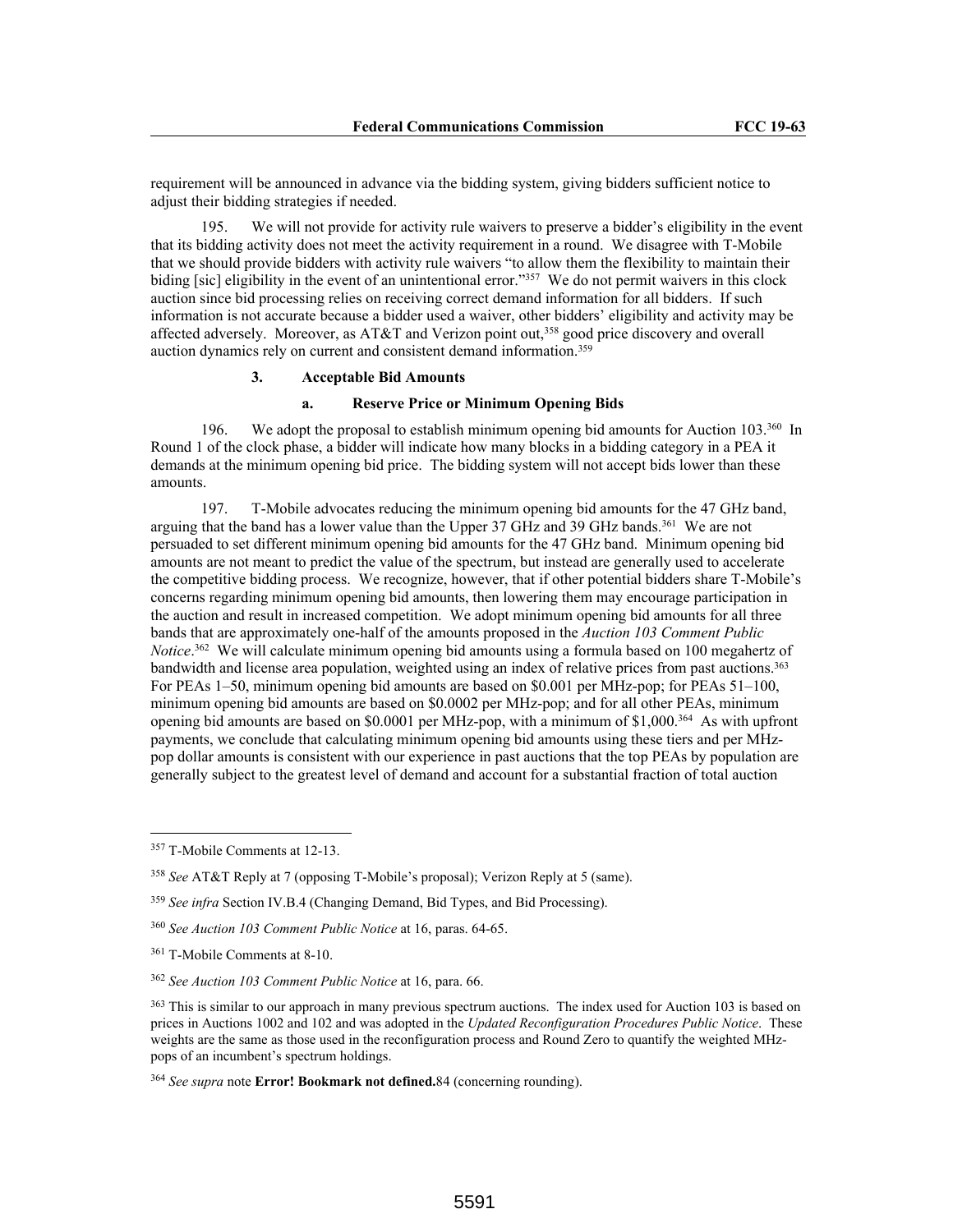revenues.<sup>365</sup> Moreover, calculating minimum opening bids in this way is likely to promote a speedy auction by starting the bidding in each market closer to the final price. Thus, we expect that this tiered approach, which reduces minimum opening bid amounts for less densely-populated markets, will encourage auction participation, particularly in rural areas, without unduly prolonging the competitive bidding process. The minimum opening bid amount per block in each PEA is set forth in Attachment A of this Public Notice.

# **b. Clock Price Increments**

198. As proposed, after bidding in the first round and before each later round, the bidding system will announce a clock price for the next round, which is the highest price to which bidders can respond during the round.<sup>366</sup> For each round, the bidding system will set the clock price for each category in each PEA by adding a fixed percentage increment to the posted price for the previous round.<sup>367</sup> As long as aggregate demand for blocks in a category exceeds the supply of blocks, the percentage increment will be added to the clock price from the prior round. If demand equaled supply at an intra-round bid price in a previous round, then the clock price for the next round will be set by adding the percentage increment to the intra-round bid price.

199. We will set the initial increment at 10%, within the range of 5–20% that we proposed and now adopt.<sup>368</sup> The Office may adjust the increment as rounds continue, and if it does so, it will provide advance notice to bidders. The 5–20% increment range will allow the Office to set a percentage that manages the auction pace, taking into account bidders' needs to evaluate their bidding strategies while moving the auction along quickly.<sup>369</sup> We do not adopt a set threshold at which we will vary the increment, as WISPA recommends,<sup>370</sup> but we will rely on our staff's evaluation of various bidding dynamics when determining if a change should be made. Nor do we accept AT&T's suggestion that 10% should be the upper limit on the increment,<sup>371</sup> since we wish to maintain the flexibility to increase the increment above that percentage should circumstances indicate that it would be useful in managing the pace of the auction. Increments may be changed during the auction on a PEA-by-PEA or category-bycategory basis based on bidding activity to ensure that the system can offer appropriate price choices to bidders**.** 372

<sup>369</sup> *See Auction 103 Comment Public Notice* at 17, para. 70.

<sup>371</sup> *See* AT&T Reply at 5.

<sup>365</sup> *See Comment Sought on Competitive Bidding Procedures for Broadcast Incentive Auction 1000, Including Auctions 1001 and 1002*, Public Notice, 29 FCC Rcd 15750, 15770, para. 51 (2014).

<sup>366</sup> *See Auction 103 Comment Public Notice* at 17, para. 69.

<sup>&</sup>lt;sup>367</sup> For example, if the posted price for the first round is \$100, and the price increment is 10%, the clock price for the second round will be \$110. The result will be rounded up using the Commission's standard rounding procedures for auctions: results above \$10,000 will be rounded up to the nearest \$1,000; results below \$10,000 but above \$1,000 will be rounded up to the nearest \$100; and results below \$1,000 will be rounded up to the nearest \$10.

<sup>368</sup> *See Auction 103 Comment Public Notice* at 17, para. 70. T-Mobile urges us to set the initial increment at a "high level" but does not suggest a specific percentage. T-Mobile Comments at 13. WISPA suggests setting the initial increment at 5-10%. *See* WISPA Comments at 7.

<sup>370</sup> *See* WISPA Comments at 8. WISPA further requests that we rely primarily on changes to the round schedule to accelerate the pace of the auction, rather than increases in the price increment, citing concerns among small bidders for predictability. *Id.* at 7. However, we will retain the flexibility to use both tools in managing the pace of the auction but reiterate that we will provide advance notice of any changes that we will make to the auction parameters during the auction, which should mitigate concerns about predictability.

<sup>372</sup> *See Auction 103 Comment Public Notice* at 17, para. 70.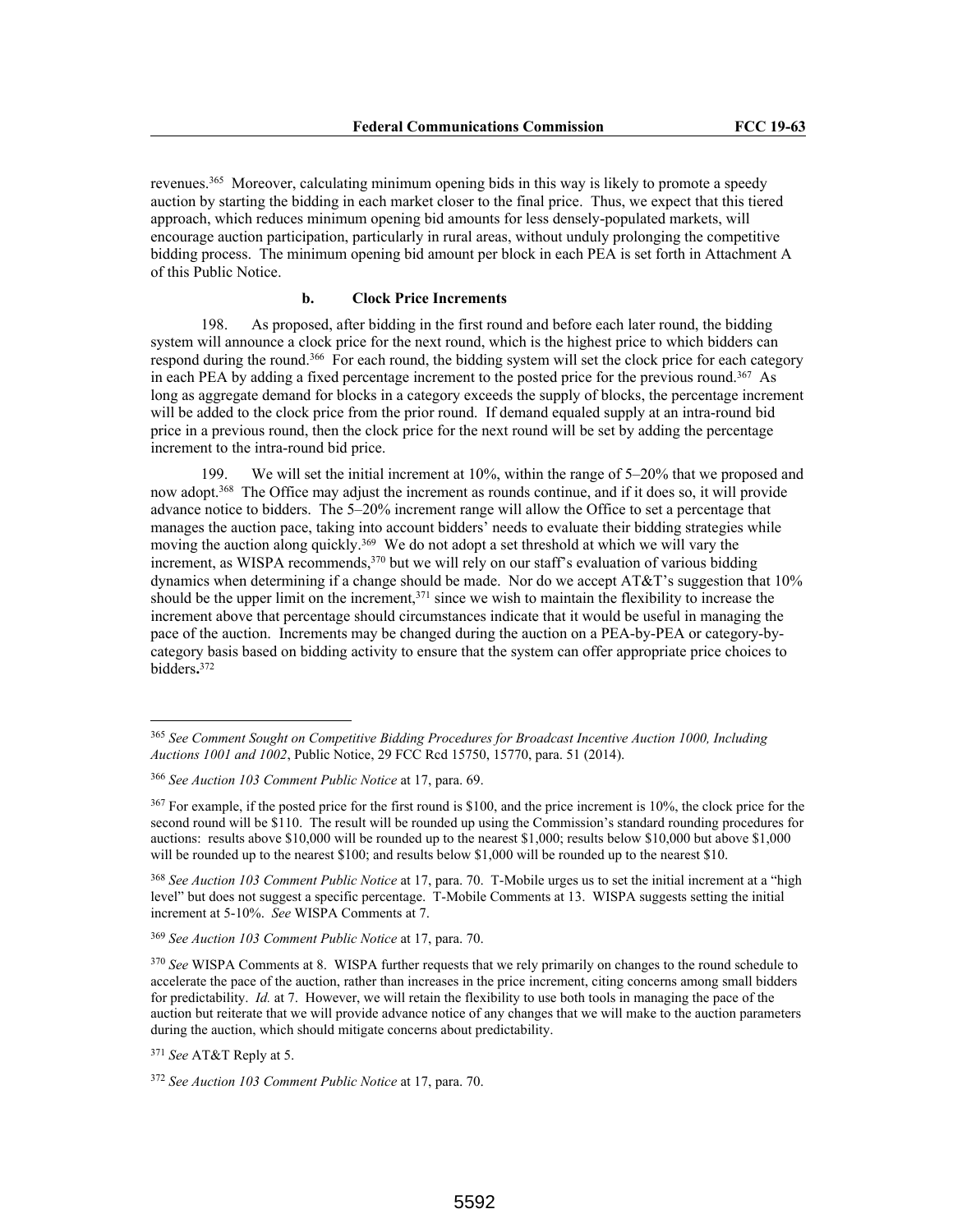#### **c. Intra-Round Bids**

200. We adopt our proposal to permit a bidder to make intra-round bids by indicating a price between the previous round's posted price and the new clock price at which its demand for blocks in a category in a PEA changes.<sup>373</sup> In placing an intra-round bid, a bidder will indicate a specific price and a quantity of blocks it demands if the price for blocks in the category in the PEA should increase beyond that price.<sup>374</sup>

201. Intra-round bids are optional; a bidder may choose to express its demands only at the clock prices.<sup>375</sup>

202. Intra-round bidding allows the bidding system to use relatively large clock increments, thereby speeding the clock phase, without running the risk that a jump in the clock price will overshoot the market clearing price—the point at which demand for blocks equals the available supply.<sup>376</sup>

203. WISPA agrees that intra-round bids should be permitted but warns that "relying on intraround bids to express demand at a certain price will increase the complexity of the auction for bidders, may disincentivize smaller bidders from participating, or may cause them to reduce demand prematurely."<sup>377</sup> Our experience so far with intra-round bidding in clock auctions has been positive, including with smaller bidders. We encourage any participants that are concerned about the complexity of intra-round bids to take advantage of the various training opportunities we offer in order to become more comfortable with these auction procedures.<sup>378</sup>

# **d. Bid Removal and Bid Withdrawal**

204. In the *Auction 103 Comment Public Notice*, we addressed bid removal procedures in the bidding system.<sup>379</sup> The bidding system allows a bidder to remove any of the bids it placed in a round before the close of that round. By removing a bid placed within a round, a bidder effectively "unsubmits" the bid. A bidder removing a bid placed in the same round is not subject to withdrawal payments. Removing a bid will affect a bidder's activity because a removed bid no longer counts toward bidding activity for the round. Once a round closes, a bidder may no longer remove a bid.

205. Bid withdrawals, analogous to withdrawals of provisionally winning bids in an SMR auction, are not available in Auction 103. However, below we set forth procedures such that bidders in Auction 103 may request to reduce demand for generic blocks in a bidding category.<sup>380</sup>

<sup>373</sup> *Id.* at 17, para. 71.

<sup>&</sup>lt;sup>374</sup> For example, consider a round where the clock price increases from \$100 to \$110. A bidder indicated in the previous round that it demanded 3 blocks at \$100, but its demand changes from 3 blocks to 2 blocks when the price increases beyond \$105 and up to \$110. To indicate that preference, the bidder should submit an intra-round bid for 2 blocks at a price of \$105.

<sup>375</sup> *See Auction 103 Comment Public Notice* at 17, para. 72.

<sup>376</sup> *Id.*

<sup>377</sup> WISPA Comments at 8.

<sup>378</sup> *See, e.g.*, *Auction 102 Clock Phase Tutorial*, http://wireless.fcc.gov/auctions/102/24\_GHz\_Clock\_Phase\_Tutorial/presentation.html.

<sup>379</sup> *See Auction 103 Comment Public Notice* at 20, paras. 88-89.

<sup>380</sup> *See infra* Section IV.B.4 (Changing Demand, Bid Types, and Bid Processing) (discussing how the system will process requests to reduce demand).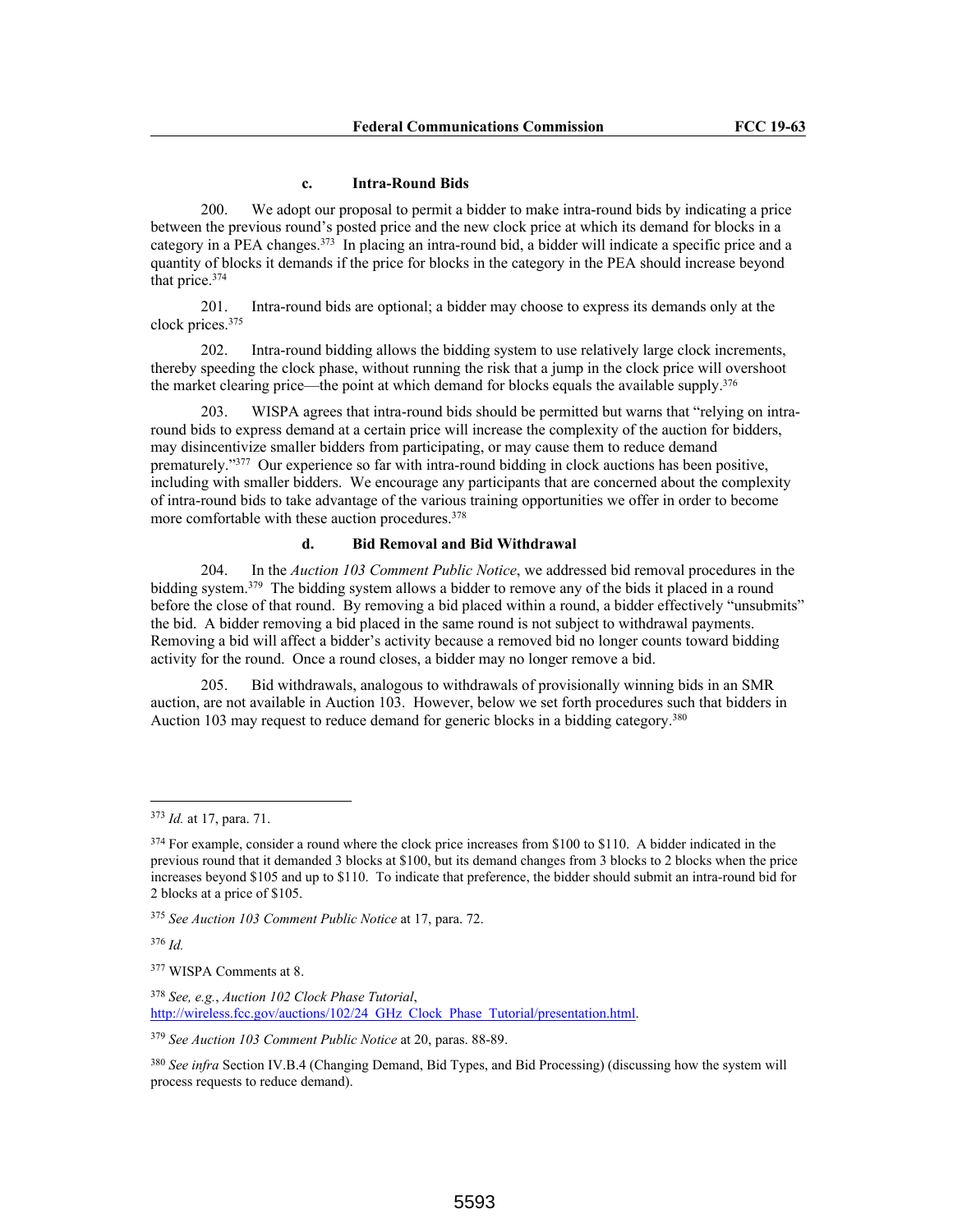## **e. No Bidding Aggregation**

206. As proposed, we do not adopt any package bidding procedures for the clock phase of Auction 103.<sup>381</sup> A bidder may bid for multiple blocks in a bidding category in a PEA and may submit bids for multiple PEAs. As set forth below, under the procedures we adopt for the assignment phase, the assignment phase will assign contiguous blocks to winners of multiple blocks in a category in a PEA, and give bidders an opportunity to express their preferences for specific frequency blocks, thereby facilitating aggregations of licenses.

## **4. Changing Demand, Bid Types, and Bid Processing**

207. Under the ascending clock procedures we adopt, for each category in each PEA, a bidder can either bid to maintain its processed demand from the previous round at the current round's clock price or bid to change its demand at a price associated with the round.<sup>382</sup> A bid to change demand can involve either a decrease or an increase in the demanded quantity.

208. Bids to maintain demand are always applied during bid processing. However, if a bidder demands fewer blocks in a category than its processed demand from the previous round, the bidding system will treat the bid as a request to reduce demand that will be implemented only if aggregate demand would not fall below the available supply of blocks in the category. If a bidder demands more blocks in a category than its processed demand from the previous round, the bidding system will treat the bid as a request to increase demand that will be implemented only if that would not cause the bidder's processed activity to exceed its eligibility.

209. The bidding system will process bids after a round ends in order of price point, where the price point represents the percentage of the bidding interval for the round.<sup>383</sup> Specifically, once a round ends, the bidding system will process bids in ascending order of price point, first considering intra-round bids in order of price point and then bids at the clock price. The system will consider bids at the lowest price point for all categories in all PEAs, then look at bids at the next price point, and so on. In processing the bids submitted in the round, the bidding system will determine the extent to which there is excess demand for each category in each PEA in order to determine whether a bidder's requested reduction(s) in demand can be implemented. In processing the bids submitted in the round, the bidding system will also determine the bidding units associated with a bidder's most recent processed demand in order to determine whether the bidder's requested increase(s) in demand can be implemented.

210. For a given category in a given PEA, the uniform price for all of the blocks in the category will stop increasing when aggregate demand no longer exceeds the available supply of blocks in the category. If no further bids are placed, the final clock phase price for the category will be the stopped price.<sup>384</sup>

211. In order to facilitate bidding for multiple blocks in a PEA, bidders will be permitted to make two types of bids: simple bids and switch bids.<sup>385</sup>

 A "simple" bid indicates a desired quantity of licenses in a category at a price (either the clock price or an intra-round price). Simple bids may be applied partially. A simple bid that involves a

<sup>381</sup> *See Auction 103 Comment Public Notice* at 19, para. 85.

<sup>382</sup> *Id.* at 17-18, paras. 73-75.

<sup>&</sup>lt;sup>383</sup> For example, if the posted price for the previous round is \$5,000 and the clock price of the current round is \$6,000, a price of \$5,100 will correspond to the 10% price point, since it is 10% of the bidding interval between \$5,000 and \$6,000.

<sup>384</sup> This and other Auction 103 bid processing details are addressed in the *Auction 103 Clock Phase Technical Guide*.

<sup>385</sup> *See Auction 103 Comment Public Notice* at 18, para. 78.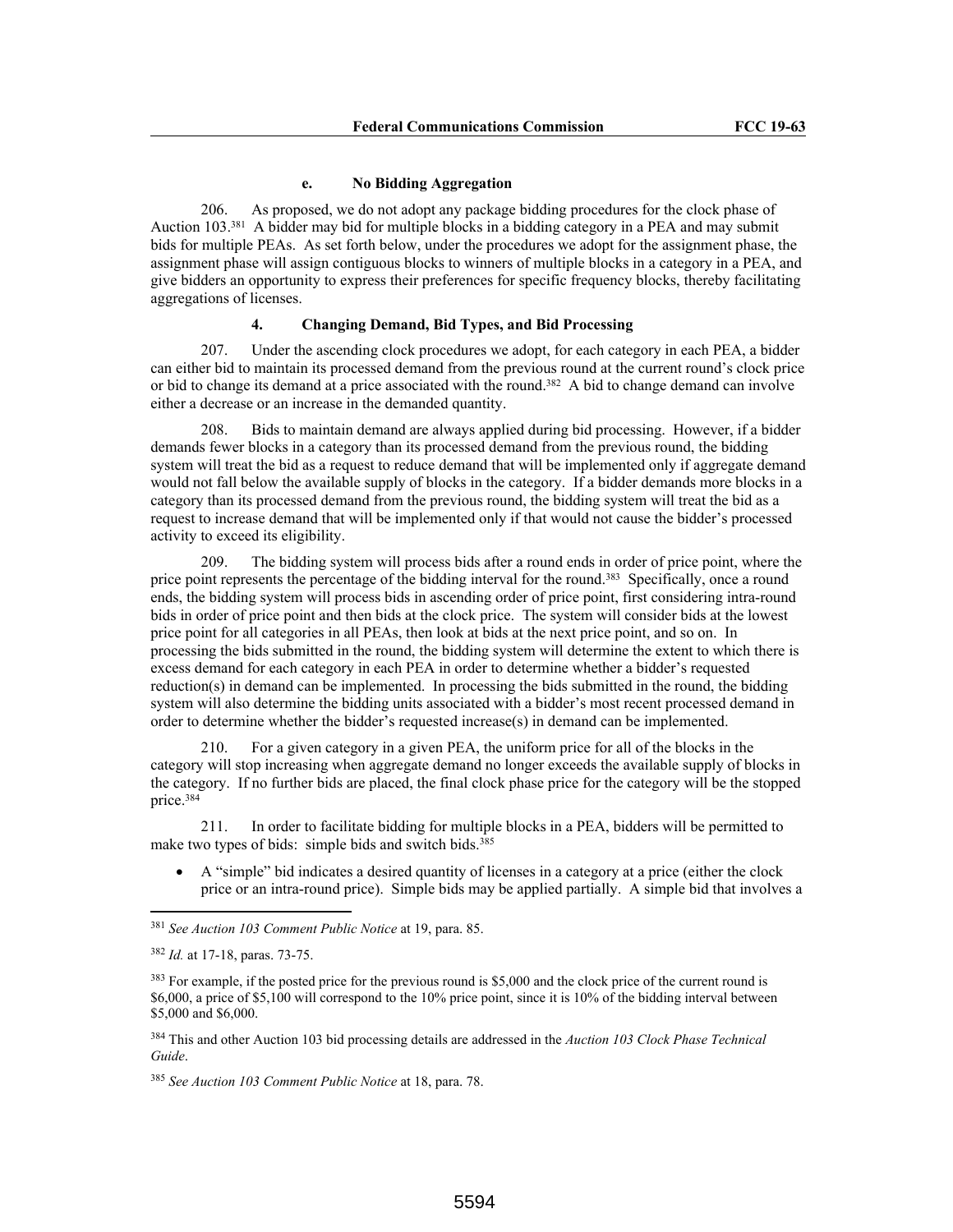reduction from the bidder's previous demands may be implemented partially if aggregate excess demand is insufficient to support the entire reduction. A simple bid to increase a bidder's demand in a category may be applied partially if the total number of bidding units associated with the bidder's full increase in demand exceeds the bidder's bidding eligibility for the round.

 A "switch" bid allows the bidder to request to move its demand for a quantity of licenses from the M/N category to the P category, or vice versa, within the same PEA. A switch bid may be applied partially, but the increase in demand in the "to" category will always match in quantity the reduction in the "from" category.

212. These bid types will allow bidders to express their demand for blocks in the next clock round without running the risk that they will be forced to purchase more spectrum at a higher price than they wish. When a bid to reduce demand can be applied only partially, the uniform price for the category will stop increasing at that point, since the partial application of the bid results in demand falling to equal supply. Hence, a bidder that makes a simple bid or a switch bid that cannot be applied fully will not face a price that is higher than its bid price for the remaining demand.

213. Because bids are processed in order of price point, and aggregate demand for a category in a PEA can change from price point to price point, the price point at which a bid is considered by the bidding system can affect whether the bid is accepted. However, bids not accepted because of insufficient aggregate demand or insufficient eligibility at a given price point will be held in a queue and considered, again in order, if there should be excess demand or sufficient eligibility later in the processing after other bids are processed.

214. More specifically, under the procedures we adopt, once a round closes, the bidding system will process the bids by first considering the bid submitted at the lowest price point and determine whether it can be accepted given aggregate demand as determined most recently and the bidder's current eligibility. If the bid can be accepted, or partially accepted, the number of licenses the bidder demands will be adjusted, and aggregate demand will be recalculated accordingly. If the bid cannot be accepted in part or in full, the unfulfilled bid, or portion thereof, will be held in a queue to be considered later during bid processing for that round. The bidding system will then consider the bid submitted at the next highest price point, accepting it in full, in part, or not at all, given recalculated aggregate demand and given the bidder's eligibility. Any unfulfilled requests will again be held in a queue, and aggregate demand will again be recalculated. Every time a bid or part of a bid is accepted and aggregate demand has been recalculated, the unfulfilled bids held in queue will be reconsidered, in the order of their original price points (and by pseudo-random number, in the case of tied price points). The bidding system will not carry over unfulfilled bid requests to the next round, however. The bidding system will inform bidders of the status of their bids when round results are released.

215. After the bids are processed in each round, the bidding system will announce, for each bidding category in each PEA: the aggregate demand; the posted price; and the clock price for the next round, to indicate a range of acceptable bids for the next round. If demand fell to equal supply during the round, the posted price will be equal to the intra-round price at which that occurred.<sup>386</sup> Each bidder will also be informed of its own processed demand for every category and PEA and of its own eligibility for the next round.

# **5. Winning Bids in the Clock Phase**

216. Bidders that hold processed demand in a category in a PEA at the time the stopping rule is met will, provided that the net revenue requirement is satisfied, become winning bidders and will be

<sup>386</sup> As discussed above, if there is excess demand, a fixed percentage increment will be added to the clock price for the previous round, and this percentage increment will be the same for all categories in all PEAs. However, if in the round, an intra-round bid brings demand down to the point at which it is equal to supply, the increment will be added to that intra-round price. *See supra* Section IV.B.3.c (Intra-Round Bids).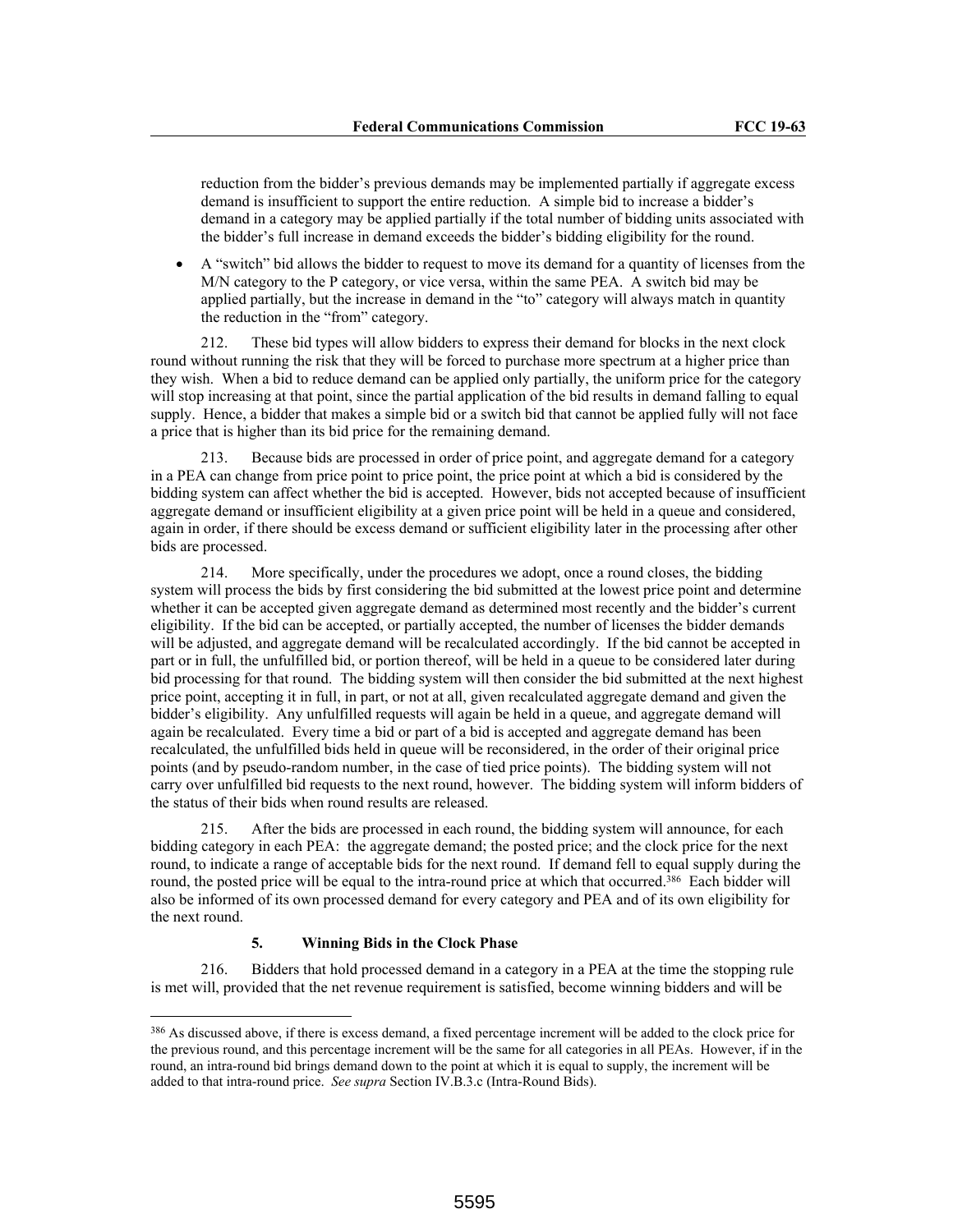assigned frequency-specific licenses in the assignment phase.

217. The final clock phase price is the posted price of the final round. This will be the price at which a reduction caused demand for the blocks to equal the supply of blocks in the category in the PEA. For categories in PEAs where supply exceeds demand, the final clock phase price will be the opening price.

#### **C. Assignment Phase Bid Collection and Bid Processing Procedures**

218. The assignment phase will determine which frequency-specific licenses will be won by the winning bidders of generic blocks during the clock phase.<sup>387</sup> In the assignment phase, winning bidders will have the opportunity to bid for preferred combinations of frequency-specific licenses. A bidder can assign a price using a sealed bid to one or more possible frequency assignments for which it wishes to express a preference, consistent with its winning bids for generic blocks in the clock phase.<sup>388</sup> The bid prices will represent the maximum payment that the bidder is willing to pay for the frequencyspecific license assignment, in addition to the final price established in the clock phase for the generic blocks. The procedures we adopt will determine the optimal assignment of licenses within each category in each PEA based on bid amounts in the assignment phase.

219. Participation in the assignment phase is voluntary; a winning bidder in the clock phase of Auction 103 need not bid in order to be assigned a number of licenses corresponding to the outcome of the clock phase. Moreover, a bidder that wins multiple blocks in a category in a PEA will be assigned contiguous blocks of licenses, even without bidding in the assignment phase.

220. As determined in the *Spectrum Frontiers Fourth R&O*, each incumbent that submits an Initial Commitment to accept modified licenses (Options 1 or 2 in the Initial Commitment System) will be assigned specific frequencies in the assignment phase, but only clock phase winners will be able to bid for their frequency preferences.<sup>389</sup> Subject to the waiver process described above, incumbents accepting modified licenses as well as clock phase winners may be assigned frequency-specific licenses anywhere in the Upper 37 GHz/39 GHz band, depending upon bidding in each assignment round.

# **1. Round Structure: Sequencing and Grouping of Rounds**

221. *Sequencing of rounds.* We adopt the proposal to conduct assignment rounds for the largest markets first.<sup>390</sup> This sequencing will enable bidders to establish a "footprint," making it easier for a bidder to incorporate frequency assignments from previously assigned areas into its bid preferences for other areas, and recognizes that a bidder winning blocks in multiple PEAs may prefer contiguous blocks across adjacent PEAs.

222. Specifically, we will conduct a separate assignment round for each of the top 20 PEAs sequentially, beginning with the largest PEAs. Once the top 20 PEAs have been assigned, we will conduct, for each Regional Economic Area Grouping (REAG), a series of assignment rounds for the

<sup>387</sup> *See Spectrum Frontiers Fourth R&O*, 33 FCC Rcd at 12185, para. 58.

<sup>388</sup> For instance, if a bidder won two Category M/N blocks and one Category P block in the clock phase, then it will only be offered the option of bidding for frequency assignments with exactly two Category M/N licenses and for frequency assignments with exactly one Category P license. *See supra* Section IV.A.2 (Generic Blocks and Bidding Categories).

<sup>389</sup> *See Spectrum Frontiers Fourth R&O*, 33 FCC Rcd at 12185, para. 58; *see also Reconfigured Holdings Public Notice* at 3-4, paras. 8-9.

<sup>390</sup> *See Auction 103 Comment Public Notice* at 20, paras. 90-91.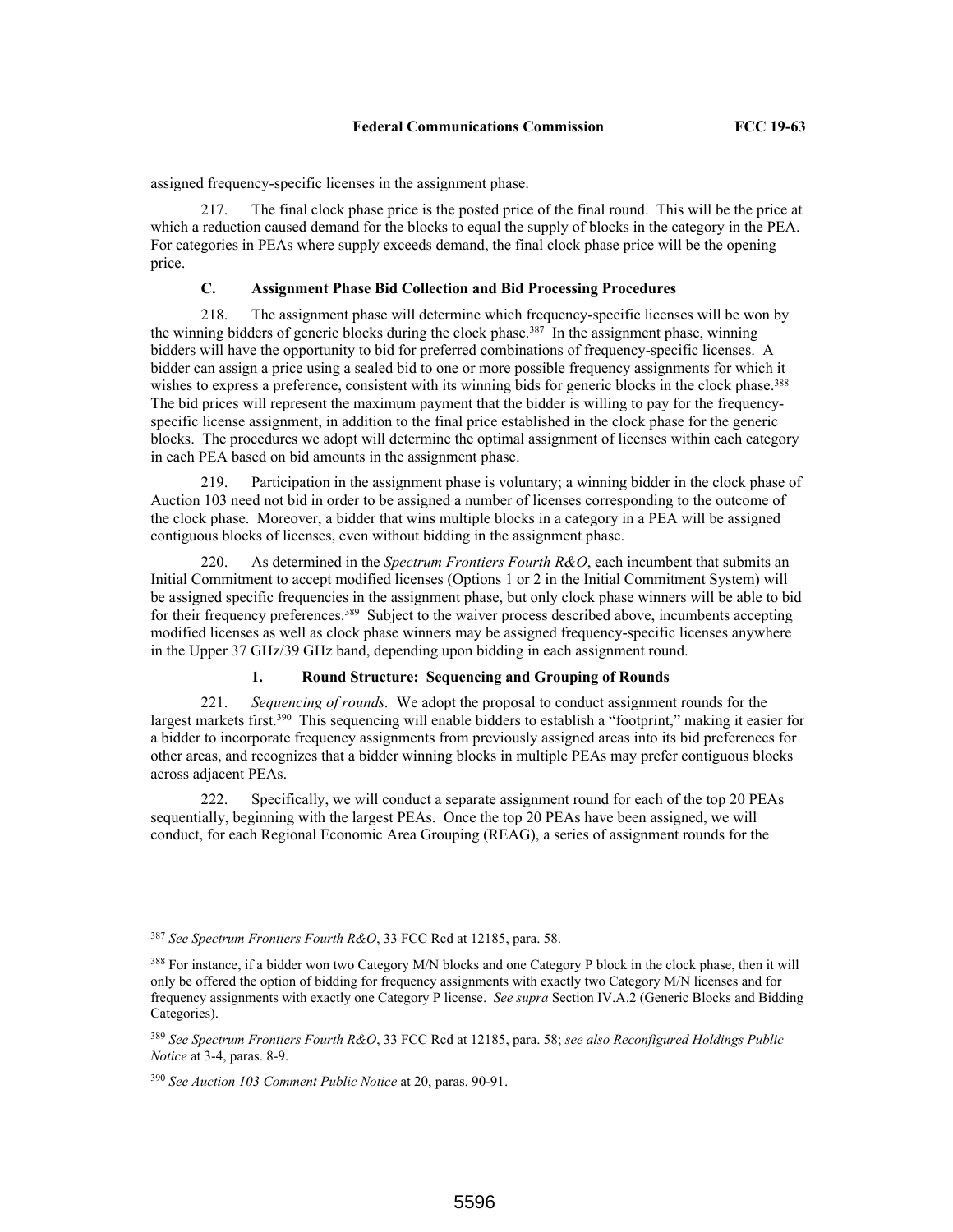remaining PEAs within that region.<sup>391</sup> We will sequence the assignment rounds within a REAG in descending order of population for a PEA group or individual PEA.

Grouping of PEAs. To reduce the total amount of time required to complete the assignment phase, we will group into a single market for assignment any non-top 20 PEAs within a region in which the same entities (winning bidders and incumbents keeping modified licenses<sup>392</sup>) must be assigned the same number of blocks in each category, and all are subject to the small markets bidding cap or all are not subject to the cap, which will also help maximize contiguity across PEAs. Accordingly, in markets where these criteria are met, a bidder will submit a single set of bids for assignment options that will apply to all the PEAs in the group and will be assigned the same frequency-specific licenses in each PEA.

224. In addition, we will conduct the bidding for the different REAGs in parallel. That is, bidding for assignments in multiple PEAs or PEA groups will take place during the same timed bidding round. This will also help reduce the length of the assignment phase.

# **2. Acceptable Bids and Bid Processing**

225. Under the procedures we adopt, prior to the start of the assignment phase, the bidding system will provide each clock phase winner with bidding options for all possible contiguous frequency assignments for each category in each PEA in which the bidder won blocks in the clock phase. In each assignment round, a bidder will be asked to assign a price to one or more of the bidding options for which it wishes to express a preference, consistent with its winning bid(s) for generic blocks in the clock phase.<sup>393</sup> The price will represent the maximum payment that the bidder is willing to pay, in addition to the base price established in the clock phase for the generic blocks, for the frequency-specific license or licenses in its bid.

226. Although AT&T and others, citing "unnecessary burdens," request that we provide for bidding only on those assignment options that are feasible given contiguity constraints on the assignments of other clock phase winners,<sup>394</sup> we choose instead to adopt our proposed approach, consistent with other limited information procedures that aim to deter undesirable strategic bidding behavior. Providing only feasible assignment bidding options makes it easier to infer the winnings and identities of other bidders.

227. A bidder will submit separate preferences for blocks it won in the Upper 37 and 39 GHz bands and blocks it won in the 47 GHz band, rather than submitting bids for preferences that include blocks in both categories. That is, if a bidder won one block in Category M/N and two blocks in Category P, it would not be able to submit a single bid amount for an assignment that included all three blocks. Instead, it would bid separately for assignments in Category M/N and assignments in Category P. We sought comment on allowing bidders to submit a single bid for assignments that include frequencies in both categories, in cases where the bidder won blocks in both Category M/N and Category P. T-Mobile agrees with our proposed procedures, which we adopt.<sup>395</sup>

<sup>&</sup>lt;sup>391</sup> Top 20 PEAs are PEAs 1–20. T-Mobile supports our proposal to conduct separate assignment rounds for the top 20 PEAs. *See* T-Mobile Comments at 15. However, T-Mobile also asserts that bidders may have less interest in coordinating their frequencies across different PEAs than they do for low-band spectrum and that, therefore, there is less benefit from conducting separate assignment rounds for the top PEAs than there is in auctions of low-band spectrum licenses. *See id.* at 15-16.

<sup>&</sup>lt;sup>392</sup> Further, in a grouping, for an incumbent keeping modified licenses, the number of blocks that it cannot be assigned due to a waiver must be the same for every PEA in the group.

<sup>393</sup> The *Auction 103 Assignment Phase Technical Guide* provides mathematical details of this proposal.

<sup>394</sup> AT&T Comments at 2-3; *see* AT&T Reply at 2; T-Mobile Reply at 6; Verizon Reply at 6.

<sup>395</sup> *See* T-Mobile Comments at 16.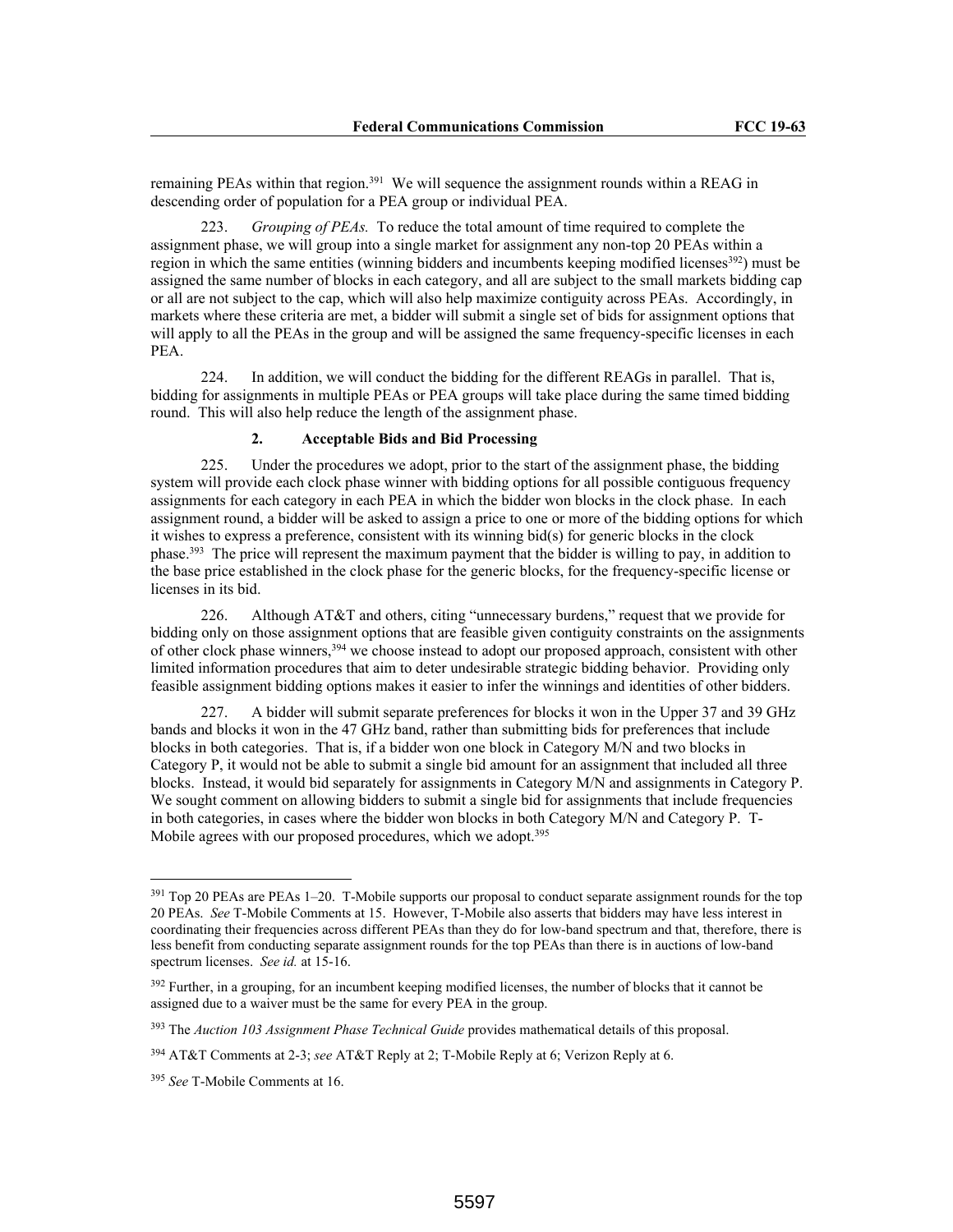228. We will use an optimization approach to determine the winning frequency assignment for each category in each PEA or PEA group. We adopt procedures such that the bidding system will select the assignment that maximizes the sum of bid amounts among all assignments where every bidder and every incumbent that accepts modified licenses under Initial Commitment Options 1 or 2 is assigned contiguous spectrum.<sup>396</sup> The bidding system will consider all assignment options of incumbents accepting modified licenses as though the incumbent had submitted bids of \$0.397

229. Further, the additional price a bidder will pay for a specific frequency assignment (above the final clock phase price) will be calculated consistent with a generalized "second price" approach—that is, the winner will pay a price that would be just sufficient to result in the bidder receiving that same winning frequency assignment while ensuring that no group of bidders is willing to pay more for an alternative assignment in which every bidder is assigned contiguous spectrum.<sup>398</sup> This price will be less than or equal to the price the bidder indicated it was willing to pay for the assignment. Determining prices in this way encourages bidders to bid their full value for the assignment, knowing that if the assignment is selected, they will pay no more than would be necessary to ensure that the outcome is competitive.<sup>399</sup>

# **3. Assignment Phase Payment Calculations**

230. When all assignment rounds have been completed, a bidder's final net total payment takes into account the sum of final clock phase prices across all licenses that it won, its assignment payments across all assignment phase markets, any incentive payments accruing to the bidder, and any claimed bidding credits.<sup>400</sup> Specifically, if a bidder is not claiming a bidding credit, its final net total payment is determined by summing the final clock phase prices across all licenses that it won and its assignment payments across all assignment phase markets and subtracting its total incentive payments across all licenses from the total.

231. If a bidder claims a bidding credit, a bidding credit discount is calculated by applying the bidder's bidding credit percentage to the total net payment obligations as set forth above, capping the bidding credit discount if it exceeds the applicable caps for small businesses, rural service providers, and small markets. The resulting bidding credit discount is subtracted from the bidder's total net payment obligations to determine the final net total payment for a bidder with a bidding credit.

#### **D. Calculating Individual License Prices**

232. While final auction payments for winning bidders will be calculated with bidding credit caps and assignment payments applied on an aggregate basis, rather than to individual licenses, the bidding system will also calculate a per-license price for each license.<sup>401</sup> Such individual prices may be needed if a licensee later incurs license-specific obligations, such as unjust enrichment payments.

233. After the assignment phase, the bidding system will determine a net and gross price for each license that was won by a bidder by apportioning assignment payments and any bidding credit discount (which was calculated based on total net payment obligations taking account of any caps) across

<sup>&</sup>lt;sup>396</sup> Furthermore, if there are multiple blocks in a category that remain unsold, the unsold licenses will be contiguous to each other and adjacent to a license for a partial PEA, if there is a single partial PEA license to be assigned.

 $397$  If the incumbent is subject to a waiver in a PEA, the bidding system also will preclude assigning the incumbent licenses in the blocks in that PEA specified in the waiver.

<sup>398</sup> See the *Auction 103 Assignment Phase Technical Guide* for mathematical details.

<sup>399</sup> The pricing approach is a version of a Vickrey-Clarke-Groves mechanism. It is described in the *Auction 103 Assignment Phase Technical Guide*.

<sup>400</sup> See the *Auction 103 Assignment Phase Technical Guide* for mathematical details.

<sup>401</sup> See the *Auction 103 Assignment Phase Technical Guide* for details.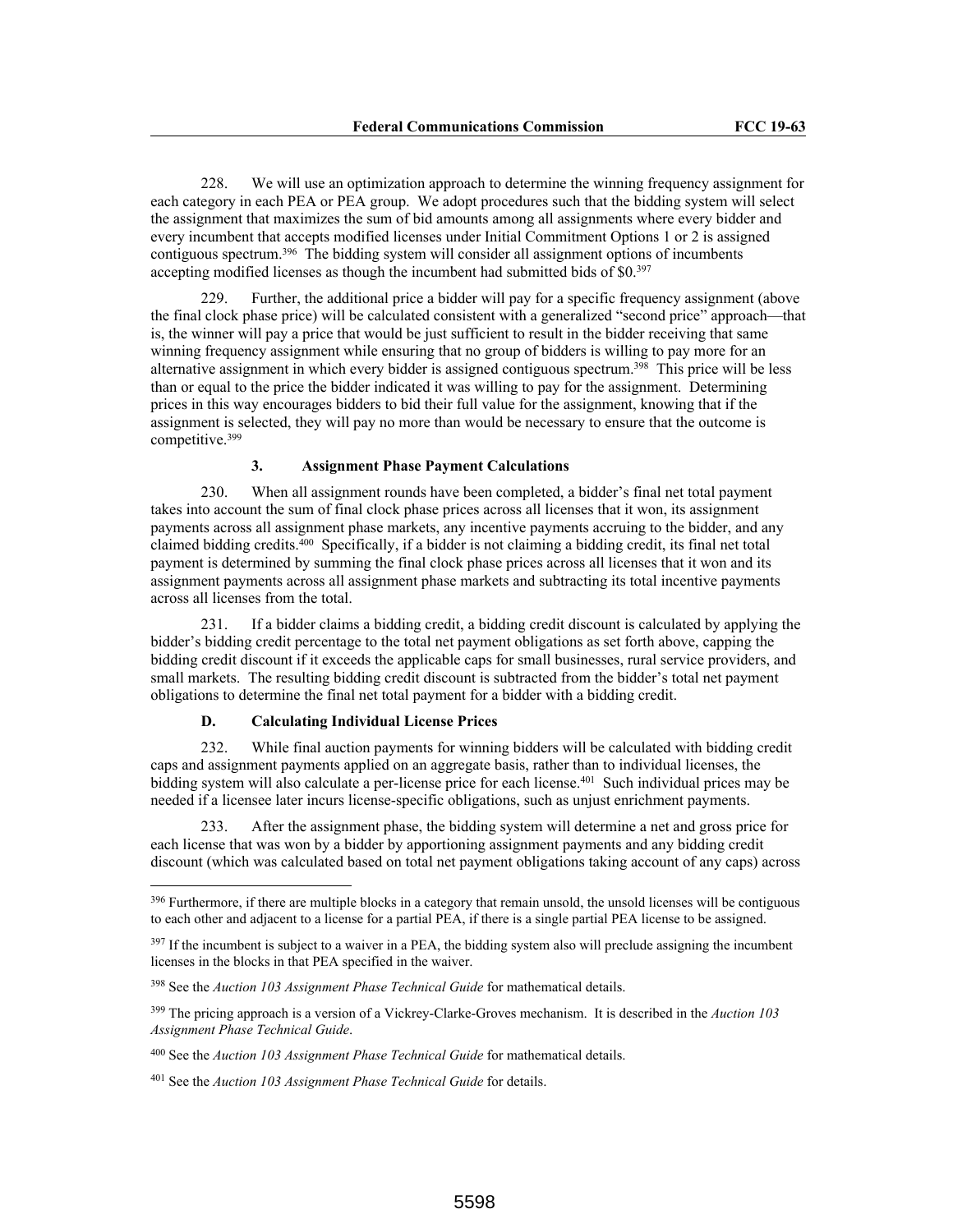all the licenses that the bidder won. To calculate the gross per-license price, the bidding system will apportion the assignment payment to licenses in proportion to the final clock phase prices of the licenses that the bidder is assigned in that category and market. To calculate the net price, the bidding system will first apportion any applicable bidding credit discounts to each category and assignment phase market in proportion to the gross payment for that category and that market. Then, for each assignment phase market, the bidding system will apportion the assignment payment and the discount to licenses in proportion to the final clock phase price of the licenses that the bidder is assigned in that category for that market.

## **E. Auction Results**

234. The bidding system will determine winning bidders and their assigned licenses as described in Sections IV.B.5 (Winning Bids in the Clock Phase) and IV.C (Assignment Phase Bid Collection and Bid Processing Procedures), above. After the Office announces the auction results, it will provide a means for the public to view and download bidding and results data.

#### **F. Auction Announcements**

235. The Commission and/or Office will use auction announcements to report necessary information to bidders, such as schedule changes. All auction announcements will be available by clicking a link in the bidding system.

# **V. POST-AUCTION PROCEDURES**

236. Shortly after bidding has ended in Auction 103, a public notice will be released declaring that the auction closed and establishing the deadlines for submitting down payments, final payments, and the long-form applications (FCC Form  $601$ ) for the auction.<sup>402</sup>

# **A. Down Payments**

237. Within 10 business days after release of the auction closing public notice for Auction 103, each winning bidder must submit sufficient funds (in addition to its upfront payment) to bring its total amount of money on deposit with the Commission to 20% of the net amount of its winning bids (gross winning bids less any incentive payment, then less any bidding credits, if applicable).<sup>403</sup>

## **B. Final Payments**

238. Each winning bidder will be required to submit the balance of the net amount for each of its winning bids within 10 business days after the deadline for submitting down payments.<sup>404</sup>

#### **C. Long-Form Application (FCC Form 601)**

239. The Commission's rules provide that, within 10 business days after release of the auction closing public notice, winning bidders must electronically submit a properly completed post-auction application (FCC Form  $601$ ) for the license(s) they won through the auction.<sup>405</sup>

240. A winning bidder claiming eligibility for a small business bidding credit or a rural service provider bidding credit must demonstrate its eligibility in its FCC Form 601 post-auction application for

<sup>405</sup> 47 CFR § 1.2107(c).

<sup>402</sup> The *Updated Reconfiguration Procedures Public Notice* details additional post-auction transition procedures that apply to incumbents. *Updated Reconfiguration Procedures Public Notice* at 16-17, paras. 47-51.

<sup>403</sup> 47 CFR § 1.2107(b). The *Updated Reconfiguration Procedures Public Notice* describes how an incumbent's incentive payment will be calculated. *Updated Reconfiguration Procedures Public Notice* at 17, para. 52.

<sup>404</sup> 47 CFR § 1.2109(a); *see CSEA/Part 1 Report and Order*, 21 FCC Rcd at 907-09, paras. 43-46.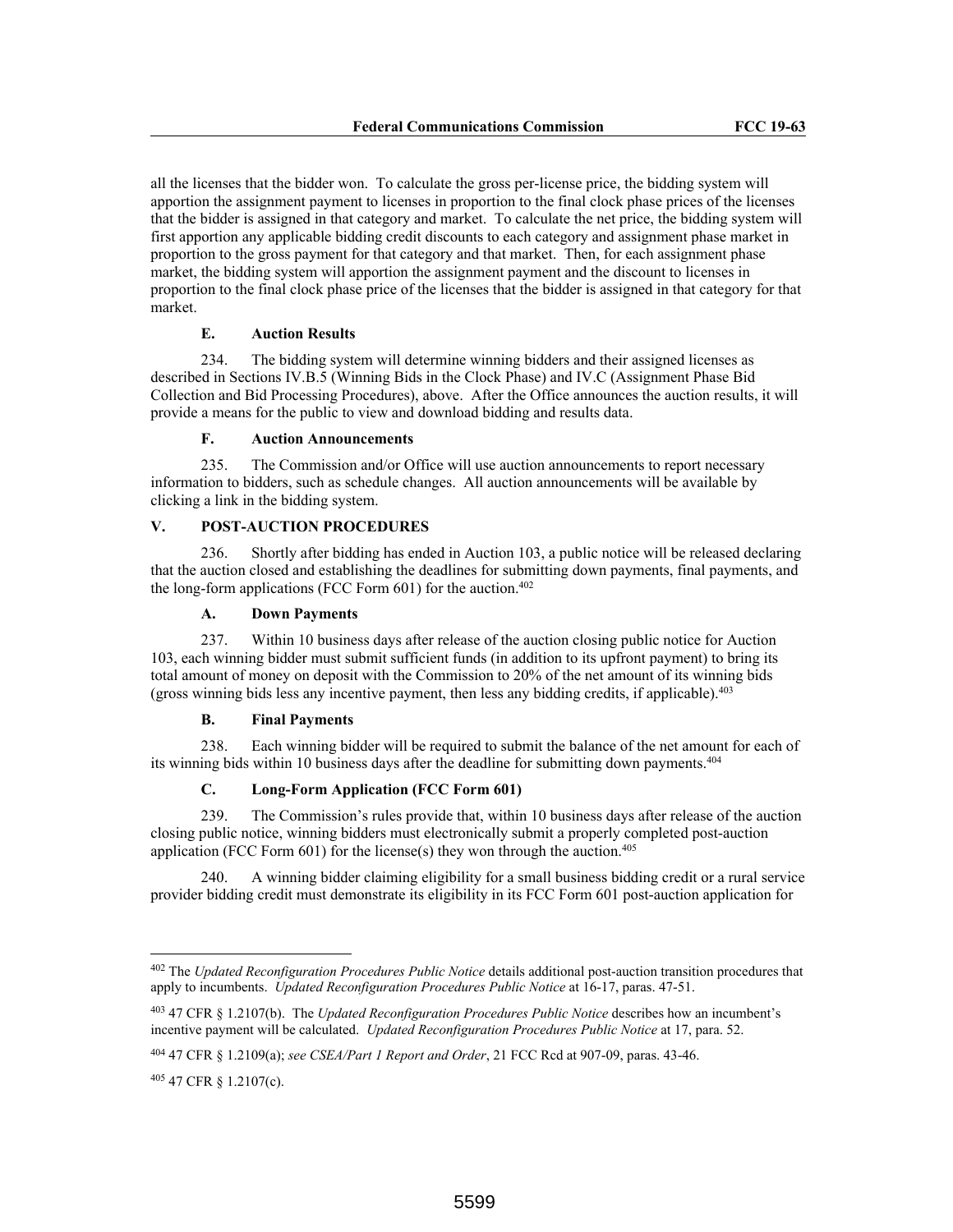the bidding credit sought.<sup>406</sup> Further instructions on these and other filing requirements will be provided to winning bidders in the auction closing public notice for Auction 103.

241. Winning bidders organized as bidding consortia must comply with the FCC Form 601 post-auction application procedures set forth in section 1.2107(g) of the Commission's rules.<sup>407</sup> Specifically, license(s) won by a consortium must be applied for as follows: (a) an individual member of the consortium or a new legal entity comprising two or more individual consortium members must file for licenses covered by the winning bids; (b) each member or group of members of a winning consortium seeking separate licenses will be required to file a separate FCC Form 601 for its/their respective license(s) in their legal business name; (c) in the case of a license to be partitioned or disaggregated, the member or group filing the applicable FCC Form 601 shall include the parties' partitioning or disaggregation agreement with the FCC Form 601; and (d) if a DE credit is sought (either small business or rural service provider), the applicant must meet the applicable eligibility requirements in the Commission's rules for the credit.<sup>408</sup>

#### **D. Ownership Disclosure Information Report (FCC Form 602)**

242. Within 10 business days after release of the auction closing public notice for Auction 103, each winning bidder must also comply with the ownership reporting requirements in sections 1.913, 1.919, and 1.2112 of the Commission's rules by submitting an ownership disclosure information report for wireless telecommunications services (FCC Form 602) with its FCC Form 601 post-auction application.<sup>409</sup>

243. If a winning bidder already has a complete and accurate FCC Form 602 on file in the FCC's Universal Licensing System (ULS), it is not necessary to file a new report, but the winning bidder must certify in its FCC Form 601 application that the information on file with the Commission is complete and accurate. If the winning bidder does not have an FCC Form 602 on file, or if it is not complete and accurate, it must submit one.

244. When a winning bidder submits an FCC Form 175, ULS automatically creates an ownership record. **This record is not an FCC Form 602, but it may be used to pre-fill the FCC Form 602 with the ownership information submitted on the winning bidder's FCC Form 175 application.** A winning bidder must review the pre-filled information and confirm that it is complete and accurate as of the filing date of the FCC Form 601 post-auction application before certifying and submitting the FCC Form 602. Further instructions will be provided to winning bidders in the auction closing public notice.

## **E. Tribal Lands Bidding Credit**

245. A winning bidder that intends to use its license(s) to deploy facilities and provide services to federally recognized tribal lands that are unserved by any telecommunications carrier or that have a wireline penetration rate equal to or below 85% is eligible to receive a tribal lands bidding credit as set forth in sections 1.2107 and 1.2110(f) of the Commission's rules.<sup>410</sup> A tribal lands bidding credit is in addition to, and separate from, any other bidding credit for which a winning bidder may qualify.

246. Unlike other bidding credits that are requested prior to the auction, a winning bidder applies for the tribal lands bidding credit after the auction when it files its FCC Form 601 post-auction

<sup>408</sup> 47 CFR § 1.2107(g); s*ee also id.* § 1.2110 (b)(4)(i), (c)(6); *2015 Part 1 Report and Order*, 30 FCC Rcd at 7535- 36, 7574, 7583-86, paras. 101-03, 190, 214-26*.*

<sup>409</sup> 47 CFR §§ 1.913, 1.919, 1.2107(f), 1.2112.

<sup>410</sup> *Id.* §§ 1.2107, 1.2110(f); *2016 Spectrum Frontiers Order*, 31 FCC Rcd at 8101, para. 253.

<sup>406</sup> *Id.* § 1.2112(b).

<sup>407</sup> *Id.* § 1.2107(g); *see also CSEA/Part 1 Report and Order*, 21 FCC Rcd at 911-12, paras. 51-52; *2015 Part 1 Report and Order*, 30 FCC Rcd at 7535, para. 101.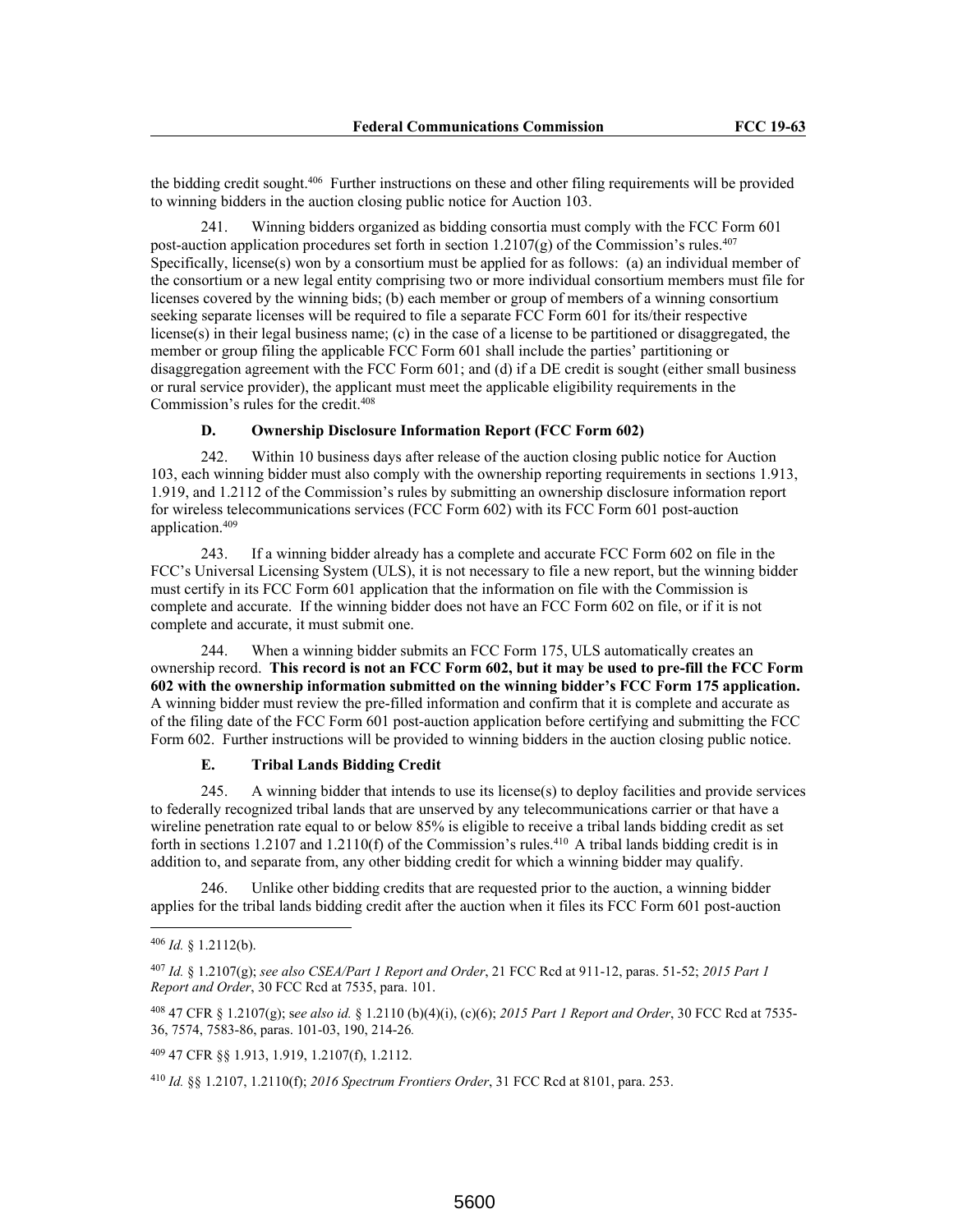application. When initially filing the post-auction application, the winning bidder will be required to inform the Commission whether it intends to seek a tribal lands bidding credit, for each license won in the auction, by checking the designated box(es). After stating its intent to seek a tribal lands bidding credit, the winning bidder will have 180 days from the close of the post-auction application filing window to amend its application to select the specific tribal lands to be served and provide the required tribal government certifications. Licensees receiving a tribal lands bidding credit are subject to performance criteria as set forth in section  $1.2110(f)(3)(vi)$ .<sup>411</sup> For additional information on the tribal lands bidding credit, including how the amount of the credit is calculated, applicants should review the Commission's rulemaking proceeding regarding tribal lands bidding credits and related public notices.<sup>412</sup>

## **F. Default and Disqualification**

247. Any winning bidder that defaults or is disqualified after the close of an auction (i.e., fails to remit the required down payment by the specified deadline, fails to submit a timely long-form application, fails to make a full and timely final payment, or is otherwise disqualified) is liable for default payments as described in section  $1.2104(g)(2)$ .<sup>413</sup> This payment consists of a deficiency payment, equal to the difference between the amount of the bidder's winning bid and the amount of the winning bid the next time a license covering the same spectrum is won in an auction, plus an additional payment equal to a percentage of the defaulter's bid or of the subsequent winning bid, whichever is less.

The percentage of the applicable bid to be assessed as an additional payment for defaults in a particular auction is established in advance of the auction. We adopt our proposal to set the additional default payment for Auction 103 at 15% of the applicable bid.<sup>414</sup>

249. In case they are needed for post-auction administrative purposes, the bidding system will calculate individual per-license prices that are separate from final auction payments, which are calculated on an aggregate basis. The bidding system will apportion to individual licenses any assignment phase payments and any capped bidding credit discounts,<sup>415</sup> since in both cases, a single amount may apply to multiple licenses.

250. Finally, in the event of a default, the Commission has the discretion to re-auction the license or offer it to the next highest bidder (in descending order) at its final bid amount.<sup>416</sup> In addition, if a default or disqualification involves gross misconduct, misrepresentation, or bad faith by an applicant, the Commission may declare the applicant and its principals ineligible to bid in future auctions and may

<sup>413</sup> 47 CFR § 1.2104(g)(2).

<sup>414</sup> *See Auction 103 Comment Public Notice* at 22, para. 98.

<sup>411</sup> *See* 47 CFR § 1.2110(f)(3)(ii)-(vii).

<sup>412</sup> *See generally Extending Wireless Telecommunications Services to Tribal Lands*, Report and Order and Further Notice of Proposed Rule Making, 15 FCC Rcd 11794 (2000); Second Report and Order and Second Further Notice of Proposed Rulemaking, 18 FCC Rcd 4775, 4778-79, para. 10 (2003); Third Report and Order, 19 FCC Rcd 17652 (2004); *see also Wireless Telecommunications Bureau Announces Enhancements to the Universal Licensing System to Help Winning Bidders of FCC Auctions File for Tribal Land Bidding Credits*, Public Notice, 16 FCC Rcd 5355 (2001); *Wireless Telecommunications Bureau Releases Additional Information Regarding the Procedures for Obtaining a Tribal Lands Bidding Credit and List of Tribal Lands*, Public Notice, 15 FCC Rcd 24838 (2000); *Wireless Telecommunications Bureau Announces Availability of Bidding Credits for Providing Wireless Services to Qualifying Tribal Lands: Tribal Lands Bidding Credits to Be Available Beginning in Auction No. 36 (800 MHz Specialized Mobile Radio (SMR) Lower 80 Channels) and in Future Auctions*, Public Notice, 15 FCC Rcd 18351 (2000). Relevant documents can be viewed on the Commission's website by going to www.fcc.gov/auctions/ and clicking on the Tribal Lands Credits link.

<sup>415</sup> *See supra* Section II.H.3 (Caps on Bidding Credits).

<sup>416</sup> 47 CFR § 1.2109(b)-(c).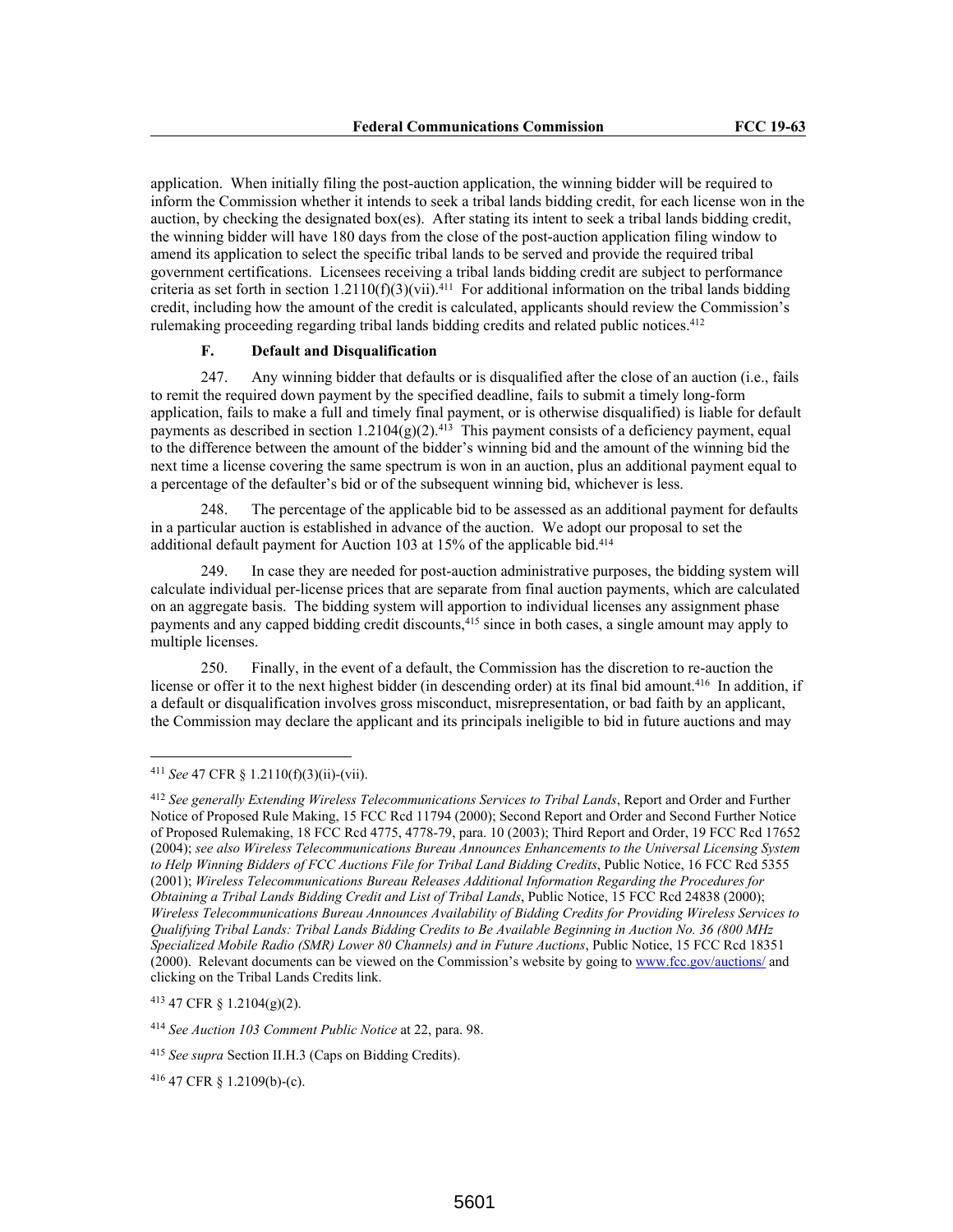take any other action that it deems necessary, including institution of proceedings to revoke any existing authorizations held by the applicant.<sup>417</sup>

#### **G. Refund of Remaining Upfront Payment Balance**

251. All refunds of upfront payment balances will be returned to the payer of record as identified on the FCC Form 159 unless the payer submits written authorization instructing otherwise. Bidders are encouraged to use the **Refund Information** icon found on the *Auction Application Manager* page or the **Refund Form** link available on the *Auction Application Submit Confirmation* page in the FCC Auction Application System to access the form.After the required information is completed on the blank form, the form should be printed, signed, and submitted to the Commission by mail, fax, or email as instructed below.

252. If you have elected not to access the Refund Form through the Auction Application Manager page, the Commission is requesting that all information listed below be supplied in writing.

> Name, address, contact and phone number of Bank ABA Number Account Number to Credit Name of Account Holder FCC Registration Number (FRN)

The refund request must be submitted by fax to the Revenue & Receivables Operations Group/Auctions at (202) 418-2843, by email to RROGWIREFAXES@fcc.gov, or by mail to:

> Federal Communications Commission Financial Operations Revenue & Receivables Operations Group/Auctions Scott Radcliffe 445 12th Street, SW, Room 1-C848 Washington, DC 20554

NOTE: Refund processing generally takes up to two weeks to complete. Bidders with questions about refunds should contact Scott Radcliffe at (202) 418-7518, Theresa Meeks at (202) 418-2945, or Gail Glasser at (202) 418-0578.

#### **VI. PROCEDURAL MATTERS**

253. *Supplemental Final Regulatory Flexibility Analysis.* As required by the Regulatory Flexibility Act of 1980, as amended (RFA),<sup>418</sup> a Supplemental Initial Regulatory Flexibility Analysis (Supplemental IRFA) was incorporated in the *Auction 103 Comment Public Notice* released in April 2019. The Commission sought public comment on the proposals in the *Auction 103 Comment Public Notice*, including comments on the Supplemental IRFA. No comments were filed addressing the Supplemental IRFA. This Public Notice establishes the procedures to be used for Auction 103 and supplements the Initial and Final Regulatory Flexibility Analyses completed by the Commission in the *Spectrum Frontiers Fourth R&O*, *2017 Spectrum Frontiers Order*, *2016 Spectrum Frontiers Order*, and other Commission orders pursuant to which Auction 103 will be conducted.<sup>419</sup> This present Supplemental Final Regulatory Flexibility Analysis (Supplemental FRFA) conforms to the RFA.<sup>420</sup>

254. *Need for, and Objectives of, the Rules.* This Public Notice implements auction

<sup>417</sup> *Id.* § 1.2109(d).

<sup>418</sup> 5 U.S.C. § 603. The RFA, *see id.* §§ 601-612, has been amended by the Small Business Regulatory Enforcement Fairness Act of 1996, Pub. L. No. 104-121, Title II, 110 Stat. 857 (1996).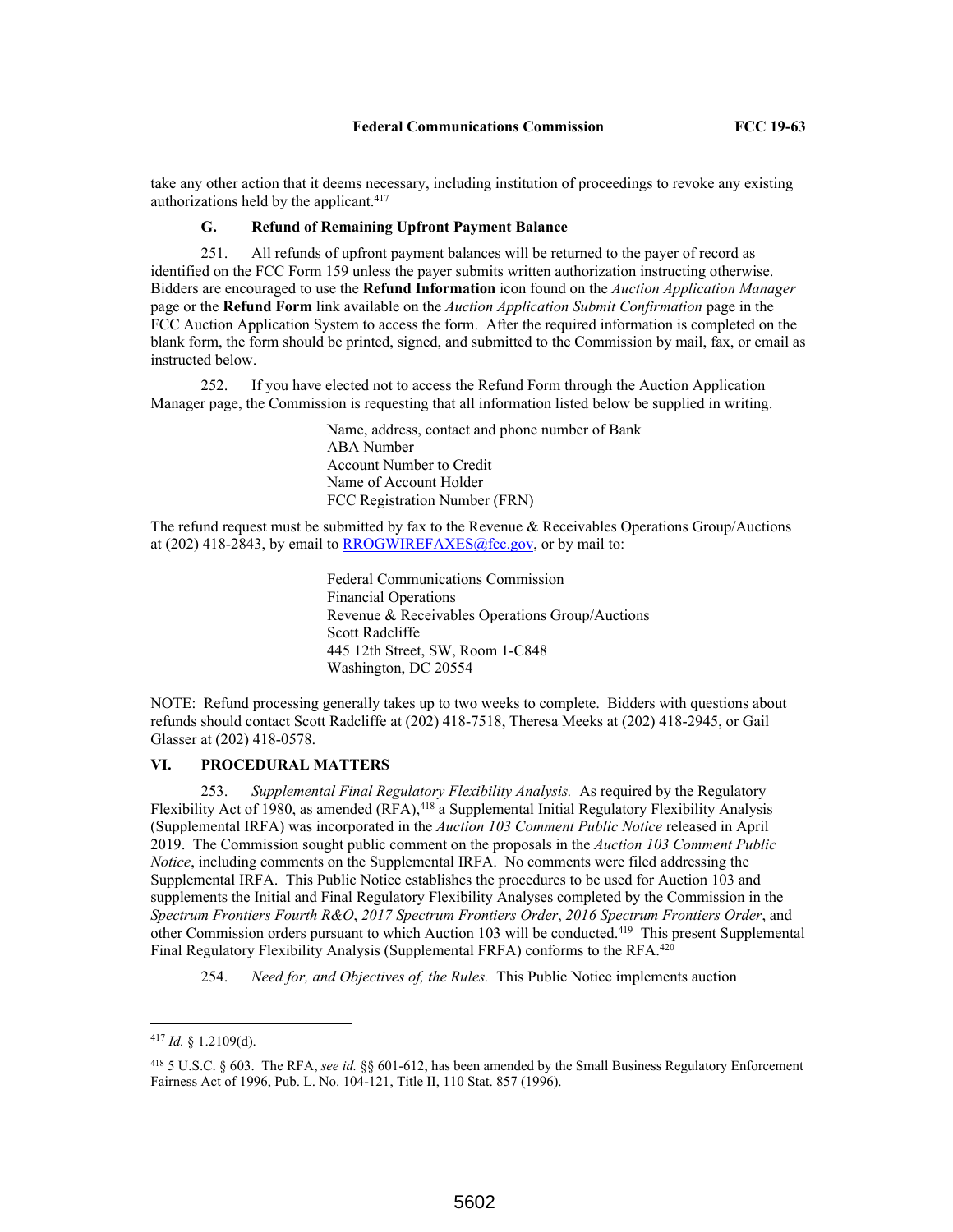procedures for those entities that seek to bid to acquire licenses in Auction 103. Auction 103 will be our third auction of high-band spectrum in furtherance of the deployment of fifth-generation (5G) wireless, the Internet of things (IoT), and other advanced spectrum-based services. The Public Notice adopts procedural rules and terms and conditions governing Auction 103, the post-auction application and payment processes, as well as setting the minimum opening bid amounts for Upper Microwave Flexible Use Service (UMFUS) licenses in the Upper 37 GHz (37.6–38.6 GHz), 39 GHz (38.6–40 GHz), and 47 GHz (47.2–48.2 GHz) bands that will be offered in Auction 103.

255. To promote the efficient and fair administration of the competitive bidding process for all Auction 103 participants, we adopt the following procedures proposed in the *Auction 103 Comment Public Notice*:

- establishment of bidding credit caps for eligible small businesses and rural service providers in Auction 103;
- use of a clock auction format for Auction 103 under which each qualified bidder will indicate in successive clock bidding rounds its demands for categories of generic blocks in specific geographic areas;
- a specific minimum opening bid amount for generic blocks in each PEA available in Auction 103;
- a specific upfront payment amount for generic blocks in each PEA available in Auction 103;
- establishment of a bidder's initial bidding eligibility in bidding units based on that bidder's upfront payment;
- use of an activity rule that would require bidders to bid actively during the auction rather than waiting until late in the auction before participating;
- a requirement that bidders be active on between 90% and 100% of their bidding eligibility in all regular clock rounds;
- establishment of acceptable bid amounts, including clock price increments and intra-round bids, along with a proposed methodology for calculating such amounts;
- a proposed methodology for processing bids and requests to reduce demand;
- a procedure for breaking ties if identical high bid amounts are submitted on a license in a given round;
- establishment of an assignment phase that will determine which frequency-specific licenses will be won by the winning bidders of generic blocks during the clock phase;
- establishment of an additional default payment of 15% under section 1.2104(g)(2) of the rules in the event that a winning bidder defaults or is disqualified after the auction.

256. The procedures for the conduct of Auction 103 constitute the more specific implementation of the competitive bidding rules contemplated by Parts 1 and 30 of the Commission's rules and the underlying rulemaking orders, including the *Spectrum Frontiers Fourth R&O*, *2017 Spectrum Frontiers Order*, *2016 Spectrum Frontiers Order*, and relevant competitive bidding orders, and are fully consistent therewith.<sup>421</sup>

<sup>(</sup>Continued from previous page)

<sup>419</sup> *See Spectrum Frontiers Fourth R&O*, 33 FCC Rcd at 12192-200, App. B; *2016 Spectrum Frontiers Order*, 31 FCC Rcd at 8234-42, 8262-69, Apps. E, H; *2017 Spectrum Frontiers Order*, 32 FCC Rcd at 11087-96, 11107-11, Apps. C, D, F.

<sup>420</sup> *See* 5 U.S.C. § 604.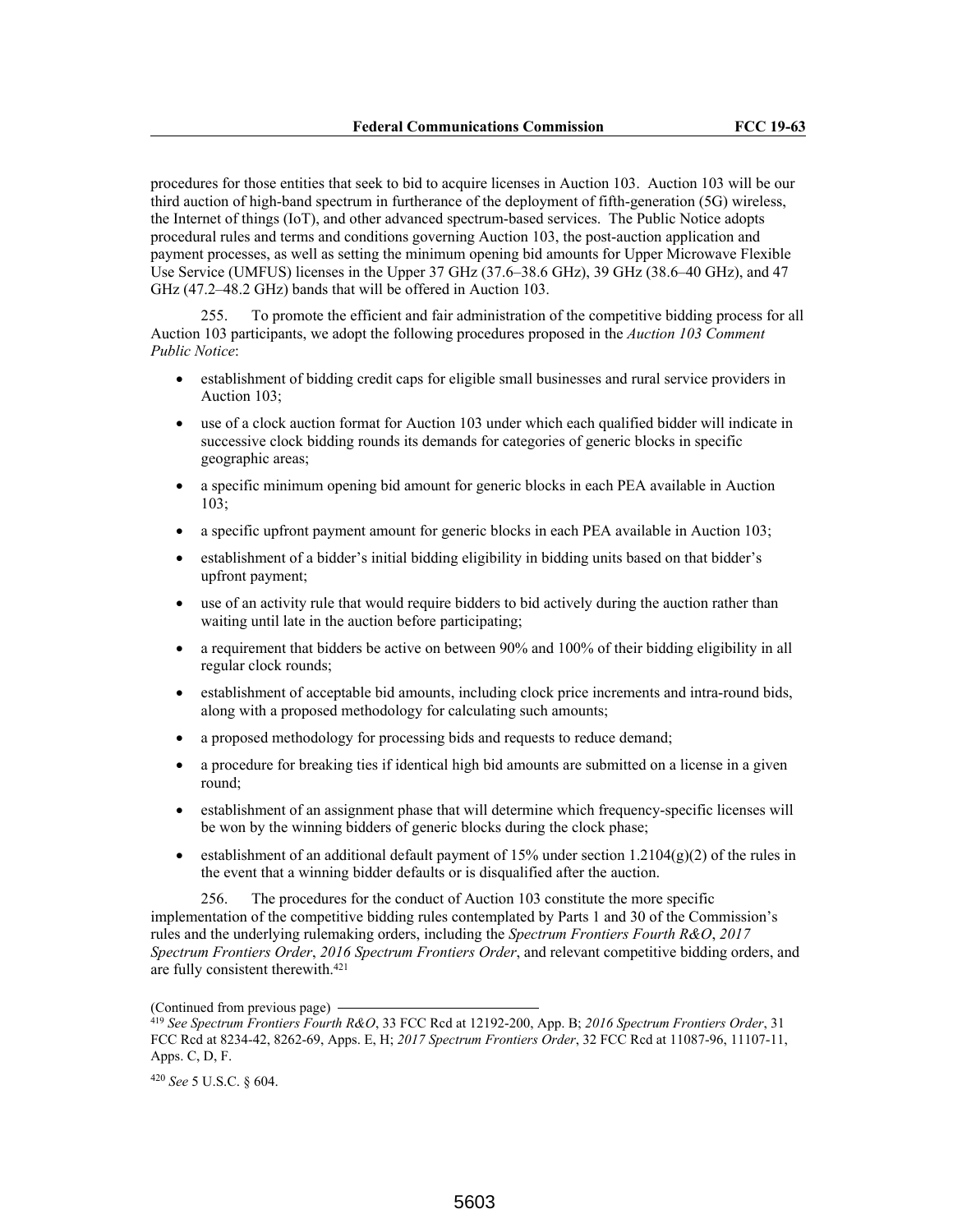257. *Summary of Significant Issues Raised by Public Comments in Response to the IRFA*. There were no comments filed that specifically address the procedures and policies proposed in the Supplemental IFRA.

258. *Response to Comments by the Chief Counsel for Advocacy of the Small Business Administration.* Pursuant to the Small Business Jobs Act of 2010, which amended the RFA, the Commission is required to respond to any comment filed by the Chief Counsel for Advocacy of the Small Business Administration (SBA) and to provide a detailed statement of any change made to the proposed procedures as a result of those comments.<sup>422</sup> The Chief Counsel did not file any comments in response to the procedures that were proposed in the *Auction 103 Comment Public Notice.*

259. *Description and Estimate of the Number of Small Entities to Which the Rules Will Apply.* The RFA directs agencies to provide a description of, and, where feasible, an estimate of the number of small entities that may be affected by the rules and policies adopted herein.<sup>423</sup> The RFA generally defines the term "small entity" as having the same meaning as the terms "small business," "small organization," and "small governmental jurisdiction."<sup>424</sup> In addition, the term "small business" has the same meaning as the term "small business concern" under the Small Business Act.<sup>425</sup> A "small business concern" is one which: (1) is independently owned and operated; (2) is not dominant in its field of operation; and (3) satisfies any additional criteria established by the SBA.<sup>426</sup>

260. As noted above, Regulatory Flexibility Analyses were incorporated into the *Spectrum Frontiers Fourth R&O*, *2017 Spectrum Frontiers Order*, and *2016 Spectrum Frontiers Order*. These orders provide the underlying authority for the procedures proposed in the *Auction 103 Comment Public Notice* and adopted herein for Auction 103. In those analyses, we described in detail the small entities that might be significantly affected. In this Public Notice, we hereby incorporate by reference the descriptions and estimates of the number of small entities from the previous Regulatory Flexibility Analyses in the *Spectrum Frontiers Fourth R&O*, *2017 Spectrum Frontiers Order*, and *2016 Spectrum Frontiers Order*. 427

261. Based on the information available in the Commission's public Universal Licensing System (ULS), we estimate there are currently 16 incumbent 39 GHz licensees.<sup>428</sup> Of these incumbent 39 GHz licensees, we estimate that up to 8 could be considered a "small entity" under the RFA.

(Continued from previous page)

<sup>421</sup> *See generally Competitive Bidding Second Report and Order*, 9 FCC Rcd at 2360-75, paras. 68-159.

 $422$  5 U.S.C. § 604(a)(3).

<sup>423</sup>*Id*.

 $424$  *Id.* § 601(6).

<sup>425</sup> *Id.* § 601(3) (incorporating by reference the definition of "small business concern" in the Small Business Act, 15 U.S.C. § 632). Pursuant to 5 U.S.C. § 601(3), the statutory definition of a small business applies "unless an agency, after consultation with the Office of Advocacy of the Small Business Administration and after opportunity for public comment, establishes one or more definitions of such term which are appropriate to the activities of the agency and publishes such definition(s) in the Federal Register."

## <sup>426</sup> 15 U.S.C. § 632.

<sup>427</sup> *Spectrum Frontiers Fourth R&O*, 33 FCC Rcd at 12192-200, App. B; *2016 Spectrum Frontiers Order*, 31 FCC Rcd at 8234-42, App. E; *2017 Spectrum Frontiers Order*, 32 FCC Rcd at 11087-96, Apps. C, D.

<sup>428</sup> In Auction 30, the Commission offered 2,450 licenses in the 39 GHz band. Auction 30 closed on May 8, 2000 with 29 winning bidders winning a total of 2,173 licenses. *See 39 GHz Band Auction Closes*, Public Notice, 15 FCC Rcd 13648 (2000). 18 of these winning bidders (winning a total of 849 licenses) claimed eligibility for a small business bidding credit. *Id*. We note that, as a general matter, the number of winning bidders that are eligible for a small business bidding credit at the close of an auction does not necessarily represent the number of small businesses currently in a service. Also, we do not generally track subsequent business size unless, in the context of assignments or transfers, unjust enrichment issues are implicated.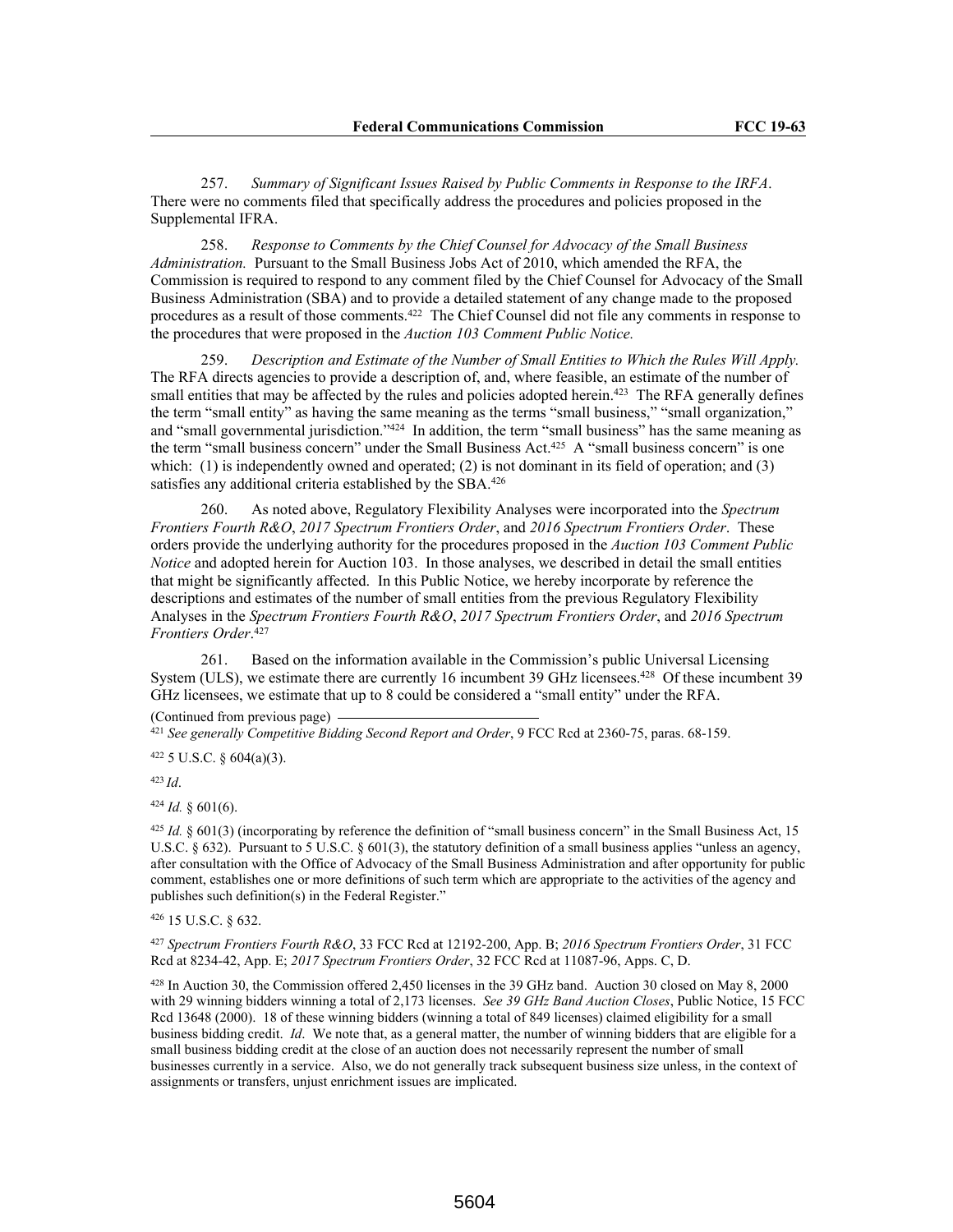262. *Description of Projected Reporting, Recordkeeping, and Other Compliance Requirements for Small Entities.* The Commission designed the auction application process itself to minimize reporting and compliance requirements for applicants, including small business applicants. In the first part of the Commission's two-phased auction application process, parties desiring to participate in an auction file streamlined, short-form applications in which they certify under penalty of perjury as to their qualifications.<sup>429</sup> Eligibility to participate in bidding is based on an applicant's short-form application and certifications, as well as its upfront payment. In the second phase of the process, winning bidders file a more comprehensive long-form application. Thus, an applicant which fails to become a winning bidder does not need to file a long-form application and provide the additional showings and more detailed demonstrations required of a winning bidder.

263. We do not expect the processes and procedures adopted in this Public Notice will require small entities to hire attorneys, engineers, consultants, or other professionals to participate in Auction 103 and comply with the procedures we ultimately adopt because of the information, resources, and guidance we make available to potential and actual participants. We cannot quantify the cost of compliance with the procedures; however, we do not believe that the costs of compliance will unduly burden small entities that choose to participate in the auction. We note the processes and procedures are consistent with existing Commission policies and procedures used in prior auctions. Thus, some small entities may already be familiar with such procedures and have the processes and procedures in place to facilitate compliance resulting in minimal incremental costs to comply. For those small entities that may be new to the Commission's auction process, the various resources that will be made available, including, but not limited to, the mock auction, remote electronic or telephonic bidding, and access to hotlines for both technical and auction assistance, should help facilitate participation without the need to hire professionals. For example, we intend to release an online tutorial that will help applicants understand the procedures for filing the auction short-form applications (FCC Form 175). We also intend to offer other educational opportunities for applicants in Auction 103 to familiarize themselves with the FCC auction application system and the bidding system. By providing these resources as well as the resources discussed below, we expect small business entities that utilize the available resources to experience lower participation and compliance costs.

264. *Steps Taken to Minimize the Significant Economic Impact on Small Entities, and Significant Alternatives Considered.* The RFA requires an agency to describe any significant, specifically small business, alternatives that it has considered in reaching its approach, which may include the following four alternatives (among others): "(1) the establishment of differing compliance or reporting requirements or timetables that take into account the resources available to small entities; (2) the clarification, consolidation, or simplification of compliance and reporting requirements under the rule for such small entities; (3) the use of performance rather than design standards; and (4) an exemption from coverage of the rule, or any part thereof, for such small entities."<sup>430</sup>

265. We have taken steps to minimize any economic impact of our auction procedures on small businesses through among other things, the many free resources we provide potential auction participants. Consistent with the past practices in prior auctions, small entities that are potential participants will have access to detailed educational information and Commission personnel to help guide their participation in Auction 103, which should alleviate any need to hire professionals. More specifically, small entities and other auction participants may seek clarification of or guidance on complying with competitive bidding rules and procedures, reporting requirements, and using the bidding system. Additionally, an FCC Auctions Hotline will provide small entities one-on-one access to Commission staff for information about the auction process and procedures. Further, the FCC Auctions Technical Support Hotline is another resource which provides technical assistance to applicants, including

<sup>429</sup> *See Competitive Bidding Second Report and Order*, 9 FCC Rcd at 2376-77, paras. 163-66.

 $430$  5 U.S.C. § 603(c)(1)-(4).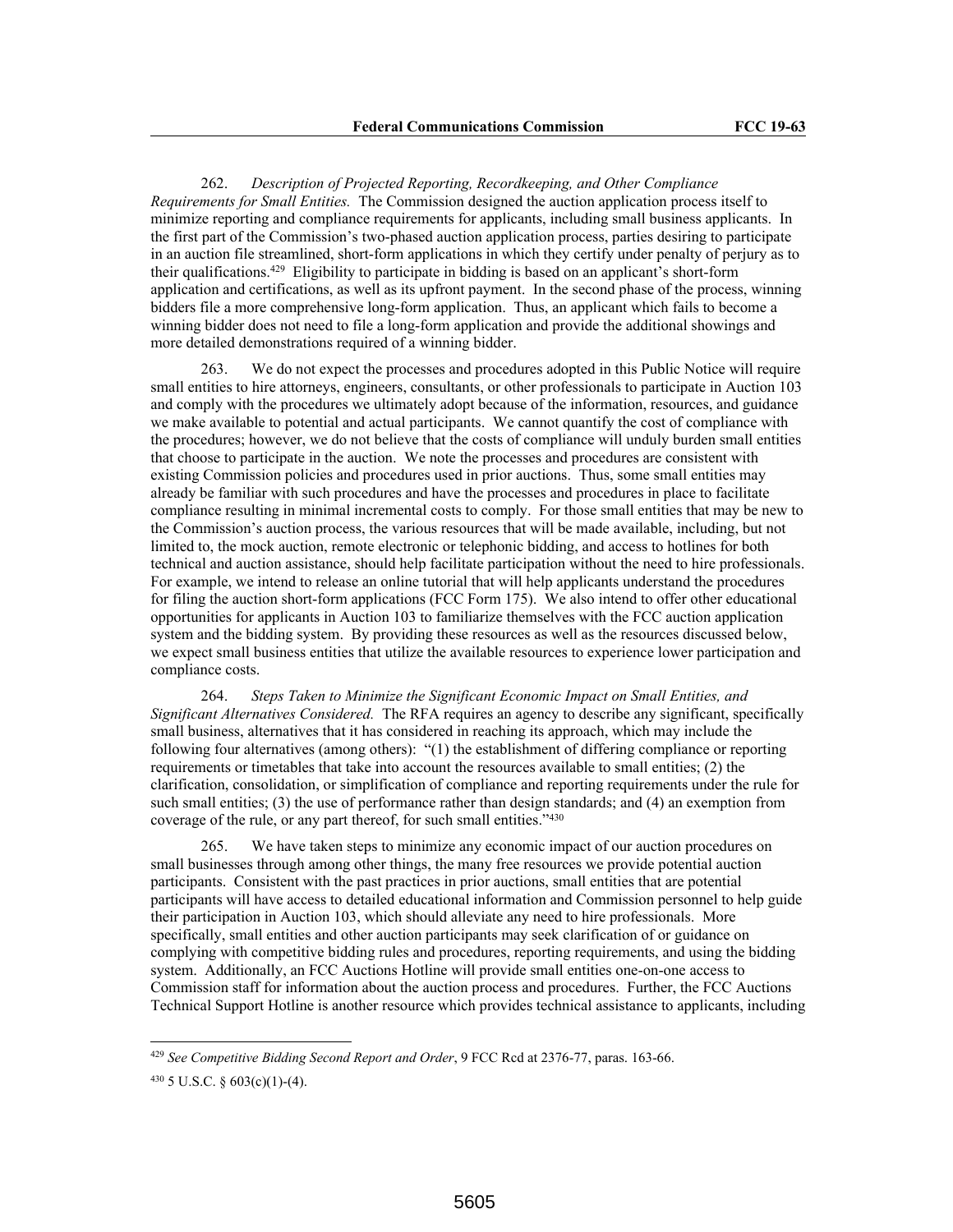small business entities, on issues such as access to or navigation within the electronic FCC Form 175 and use of the bidding system. Small entities and other would-be participants will also be provided various materials on the pre-bidding process in advance of the short-form application filing window, which includes step-by-step instructions on how to complete FCC Form 175. In addition, small entities will have access to the web-based, interactive online tutorial produced by Commission staff to familiarize themselves with auction procedures, filing requirements, bidding procedures, and other matters related to an auction.

266. We also make various databases and other sources of information, including the Auctions program websites and copies of Commission decisions, available to the public without charge, providing a low-cost mechanism for small businesses to conduct research prior to and throughout the auction. Prior to and at the close of Auction 103, we will post public notices on the Auctions website, which articulate the procedures and deadlines for the auction. We make this information easily accessible and without charge to benefit all Auction 103 applicants, including small businesses, thereby lowering their administrative costs to comply with the Commission's competitive bidding rules.

267. Prior to the start of bidding, eligible bidders will be given an opportunity to become familiar with auction procedures and the bidding system by participating in a mock auction. Eligible bidders will have access to a user guide for the bidding system, bidding file formats, and an online bidding procedures tutorial in advance of the mock auction. Further, we intend to conduct Auction 103 electronically over the Internet using a web-based auction system that eliminates the need for small entities and other bidders to be physically present in a specific location. Qualified bidders will also have the option to place bids by telephone. These mechanisms are made available to facilitate participation in Auction 103 by all eligible bidders and may result in significant cost savings for small business entities that use these alternatives. Moreover, the adoption of bidding procedures in advance of the auction, consistent with statutory directive, is designed to ensure that the auction will be administered predictably and fairly for all participants, including small businesses.

268. Another step taken to minimize the economic impact for small entities participating in Auction 103 is the Commission's adoption of bidding credits for small businesses. In accordance with the service rules applicable to the UMFUS licenses to be offered in Auction 103, bidding credit discounts will be available to eligible small businesses and small business consortiums on the following basis: (1) A bidder with attributed average annual gross revenues that do not exceed \$55 million for the preceding three years is eligible to receive a 15% discount on its winning bid, or (2) a bidder with attributed average annual gross revenues that do not exceed \$20 million for the preceding three years is eligible to receive a 25% discount on its winning bid. Eligible applicants can receive only one of the available bidding credits—not both. With regard to the alternative proposal by WISPA for a third-tier with a higher bidding credit, this two-tier approach has proven successful for small businesses in past auctions, and as discussed above, we cannot reconsider the Commission's decision to adopt a two-tiered approach in this Public Notice.

269. The total amount of bidding credit discounts that may be awarded to an eligible small business is capped at \$25 million, and there is a \$10 million cap on the total amount of bidding credit discounts that may be awarded to a rural service provider. In addition, we adopt a \$10 million cap on the overall amount of bidding credits that any winning small business bidder may apply to winning licenses in markets with a population of 500,000 or less. Based on the technical characteristics of the UMFUS bands and our analysis of past auction data, we anticipate that our caps will allow the majority of small businesses to take full advantage of the bidding credit program, thereby lowering the relative costs of participation for small businesses. Furthermore, we have adopted upfront payment amounts that are onefourth of the amounts proposed in the *Auction 103 Comment Public Notice* for both categories offered in the auction, which will minimize the economic impact on small entities.

270. These procedures for the conduct of Auction 103 constitute the more specific implementation of the competitive bidding rules contemplated by Parts 1 and 30 of the Commission's rules and the underlying rulemaking orders, including the *Spectrum Frontiers Fourth R&O*, *2017*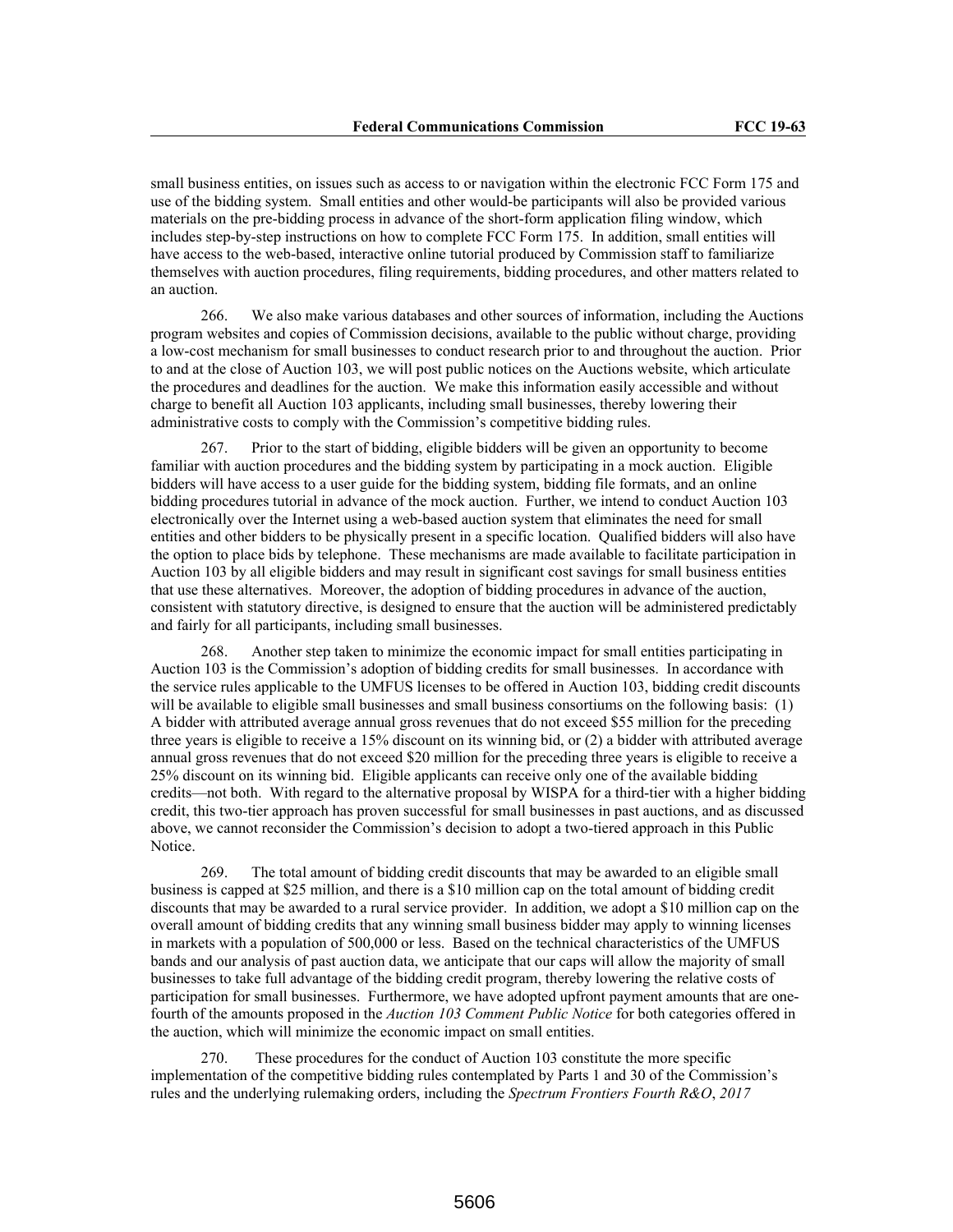*Spectrum Frontiers Order*, *2016 Spectrum Frontiers Order*, and relevant competitive bidding orders, and are fully consistent therewith.<sup>431</sup>

271. *Report to Congress.* The Commission will send a copy of the *Auction 103 Procedures Public Notice*, including the Supplemental FRFA, in a report to Congress pursuant to the Congressional Review Act.<sup>432</sup> In addition, the Commission will send a copy of the *Auction 103 Procedures Public Notice*, including the Supplemental FRFA to the Chief Counsel for Advocacy of the SBA. A copy of the *Auction 103 Procedures Public Notice*, and Supplemental FRFA (or summaries thereof), will also be published in the Federal Register.<sup>433</sup>

272. *Contact Information.* For further information concerning this proceeding, contact the offices listed below:

## **Broadband Division, Wireless Telecommunications Bureau**

Upper Microwave Flexible Use Service (UMFUS) questions: Simon Banyai at (202) 418-2487

### **Auctions Division, Office of Economics and Analytics**

| Auction legal questions:   | Mark Montano or Erik Beith at (202) 418-0660 |
|----------------------------|----------------------------------------------|
| General auction questions: | Auctions Hotline at (717) 338-2868           |

### **Office of Communications Business Opportunities**

For questions concerning small business inquiries: (202) 418-0990

273. Action by the Commission, July 10, 2019: Chairman Pai and Commissioner O'Rielly issuing separate statements; Commissioner Rosenworcel approving in part, dissenting in part and issuing a statement.

<sup>431</sup> *See generally Competitive Bidding Second Report and Order*, 9 FCC Rcd at 2360-75, paras. 68-159.

<sup>432</sup> *See* 5 U.S.C. § 801(a)(1)(A).

<sup>433</sup> *See id.* § 604(b).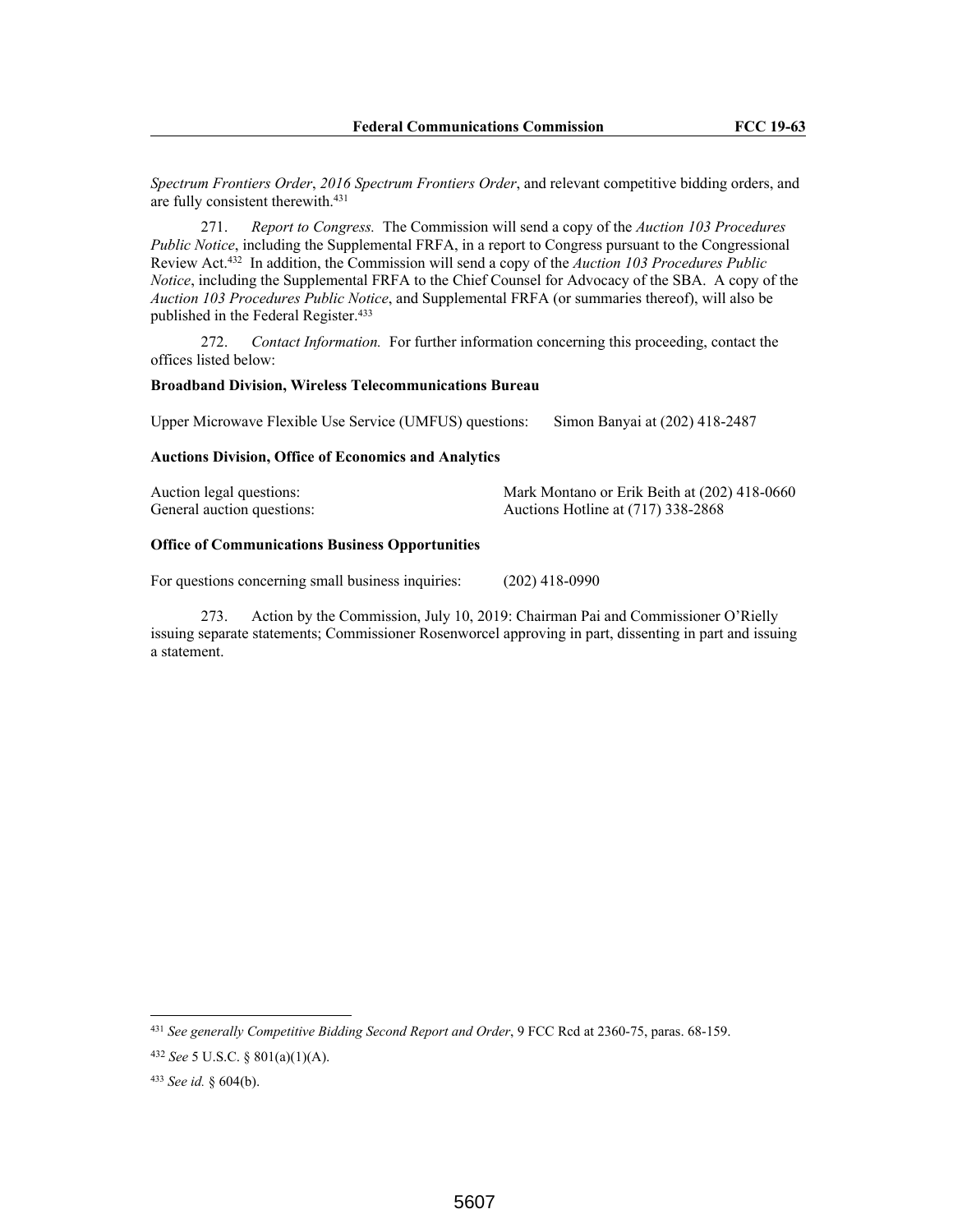# **APPENDIX**

# **Commenter Short Names**

| <b>Short Name</b> | <b>Name of Filer</b>                            |
|-------------------|-------------------------------------------------|
| AT&T              | $AT&T$ Inc.                                     |
| GeoLinks          | California Internet, L.P. DBA GeoLinks          |
| Hughes            | Hughes Network Systems, LLC                     |
| <b>PVT</b>        | PVT Networks, Inc.                              |
| <b>RWA</b>        | Rural Wireless Association, Inc.                |
| T-Mobile          | T-Mobile USA, Inc.                              |
| Verizon           | Verizon                                         |
| WISPA             | Wireless Internet Service Providers Association |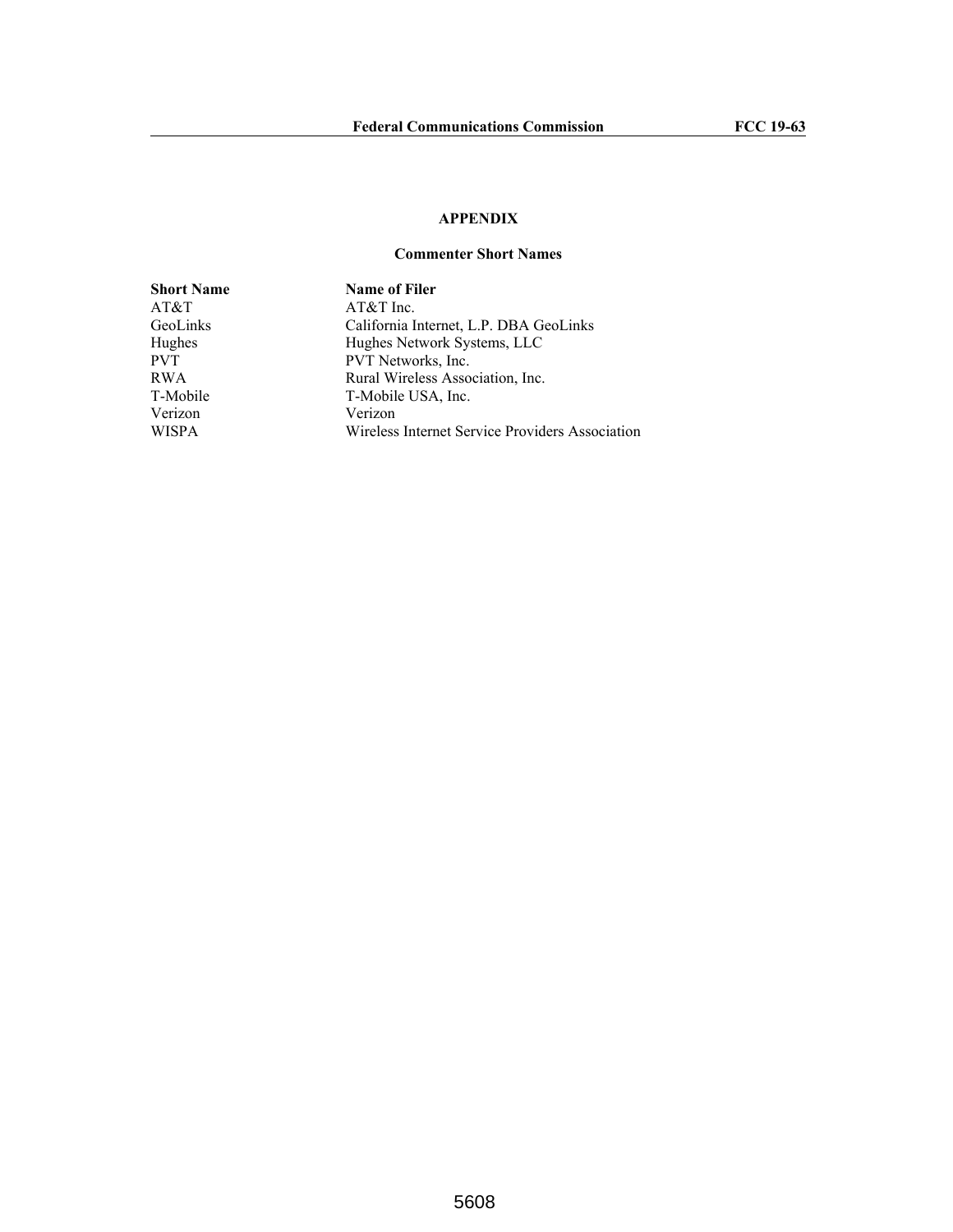## **STATEMENT OF CHAIRMAN AJIT PAI**

Re: *Incentive Auction of Upper Microwave Flexible Use Service Licenses in the Upper 37 GHz, 39 GHz, and 47 GHz Bands for Next-Generation Wireless Services*, AU Docket No. 19-59; GN Docket No. 14-177.

December 10 is a great day for many reasons. In addition to being just fifteen days from Christmas, it's the birthday of mathematician and computer pioneer Ada Lovelace, the publication date of *The Adventures of Huckleberry Finn*, and National Lager Day. And for my friends in Argentina, where I had the pleasure of visiting last week, December 10, 1983 transformed their country from dictatorship to democracy, with the inauguration of the "father of modern democracy in Argentina," President Raúl Alfonsín.

Here in the United States, December 10, 2019 will mark another breakthrough in U.S. leadership on 5G. Three months ago, I joined the President at the White House to announce that, on that date, the Commission will begin an auction of the upper 37 GHz, 39 GHz, and 47 GHz bands, making available more spectrum for 5G. Auction 103 will be the third auction of spectrum for 5G this year and the largest in American history, releasing 3,400 megahertz of spectrum into the commercial marketplace for 5G deployment.

 In my view, 5G could be one of the great moonshots of this generation. Think about a world in which speed, capacity, and lag times are effectively no longer constraints on wireless innovation. 5G could enable new services and applications that could revolutionize healthcare, transportation, agriculture, education, and many other parts of our economy and society. And it will open the door to so many other possibilities. How fast these possibilities are realized, or if they are realized at all, will depend in part on whether we enable them to happen.

The FCC is doing its part to promote U.S leadership in 5G wireless communications. In total, our auctions this year will free up for the commercial marketplace almost five gigahertz of spectrum for flexible use. That's more spectrum than is currently used for mobile broadband by all mobile broadband providers in the United States combined.

And with today's 2.5 GHz item, the FCC will also make valuable mid-band spectrum available soon for 5G. Speaking of, it is equal parts ironic and amusing that some continue to claim that we're doing too little to free up mid-band spectrum, but then oppose every single initiative we've undertaken to do just that. You can't demand action on mid-band spectrum and then oppose rules that make it possible to deploy 5G in the 3.5 GHz band. You can't demand action on mid-band spectrum and then take the position that we *must* wait for Congress to act before we move forward on the C-band. And you can't demand action on mid-band spectrum and then vote against an auction next year that would make 2.5 GHz spectrum available for commercial use. Or rather, you can do all of these things—but then the inescapable inference is that your real commitment is to political gamesmanship, not actual progress on mid-band spectrum.

Thank you to the dedicated staff of the Office of Economics and Analytics, Wireless Telecommunications Bureau, and the Office of General Counsel who have worked tirelessly to chart a course for American leadership in 5G. From the Office of Economics and Analytics, Margaret Wiener, Erik Salovaara, Mark Montano, Martha Stancill, Erik Beith, William Huber, Craig Bomberger, Linda Sanderson, Jill Goldberger, Shabnam Javid, Giulia McHenry, Patrick DeGraba, Debbie Smith, and Sue Sterner; from the Wireless Telecommunications Bureau, Donald Stockdale, Dana Shaffer, Joel Taubenblatt, Blaise Scinto, Simon Banyai, Jennifer Tomchin, Stephen Buenzow, Erin Fitzgerald, Jonathan Campbell, and Cecilia Sulhoff; and from the Office of General Counsel, Douglas Klein, David Horowitz, and William Richardson.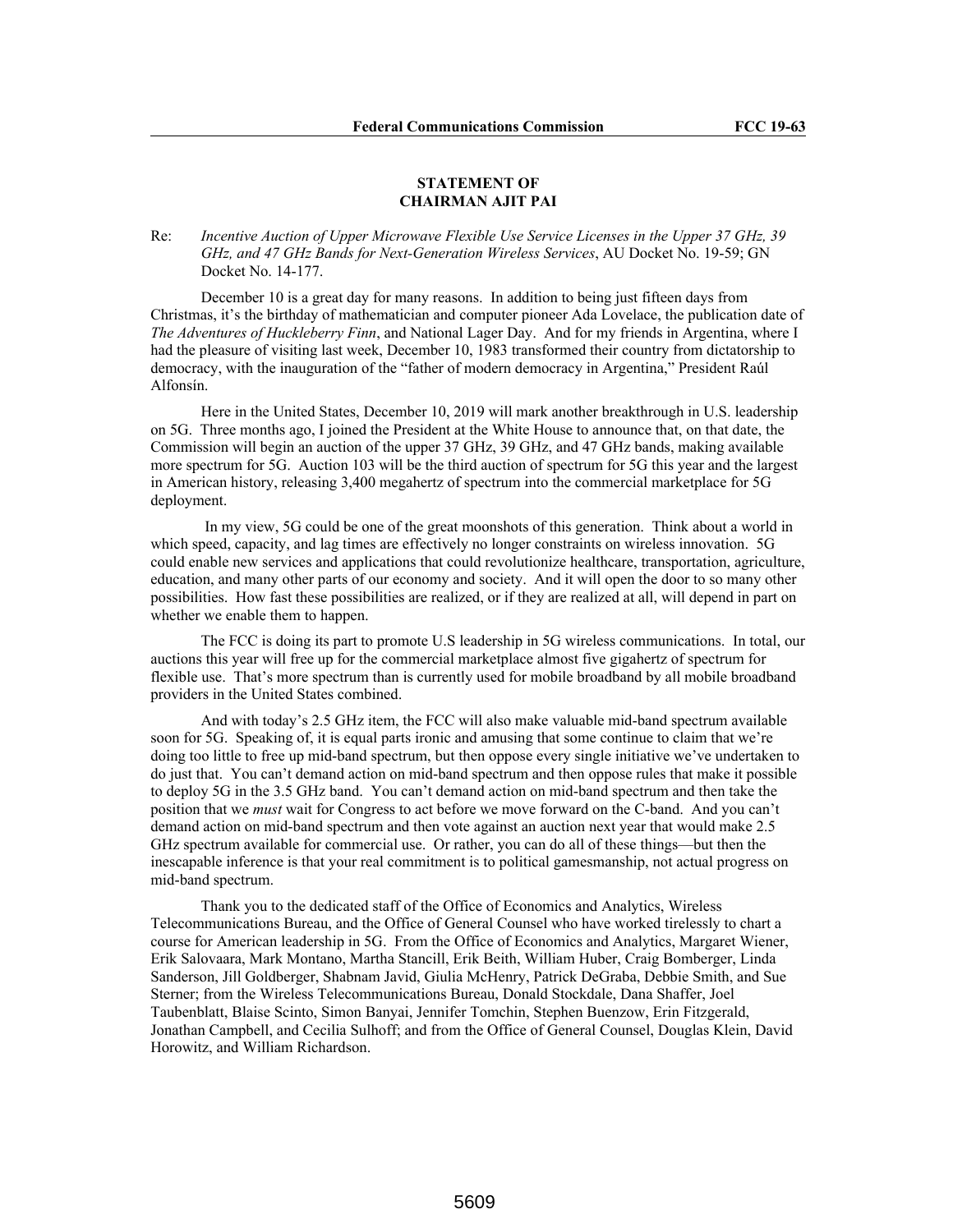## **STATEMENT OF COMMISSIONER MICHAEL O'RIELLY**

Re: *Incentive Auction of Upper Microwave Flexible Use Service Licenses in the Upper 37 GHz, 39 GHz, and 47 GHz Bands for Next-Generation Wireless Services*, AU Docket No. 19-59, GN Docket No. 14-177

This item is fairly straightforward in setting the parameters for the 37/39/47 GHz auction to be held later this year. Holding this auction is very good news and sound policy, as releasing more spectrum into the marketplace allows innovators and technologists to utilize it to provide wanted consumer services and products. Of the millimeter wave bands, these have been of particular interest, and perhaps more so than the 24 or 28 GHz bands for various reasons, including the amount of spectrum available, various incumbency issues, and equipment readiness. Having talked about the 37/39 GHz bands for over four and a half years and 47 GHz for three years, count me among those that are excited to get this auction up and running as soon as possible.

On a side note, having been a champion of reallocating and releasing mid-band spectrum into the marketplace, I am at a loss when some offer vague conjecture that we should just conduct a mid-band spectrum auction without providing any specifics. Are they thinking of 2.5 GHz, 3.5 GHz, C-Band, 4.9 GHz, maybe 3.1-3.55 GHz, which is still held by DOD, or something else? I have logged countless hours to repurpose 3.5 GHz and C-band for 5G wireless services, but the former requires updated auction software – which is being worked on – and the latter needs to go to order. As I have often said, I stand ready to work with anyone on substantive and constructive ideas. Moreover, I want a mid-band spectrum auction as much as anyone here, but I am not willing to needlessly delay a millimeter wave auction that is ready to go under the guise of taking unspecified action on mid-band frequencies.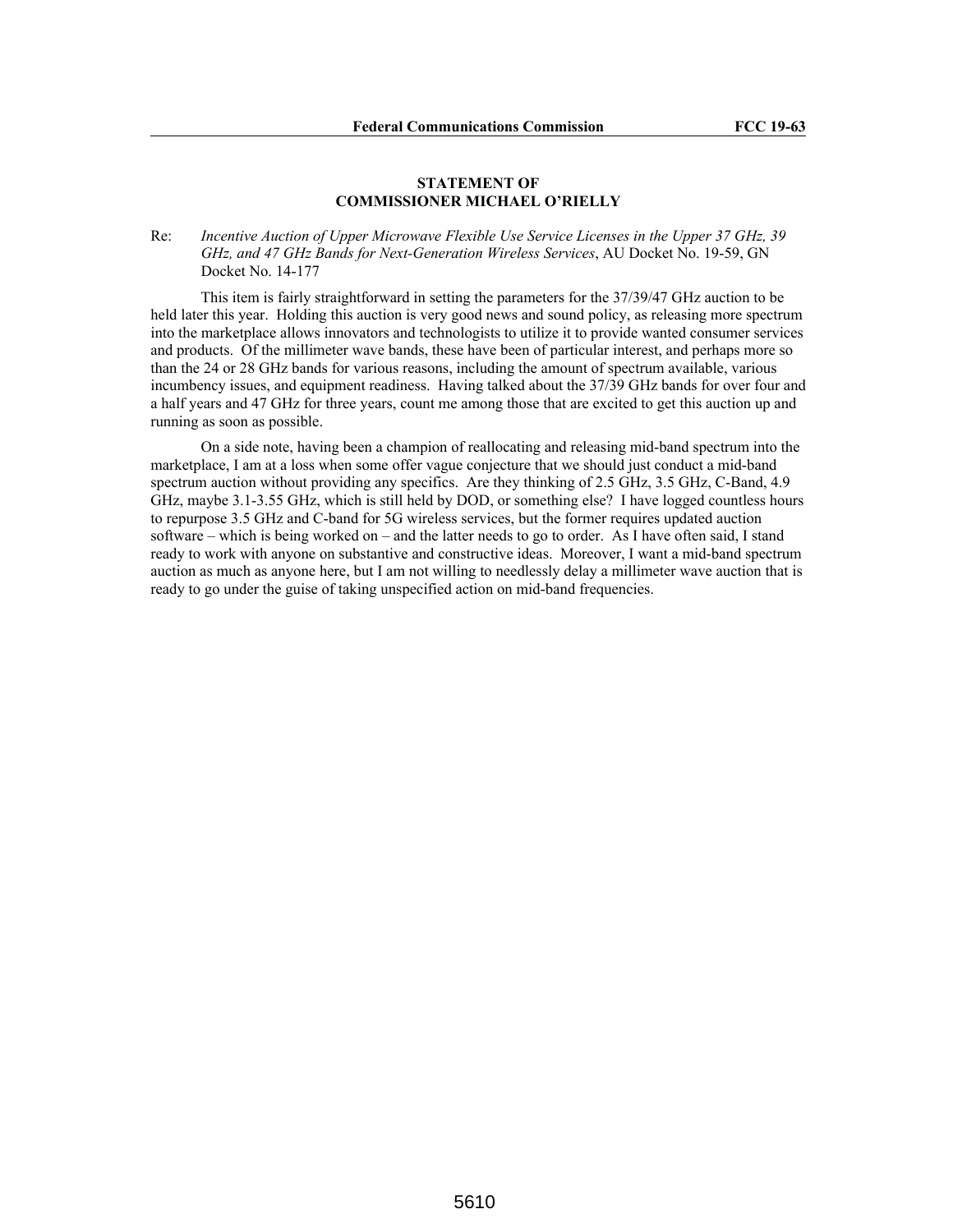## **STATEMENT OF COMMISSIONER JESSICA ROSENWORCEL APPROVING IN PART, DISSENTING IN PART**

Re: *Incentive Auction of Upper Microwave Flexible Use Service Licenses in the Upper 37 GHz, 39 GHz, and 47 GHz Bands for Next-Generation Wireless Services*, AU Docket No. 19-59, GN Docket No. 14-177

Sixteen countries have already auctioned spectrum specifically for the provision of 5G wireless services. They include Australia, Finland, Germany, Italy, Ireland, Japan, Kuwait, Latvia, Mexico, Oman, Qatar, Saudi Arabia, South Korea, Spain, the United Arab Emirates, and the United Kingdom. In addition, China allocated spectrum for 5G use last year.

If you comb through these efforts, one detail stands out. Every country on this list has made midband spectrum available for their early 5G deployments. Every single one.

But in the United States we have yet to auction a single swath of mid-band spectrum. We have brought exactly zero megahertz of mid-band airwaves to auction in the 5G age. Instead, we have focused all our early efforts on high-band spectrum. In fact, this agency auctioned two millimeter wave bands earlier this year and courtesy of today's action, plans to auction another three millimeter wave bands later this year—a total of five different bands newly available for 5G service. But when it comes to the midband spectrum the rest of the world has used for early 5G efforts? We've auctioned nil.

It is increasingly apparent that the United States is alone in its mission to make millimeter wave the core of its domestic 5G approach. If we continue on this path—prioritizing high-band airwaves—we are going to have a serious problem. We will find ourselves on the sidelines as mid-band spectrum becomes the core of worldwide 5G service. This means less scale, higher costs, interoperability challenges, and less security as other nations' technologies proliferate. Moreover, recent commercial launches of 5G service in the United States are confirming what we already know—that commercializing the millimeter wave will not be easy, given its propagation challenges. The network densification these airwaves require is costly. If we want to serve everywhere in the country—and not create communities of 5G haves and have-nots—we need a healthy mix of airwaves that provide both coverage and capacity, and we require them now. That means we need mid-band spectrum. It's especially important for rural America, where the challenging economics of service presently do not support the high cost of high-band infrastructure.

The fact is we have ceded international leadership when it comes to 5G because of this dearth of mid-band spectrum. A recent report issued by the Defense Innovation Board, the United States military's premier advisory group of academic researchers and private sector technology companies, surveyed the state of the 5G landscape and warned that the country that leads in 5G is "not likely to be the United States."

That does not sound good. Our back of the pack approach to mid-band spectrum is leading us down the wrong road in the race to 5G. We need to change course stat.

We need a mid-band auction now. I am hardly alone in making this call. You can find it in every report issued about our 5G progress, in comments filed in every spectrum proceeding at this agency, and in countless inquiries from Capitol Hill. So it begs the question—why is this agency doubling down today on yet another high-band auction? The truth is we could schedule a mid-band auction of the 3.5 GHz band right here and right now—and we should.

So while I support today's decision to put on the calendar an auction of the 37, 39, and 47 GHz bands, I think holding this auction before bringing mid-band spectrum to market is misguided. So I will approve in part and dissent in part.